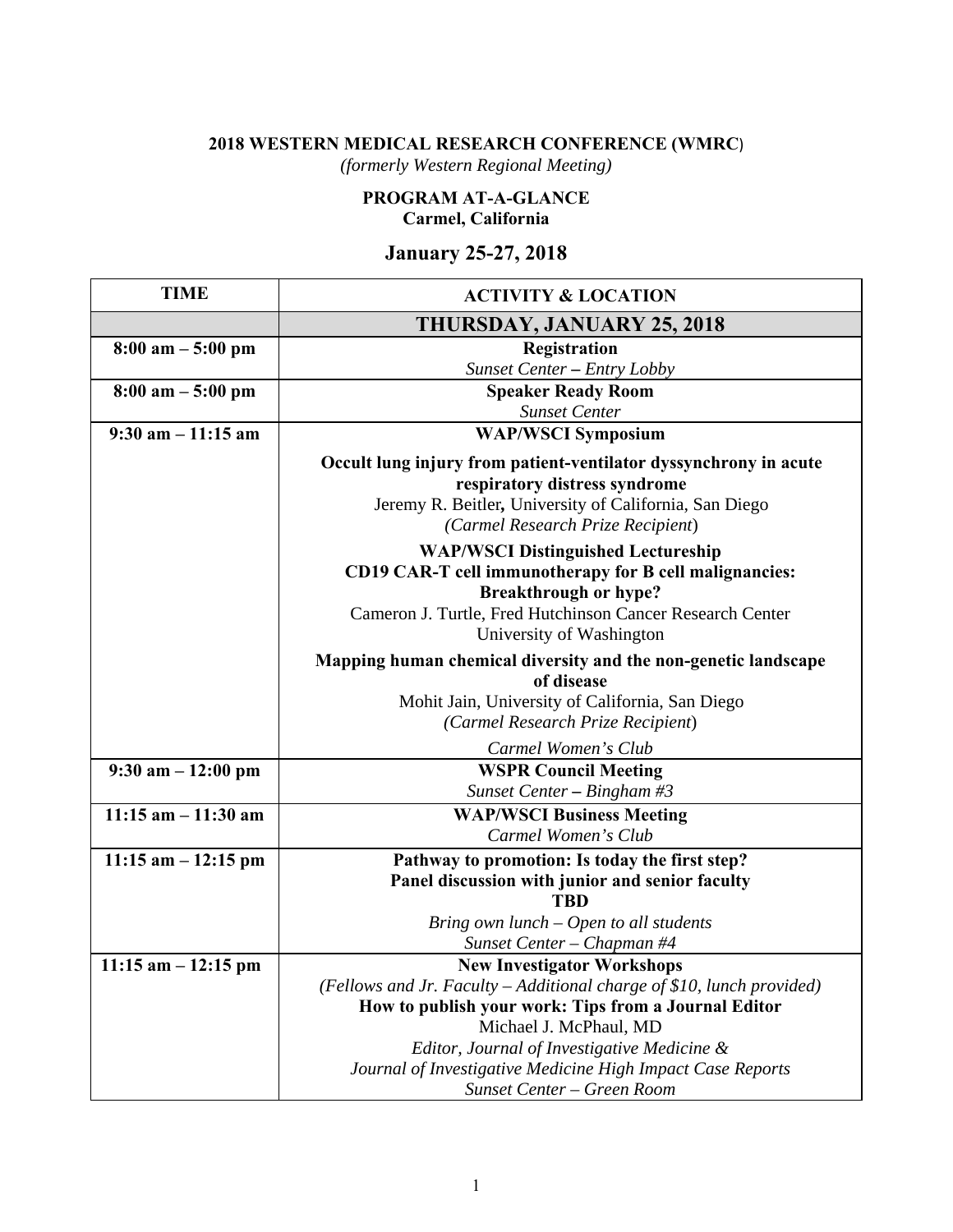| $12:45$ pm $-3:00$ pm               | <b>Concurrent Sessions</b>                                            |  |  |
|-------------------------------------|-----------------------------------------------------------------------|--|--|
|                                     | <b>Sunset Center</b>                                                  |  |  |
|                                     | Adolescent Medicine and General Pediatrics I – Carpenter Hall         |  |  |
|                                     | Cardiovascular I: Arrhythmias - Promenade Lobby                       |  |  |
|                                     | Endocrinology and Metabolism I – Bingham #3                           |  |  |
|                                     | Health Care Research I - Babcock #6                                   |  |  |
|                                     | Immunology and Rheumatology $I$ – <i>Chapman</i> #4                   |  |  |
|                                     | Infectious Diseases I – Conductor's Room                              |  |  |
|                                     | Neonatology - Pulmonary I - Rehearsal Room                            |  |  |
|                                     | Neonatology – General I – Studio 105                                  |  |  |
|                                     | Surgery I: Plastic Surgery - Green Room                               |  |  |
| $3:00 \text{ pm} - 3:15 \text{ pm}$ | <b>Break</b>                                                          |  |  |
| $3:15$ pm $-5:45$ pm                | <b>Concurrent Sessions</b>                                            |  |  |
|                                     | <b>Sunset Center</b>                                                  |  |  |
|                                     | Cardiovascular II: Heart failure and transplant – Promenade Lobby     |  |  |
|                                     | Community Health I - Carpenter Hall                                   |  |  |
|                                     | Global Health I - Conductor's Room                                    |  |  |
|                                     | Hematology and Oncology I – Green Room                                |  |  |
|                                     | Neonatology - Pulmonary II - Rehearsal Room                           |  |  |
|                                     | Neonatology – General II – Babcock #6                                 |  |  |
|                                     | Neuroscience I – Chapman #4                                           |  |  |
|                                     | Pulmonary and Critical Care I – Studio 105                            |  |  |
|                                     | Surgery II: Ophthalmology, Ortho, Oto, Neurosurgery – Bingham Room #3 |  |  |
| $6:00 \text{ pm} - 7:30 \text{ pm}$ | <b>Welcome Reception and Poster Session</b>                           |  |  |
|                                     | Jointly sponsored by                                                  |  |  |
|                                     | WAFMR, WAP, WSCI, WSMRF, and WSPR                                     |  |  |
|                                     | All welcome and encouraged to attend                                  |  |  |
|                                     | (Shuttle provided from Sunset Center)                                 |  |  |
|                                     | <b>Carmel Mission Inn - Carmelo Ballroom</b>                          |  |  |
|                                     | 3665 Rio Road, Carmel, CA 93923                                       |  |  |
| $7:30 \text{ pm} - 9:00 \text{ pm}$ | <b>WSPR Abbott Nutrition Reception</b>                                |  |  |
|                                     | Open to all WSPR members, trainees, and guests                        |  |  |
|                                     | Garden Room, La Playa Hotel                                           |  |  |
| $7:30 \text{ pm} - 9:00 \text{ pm}$ | <b>WAFMR Business Meeting</b>                                         |  |  |
|                                     | (by invitation only)                                                  |  |  |
|                                     | Forge in the Forest                                                   |  |  |
|                                     | <b>FRIDAY, JANUARY 26, 2018</b>                                       |  |  |
| $7:00$ am $-8:00$ am                | <b>University of Washington Breakfast</b>                             |  |  |
|                                     | All UW faculty, residents and students invited                        |  |  |
|                                     | <b>Carmel Mission Inn</b>                                             |  |  |
| $7:00$ am $-8:00$ am                | <b>WSMRF Student Representative Breakfast</b>                         |  |  |
|                                     | All students interested in becoming a student rep invited             |  |  |
|                                     | <b>Carmel Mission Inn</b>                                             |  |  |
| $7:30$ am $-5:00$ pm                | Registration                                                          |  |  |
|                                     | Sunset Center - Entry Lobby                                           |  |  |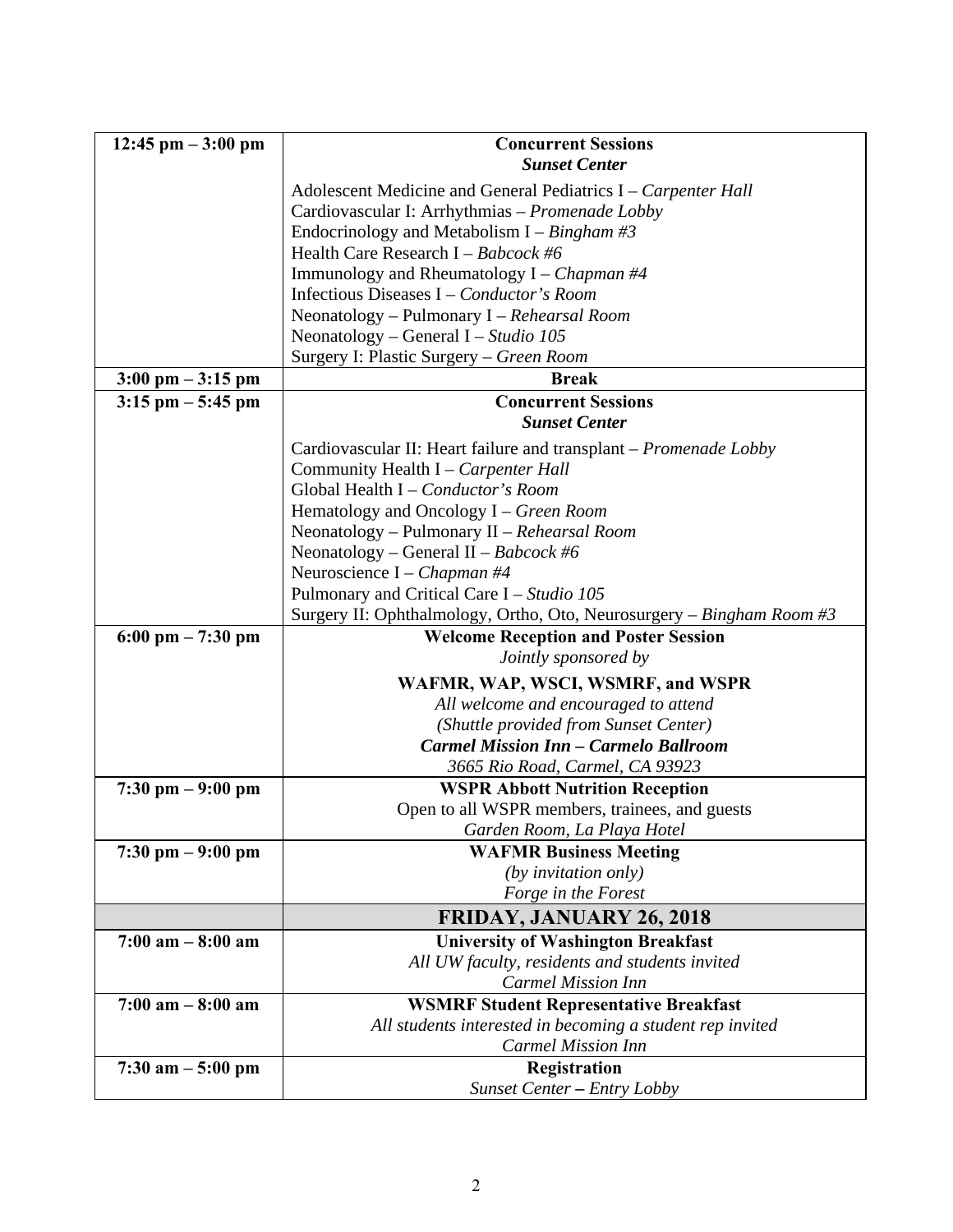| $7:30$ am $-5:00$ pm                 | <b>Speaker Ready Room</b>                                                     |  |
|--------------------------------------|-------------------------------------------------------------------------------|--|
|                                      | <b>Sunset Center</b>                                                          |  |
| $8:00 \text{ am} - 5:00 \text{ pm}$  | <b>California Thoracic Society Meeting</b>                                    |  |
|                                      | <b>COPD</b> Symposium                                                         |  |
|                                      | Further information: https://calthoracic.org/2018-annual-conference/          |  |
|                                      | Quail Lodge                                                                   |  |
| $8:00$ am $-10:00$ am                | <b>Concurrent Sessions</b>                                                    |  |
|                                      | <b>Sunset Center</b>                                                          |  |
|                                      | Adolescent Medicine and General Pediatrics II – Studio 105                    |  |
|                                      | Cardiovascular III: Cardiac Disease and Regeneration - Promenade Lobby        |  |
|                                      | Endocrinology and Metabolism II – Bingham #3                                  |  |
|                                      | Gastroenterology - Babcock #6                                                 |  |
|                                      | Genetics - Rehearsal Room                                                     |  |
|                                      | Neonatology - Pulmonary III - Carpenter Hall                                  |  |
|                                      | Neonatology - General III - All Saints Church, Seccombe Hall                  |  |
|                                      | Neonatology – Perinatal Biology I – Chapman #4                                |  |
|                                      | Surgery III: General Surgery, Transplant, Urology - Conductor's Room          |  |
| $10:00$ am $- 10:15$ am              | <b>Break</b>                                                                  |  |
| $10:15$ am $-12:30$ pm               | <b>Concurrent Sessions</b>                                                    |  |
|                                      | <b>Sunset Center</b>                                                          |  |
|                                      | Behavior and Development I – Chapman #4                                       |  |
|                                      | Global Health II - Promenade Lobby                                            |  |
|                                      | Health Care Research II - Babcock #6                                          |  |
|                                      | Hematology and Oncology II – Carpenter Hall                                   |  |
|                                      | Infectious Diseases II – Bingham Room #3                                      |  |
|                                      | Morphogenesis and Malformations - Rehearsal Room                              |  |
|                                      | Neonatology - General IV - All Saints Church, Seccombe Hall                   |  |
|                                      | Nephrology and Hypertension - Green Room                                      |  |
|                                      | Neuroscience II - Studio 105                                                  |  |
|                                      | Surgery IV: Education, Pediatric Surgery, Safety - Conductor's Room           |  |
| $12:30 \text{ pm} - 1:30 \text{ pm}$ | How to Choose a Residency with a Research Focus                               |  |
|                                      | Mark Whipple, University of Washington                                        |  |
|                                      | Bring own lunch $-$ Open to all students                                      |  |
|                                      | Sunset Center - Chapman #4                                                    |  |
| $12:30 \text{ pm} - 1:30 \text{ pm}$ | <b>Investigator Workshop</b>                                                  |  |
|                                      | (Fellows and Jr. Faculty – Additional charge of \$10, lunch will be provided) |  |
|                                      | How to Get Funded: Tips from a Study Section Member                           |  |
|                                      | Amir Goldkorn, USC Keck School of Medicine                                    |  |
|                                      | Kevin Deane, University of Colorado                                           |  |
|                                      | Jeremy R. Beitler, University of California, San Diego                        |  |
|                                      | Mohit Jain, University of California, San Diego                               |  |
|                                      | <b>Sunset Center - Green Room</b>                                             |  |
|                                      |                                                                               |  |
|                                      |                                                                               |  |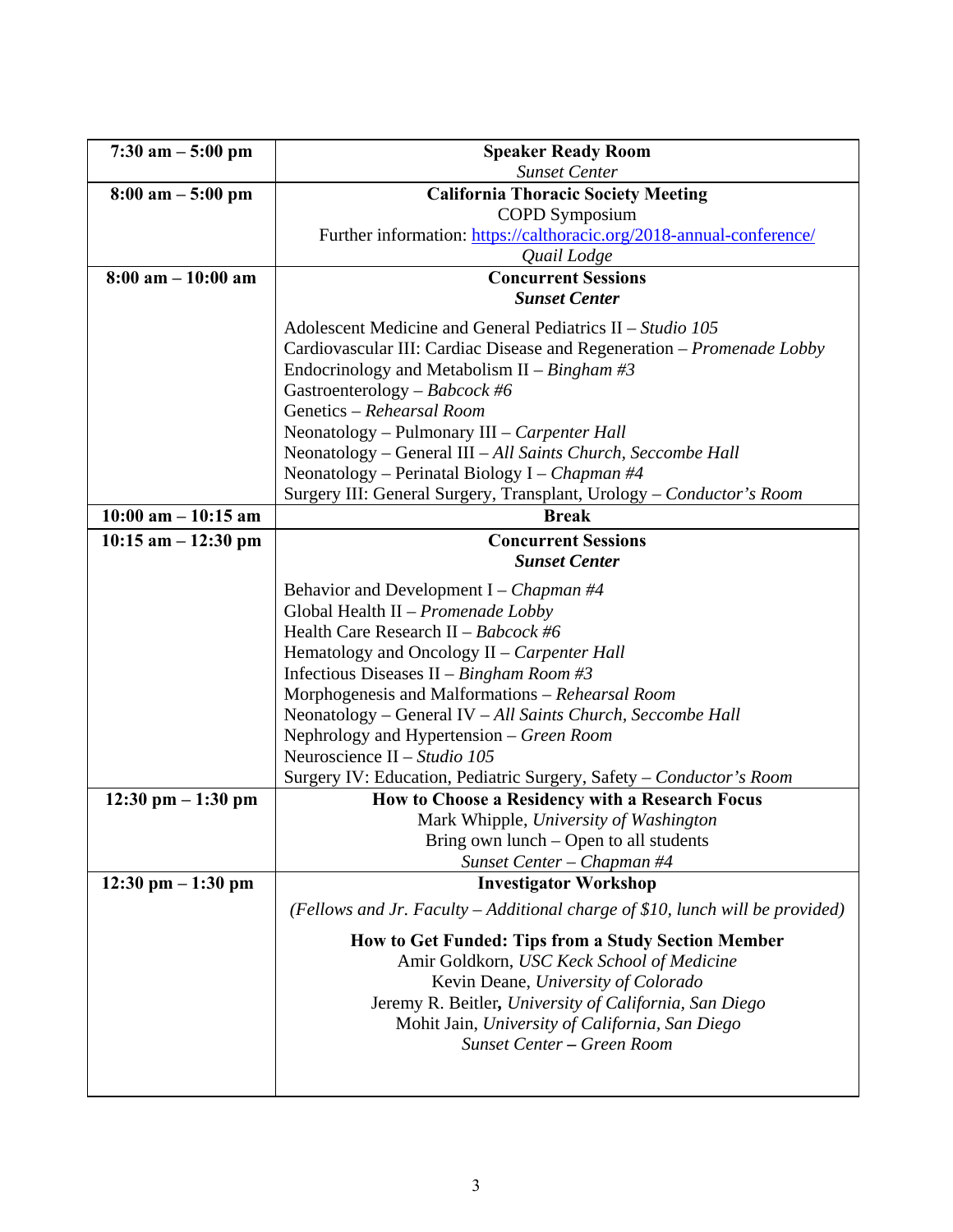| $1:00 \text{ pm} - 1:30 \text{ pm}$ | <b>Coffee and Dessert Buffet</b>                                              |
|-------------------------------------|-------------------------------------------------------------------------------|
|                                     | Carmel Women's Club                                                           |
| $1:30 \text{ pm} - 4:30 \text{ pm}$ | <b>Joint Plenary Session</b>                                                  |
|                                     | WAFMR, WAP, WSCI, WSMRF, WSPR                                                 |
|                                     | <b>Carmel Women's Club</b>                                                    |
|                                     | <b>WSCI Outstanding Investigator Award</b>                                    |
|                                     | WSPR Abbott Nutrition David W. Smith Pediatric Trainee Research Award         |
|                                     | WSPR Abbott Nutrition Lowell Glasgow Student Research Award                   |
|                                     | WSPR Abbott Nutrition Young Investigator Research Award                       |
|                                     | E.E. Osgood Award                                                             |
|                                     | <b>WAFMR Outstanding Investigator Award</b>                                   |
|                                     | <b>WSPR Stanley Wright Lecture</b>                                            |
|                                     | Mayo Soley Award Presentation                                                 |
|                                     | <b>WSPR St. Geme Educator Award</b>                                           |
| $4:30$ pm $-5:00$ pm                | <b>WSPR Business Meeting</b>                                                  |
|                                     | Carmel Women's Club                                                           |
| $5:15$ pm $-6:15$ pm                | <b>David Rimoin Lectureship</b>                                               |
|                                     | <b>TBD</b>                                                                    |
|                                     | Carpenter Hall                                                                |
| $5:30$ pm $-7:00$ pm                | <b>WSMRF Happy Hour</b>                                                       |
|                                     | All faculty, residents and students invited. Complimentary appetizers         |
|                                     | Mulligan Public House                                                         |
|                                     | Ocean & Dolores                                                               |
| $6:00 \text{ pm} - 7:00 \text{ pm}$ | <b>WSPR Mead Johnson Nutrition Junior Faculty Travel Award Reception</b><br>& |
|                                     | <b>Western Perinatal Club Reception</b>                                       |
|                                     | Open to all WSPR, AAP, and CAN Members and Guests                             |
|                                     | Pacific Room, LaPlaya Hotel                                                   |
| $6:15$ pm $-7:15$ pm                | <b>Dysmorphology Club</b>                                                     |
|                                     | Carpenter Hall                                                                |
| $6:30$ pm $-8:30$ pm                | <b>Western Respiratory Club Dinner</b>                                        |
|                                     | The Sonoma - Napa Fires: Impact and Response                                  |
|                                     | John Balmes, UCSF, Director, Northern California Center for Occupational      |
|                                     | and Environmental Health                                                      |
|                                     | Pre-registration required at https://calthoracic.org/                         |
|                                     | Quail Lodge                                                                   |
| $7:00 \text{ pm} - 8:00 \text{ pm}$ | <b>Western Perinatal Club Briefing</b>                                        |
|                                     | Sponsored by the Perinatal Sections of AAP Districts VIII and IX, the CAN,    |
|                                     | and Mead Johnson Nutrition                                                    |
|                                     | Challenges for the Field of Neonatology for Approval of "off label" and       |
|                                     | <b>New Therapies</b>                                                          |
|                                     | Ron Ariagno, Stanford University                                              |
|                                     | Pacific Room, LaPlaya Hotel                                                   |
|                                     |                                                                               |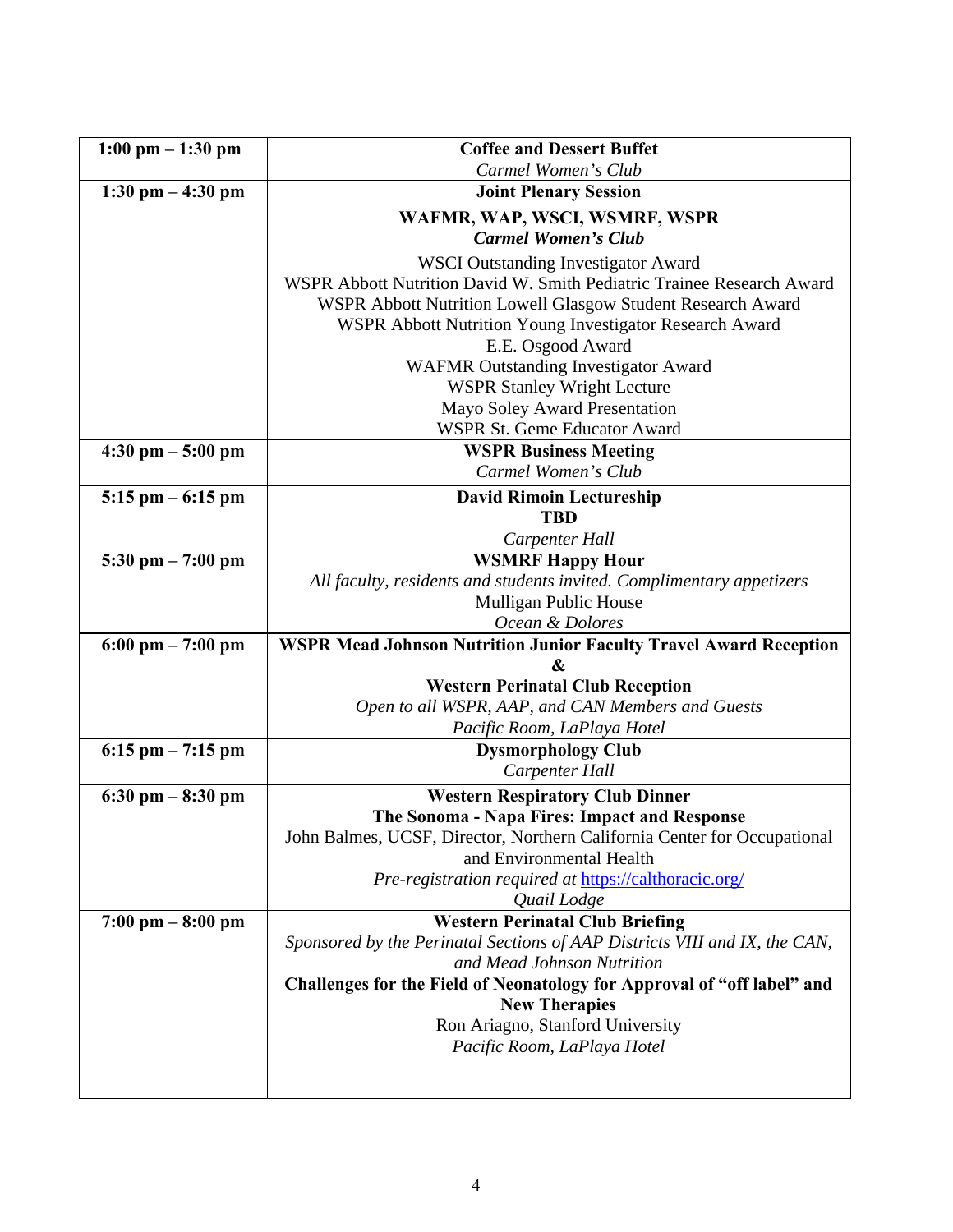| $7:30 \text{ pm} - 9:00 \text{ pm}$          | <b>WAP/WSCI Council Meeting</b>                                      |  |
|----------------------------------------------|----------------------------------------------------------------------|--|
|                                              | (by invitation only)                                                 |  |
|                                              | Cantinetta Luca - Wine Room                                          |  |
|                                              | Dolores St. and Ocean Ave.                                           |  |
|                                              | <b>SATURDAY, JANUARY 27, 2018</b>                                    |  |
| $7:30$ am $-12:00$ pm                        | <b>Speaker Ready Room</b>                                            |  |
|                                              | <b>Sunset Center</b>                                                 |  |
| $7:30$ am $-10:00$ am                        | Registration                                                         |  |
|                                              | Sunset Center - Entry Lobby                                          |  |
| $8:00 \text{ am} - 5:00 \text{ pm}$          | <b>California Thoracic Society Meeting</b>                           |  |
|                                              | Further information: https://calthoracic.org/2018-annual-conference/ |  |
|                                              | Quail Lodge                                                          |  |
| $8:00$ am $-10:00$ am                        | <b>Concurrent Sessions</b>                                           |  |
|                                              | <b>Sunset Center</b>                                                 |  |
|                                              | Adolescent Medicine and General Pediatrics III – Rehearsal Room      |  |
|                                              | Behavior and Development II – Chapman #4                             |  |
|                                              | Case Reports I – Bingham Room #3                                     |  |
|                                              | Community Health II - Conductor's Room                               |  |
| Endocrinology and Metabolism II - Green Room |                                                                      |  |
|                                              | General Internal Medicine and Aging – $Babcock$ #6                   |  |
|                                              | Neonatology – General V – Carpenter Hall                             |  |
|                                              | Neonatology - Perinatal Biology II - Studio 105                      |  |
|                                              | Pulmonary and Critical Care II – Promenade Lobby                     |  |
| $10:00$ am $-10:15$ am                       | <b>Break</b>                                                         |  |
| $10:15$ am $-12:00$ pm                       | <b>Concurrent Sessions</b>                                           |  |
|                                              | <b>Sunset Center</b>                                                 |  |
|                                              | Adolescent Medicine and General Pediatrics IV - Rehearsal Room       |  |
|                                              | Case Reports II – Chapman #4                                         |  |
|                                              | Health Care Research III - Babcock #6                                |  |
|                                              | Hematology and Oncology III - Green Room                             |  |
|                                              | Immunology and Rheumatology II - Conductor's Room                    |  |
|                                              | Neonatology – Pulmonary IV – Promenade Lobby                         |  |
|                                              | Neonatology - General VI - Carpenter Hall                            |  |
|                                              | Neuroscience III - Studio 105                                        |  |
| $12:15$ pm $-2:00$ pm                        | <b>Society Officers Planning Meeting</b>                             |  |
|                                              | (by invitation only)                                                 |  |
|                                              | Sunset Center - Bingham Room #3                                      |  |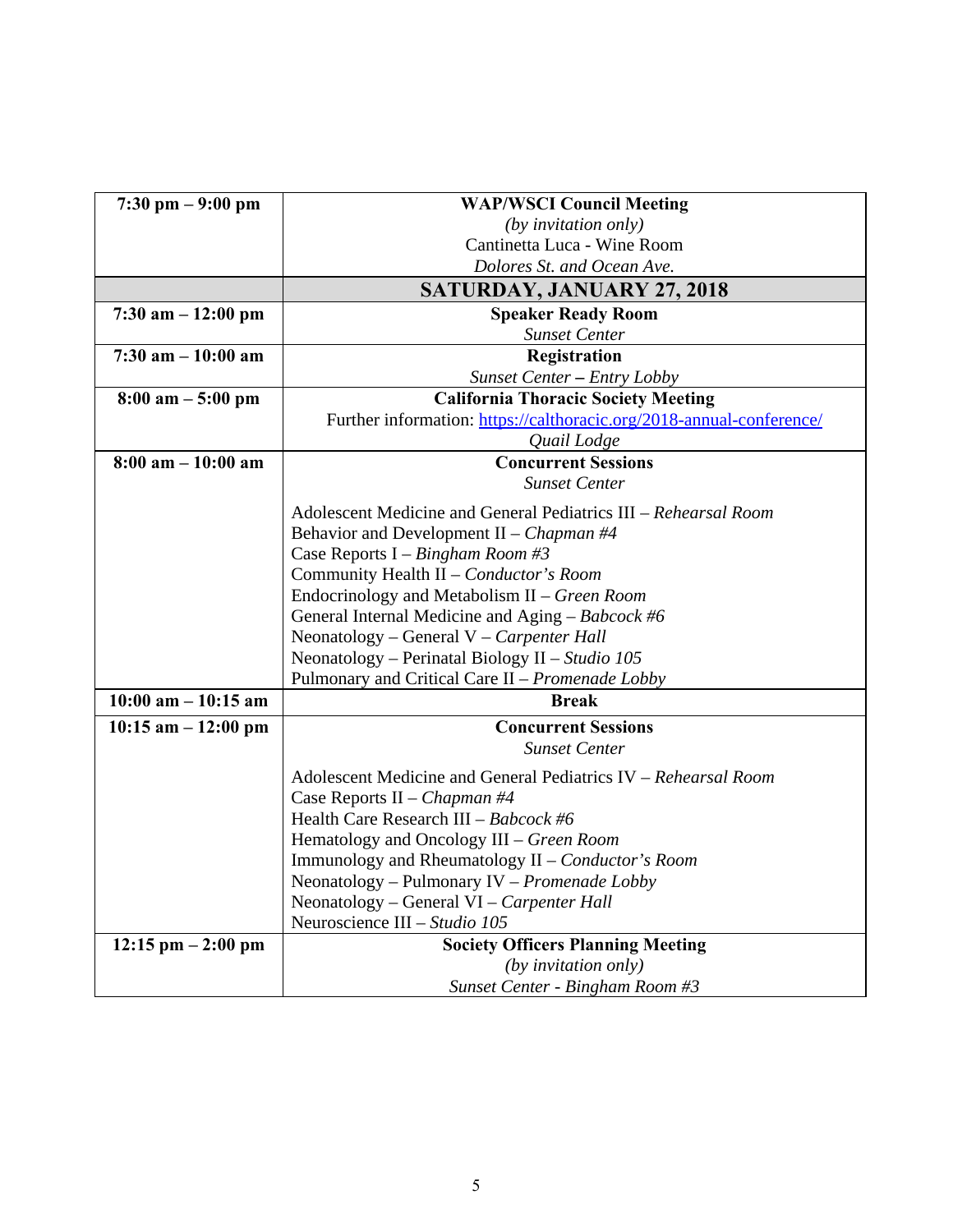#### **CME CERTIFICATION**

This Live activity, 2018 Western Medical Research Conference, with a beginning date of January 25, 2018, has been reviewed and is acceptable for up to **XXX** Prescribed credits by the American Academy of Family Physicians. Physicians should claim only the credit commensurate with the extent of their participation in the activity.

**AMA/AAFP Equivalency:** AAFP Prescribed credit is accepted by the American Medical Association as equivalent to *AMA PRA Category 1 credit(s)™* toward the AMA Physician's Recognition Award. When applying for the AMA PRA, Prescribed credit earned must be reported as Prescribed, not as Category 1.

**An Electronic Credit Request/Evaluation Survey Will Be Emailed To You After The Program.** This electronic survey will allow you to provide your evaluation of this educational activity in addition to requesting AMA PRA, Prescribed credit earned must be reported as Prescribed, not as Category 1.

You will receive the link and instructions in your **Email Inbox on Monday, January 29, 2018.** If you do not receive your link to the evaluation in your email inbox, please contact us at admin@afmr.org. Original certificates for this conference may be claimed until **February 28, 2018**. Duplicate certificates are available at any time.

We would also like to thank the following for reviewing the abstracts and to the Lead Reviewer's for organizing the sessions:

| Candice Fike<br>Jorge Nieva<br>Peter Baker<br>Kristen Nowak<br>Michael Foy<br>Maralyssa Bann |                    |
|----------------------------------------------------------------------------------------------|--------------------|
|                                                                                              |                    |
|                                                                                              |                    |
| David Gilbert<br>Robin Ohls<br>Jennifer Barton                                               |                    |
| Lance Prince<br>Mariana Baserga<br>Kenneth Gow                                               |                    |
| Michel Baudry<br>Melanie Green<br><b>Mary Ramos</b>                                          |                    |
| Robin Hansen<br>Kalani Raphael<br>Lynne Bird                                                 |                    |
| Arlin Blood<br>Sunah Hwang<br><b>Robert Ross</b>                                             |                    |
| Laura Brown<br>John Inadomi<br>Paul Rozance                                                  |                    |
| Fred Buckner<br>Vipul Jain<br>Michael Schivo                                                 |                    |
| Mark Burge<br>Anna Jovanovich<br>Joseph Shieh                                                |                    |
| Kara Calkins<br>Roberta Keller<br><b>Amy Staples</b>                                         |                    |
| Alison Chu<br><b>Adrian Lavery</b>                                                           | Prasanth Surampudi |
| <b>Samrat Das</b><br>Kristina Lee<br>Nicole Tartaglia                                        |                    |
| Lukejohn Day<br>Juan Lessing<br>Kelly Walker                                                 |                    |
| Kevin Deane<br>W. Conrad Liles                                                               | Margaret Wheeler   |
| <b>Thomas Deloughery</b><br>Carlin Long<br>Craig Wong                                        |                    |
| <b>Laurel Desnick</b><br>Jean Lowe<br>Clyde Wright                                           |                    |
| Sarah Dugan<br><b>Cherry Mammen</b><br>Hal Yee                                               |                    |
| Luisa Mestroni<br><b>Tara Dupont</b>                                                         |                    |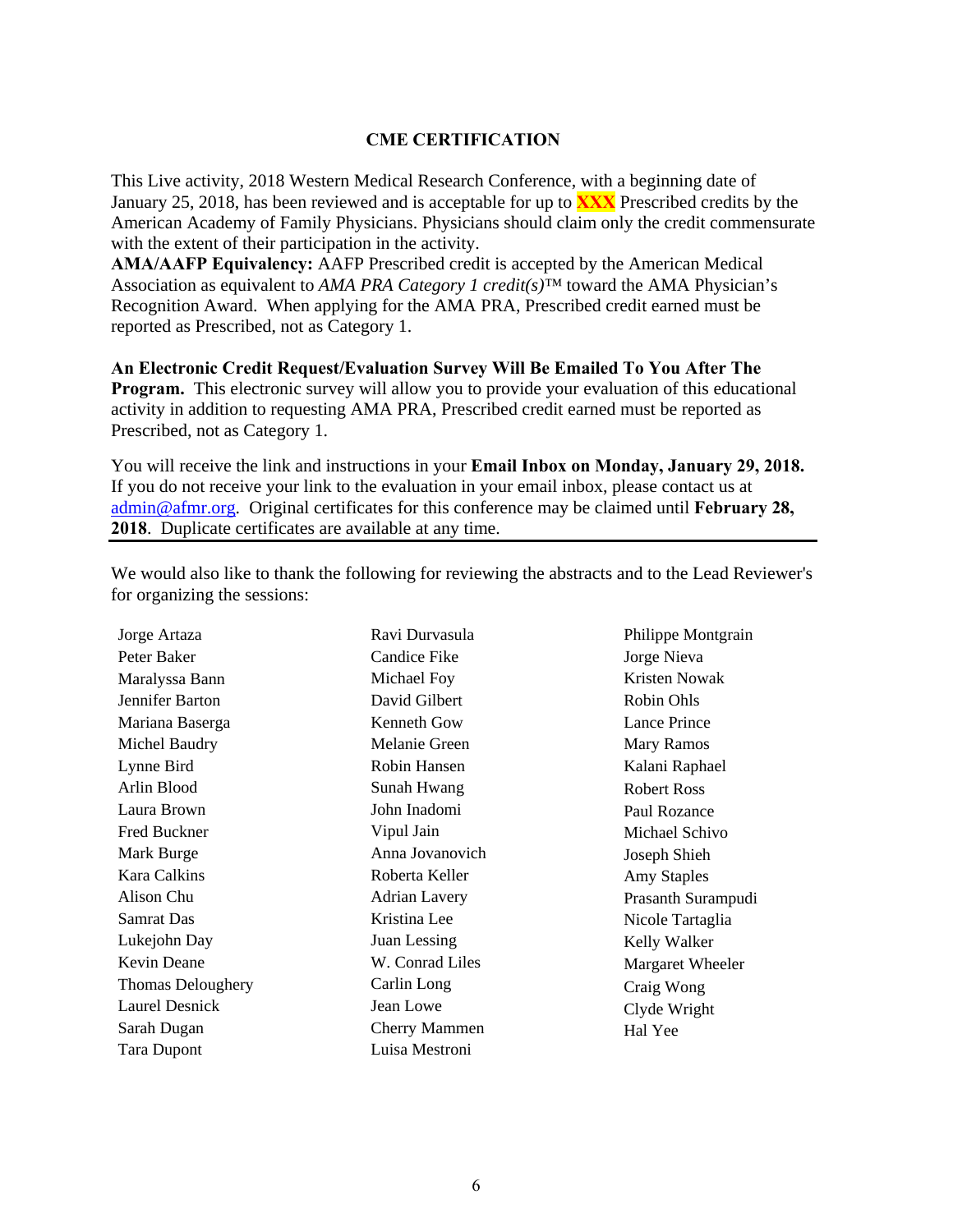#### **SPECIALTY CLUB ANNOUNCEMENTS**

**Friday, January 26, 2018** 

**DAVID RIMOIN LECTURESHIP 5:15 pm – 6:15 pm**  *Carpenter Hall* 

*Supported by: Western Society for Pediatric Research* 

#### **DYSMORPHOLOGY CLUB 6:15 PM – 7:15 PM**  *Carpenter Hall*

\_\_\_\_\_\_\_\_\_\_\_\_\_\_\_\_\_\_\_\_\_\_\_\_\_\_\_\_\_\_\_\_\_\_\_\_\_\_\_\_\_\_\_\_\_\_\_\_\_\_\_\_\_\_\_\_\_\_\_\_\_\_\_\_\_\_\_\_\_\_\_\_\_\_\_\_\_\_

#### **Genetic Unknowns and Rare Knowns**

*Refreshments provided* 

Contact person: Joseph Shieh, and Jon Bernstein *Supported by Abbott Nutrition* 

#### **WESTERN PERINATAL CLUB**

\_\_\_\_\_\_\_\_\_\_\_\_\_\_\_\_\_\_\_\_\_\_\_\_\_\_\_\_\_\_\_\_\_\_\_\_\_\_\_\_\_\_\_\_\_\_\_\_\_\_\_\_\_\_\_\_\_\_\_\_\_\_\_\_\_\_\_\_\_\_\_\_\_\_\_\_\_\_

*Sponsored by the Perinatal Sections of AAP Districts VIII and IX and The California Association of Neonatologists Pacific Room, LaPlaya Hotel* 

**6:00 PM WSPR Mead Johnson Nutrition Junior Faculty Travel Award Reception &** 

**Western Perinatal Club Reception** 

#### **7:00 - 8:00 PM Perinatal Briefing**

#### **CHALLENGES FOR THE FIELD OF NEONATOLOGY FOR APPROVAL OF "OFF LABEL" AND NEW THERAPIES**

*Featured Speaker:* Ron Ariagno, Stanford University

\_\_\_\_\_\_\_\_\_\_\_\_\_\_\_\_\_\_\_\_\_\_\_\_\_\_\_\_\_\_\_\_\_\_\_\_\_\_\_\_\_\_\_\_\_\_\_\_\_\_\_\_\_\_\_\_\_\_\_\_\_\_\_\_\_\_\_\_\_\_\_\_\_\_\_\_\_

*Supported by Mead Johnson Nutrition*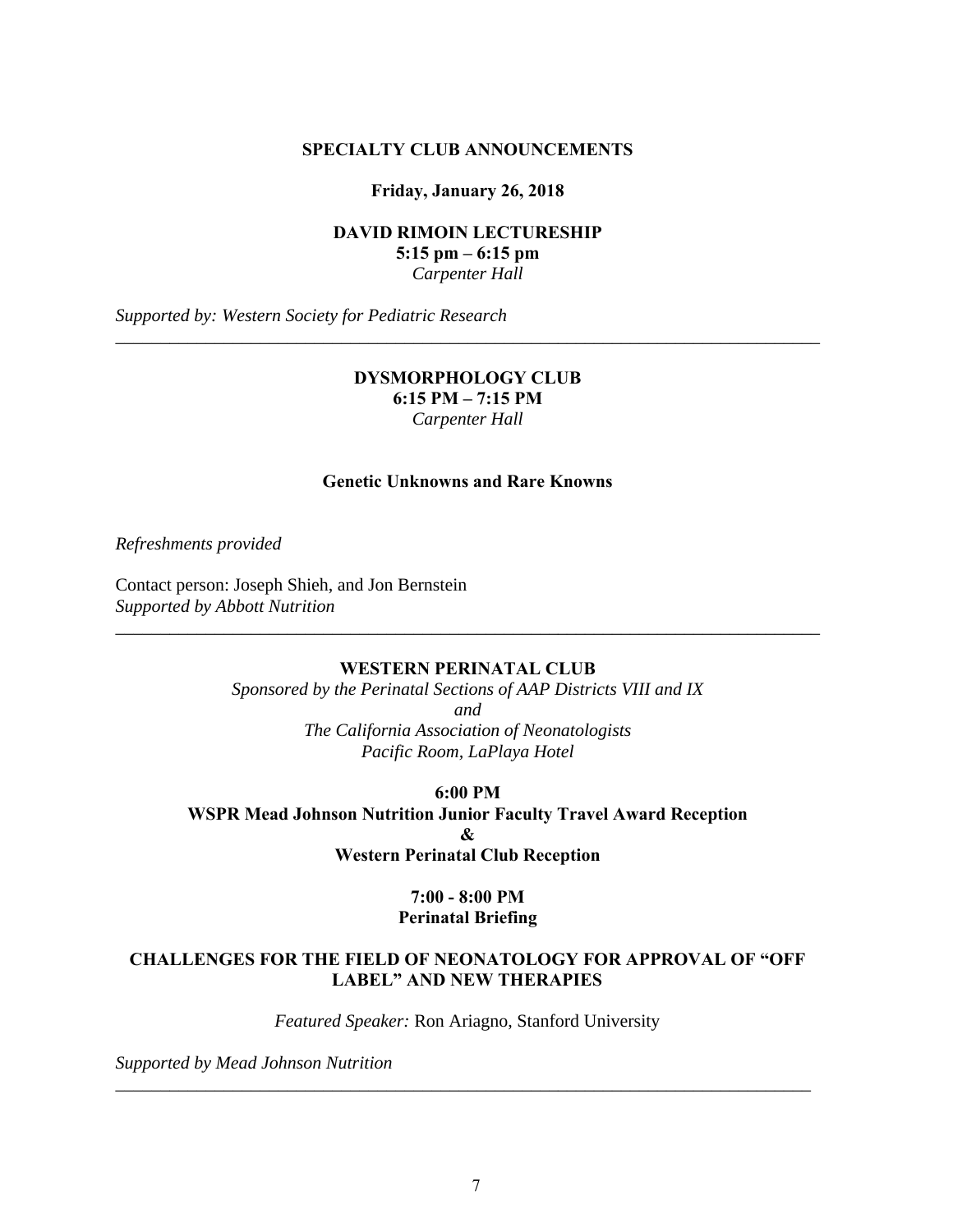#### **WESTERN ASSOCIATION OF PHYSICIANS WESTERN SOCIETY FOR CLINICAL INVESTIGATION SYMPOSIUM**

# **Thursday, January 25, 2018 9:30 AM – 11:15 AM**

*Carmel Women's Club* 

*W. Conrad Liles and Fred Buckner, Presiding*

#### **9:30 OCCULT LUNG INJURY FROM PATIENT-VENTILATOR DYSSYNCHRONY IN ACUTE RESPIRATORY DISTRESS SYNDROME.**  Jeremy R. Beitler*, University of California, San Diego (Carmel Research Prize Recipient***)**

# **10:00 WAP/WSCI DISTINGUISHED LECTURESHIP CD19 CAR-T CELL IMMUNOTHERAPY FOR B CELL MALIGNANCIES - BREAKTHROUGH OR HYPE?** Cameron J. Turtle, *Fred Hutchinson Cancer Research Center/University of Washington*

**10:45 MAPPING HUMAN CHEMICAL DIVERSITY AND THE NON-GENETIC LANDSCAPE OF DISEASE.** Mohit Jain, *University of California, San Diego (Carmel Research Prize Recipient***)**

**11:15 ADJOURN** 

**11:15 WAP/WSCI BUSINESS MEETING** 

#### **INVESTIGATOR WORKSHOP**

\_\_\_\_\_\_\_\_\_\_\_\_\_\_\_\_\_\_\_\_\_\_\_\_\_\_\_\_\_\_\_\_\_\_\_\_\_\_\_\_\_\_\_\_\_\_\_\_\_\_\_\_\_\_\_\_\_\_\_\_\_\_\_\_\_\_\_\_\_\_\_\_\_\_\_\_\_\_

**Thursday, January 25, 2018 11:15 AM – 12:15 PM** 

The American Federation for Medical Research and the Tri-Societies are pleased to sponsor a workshop for *Fellows and Junior Faculty*. *Additional charge of \$10 and lunch will be provided.* 

#### **HOW TO PUBLISH: TIPS FROM A JOURNAL EDITOR Michael McPhaul**

*Chief Editor, Journal of Investigative Medicine Journal of Investigative Medicine High Impact Case Reports Sunset Center – Green Room* 

\_\_\_\_\_\_\_\_\_\_\_\_\_\_\_\_\_\_\_\_\_\_\_\_\_\_\_\_\_\_\_\_\_\_\_\_\_\_\_\_\_\_\_\_\_\_\_\_\_\_\_\_\_\_\_\_\_\_\_\_\_\_\_\_\_\_\_\_\_\_\_\_\_\_\_\_\_\_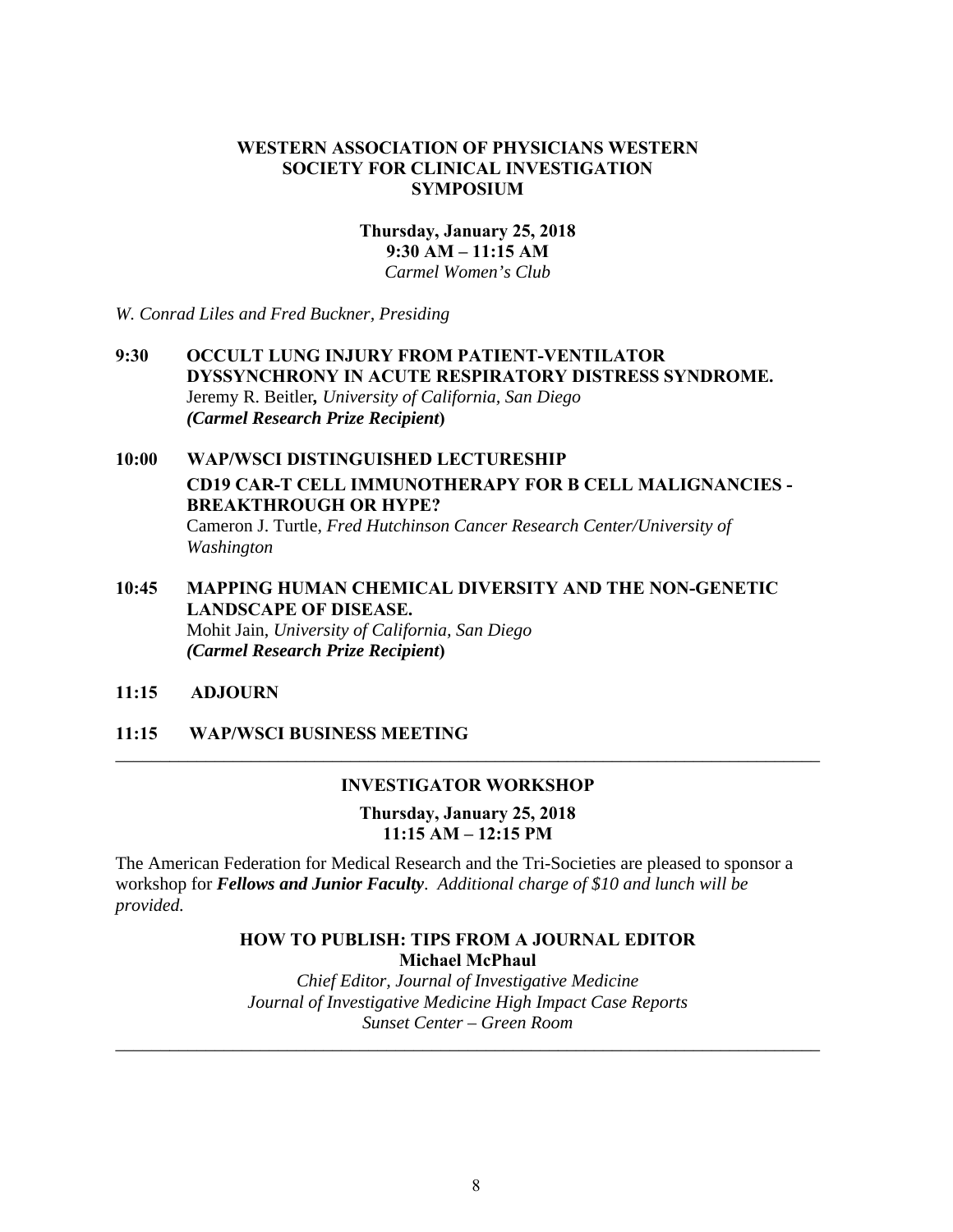#### **11:15 AM – 12:15 PM**

# **PATHWAY TO PROMOTION: IS TODAY THE FIRST STEP? Panel Discussion with Junior and Senior Faculty**

**TBD** 

*Bring own lunch - Open to all students Sunset Center – Chapman #4* 

#### **CONCURRENT SESSIONS**

**Thursday, January 25, 2018 12:45 PM – 3:00 PM** 

*Jointly sponsored by* 

#### **WESTERN SECTION AMERICAN FEDERATION FOR MEDICAL RESEARCH WESTERN SOCIETY FOR CLINICAL INVESTIGATION WESTERN ASSOCIATION OF PHYSICIANS WESTERN SOCIETY FOR PEDIATRIC RESEARCH WESTERN STUDENT MEDICAL RESEARCH FORUM**

**Adolescent Medicine and General Pediatrics I** Carpenter Hall *Mary M. Ramos and Samrat Das, Presiding*

#### **12:45 PHYSICAL ACTIVITY CHARACTERISTICS OF ADOLESCENTS AT THE BASELINE OF A WEIGHT MANAGEMENT TRIAL**

*K Mishra*, T Ngo, S Sanders, EY Jimenez, B Skipper and A Kong, Albuquerque, NM; Albuquerque, NM. *University of New Mexico School of Medicine* 

Abstract 1

# **1:00 16-YEAR-OLD MALE WITH RECURRENT VOMITING DIAGNOSED WITH CANNABINOID HYPEREMESIS SYNDROME.**

*KA Dosani* and R Alhosh, Las Vegas, NV. *University of Nevada Las Vegas School of Medicine*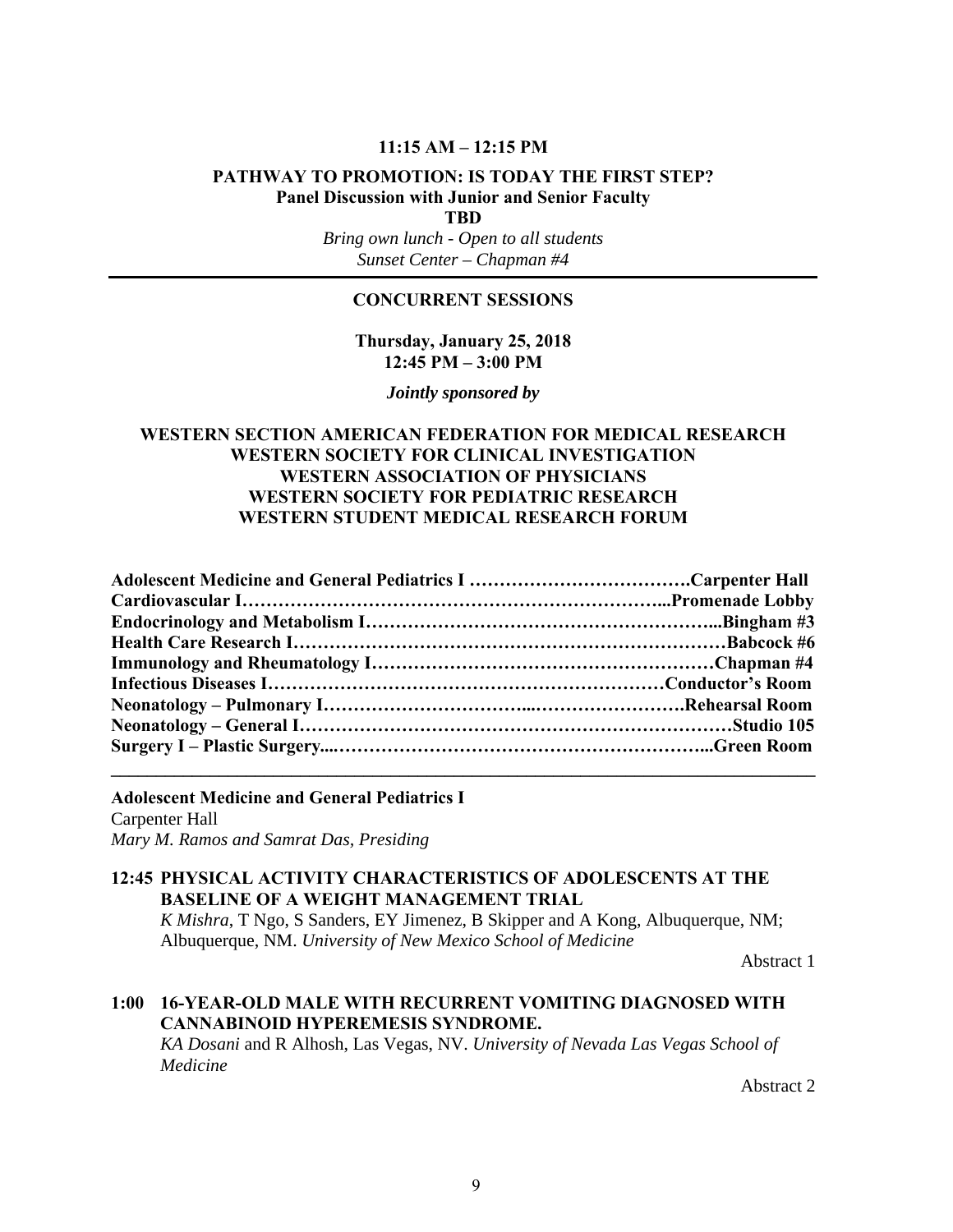- **1:15 QUALITY OF HEALTH CARE REPORTED BY ADOLESCENTS WHO USE SUBSTANCES: FINDINGS FROM A STATEWIDE SURVEY OF SCHOOL-BASED HEALTH CENTER USERS** *R Sebastian*, DV Rosero and MM Ramos, Albuquerque, NM. *University of New Mexico* Abstract 3
- **1:30 PEDIATRIC OBESITY AND EXPOSURE TO ENVIRONMENTAL ADVERSITY** *C Long*, A Talmi and R Asherin, Denver, CO. *University of Colorado*

Abstract 4

**1:45 PARENTAL EDUCATION LEVEL AND CHILDHOOD OBESITY** *AJ Smith*, E Pak, CM Abreu, E Williams, NM Malika, E Medina and M Baum, Loma Linda, CA. *Loma Linda University*

Abstract 5

**2:00 BASELINE DIETARY INTAKE DIFFERENCES BY MEASURES OF RURALITY IN TEENS PARTICIPATING IN A WEIGHT MANAGEMENT INTERVENTION** *T Ngo*, EY Jimenez, AA Kuhlemeier, R Euler, K Mishra, L Van Horn, S Sanders and A Kong, Rio Rancho, NM; Albuquerque, NM. *University of New Mexico School of Medicine (Abbott Nutrition Subspecialty Award)* Abstract 6

**2:15 EXERCISE OR DIET? WHICH IS A BETTER PREDICTOR OF BODY MASS INDEX IN CHILDREN?**

*CM Abreu*, E Williams, AJ Smith, E Pak, E Medina, NM Malika and M Baum, Loma Linda, CA. *Loma Linda University*

Abstract 7

#### *Break – 3:00-3:15 pm*

#### **Cardiovascular I - Arrhythmias**

Promenade Lobby (Sunset Center) *Jon Kobashigawa, Presiding*

**12:45 ROLE OF THE CACC CHANNEL ANO1 IN ELECTROMECHANICAL COUPLING OF MURINE PULMONARY ARTERY SMOOTH MUSCLE.** *MD Young*, N Leblanc and K Mayne, Reno, NV. *University of Nevada, Reno School of Medicine (WAFMR/WAP/WSCI Student Subspecialty Award Winner)*

Abstract 8

**1:00 CAUSES OF SUDDEN DEATH AFTER HEART TRANSPLANTATION.** *A Hsu*, S Dimbil, R Levine, M Hamilton and J Kobashigawa, Los Angeles, CA. *Cedars-Sinai Medical Center*

Abstract 9

**1:15 SMALL ANIMAL MODEL FOR TESTING DRUG-INDUCED CARDIAC ELECTROPHYSIOLOGICAL INTERACTIONS** *CC Morris*, I Chinyere, J Lancaster, JW Koevary, M Pierce, S Goldman and E Juneman, Tucson, AZ. *University of Arizona*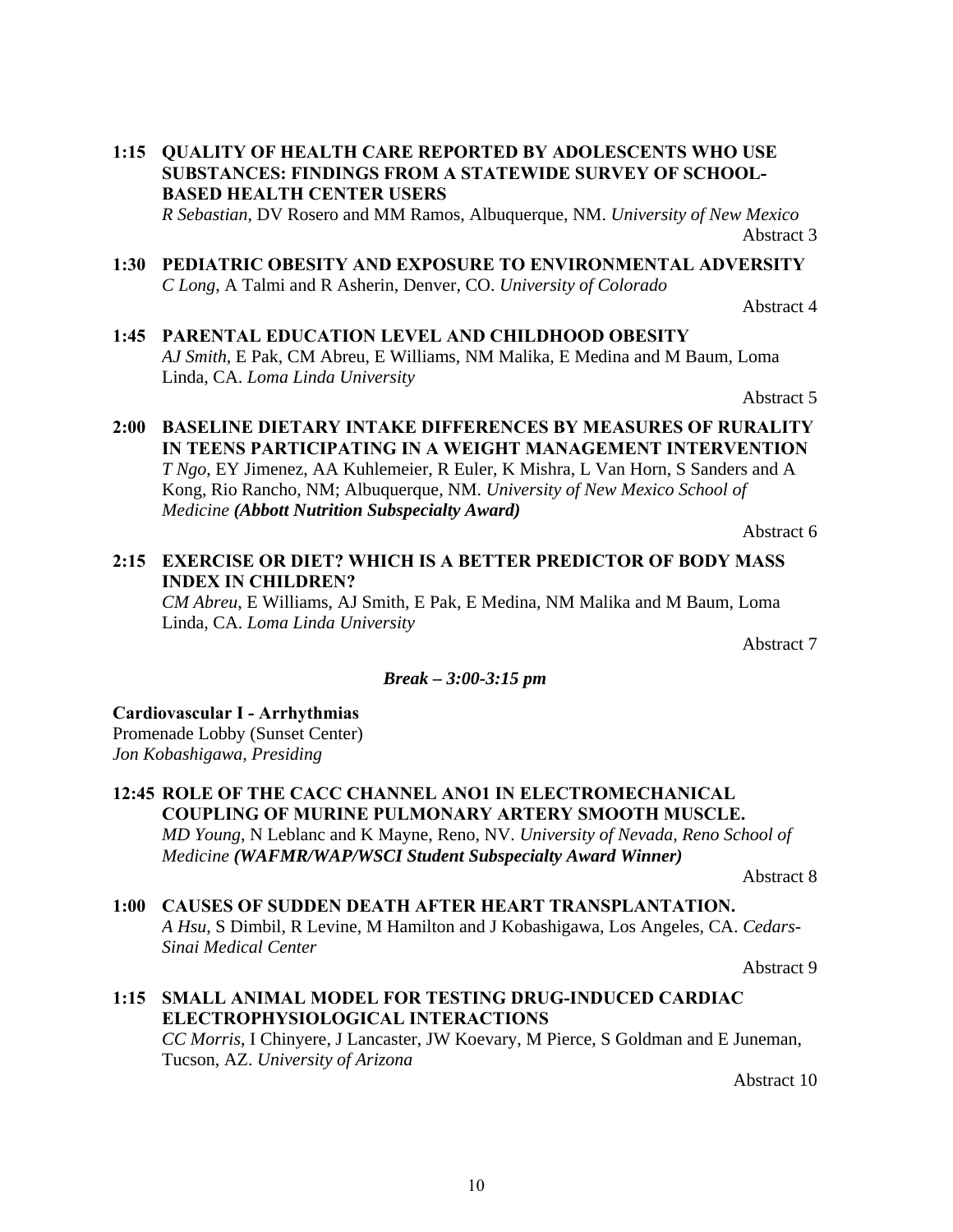#### **1:30 RHYTHM PROFILE AFTER DEFIBRILLATON IS RELATED TO SURVIVAL AFTER CARDIAC ARREST FROM PRIMARY VENTRICULAR FIBRILLATION.**

*S Bhandari*, J Doan, J Blackwood, J Coult, P Kudenchuk, L Sherman, T Rea and H Kwok, Bellevue, WA; Seattle, WA. *University of Washington*

Abstract 11

# **1:45 UTILITY OF ELECTROCARDIOGRAM SCREENING PRIOR TO INITIATION OF PROPRANOLOL TREATEMENT IN INFANTS WITH HEMANGIOMA.** *C Wong*, M Abad, A Brar, S Elmashat, S Mahmood, S Singh, S Xu, M Zhao and B

Afghani, New Orleans, LA; Irvine, CA; Orange, CA. *University of California, Irvine School of Medicine*

Abstract 12

# **2:00 REMOTE HEMODYNAMIC MONITORING IN PATIENTS EXCLUDED FROM CHAMPION TRIAL.**

*O Yousefian*, A Wolfson and D Shavelle, Los Angeles, CA. *University of Southern California*

Abstract 13

#### **2:15 LESSOR SEVERITY OF RECURRENT TAKOTSUBO CARDIOMYOPATHY WHILE TAKING ANGIOTENSIN II RECEPTOR BLOCKER AND BETA BLOCKER.**

*N Zagelbaum*, A AlBadri, C Shufelt, J Wei and N Bairey Merz, White Plains, NY; Los Angeles, CA; Atlanta, GA. *Westchester Medical Center*

Abstract 14

# **2:30 CARDIOVASCULAR SAFETY OF METHYLPHENIDATE (RITALIN) IN TREATING PEDIATRIC PATIENTS WITH ADHD (ATTENTION DEFICIT HYPERACTIVITY DISORDER): A LITERATURE REVIEW**

*A Bui*, A Joseph, D Sam, C Lane, S Madireddy and B Afghani, Los Angeles, CA; Irvine, CA; Orange, CA. *University of Southern California*

Abstract 15

# **2:45 PREVALENCE AND RAMIFICATION OF BRADYDYSRHYTHMIAS AFTER BARIATRIC SURGERY.**

*A Parekh*, S Bahl, A Ghandforoush and A Froush, Bakersfield, CA. *Kern Medical* Abstract 16

#### *Break – 3:00-3:15 pm*

#### **Endocrinology and Metabolism I**

Bingham Room #3 (Sunset Center) *Prasanth Surampudi and Arthi Thirumalai, Presiding*

# **12:45 METFORMIN IMPROVES VASCULAR HEMODYNAMIC FUNCTION IN YOUTH WITH TYPE 1 DIABETES.**

*KJ Nadeau*, M Schafer, P Bjornstad, L Browne, U Truong, M Green and JE Reusch, Aurora, CO. *University of Colorado Anschutz Medical Campus*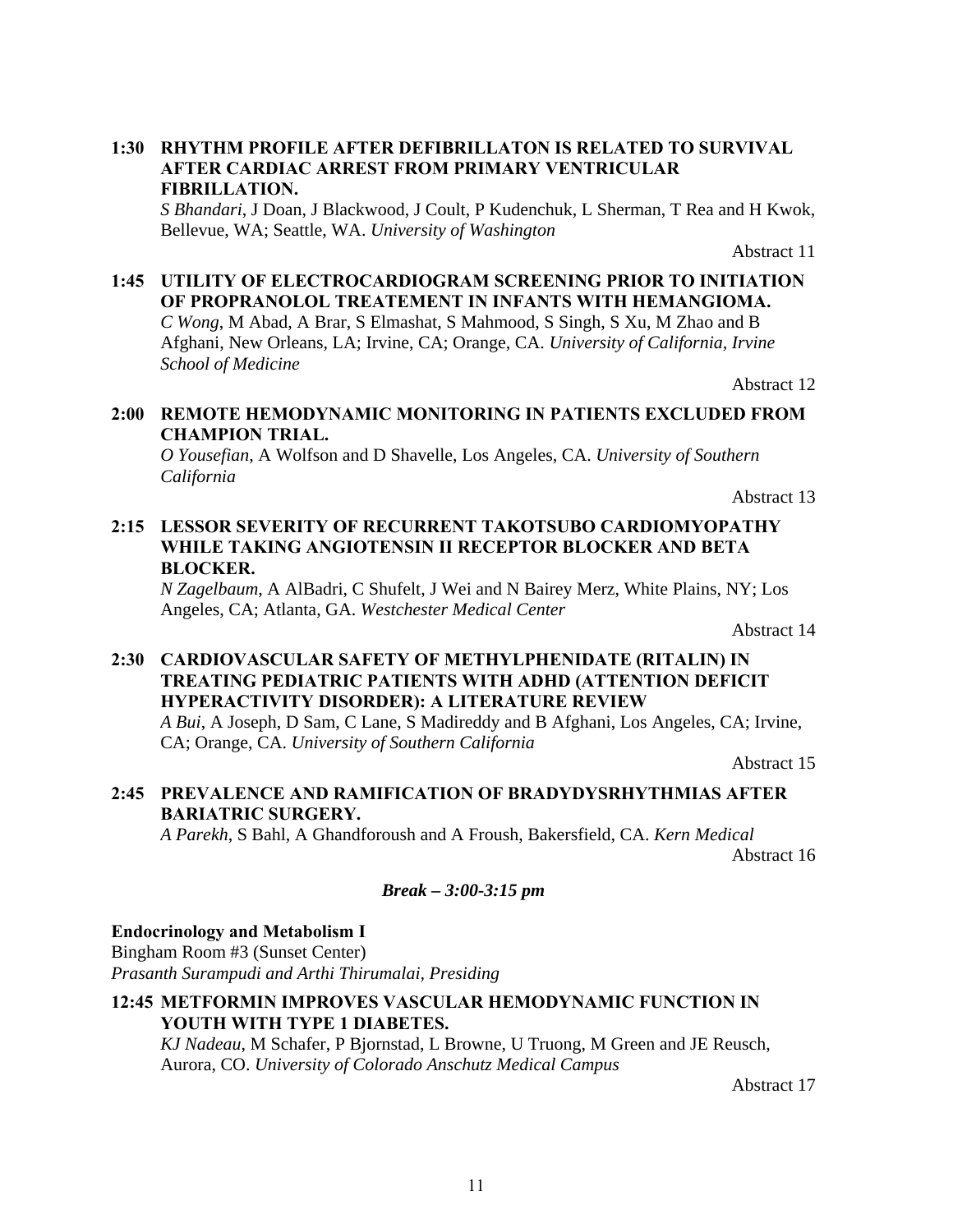#### **1:00 HEMOGLOBIN A1C PREDICTS AVERAGE GLUCOSE BY CONTINUOUS GLUCOSE MONITORING IN YOUTH WITH CYSTIC FIBROSIS.**

*E Hope*, J Thurston, T Vigers, L Pyle, P Zeitler, KJ Nadeau and CL Chan, Denver, CO. *University of Colorado Denver*

Abstract 18

#### **1:15 ASSESSING THE CONTINUATION OF GLP-1 WHEN WEIGHT AND A1C ARE NOT REDUCED.**

K Duncan, *A Swislocki* and R Zhou, Sacramento, CA. *VA Northern California, UC Davis School of Medicine*

Abstract 19

### **1:30 YOUTH WITH TYPE 2 DIABETES HAVE HEPATIC AND PERIPHERAL IR.** *JJ Stuppy*, M Green, B Bergman, J Thurston, A Baumgartner, S Bacon, A Scherzinger, L Pyle and KJ Nadeau, Aurora, CO; Parker, CO. *University of Colorado Anschutz Medical Campus*

Abstract 20

# **1:45 HEPATIC STIFFNESS RELATES TO MARKERS OF HEPATICELLULAR STRESS AND POST-PRANDIAL METABOLISM IN OBESE ADOLESCENT GIRLS.**

*M Green*, A Carreau, T Jensen, Y Garcia-Reyes, H Rahat, D Befroy, B Newcomer, M Brown and K Nadeau, Aurora, CO; London, United Kingdom; Harrisonburg, VA. *University of Colorado*

Abstract 21

#### **2:00 OBESE ADOLESCENTS WITH POLYCYSTIC OVARY SYNDROME HAVE DECREASED DIVERSITY AND RELATIVE ABUNDANCE IN THE GASTROINTESTINAL MICROBIOTA.**

*B Jobira*, D Frank, M Kelsey, D Ir, C Robertson, H Rahat, Y Garcia-Reyes, KJ Nadeau and M Green, Aurora, CO. *University of Colorado*

Abstract 22

# **2:15 THE BRANCHED-CHAIN AMINO ACID VALINE IS HIGHER AND RELATES TO INSULIN SENSITIVITY IN POLYCYSTIC OVARY SYNDROME.**

*H Rahat*, Y Garcia-Reyes, L Pyle, KJ Nadeau and M Green, Aurora, CO. *University of Colorado Anschutz Medical Campus & Children's Hospital Colorado (WAFMR/WAP/WSCI Student Subspecialty Award Winner)*

Abstract 23

#### **2:30 ETIOLOGY OF NON-LOCALIZING SESTAMIBI SCANS IN PATIENTS WITH PRIMARY HYPERPARATHYROIDISM.**

*E Frank*, L Kore, J Park, C Vuong, P DeAndrade and A Simental, Loma Linda, CA. *Loma Linda University School of Medicine*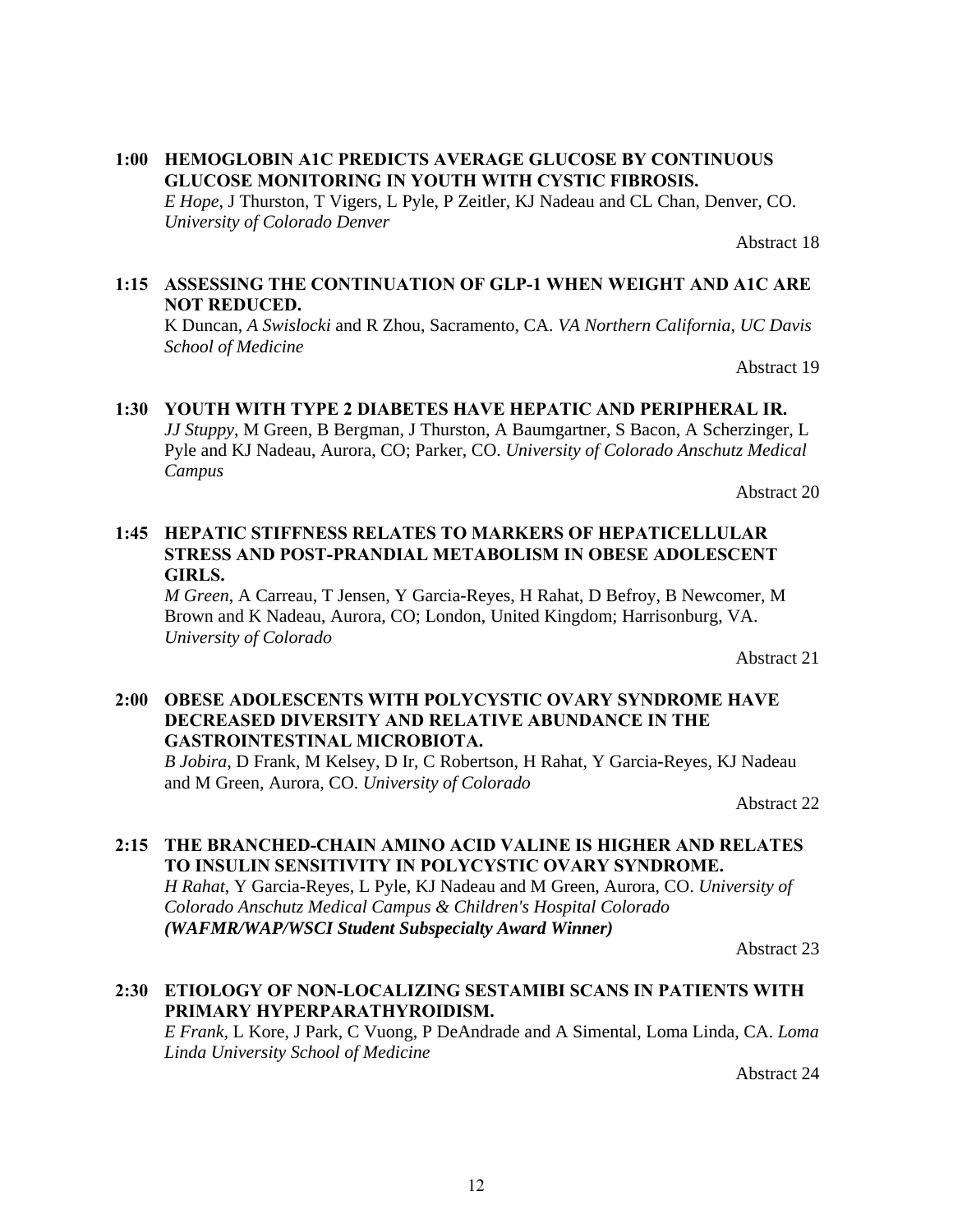#### **2:45 MITIGATION OF CARCINOID SYNDROME SYMPTOMS BY HEPATIC ARTERIAL EMBOLIZATION IN PATIENTS WITH FAMILIAL, METASTATIC CARCINOID TUMOR, RATIONALE FOR PREVENTIVE MEASURES TO AVERT CARCINOID CRISIS.**

*P Ortegon Z*, J Funderburk, L Aguirre and RI Dorin, Albuquerque, NM. *University of New Mexico VA Health Care System* 

Abstract 25

#### *Break – 3:00-3:15 pm*

#### **Health Care Research I**

Babcock #6 (Sunset Center) *Maralyssa Bann, Presiding*

### **12:45 ISSUES IN PEDIATRIC AND NEONATAL RESUSCITATIONS IN A TEACHING HOSPITAL IN BUTARE, RWANDA.**

*LA Hall*, E Ahorugereye, A Nyalihama, C Twagirayezu and B Fassl, Salt Lake City, UT; Butare, Rwanda. *University of Utah*

Abstract 26

#### **1:00 EMERGENCY DEPARTMENT PHYSICIANS' RECOMMENDATIONS FOR QUALITY IMPROVEMENT ON A PEDIATRIC TELE-EMERGENCY PROGRAM.**

*A Lloyd*, JL Kissee, D Tancredi, B Yoo, N Kuppermann and JP Marcin, Sacramento, CA. *University of California, Davis*

Abstract 27

# **1:15 QI PROJECT TO REDUCE TIME TO ANTIBIOTIC ADMINISTRATION IN FEBRILE CHILDREN WITH MALIGNANCY.**

*RD Fisher*, S Bhoopalan, K Ayyanar and T Vergara, Las Vegas, NV. *University of Nevada Las Vegas*

Abstract 28

#### **1:30 EMERGENCY SURGERY DELAYS - AN ANALYSIS OF TARGET TIME ACHIEVEMENT AND CAUSES OF DELAY IN EMERGENCY CASES AT BC CHILDREN'S HOSPITAL**

*T Dasgupta*, N Cheung, B Fashola, D Duffy and S Butterworth, Vancouver, BC, Canada. *University of British Columbia*

Abstract 29

#### **1:45 IMPLEMENTATION OF AN INTUBATION REGISTRY WITHIN A CANADIAN TERTIARY-CARE HOSPITAL.**

*C Liu*, J Yoo, J Trojanowski, K Dullemond, C Renschler, D Griesdale and J Brubacher, Vancouver, BC, Canada. *University of British Columbia*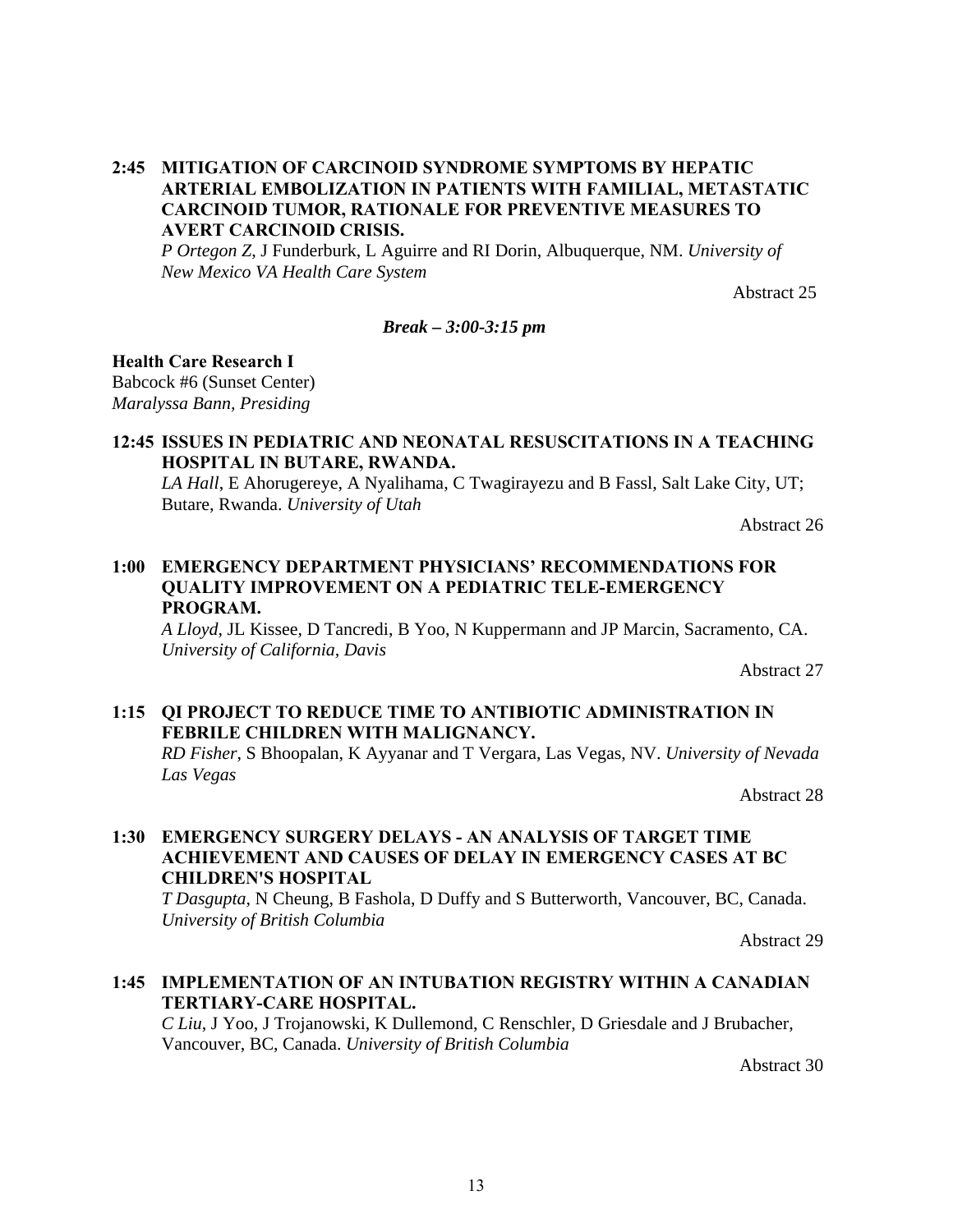### **2:00 DELAYS IN CYSTECTOMY FOR PATIENTS WITH MUSCLE-INVASIVE BLADDER CANCER.** *A Chu*, S Holt and J Gore, Seattle, WA. *University of Washington*

# **2:15 LOWERING BARRIERS TO ENGAGEMENT IN A PRIMARY CARE-BASED BUPRENORPHINE TREATMENT PROGRAM.**

*BE Payne*, JW Klein, CB Simon, JR James, SL Jackson, JO Merrill and JI Tsui, Seattle, WA. *University of Washington School of Medicine*

Abstract 32

Abstract 31

# **2:30 RISK-STRATIFICATION TO PRIORITIZE DIABETES RETINAL SCREENING: AN ALGORITHMIC APPROACH.**

C Mehranbod, L Serpas, P Genter, Y Lu and *E Ipp*, Torrance, CA. *Harbor-UCLA Medical Center, Los Angeles Biomedical Research Institute* 

Abstract 33

# **2:45 DYSPHAGIA IN HOSPITALIZED ELDERLY ADULTS.**

*A Cragoe*, P Krishna and B Crawley, Redlands, CA. *Loma Linda University School of Medicine* 

Abstract 34

#### *Break – 3:00-3:15 pm*

# **Immunology and Rheumatology I**

Chapman #4 (Sunset Center) *Keith Colburn and Kevin Deane, Presiding*

#### **12:45 SYSTEMIC SCLEROSIS AND REPRODUCTIVE HISTORY.**

*TL Eisenbach*, SB Kanaan, TD Pan, JA Allen, MD Mayes and JL Nelson, Bellevue, WA; Seattle, WA; Houston, TX. *University of Washington School of Medicine*

Abstract 35

# **1:00 ESTABLISHMENT OF NORMAL CYTOKINE REFERENCE INTERVALS IN CEREBRAL SPINAL FLUID FOR POTENTIAL BIOMARKER DISCOVERY IN NEUROINFLAMMATORY DISORDERS.**

*TB Martins*, B Pasi, LK Peterson and HR Hill, Salt Lake City, UT. *ARUP Institute University of Utah School of Medicine*

Abstract 36

# **1:15 BMI AND PERSISTENCE OF CONVENTIONAL DMARDS & TNF INHIBITORS IN RHEUMATOID ARTHRITIS.**

*CB McCulley*, J Barton, G Cannon, B Sauer, C Teng, L Caplan, B England, T Mikuls and J Baker, Portland, OR; Salt Lake City, UT; Denver, CO; Omaha, NE; Philadelphia, PA. *Oregon Health & Science University (WAP/WSCI Travel Award Winner)*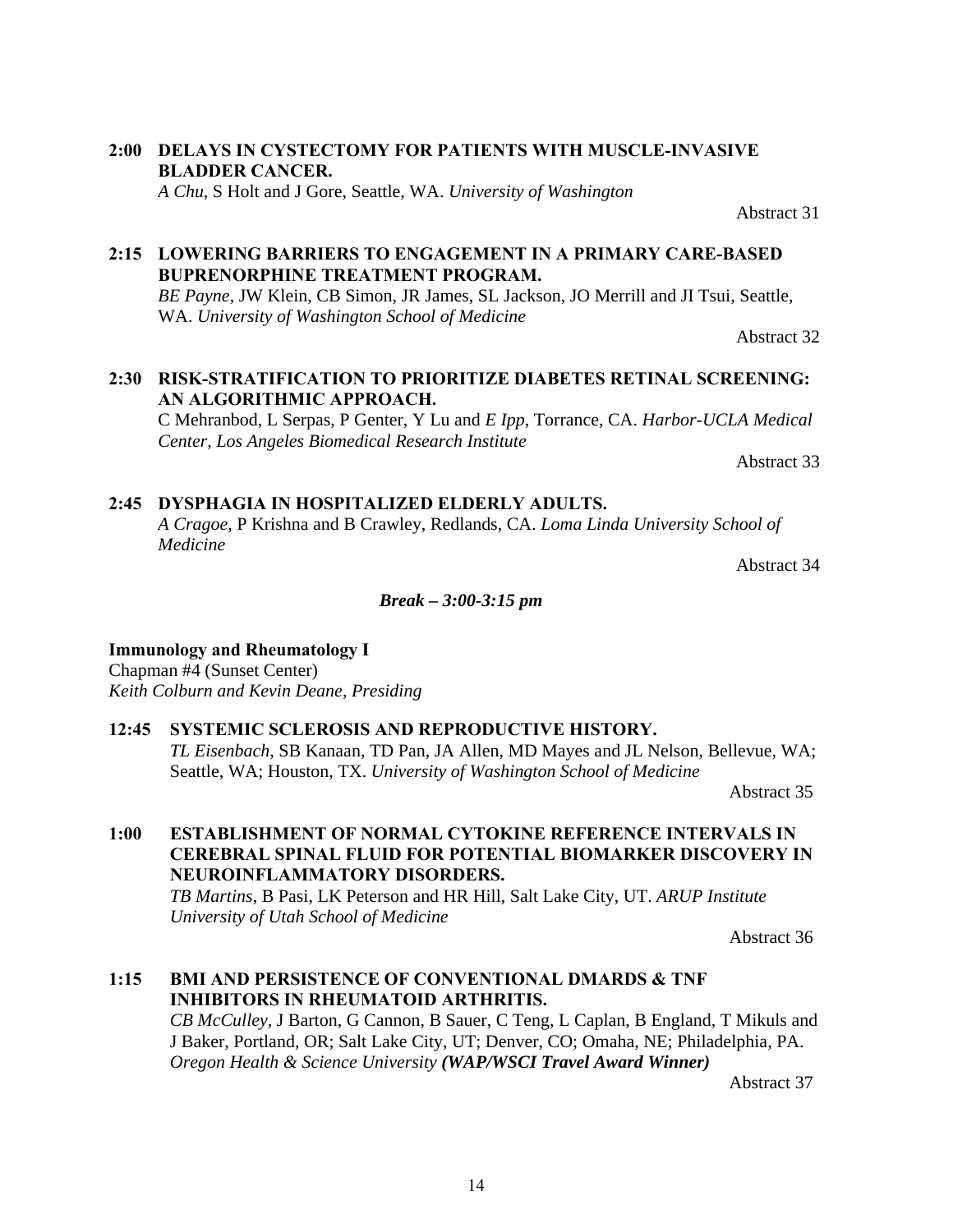#### **1:30 NOVEL RNA END MODIFICATIONS DETECTED BY INNATE IMMUNE SENSORS.**

*R Ancar* and JR Hesselberth, Parker, CO. *University of Colorado School of Medicine (WAFMR/WAP/WSCI Student Subspecialty Award Winner)*

Abstract 38

#### **1:45 ERADICATION OF HEPATITIS C AMONG US VETERANS: EXAMINATION OF CHANGES IN PAIN SEVERITY AND PRESCRIPTION OPIOID USE FOLLOWING TREATMENT.**

*AA Kumthekar*, S Shull, T Lovejoy, B Morasco, M Chang and J Barton, Portland, OR. *Oregon Health and Science University, VA Portland Health Care System (WAFMR Scholar Awardee)*

Abstract 39

# **2:00 STEVENS-JOHNSON SYNDROME, CAUSED BY MYCOPLASMA, PRESENTING WITHOUT SKIN INVOLVEMENT.**

*S Bhoopalan* and N Wilson, Las Vegas, NV. *University of Nevada School of Medicine* Abstract 40

# **2:15 THE ROLE OF INTERFERON IN AUTOIMMUNE-SUSCEPTIBLE RO60 KNOCKOUT MICE.**

*E Chiou*, Brush Prairie, WA. *University of Washington*

Abstract 41

#### **2:30** *State-of-the-Art Speaker*  **NEUTROPHIL EXTRACELLULAR TRAPS AS FRIEND OR FOE: LESSONS FROM HUMAN NEONATES AND TRANSLATIONAL MODELS.** Christian C. Yost, *University of Utah*

# **Infectious Diseases I**

Conductor's Room *Fred Buckner, Ravi Durvasula and David Gilbert, Presiding*

# **12:45 USE OF C-REACTIVE PROTEIN CAN SAFELY DECREASE THE NUMBER OF EMERGENCY DEPARTMENT PATIENTS WITH SEPSIS WHO REQUIRE BLOOD CULTURES.**

*K Dullemond* and R Stenstrom, Vancouver, BC, Canada. *University of British Columbia* Abstract 42

# **1:00 THE ROLE OF POINT MUTATIONS IN RESISTANCE OF METHICILLIN RESISTANT STAPHYLOCOCCUS AUREUS TO NOVEL METHIONINE TRNA SYNTHETASE INHIBITORS.**

*J Gilmer*, O Faghih, JR Gillespie and F Buckner, Spokane, WA. *University of Washington* Abstract 43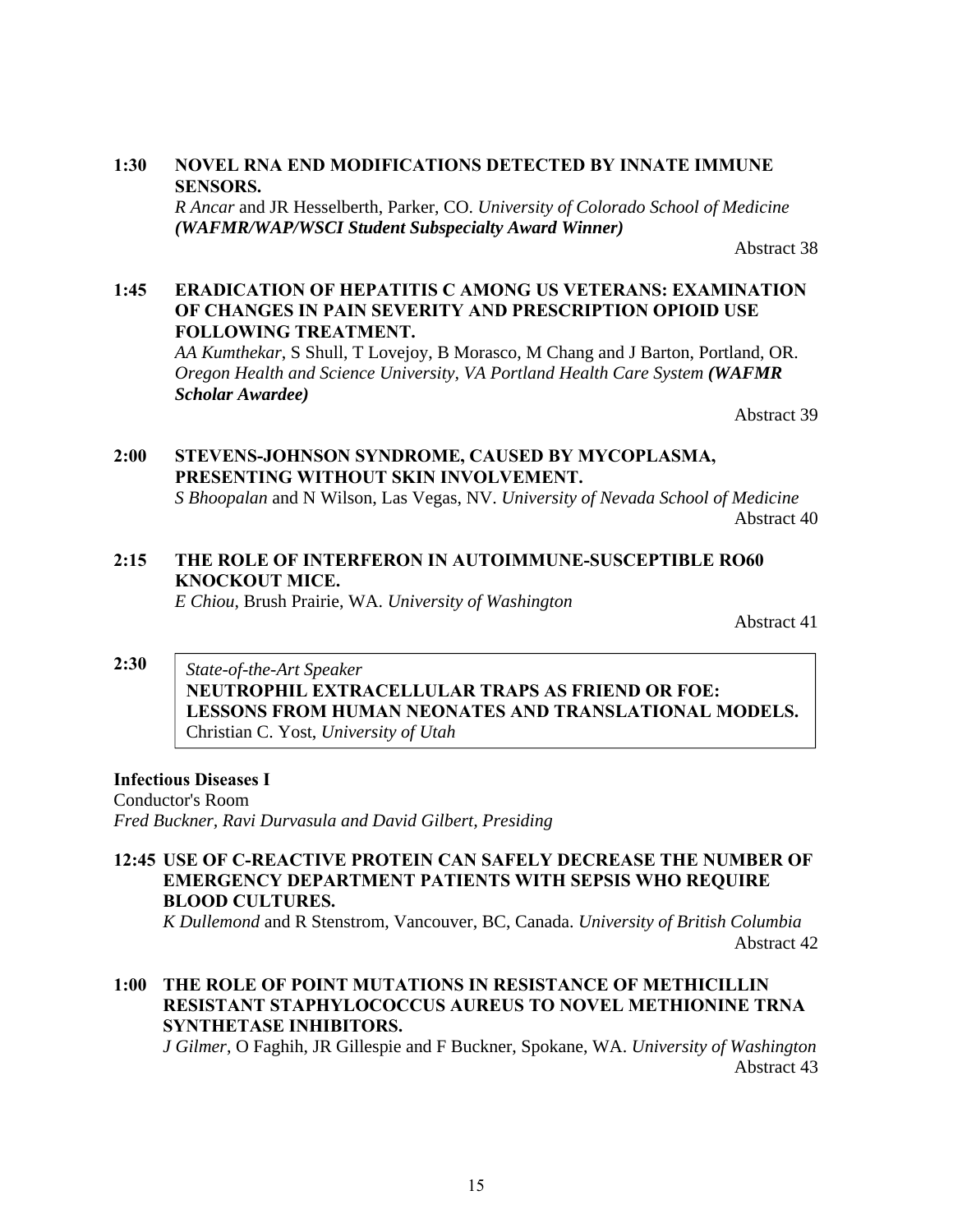#### **1:15 HEPATITIS B PROPHYLAXIS AFTER ALLOGENEIC STEM CELL TRANSPLANTATION IN THE ERA OF NOVEL ANTIVIRAL DRUGS: A SYSTEMATIC REVIEW.**

*A Siyahian*, S Malik, A Mushtaq, C Howe, A Majeed, T Zangeneh, I Riaz, W Faridi, S Iftikhar, Z Warraich and F Anwer, Tucson, AZ. *University of Arizona College of Medicine*

Abstract 44

#### **1:30 A RISK AND SYMPTOM SCORE PREDICTIVE FOR ACUTE HIV INFECTION IN MEN WHO HAVE SEX WITH MEN.**

*T Lin*, S Gianella, T Tenenbaum, SJ Little and M Hoenigl, San Diego, CA. *University of California San Diego School of Medicine*

Abstract 45

#### **1:45 INDIVIDUAL-LEVEL FACTORS DID NOT PREDICT ENGAGEMENT AFTER A DATA TO CARE ENCOUNTER.**

*E Chang*, MR Golden, M Fleming, A Nunez and JC Dombrowski, Mercer Island, WA; Seattle, WA. *University of Washington*

Abstract 46

#### **2:00 PRE-EXPOSURE PROPHYLAXIS KNOWLEDGE, ATTITUDES, AND BARRIERS AMONG INDIVIDUALS SEEKING CARE AT STI CLINICS.** *T Shende*, CM Perez-Velez, A Okello, A Guido, A Georgescu and L Fantry, Tucson, AZ. *University of Arizona College of Medicine-Tucson*

Abstract 47

#### **2:15 HOW GRAM-POSITIVE BACTERIA SURVIVE WITHOUT THE ESSENTIAL HISTIDINE KINASE WALK.**

*TD Ho*, V Keidel, H Szurmant and CP Zschiedrich, Pomona, CA. *College of Osteopathic Medicine of the Pacific, Western University of Health Sciences*

Abstract 48

# **2:30 FOCUS OF INFECTION AND RISK FACTORS FOR STAPHYLOCOCCUS AUREUS BACTEREMIA AT AGA KHAN UNIVERSITY HOSPITAL IN NAIROBI, KENYA.**

*J Adam*, J Dobrick and R Adam, Tucson, AZ; Nairobi, Kenya. *University of Arizona* 

Abstract 49

#### **2:45 COST OF POINT-OF-CARE TEST PANEL FOR HIV POSITIVE PATIENTS ON ANTIRETROVIRAL THERAPY.**

*K Simeon*, J Dorward, N Garrett, R Barnabas and P Drain, Indian, AK; Durban, South Africa. *University of Washington School of Medicine*

Abstract 50

*Break – 3:00-3:15 pm*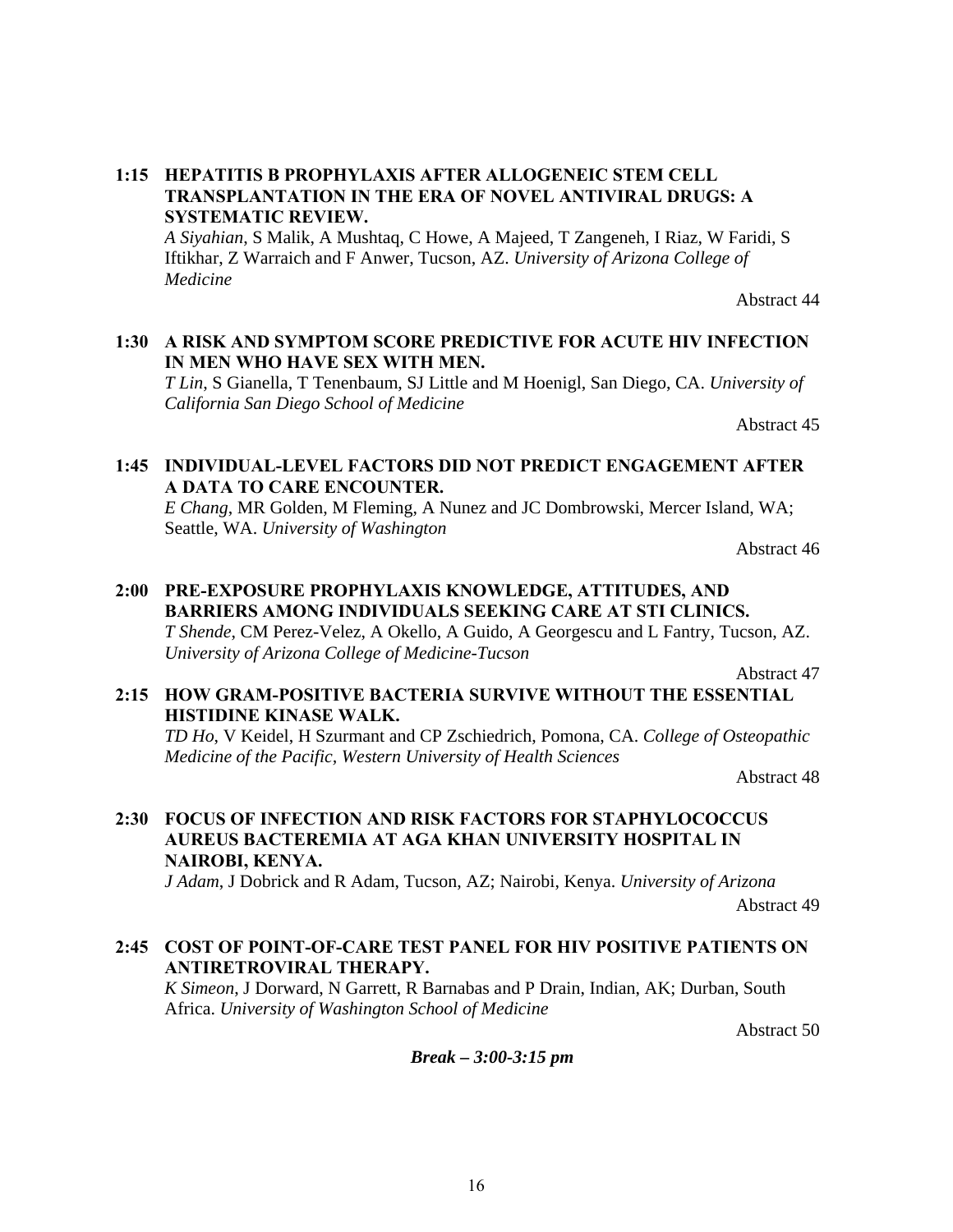#### **Neonatology** *–* **Pulmonary I**

Rehearsal Room (Sunset Center) *Arlin Blood and Clyde Wright, Presiding*

#### **12:45 NON-INVASIVE MONITORING OF GAS EXCHANGE DURING THERAPEUTIC HYPOTHERMIA (TH) IN NEONATES- ARE WE DOING IT RIGHT?**

*B Afzal* and S Lakshminrusimha, Boston, MA; Davis, CA. *Tufts Medical Center (Mead Johnson Nutrition Junior Faculty Travel Awardee)*

Abstract 51

#### **1:00 PRETERM BIRTH AND RESPIRATORY SUPPORT APPEAR TO ALTER CELL TYPES AND CAPILLARIES IN THE BRAIN OF LAMBS.**

*L Pettet*, A Rebentisch, E Dawson, Z Wang, R Hicks, M Dahl, D Null, B Yoder and K Albertine, Salt Lake City, UT; Davis, CA. *University of Utah*

Abstract 52

#### **1:15 GRADED OXYGEN SATURATION TARGETS IN EXTREMELY PRETERM INFANTS: EFFECT OF GROWTH STATUS ON MORTALITY AND OUTCOMES.**

*H Muniraman*, V Arora, R Ramanathan, M Durand and R Cayabyab, Los Angeles, CA; Downey, CA. *Division of Neonatology, LAC+USC Medical Center, Keck School of Medicine of USC*

Abstract 53

#### **1:30 DECREASED VASCULAR EXTRACELLULAR SUPEROXIDE DISMUTASE IMPAIRS NEONATAL PULMONARY DEVELOPMENT.**

LG Sherlock, A Trumpie, *J Sandoval*, S McKenna, C Delaney, C Wright and E Nozik-Grayck, Denver, CO. *University of Colorado*

Abstract 54

#### **1:45 EXPOSURE TO DISSOLVABLE TOBACCO PRODUCTS RESULTS IN DECREASED PROLIFERATION, INCREASED APOPTOSIS, AND MYOGENIC DIFFERENTIATION IN FETAL RAT LUNG FIBROBLASTS.** *C Lee*, R Sakurai, V Karam, M Gong, B Diaz and V Rehan, Torrance, CA. *Harbor-UCLA Medical Center (Abbott Nutrition Subspecialty Award)*

Abstract 55

# **2:00 UNIQUE NEONATAL TOLERANT RATS EXPOSED TO HYPEROXIA HAVE INCREASED BONE MARROW MONONUCLEAR CELL HEME OXYGENASE-1 LEVELS AND DECREASED ACUTE LUNG INJURY.**

*K Repine*, PV Wilson, D Pinto Payares, T Toni, B Florence, K Baer, Q He, A Fernandez-Bustamante, BW Saccomano and J Repine, Denver, CO. *University of Colorado Anschutz Medical Campus*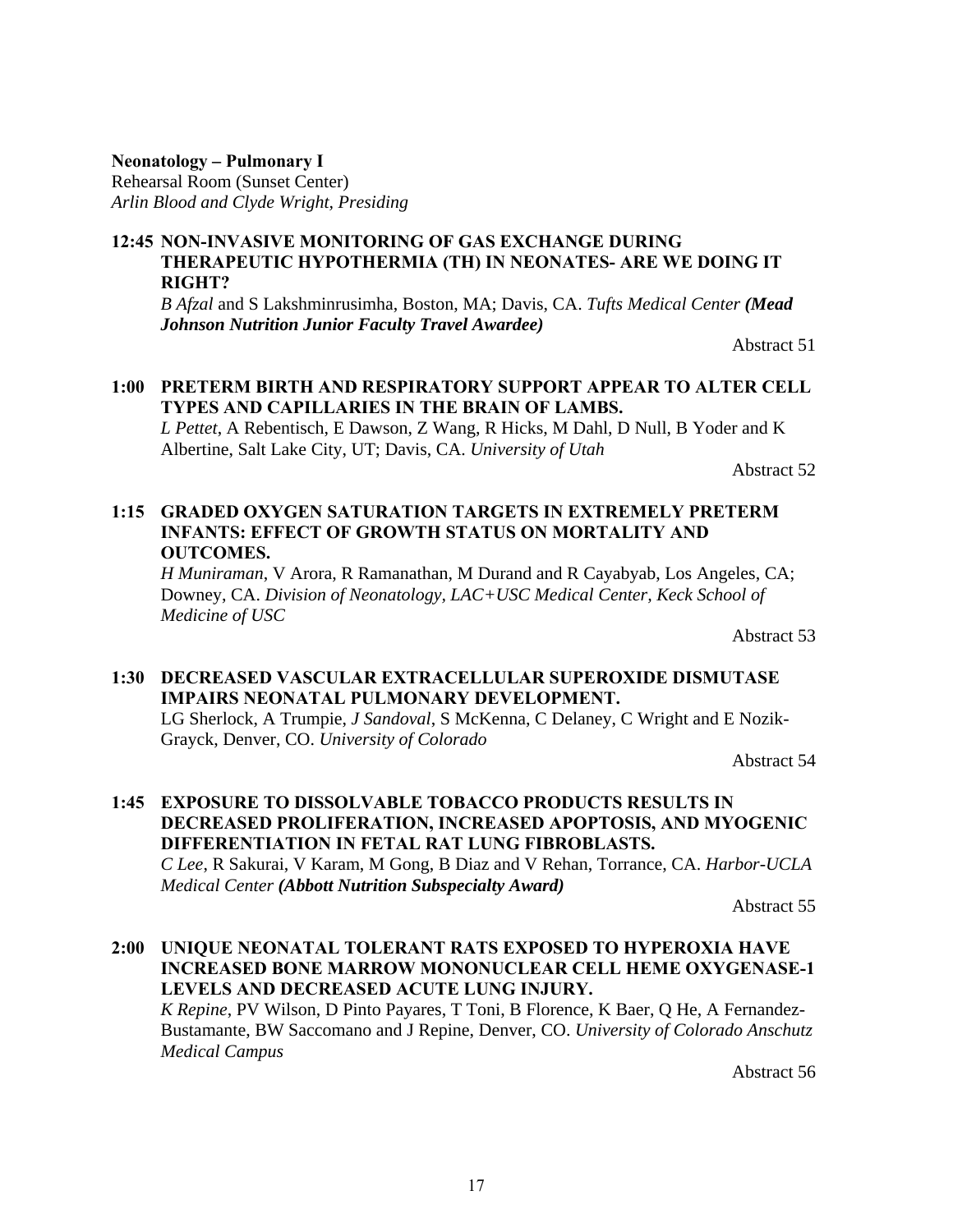**2:15 CONTINUOUS IGF1 PROTEIN INFUSION FOR 3D DOES NOT HARM THE LUNG OR BRAIN OF MECHANICALLY VENTILATED PRETERM LAMBS.** *M Dahl*, Z Zhou, D Keefe, JK Chung, N Barton, R Ward and K Albertine, Salt Lake City, UT; Lexington, MA. *University of Utah*

Abstract 57

#### **2:30 STRUCTURAL BRAIN DEVELOPMENT OF PRETERM LAMBS WITH BEHAVIORAL DEFICITS.**

*J Mabey*, M Dahl, A Rebentisch, E Dawson, M Scadden, J King, J Anderson and K Albertine, Salt Lake City, UT. *University of Utah*

Abstract 58

*Break – 3:00-3:15 pm* 

**Neonatology** *–* **General I** Studio 105 (Sunset Center) *Camille Fung and Carlos Ramos, Presiding*

**12:45 DETERMINATION OF RANGE OF MOVEMENT OF PERIPHERALLY INSERTED CENTRAL CATHETERS IN LOWER EXTREMITIES OF NEONATES BY ULTRASOUND.**

*N Shalygin* and J Kim, La Jolla, CA. *University of California San Diego*

Abstract 59

## **1:00 RESOURCE UTILIZATION OF NEONATES WITH CENTRAL LINE-ASSOCIATED BLOODSTREAM INFECTION AND VENTILATOR ASSOCIATED PNEUMONIA IN THE UNITED STATES 2009 AND 2012.** *X Liu*, A Song, S Nair, S Chin, T Lin, P Friedlich and A Lakshmanan, Los Angeles, CA. *Children's Hospital Los Angeles*

Abstract 60

**1:15 THE EFFECT OF IN UTERO POLYSUBSTANCE EXPOSURE ON LENGTH OF STAY AND LENGTH OF PHARMACOLOGIC TREATMENT COMPARED WITH OPIOIDS ALONE.**

*EE Johnson*, K Schulte, J Seidel, J Shakib, K Buchi and C Fung, Salt Lake City, UT. *University of Utah*

Abstract 61

**1:30 OUTCOMES FROM TREATMENT OF THE PATENT DUCTUS ARTERIOSUS IN VERY LOW BIRTH WEIGHT NEONATES** *ED Rickards*, P Jung and D Deming, Loma Linda, CA. *Loma Linda University*

Abstract 62

**1:45 TIMING OF PATENT DUCTUS ARTERIOSUS LIGATION AND ASSOCIATED OUTCOMES.**

*P Jung*, ED Rickards and D Deming, Loma Linda, CA. *Loma Linda University*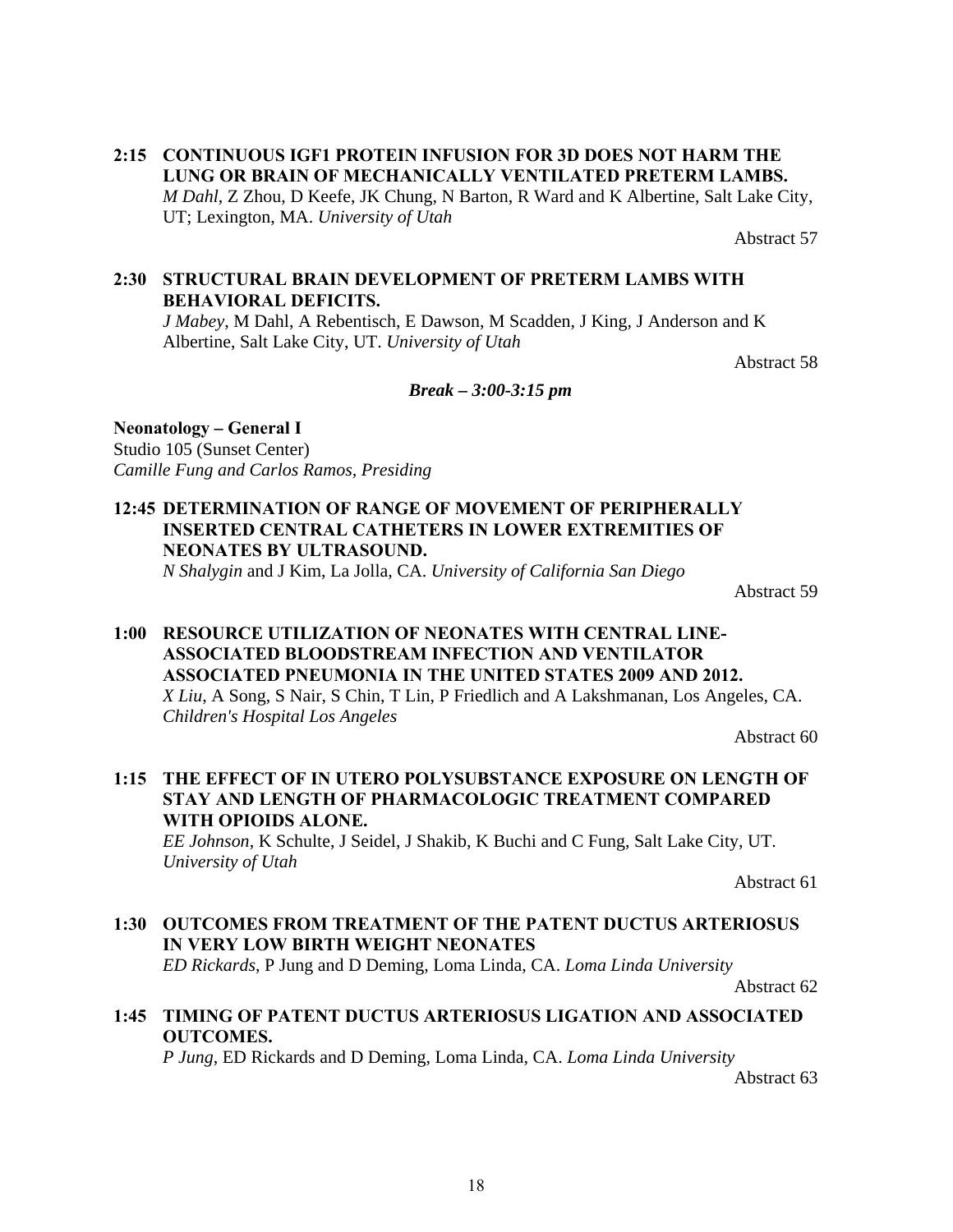#### **2:00 PATENT DUCTUS ARTERIOSUS AND ASSOCIATED OUTCOMES IN EXTREMELY PRETERM INFANTS.** *P Jung*, ED Rickards and D Deming, Loma Linda, CA. *Loma Linda University*

Abstract 64

#### **2:15 GENTAMICIN USE IN THE FIRST TWO WEEKS OF LIFE IS ASSOCIATED WITH DELAYED CLOSURE OF PATENT DUCTUS ARTERIOSUS IN EXTREMELY LOW BIRTHWEIGHT INFANTS.**

*P Shastry*, B Siassi, R Ramanathan and R Cayabyab, Los Angeles, CA. *USC/LAC+USC LAC+USC Medical Center & Children's Hospital Los Angeles*

Abstract 65

#### **2:30 ASSOCIATION BETWEEN WEEKEND BIRTH AND NEONATAL OUTCOMES OF GOLDEN HOUR RESUSCITATION OF VERY LOW BIRTH WEIGHT INFANTS.**

*EH Carter*, H Lee, W Lapcharoensap and J Snowden, Portland, OR; Palo Alto, CA. *Oregon Health and Science University*

Abstract 66

#### *Break – 3:00-3:15 pm*

#### **Surgery I – Plastic Surgery**

Green Room (Sunset Center) *Subhas Gupta, Presiding*

#### **12:45 A CASE SERIES OF A HIGHER INCIDENCE OF DOWN SYNDROME IN PATIENTS WITH METOPIC CRANIOSYNOSTOSIS.**

*C Zagaynov*, I Campwala and A Ray, Loma Linda, CA. *Loma Linda University* 

Abstract 67

# **1:00 A COMPARISON OF SURGEON-REPORTED AND PATIENT-REPORTED OUTCOME MEASURES FOR BREAST RECONSTRUCTION SURGERY.**

*J Foley*, H Dreksler, R Courtemanche, M Bucevska and D Courtemanche, Comox, BC, Canada; Vancouver, BC, Canada. *University of British Columbia, BC Children's Hospital* Abstract 68

**1:15 A DISCONNECT BETWEEN THE FDA, PHYSICIANS, AND PATIENTS: AN ANALYSIS OF AESTHETIC DERMAL FILLER REGISTRATION TRIAL OUTCOMES.**

*I Campwala*, C Zagaynov and S Gupta, Loma Linda, CA. *Loma Linda University School of Medicine*

Abstract 69

#### **1:30 DOES TISSUE EXPANSION RECONSTRUCTION IN THE TRUNK OF CHILDREN INCREASE THE RISK OF SCOLIOSIS?** *PP Yen*, M Bucevska, C Reilly and C Verchere, Vancouver, BC, Canada. *University of British Columbia BC Children's Hospital*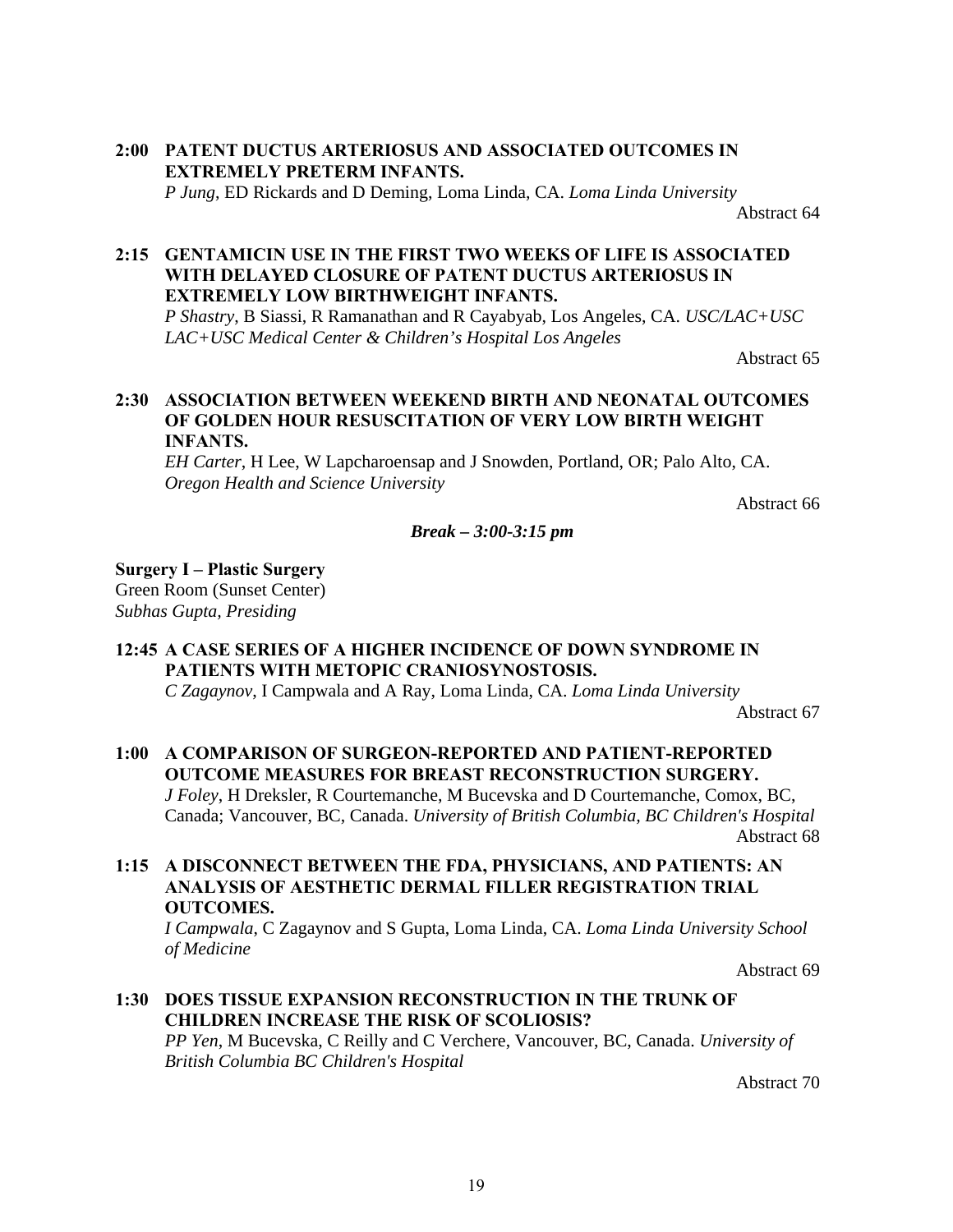#### **1:45 FOUR YEAR BREAST RECONSTRUCTION MORBIDITY RATES IN AN ACADEMIC INSTITUTION.**

*I Campwala*, J Yoo and S Gupta, Loma Linda, CA. *Loma Linda University School of Medicine* 

Abstract 71

#### **2:00 HIGH RISK PLASTIC SURGERY: AN ANALYISIS OF 54,325 CASES FROM THE AMERICAN COLLEGE OF SURGEONS NATIONAL SURGICAL QUALITY IMPROVEMENT PROGRAM.**

*M Wan*, J Zhang, M Nagarajan, Y Ding, M Bucevska, D Courtemanche and J Arneja, Vancouver, BC, Canada. *University of British Columbia, BC Children's Hospital*

Abstract 72

# **2:15 LIPOSOMAL BUPIVACAINE AND POST-OPERATIVE NARCOTIC USAGE IN TISSUE EXPANDER BREAST RECONSTRUCTION.**

*D Sorta*, D Buchanan, K Stime and BA Hathaway, Seattle, WA; Spokane, WA. *University of Washington*

Abstract 73

#### **2:30 PERSONALIZING DECISION MAKING FOR PATIENTS CHOOSING CONTRALATERAL PROPHYLACTIC MASTECTOMY: A UTILITY ANALYSIS OF GENETIC FACTORS AND THE RELATIVE RISK OF BREAST CANCER.** *J Yoo*, I Campwala and S Gupta, Loma Linda, CA. *Loma Linda University*

Abstract 74

**2:45 SEVEN YEARS OF THE AFFORDABLE CARE ACT: FINALLY, A REIMBURSEMENT GLIMMER OF HOPE?**

*I Campwala* and S Gupta, Loma Linda, CA. *Loma Linda University School of Medicine* Abstract 75

*Break – 3:00-3:15 pm*  \_\_\_\_\_\_\_\_\_\_\_\_\_\_\_\_\_\_\_\_\_\_\_\_\_\_\_\_\_\_\_\_\_\_\_\_\_\_\_\_\_\_\_\_\_\_\_\_\_\_\_\_\_\_\_\_\_\_\_\_\_\_\_\_\_\_\_\_\_\_\_\_\_\_\_\_\_\_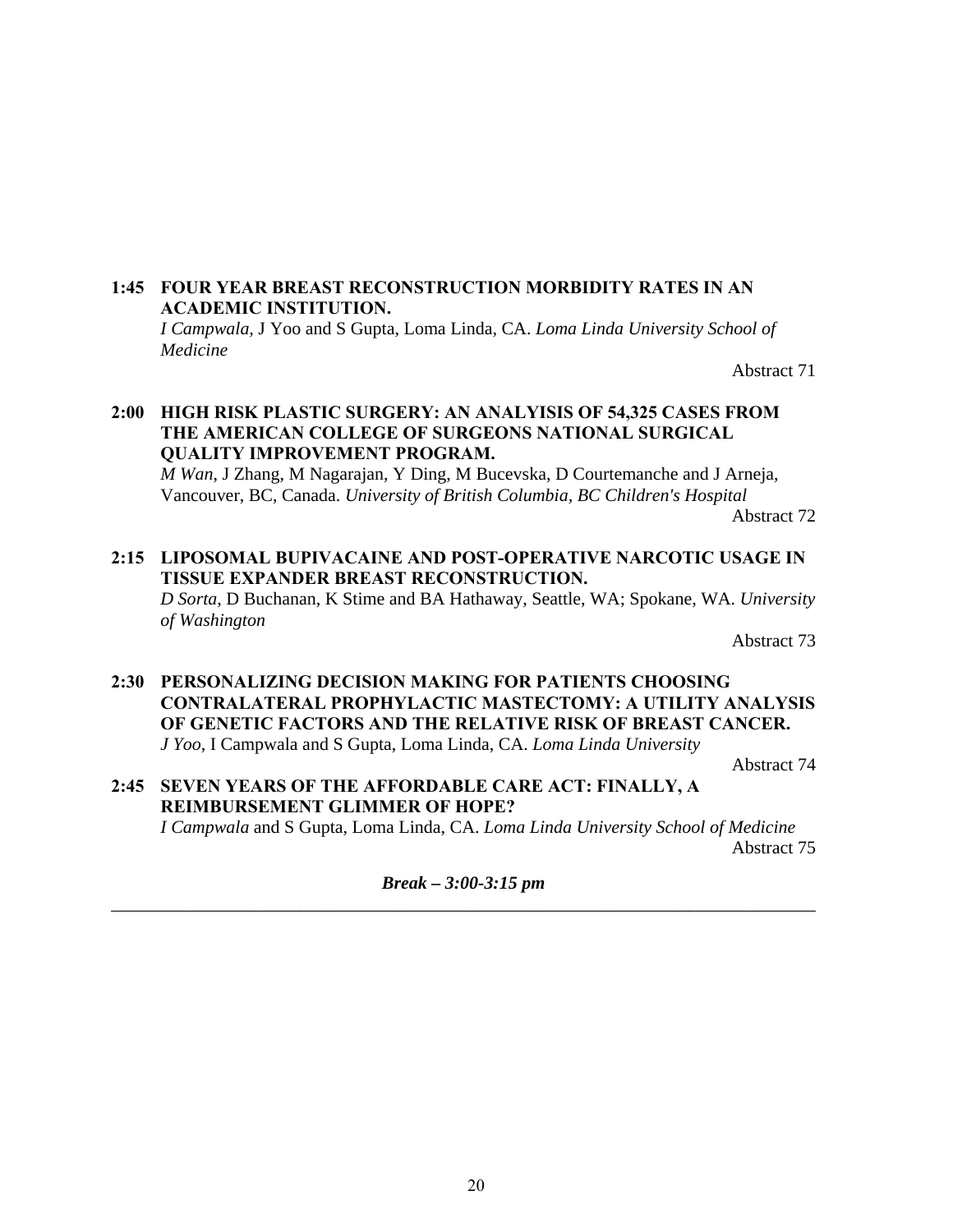#### **CONCURRENT SESSIONS**

#### **Thursday, January 25, 2018 3:15 PM – 5:45 PM**

#### *Jointly sponsored by*

#### **WESTERN SECTION AMERICAN FEDERATION FOR MEDICAL RESEARCH WESTERN SOCIETY FOR CLINICAL INVESTIGATION WESTERN ASSOCIATION OF PHYSICIANS WESTERN SOCIETY FOR PEDIATRIC RESEARCH WESTERN STUDENT MEDICAL RESEARCH FORUM**

#### **Cardiovascular II - Heart failure and transplant**

Promenade Lobby (Sunset Center) *Robert Ross, Presiding*

#### **3:15 IS FIRST-YEAR DSA AFTER HEART TRANSPLANTATION A BIOMARKER FOR CARDIAC ALLOGRAFT VASCULOPATHY?**

*J Olive*, S Dimbil, R Levine, M Hamilton and J Kobashigawa, Los Angeles, CA. *Cedars-Sinai Medical Center*

Abstract 76

# **3:30 USE OF NEEDLE IN THE ARM TYPE DONORS IN HEART TRANSPLANTATION: IS IT SAFE?**

*S Mersola*, S Dimbil, R Levine, M Hamilton and J Kobashigawa, Los Angeles, CA. *Cedars-Sinai Medical Center*

Abstract 77

# **3:45 EARLY VS LATE HLA ANTIBODY DEVELOPMENT AFTER HEART TRANSPLANTATION.**

*J Davis*, S Dimbil, R Levine, M Hamilton and J Kobashigawa, Los Angeles, CA. *Cedars-Sinai Medical Center*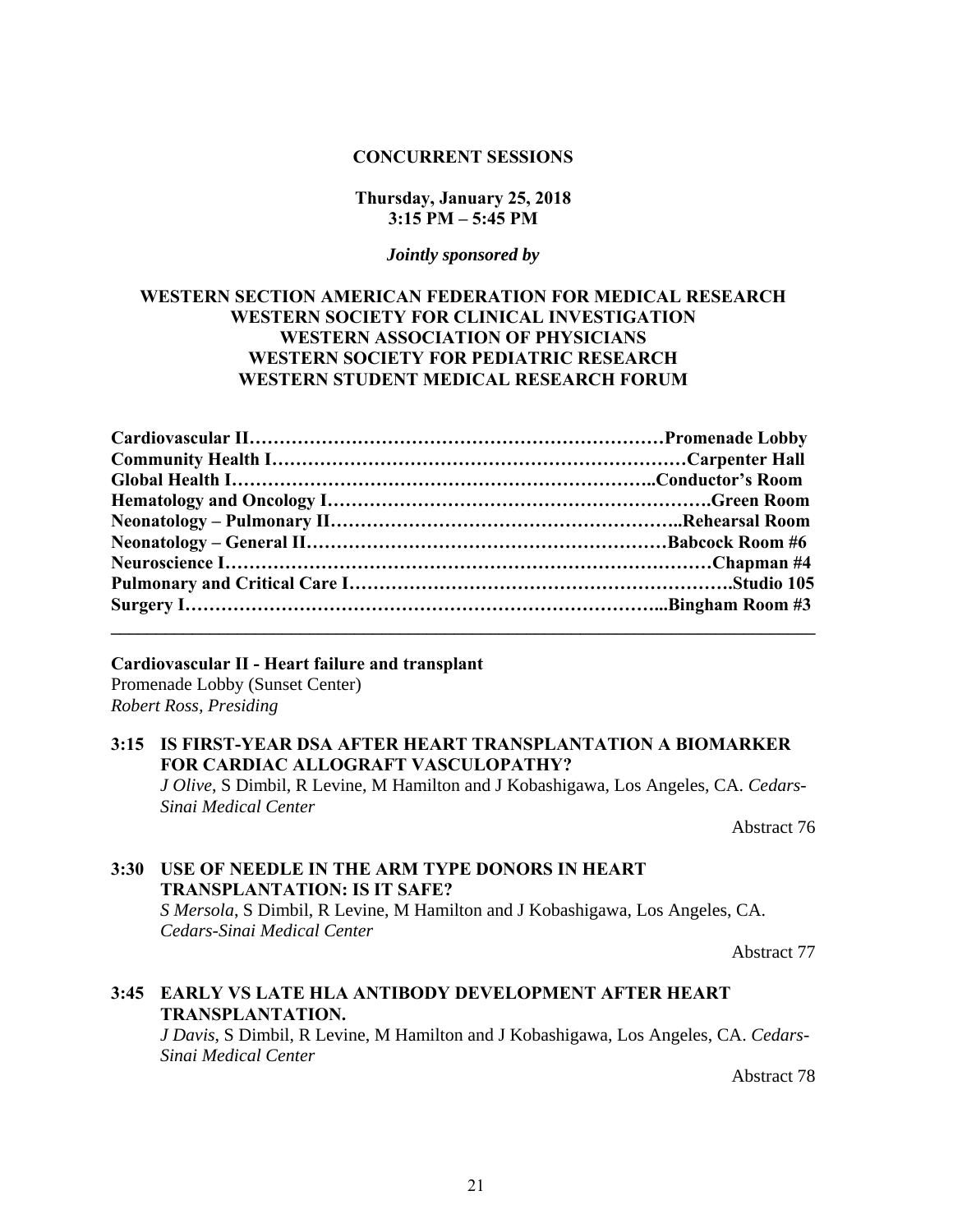- **4:00 PRE-TRANSPLANT NAÏVE VS MEMORY STATUS PREDICTS REJECTION RISK IN THE FIRST-YEAR AFTER HEART TRANSPLANTATION.** *JM Krems*, S Dimbil, R Levine, M Hamilton and J Kobashigawa, Los Angeles, CA. *Cedars-Sinai Medical Center*
- **4:15 CYTOMEGALOVIRUS MISMATCH IN HEART TRANSPLANTATION: THE IMPACT OF PROLIFERATION SIGNAL INHIBITORS.** *G Esmailian*, S Dimbil, R Levine, M Hamilton and J Kobashigawa, Los Angeles, CA. *Cedars-Sinai Heart Institute* Abstract 80

**4:30 PATHOLOGY ANTIBODY-MEDIATED REJECTION PLUS CIRCULATING DONOR-SPECIFIC ANTIBODIES INCREASE DEVELOPMENT OF CARDIAC ALLOGRAFT VASCULOPATHY AFTER HEART TRANSPLANTATION.** *N Lam*, S Dimbil, R Levine, M Hamilton and J Kobashigawa, Los Angeles, CA. *Cedars-Sinai Medical Center*

**4:45 OLDER KIDNEY DONORS IN COMBINED HEART-KIDNEY TRANSPLANTATION: HOW DO THEY STACK UP?** *J Baker*, S Dimbil, R Levine, M Hamilton and J Kobashigawa, Los Angeles, CA. *Cedars-Sinai Medical Center*

Abstract 82

#### **5:00 5-YEAR OUTCOME OF GFR WITH PATIENTS ON RENAL-SPARING PROTOCOL AFTER HEART TRANSPLANTATION.**

*R Levine*, S Dimbil, M Hamilton and J Kobashigawa, Los Angeles, CA. *Cedars-Sinai Medical Center*

Abstract 83

## **5:15 DOES ATG INDUCTION TRULY HAVE AN IMPACT ON SENSITIZED PATIENTS AFTER HEART TRANSPLANTATION?** *S Dimbil*, R Levine, M Hamilton and J Kobashigawa, Los Angeles, CA. *Cedars-Sinai*

*Medical Center*

Abstract 84

# **5:30 LEFT MAIN STENTING AFTER HEART TRANSPLANTATION: WIDOW-MAKER?**

*TJ Davis*, S Dimbil, R Levine, M Hamilton and J Kobashigawa, Los Angeles, CA. *Cedars-Sinai Medical Center*

Abstract 85

Abstract 81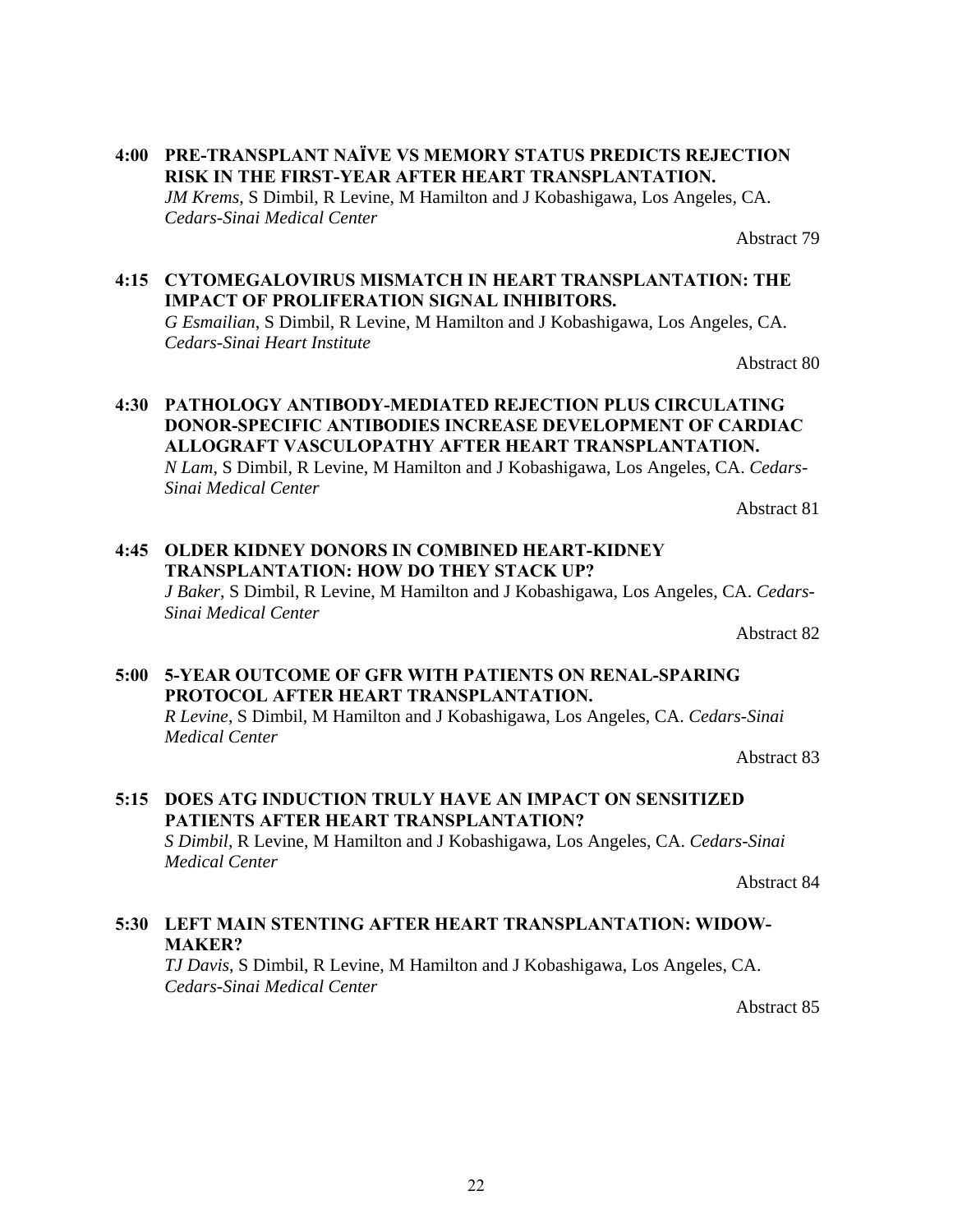**Community Health I** Carpenter Hall *Toby Keys, Presiding*

#### **3:15 TEACHING HEALTHY HABITS TO A DIVERSE POPULATION OF YOUTH BY USING INTERACTIVE DEMONSTRATION MODELS.** *SM Lee*, MS Mayeda, D Leung, JS Chang, M Reddy and B Afghani, Irvine, CA.

*University of California, Irvine*

Abstract 86

# **3:30 STIMULANT MISUSE AMONG COLLEGE STUDENTS IN THE UNITED STATES (U.S.): A LITERATURE REVIEW.**

*C Nikroo*, S Park, R Nishi, A Chang, M Mohanakrishnan, A Prabhu and B Afghani, Irvine, CA; Orange, CA; Austin, TX. *University of Texas, University of California, Irvine* Abstract 87

#### **3:45 REPORTED HEPATITIS C INFECTION IN AMERICAN INDIAN AND ALASKA NATIVE MOTHERS, 2011-2015.**

*J O'Malley*, S Seeman, M Bruce, D Bruden, B McMahon and L Nolen, Anchorage, AK. *University of Washington (WAFMR/WAP/WSCI Student Subspecialty Award Winner)* Abstract 88

**4:00 BLACKFEET SYRINGE EXCHANGE PROGRAM EXPANSION: PREVENTING HEPATITIS C TRANSMISSION THROUGH SAFE INJECTION PRACTICES.** *K Barth*, Spokane, WA. *University of Washington School of Medicine*

Abstract 89

**4:15 DEVELOPING A CULTURALLY APPROPRIATE COMMUNITY HEALTH ASSESSMENT TOOL FOR THE SWINOMISH TRIBAL COMMUNITY.** *K Empie*, Spokane, WA. *University of Washington School of Medicine*

Abstract 90

### **4:30 THE ROLE OF RESOURCES AND HEALTH FAIRS IN UNDER-RESOURCED NEIGHBORHOODS: A PILOT PROJECT IN WATTS, LOS ANGELES, CA.** *L Wright* and C Gonzalez, Westminster, CA. *Charles R. Drew University of Medicine and Science*

Abstract 91

**4:45 EVALUATING THE EFFECTIVENESS OF TELEPHONE COACHING ON MULTI-DISCIPLINARY TRAINEES AND COMMUNITY HEATH WORKERS: A QUALITATIVE AND QUANTITATIVE STUDY.** *C Kwon,* C Clarke, M Narita, V Vidales, M Baum and Z Lister, Loma Linda, CA. *Loma Linda University* 

Abstract 92

**5:00 IMPLEMENTATION OF A DIABETES PREVENTION PROGRAM AMONG CITY EMPLOYEES IN RUPERT, IDAHO.** *D Griffin*, Moscow, ID. *University of Washington*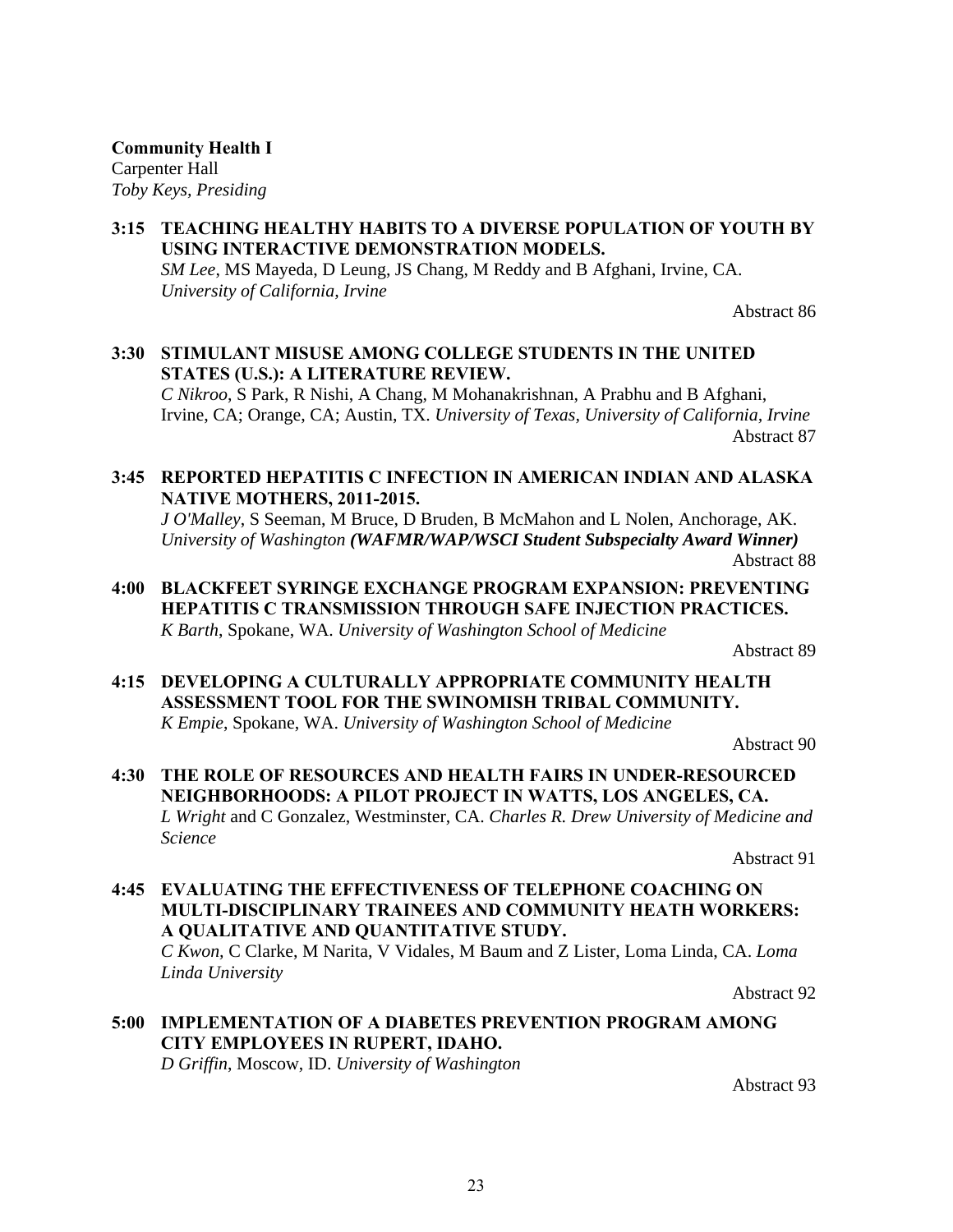### **5:15 USING GEOGRAPHIC INFORMATION SYSTEMS IN RURAL EMERGENCY MEDICAL SERVICES: REDUCING RESPONSE TIMES BY REALLOCATING RESOURCES.**

*RB Liberg*, Spokane, WA. *University of Washington*

**5:30 EDUCATING THE COMMUNITY OF POWELL, WY ON DRUG TAKE-BACK PROGRAMS.**

*K MacWhorter*, Spokane, WA. *University of Washington*

Abstract 95

#### **Global Health I**

Conductor's Room *Thomas Nighswander, Presiding*

# **3:15 CERVICAL CANCER PREVENTION IN RURAL HAITI: THE EXPERIENCE OF ONE HEALTH SERVICE ORGANIZATION.**

ED Rickards, *C Pearce*, L Lindenmeyr and M Debay, Loma Linda, CA; Riverside, CA; Salisbury, CT. *Loma Linda University*

Abstract 96

## **3:30 A TRAIN-THE-TRAINER APPROACH TO MENTAL HEALTH COMMUNITY EDUCATION IN KISUMU, KENYA.**

*K Lalonde*, K Freeman, W Leung, J Wong and V Kapoor, Vancouver, BC, Canada. *University of British Columbia*

Abstract 97

### **3:45 WHAT'S HAPPENING AT THE FRONTLINE? AN EVALUATION OF BEDSIDE MATERNAL CARE IN RURAL INDIA.**

*KA Bodily*, B Kemp, R Chovatiya, M Patel, E Vandervort and B Fassl, Salt Lake City, UT; Vadodara, India. *University of Utah*

Abstract 98

# **4:00 EDUCATIONAL OUTCOMES AMONG HEALTH WORKERS AFTER A MATERNAL-NEWBORN HEALTH TRAINING PROGRAM IN RURAL NEPAL: A STEP TOWARDS IMPROVING CARE QUALITY.**

*SE Schoenhals*, A Sherpa, S Folsom, A Chambers, J Doane, D Levy and B Fassl, Salt Lake City, UT; Phaplu, Nepal. *University of Utah School of Medicine*

Abstract 99

#### **4:15 EARLY HEARING DETECTION AND INTERVENTION IN THE REPUBLIC OF PALAU: PROGRAM SUCCESSES AND CHALLENGES.** *R Rahimian* and I Appanaitis, Tucson, AZ; Koror, Palau. *University of Arizona*

Abstract 100

#### **4:30 CREATIVELY ADDRESSING HEALTH EDUCATION IN SPITI VALLEY, INDIA.**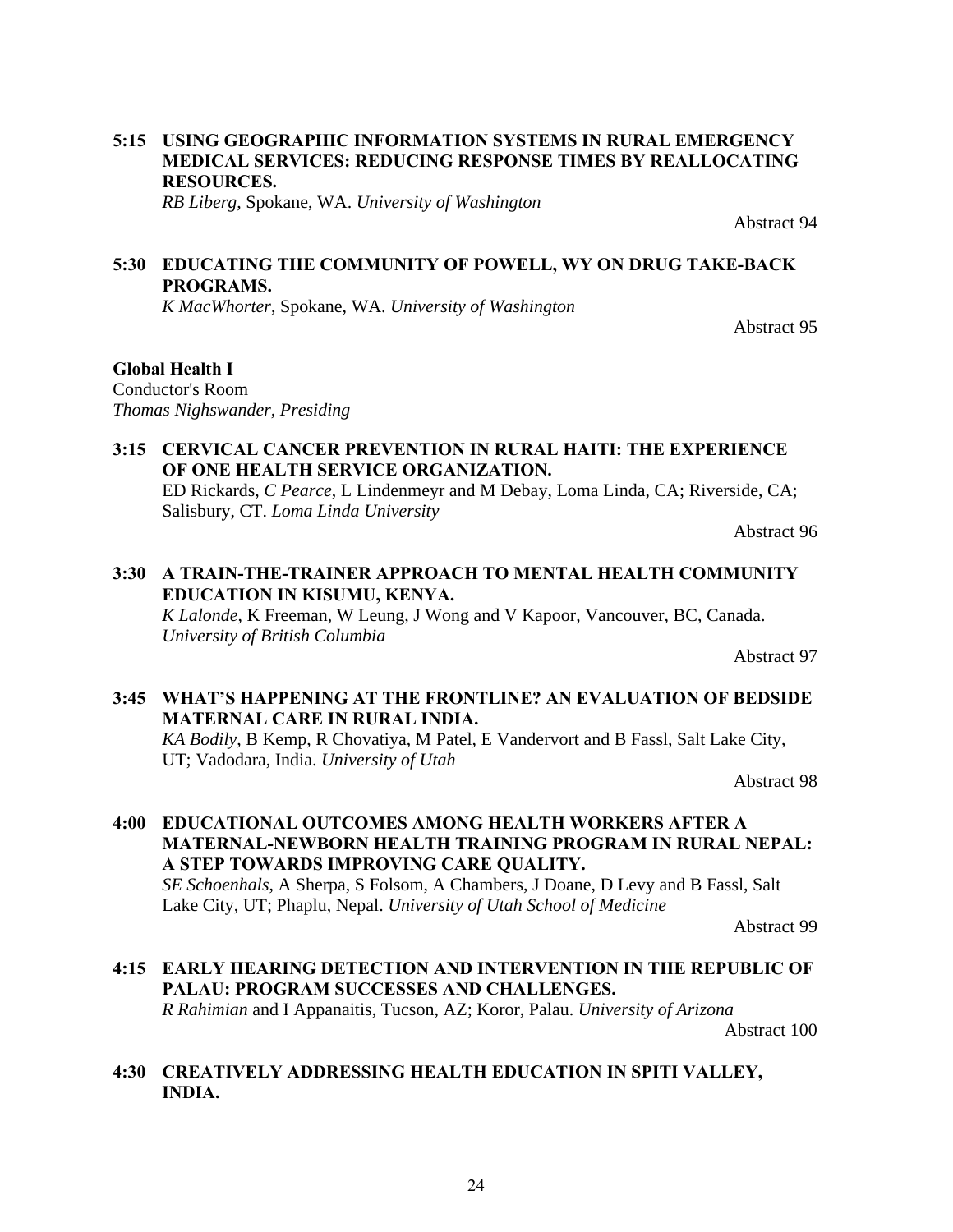*MT Moor-Smith*, A Chang and V Kapoor, Victoria, BC, Canada. *University of British Columbia University of Victoria*

Abstract 101

Abstract 102

# **4:45 COMMUNITY EDUCATION ABOUT BURKITT LYMPHOMA (BL) IN UGANDA.**

*CA Stiggelbout*, Seattle, WA. *University of Washington*

**5:00 EXPLORING THE FEASIBILITY OF MENSTRUAL PRODUCTS AND EDUCATION PROGRAMS FOR MENSTRUAL HYGIENE MANAGEMENT IN A REMOTE HIMALAYAN COMMUNITY IN INDIA.** *R Shankar*, T Gao, S Riedlinger and V Kapoor, Vancouver, BC, Canada. *University of* 

*British Columbia* Abstract 103

### **5:15 DEVELOPING EFFECTIVE TEACHING MATERIALS FOR PESTICIDE SAFETY EDUCATION FOR FARMING COMMUNITIES IN RURAL NEPAL.** *CA Broomhead*, Seattle, WA. *University of Washington*

Abstract 104

# **5:30 ANEMIA PREVALENCE AND RISK FACTORS IN WOMEN OF REPRODUCTIVE AGE IN RURAL VILLAGES OF GUJARAT, INDIA.** *A Engle*, J Hansen, P Brahmbhatt, KA Bodily, M Patel and B Fassl, Salt Lake City, UT. *University of Utah School of Medicine*

Abstract 105

#### **Hematology and Oncology I**

Green Room (Sunset Center) *Amir Goldkorn and Jason Taylor, Presiding*

**3:15 CRISPR-CAS9 EPIGENOME EDITING TO INDUCE DNA DEMETHYLATION AT P14ARF PROMOTER AND INHIBIT SKIN CANCER.** *JW Lee*, D Rokunohe and M Kawasumi, Seattle, WA. *University of Washington School of Medicine (WAFMR/WAP/WSCI Student Subspecialty Award Winner)*

Abstract 106

#### **3:30 METABOLIC REPROGRAMMING TO ENHANCE THE EFFICACY OF MTOR INHIBITION IN COLORECTAL CANCER.**

*PJ Klauck*, M Weber and TM Pitts, Denver, CO. *University of Colorado School of Medicine*

Abstract 107

**3:45 FACTORS ASSOCIATED WITH ACCESS TO IMMUNOTHERAPY AND ITS IMPACT ON SURVIVAL IN MUCOSAL MELANOMA.**

*J Lee*, B Babcock and MD Rodrigues, Loma Linda , CA. *Loma Linda University School of Medicine*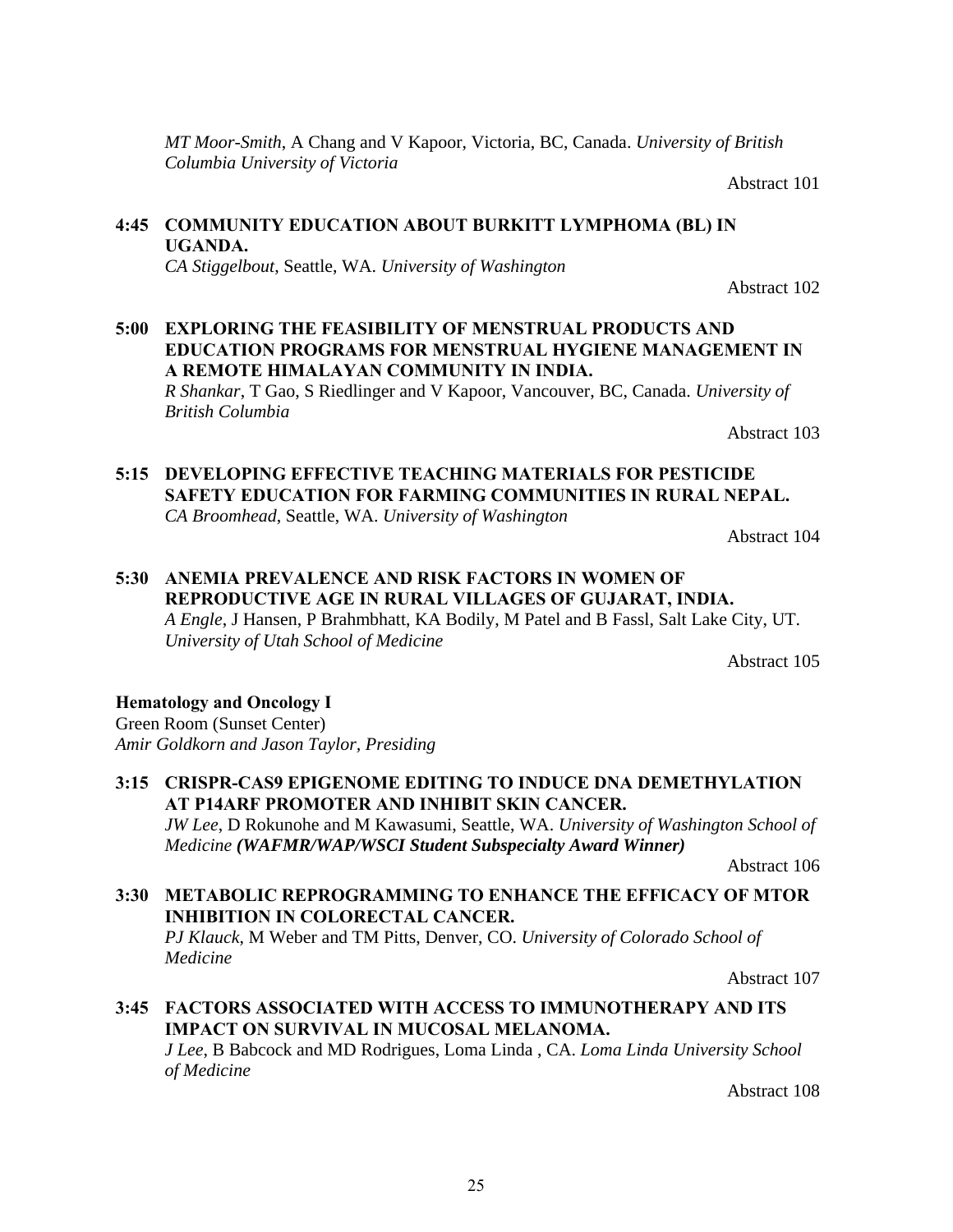**4:00 INVESTIGATING MECHANISMS OF PI3K INHIBITOR RESISTANCE IN HEAD AND NECK SQUAMOUS CELL CARCINOMA.** *M Vien*, CD Young and X Wang, Aurora, CO. *University of Colorado School of Medicine*

**4:15 QUESTIONING THE QUALITY OF ONLINE THYROID CANCER INFORMATION.**

*K Chang*, EG Grubbs and P Ingledew, Vancouver, BC, Canada; Houston, TX; Surrey, BC, Canada. *University of British Columbia*

Abstract 110

Abstract 109

### **4:30 MULTIPLEXED MEASUREMENT OF DNA REPAIR CAPACITY FOR TUMOR HETEROGENITY.**

*L Hardie*, A Richer and J Hesselberth, Aurora, CO. *University of Colorado School of Medicine* 

Abstract 111

#### **4:45 TOXICITY ANALYSIS OF STEREOTACTIC BODY RADIOTHERAPY WITH IMMUNOTHERAPY FOR PRIMARY AND OLIGOMETASTATIC CANCER.** JE Juarez and *A Chen*, Los Angeles, CA; Kansas City, KS. *University of Kansas Medical Center*

Abstract 112

# **5:00 ASYMPTOMATIC CHARCOT MARIE TOOTH SYNDROME WITH HYPERSENSITIVITY TO VINCRISTINE.**

*B Shoua*, S Gholam, R Jariwal, K Sabetian, A Aboeed and E Cobos, Bakersfield , CA; Los Angeles, CA. *Kern Medical* 

Abstract 113

# **5:15 EPSTEIN-BARR VIRUS ASSOCIATED PEDIATRIC HEMOPHAGOCYTIC LYMPHOHISTIOCYTOSIS IN NEW MEXICO**.

*EW Hatch* and S Abraham, Albuquerque, NM. *University of New Mexico*

Abstract 114

#### **Neonatology – Pulmonary II**

Rehearsal Room (Sunset Center) *Cassidy Delaney and Lance Prince, Presiding*

**3:15 EVALUATING SAFETY OF ENDOTRACHEAL INTUBATION IN INFANTS ADMITTED TO A SINGLE CENTER NEONATAL INTENSIVE CARE UNIT.** *F Ross*, FB Wertheimer and M Biniwale, Los Angeles, CA. *Keck School of Medicine of USC*

Abstract 115

**3:30 QUALITY IMPROVEMENT WITH RESPIRATORY CARE BUNDLE TO IMPROVE PRETERM INFANT OUTCOMES IN A HIGH ALTITUDE CENTER** *M Santos Oren*, V Ianus, A Stefanescu and B Stefanescu, Albuquerque, NM; Boston, MA. *University of New Mexico*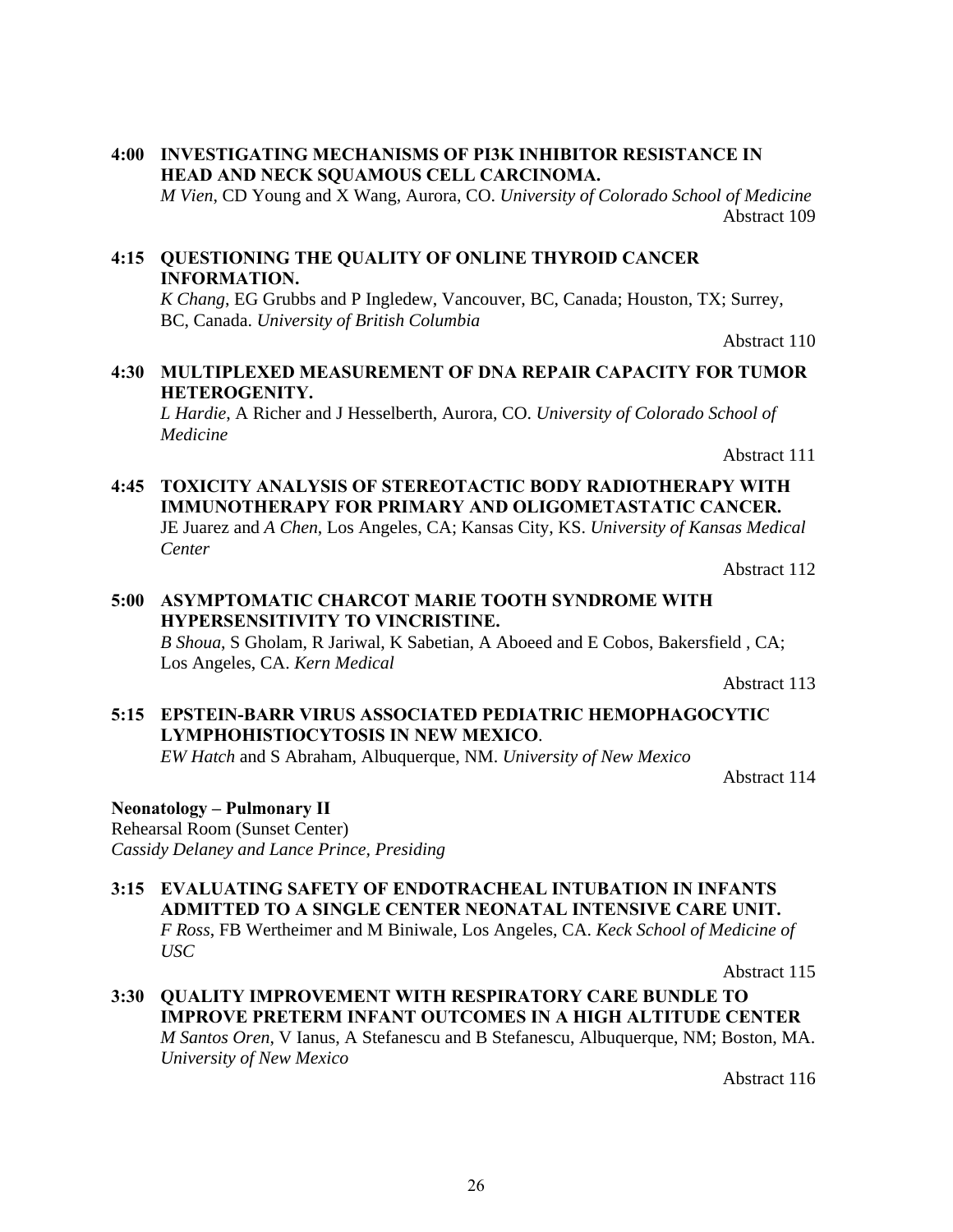#### 3:45 **CORRELATION OF PAO<sub>2</sub>/ FIO<sub>2</sub> RATIO TO SPO<sub>2</sub>/ FIO<sub>2</sub> RATIO IN NEONATES WITH RESPIRATORY DISTRESS.**

*RN Kibe*, H Muniraman, K Fletcher, R Ramanathan and M Biniwale, Los Angeles, CA. *Keck School of Medicine of USC, LAC+USC Medical Center*

Abstract 117

#### **4:00 PULMONARY INTERSTITIAL EMPHYSEMA: OLD ENEMY OF NEW GENERATION PRETERM INFANTS.**

*P Bhatt*, RN Kibe, L Barton, R Ramanathan and M Biniwale, Los Angeles, CA. *Keck School of Medicine of USC, LAC+USC Medical Center*

Abstract 118

#### **4:15 OPERATIVE REPAIR IN DIAPHRAGMATIC HERNIA: HOW LONG DO WE REALLY NEED TO WAIT?**

*K Cox*, S Fenton and B Yoder, Salt Lake City, UT. *University of Utah*

Abstract 119

#### **4:30 THE CAUSES AND CONSEQUENCES OF UNPLANNED EXTUBATION IN NEONATES.**

*K Kambestad*, S Nair, S Chin, R Chapman, L Langga, E Mounger, E Guerrero and N Iyer, Los Angeles, CA. *Children's Hospital Los Angeles LAC+USC Medical Center*

Abstract 120

#### **4:45 RESPIRATORY MORBIDITY AND MORTALITY IN VERY LOW BIRTH WEIGHT INFANTS: CHANGES IN VENTILATION PRACTICES AND OUTCOMES FROM A SINGLE CENTER OVER A 16-YEAR SPAN.** *RN Kibe*, L Barton, R Ramanathan and M Biniwale, Los Angeles, CA. *Keck School of Medicine of USC LAC+USC Medical Center*

Abstract 121

# **5:00 EFFICACY & SAFETY OF MILRINONE IN NEONATES WITH CONGENITAL DIAPHRAGMATIC HERNIA (CDH)**

*M Mears* and B Yoder, Salt Lake City, UT. *University of Utah*

Abstract 122

# **Neonatology – General II**

Babcock #6 (Sunset Center) *Kalpashri N. Kesavan and Elizabeth E. Rogers, Presiding*

**3:15 DOES INDOMETHACIN USED FOR TREATMENT OF PATENT DUCTUS ARTERIOUSUS (PDA) LEAD TO NECROTIZING ENTEROCOLITIS AND/OR INTESTINAL PERFORATION IN PREMATURE INFANTS?**

*B Hwee*, A Wu, A Bracamonte, B Chun, J Chadwick, K Lee, O Shayegh, T Goel and B Afghani, Westwood, CA; Irvine, CA; Orange, CA. *University of California, Irvine and University of California, Los Angeles*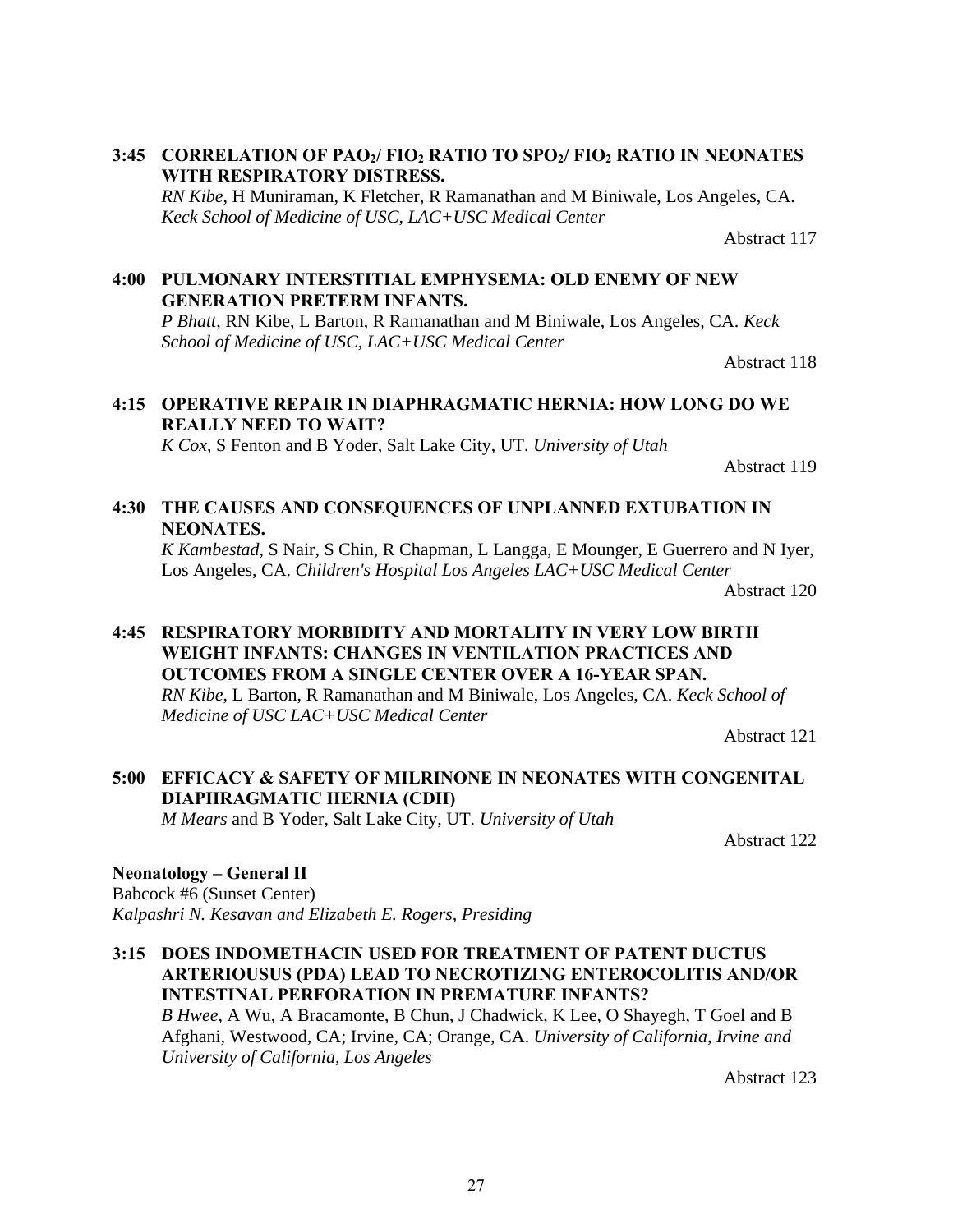### **3:30 OXYGEN CONTENT AND ITS ASSOCIATION WITH RETINOPATHY OF PREMATURITY.**

*L Geoffrion*, Jung, G Truong and M Goldstein, Loma Linda, CA. *Loma Linda University* Abstract 124

# **3:45 THE IMPACT OF DELIVERY MODE ON CLINICAL OUTCOMES OF INFANTS BORN AT PERIVIABLE AGE.**

*JY Hwang*, C Hayek, R Cayabyab and R Ramanathan, Los Angeles, CA. *LAC+USC Medical Center*

Abstract 125

# **4:00 THE EFFECTS OF MATERNAL LULLABY ON PRE-TERM INFANTS.** *S Kalyanam*, E Lesser and J Wicke, Paterson, NJ. *St. Joseph's Children's Hospital*

Abstract 126

#### **4:15 PREDICTING POSTNATAL SURVIVAL IN CONGENITAL DIAPHRAGMATIC HERNIA**

*MK Sekhon*, Salt Lake City, UT. *University of Utah (WAFMR Scholar Awardee)*

Abstract 127

# **4:30 RETROSPECTIVE ANALYSIS OF CLINICAL, LABORATORY AND IMAGING FINDINGS OF NEONATES WITH URINARY TRACT INFECTIONS.**

*A Iacob*, A Oyeyemi and G Truong, Loma Linda, CA. *Loma Linda University Children's Hospital*

Abstract 128

### **4:45 HOW FAMILY-CENTERED IS NEONATAL INTENSIVE CARE DELIVERY? A MEASUREMENT FRAMEWORK.**

*D Ravi*, K Sigurdson, L Vernon and J Profit, Palo Alto, CA; Miami, FL. *Stanford University*

Abstract 129

#### **5:00 COMPUTATIONAL ASSESSMENT OF AEEG SLEEP WAKE CYCLES IN NEONATES WITH COMPLEX CONGENITAL HEART DISEASE,** *D Hur*, P Pichon Zentil, A Andrade, L Tinsley, J Tan, CG Wilson, AO Hopper and DA Goff, Loma Linda, CA. *Loma Linda University*

Abstract 130

#### **Neuroscience I**

Chapman #4 (Sunset Center) *Michel Baudry and Xiaoning Bi, Presiding*

#### **3:15 TRAUMATIC BRAIN INJURY INDUCES CALPAIN-2 MEDIATED CLEAVAGE OF HSP70.1, A LYSOSOMAL STABILIZATION PROTEIN.** *M Lee*, Y Wang, X Bi and M Baudry, Pomona, CA. *Western University of Health Sciences (WAFMR/WAP/WSCI Student Subspecialty Award Winner)*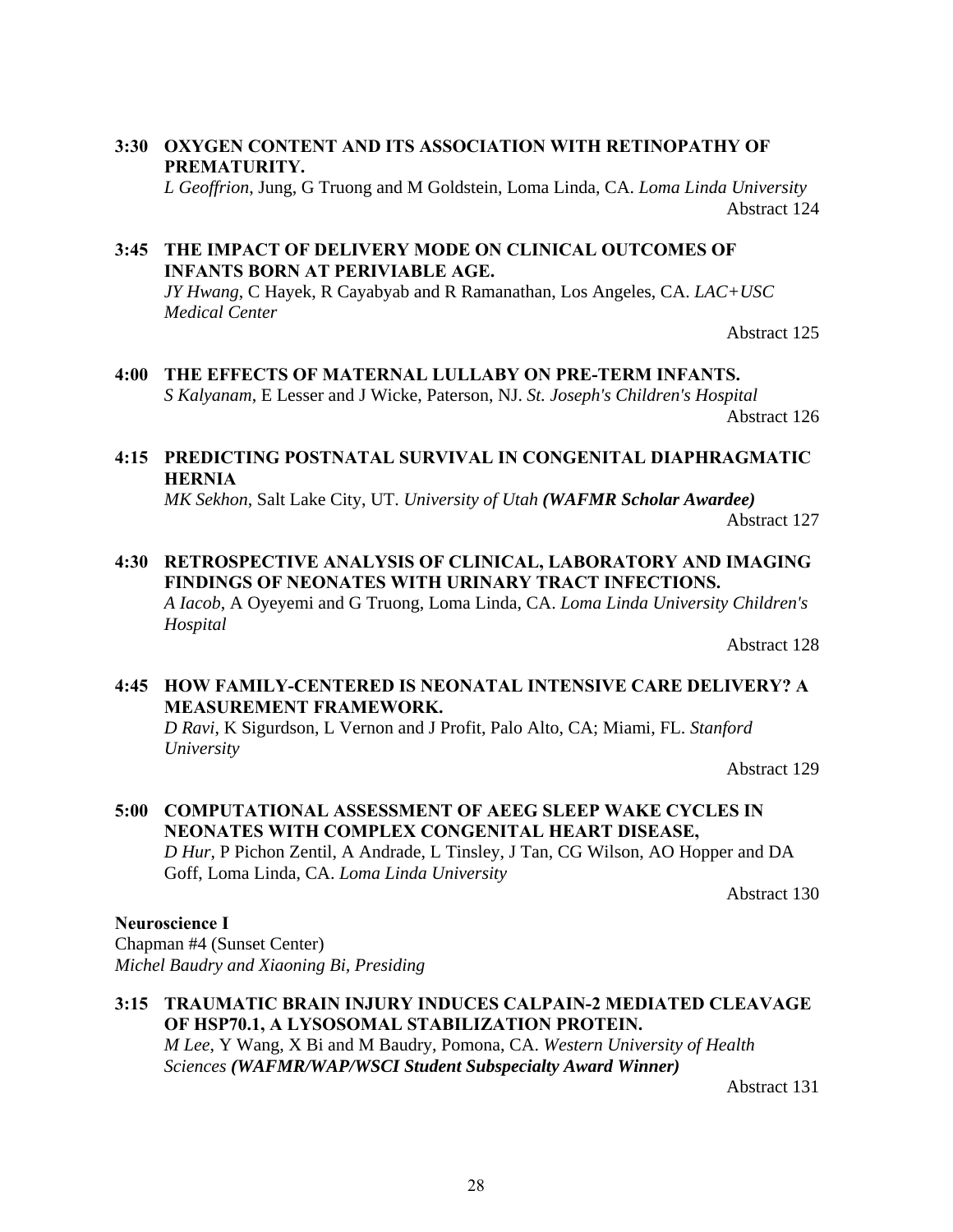#### **3:30 AGE-DEPENDENT CHANGES IN P18 EXPRESSION IN BRAIN OF WILD-TYPE AND ANGLEMAN SYNDROME MICE.**

*I Wong*, J Sun, W Lin, X Hao, J Tran, K Law, M Baudry and X Bi, Pomona, CA. *College of Osteopathic Medicine of the Pacific*

Abstract 132

#### **3:45 THE EFFECTIVENESS OF RIBOFLAVIN (VITAMIN B2) IN PREVENTING MIGRAINE EPISODES IN THE PEDIATRIC POPULATION: A COMPREHENSIVE REVIEW.**

*J Arora*, M Jeon, Y Marvasti, E Holz, S Yuvaraj, L Morris and B Afghani, Irvine, CA; Berkeley, CA; Orange, CA. *University of California, Berkeley, University of California, Irvine*

Abstract 133

# **4:00 LIPOPROTEIN LIPASE: EXPLORING A NOVEL MICROGLIAL PHENOTYPE THAT SUPPORTS REMYELINATION IN THE CNS.**

*BA Loving*, K Bruce, S Gorkhali and R Eckel, Aurora, CO. *University of Colorado* Abstract 134

**4:15 BRAIN-DERIVED NEUROTROPHIC FACTOR POLYMORPHISM MODIFIES THE EFFECTS OF DEVELOPMENTAL ETHANOL EXPOSURE.**

*AJ Marks*, CW Bird, JJ Mayfield, GJ Chavez, BC Baculis and CF Valenzuela, Albuquerque, NM. *University of New Mexico School of Medicine*

Abstract 135

# **4:30 COMPLICATION TYPE AND NUMBER PREDICT FAILURE TO RESCUE RATE IN TRAUMA PATIENTS.**

*A Roussas*, F Jehan, M Khan and B Joseph, Tucson, AZ; Tucson , AZ. *University of Arizona College of Medicine - Tucson*

Abstract 136

# **4:45 EVALUATION AND IMAGING OF PEDIATRIC MACROCEPHALY IN A SINGLE TERTIARY CARE CENTER.**

*AK Butler*, J Metz, B Siebold, R Farris, K Feldman and E Gallagher, Seattle, WA. *University of Washington School of Medicine*

Abstract 137

#### **5:00 COMPARING THE EFFICACY OF PRINT VERSUS MEDIA BASED PATIENT EDUCATION MATERIALS IN ONQ PERIPHERAL NERVE CATHETER EDUCATION FOR CAREGIVERS.**

*HB Parikh*, A Gagliardi, JC Albright and TN Mandler, Aurora, CO. *University of Colorado School of Medicine*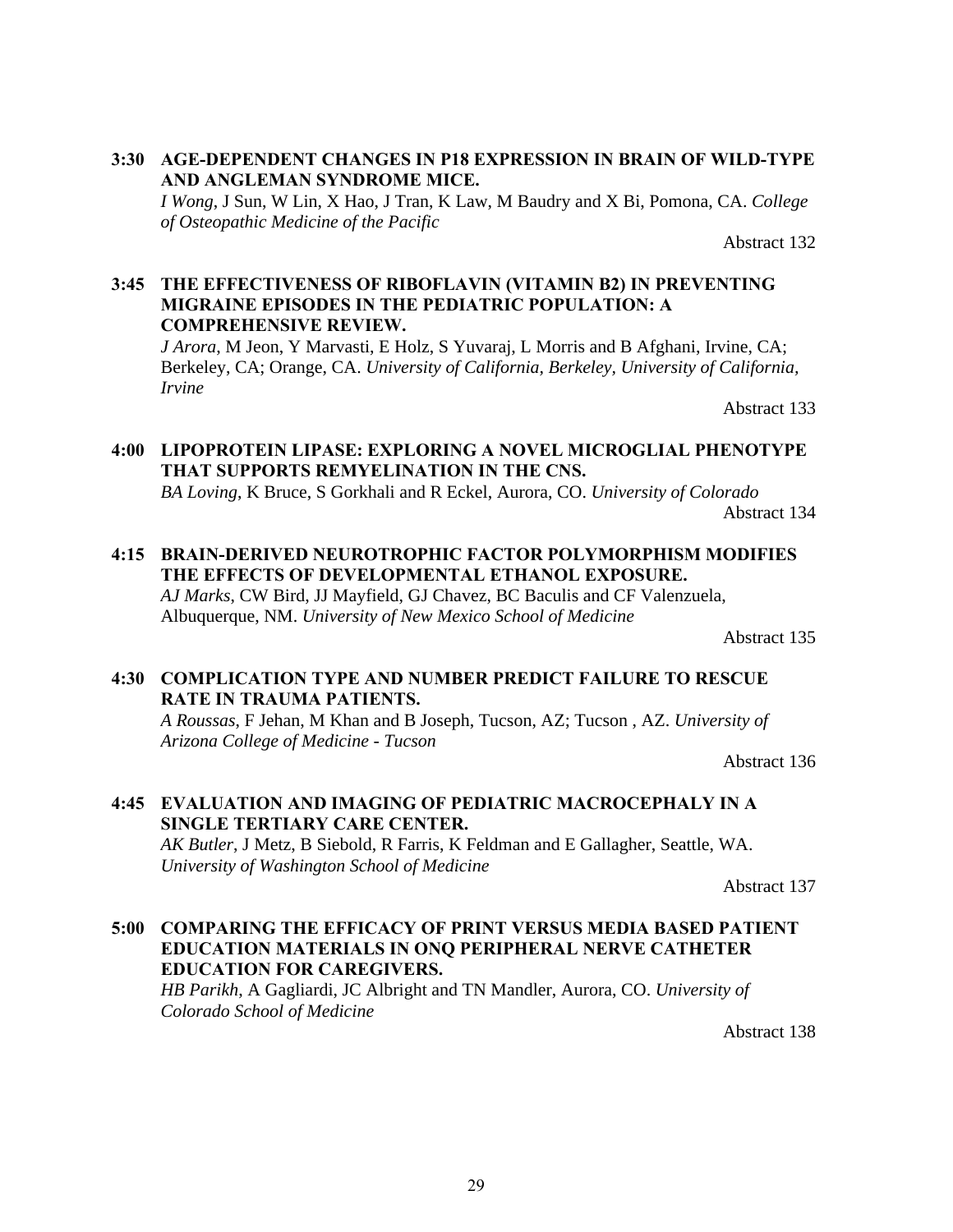#### **Pulmonary and Critical Care I** Studio 105 (Sunset Center)

*Michael Schivo, Presiding*

#### **3:15 RATIO OF ALVEOLAR VENTILATION TO TOTAL LUNG CAPACITY (VA/TLC) IS AN INDEPENDENT MARKER OF COPD SEVERITY.** *PH Teckchandani*, BT Kuhn and R Harper, Sacramento, CA. *University of California Davis Medical Center (WAFMR/WAP/WSCI Outstanding Resident Research Award Winner)*

# **3:30 PRECISION AND CONSISTENCY OF THE PASSIVE LEG RAISE IN DETERMINING FLUID RESPONSIVENESS.**

*JM Thompson*, S Chopra, S Shahangian, D Moretta, K Yaqub, S Thapamagar and H Nguyen, Redlands, CA. *Loma Linda University*

Abstract 140

Abstract 139

# **3:45 FROM SARCOIDOSIS TO LYMPHOMA: A TALE OF TROUBLESOME TRANSFORMATION.**

*PH Teckchandani* and R Harper, Sacramento, CA. *University of California, Davis Medical Center*

Abstract 141

## **4:00 DIAGNOSING PNEUMONIA WITH COMPUTED TOMOGRAPHY ATTENUATION.** *T Suner*, R Edwards and G Kicska, Seattle, WA. *University of Washington School of*

*Medicine* Abstract 142

- **4:15 CHAIR YOGA: COMBATING CHRONIC RESPIRATORY DISEASE AND IMPROVING PULMONARY FUNCTION.** *H Mueller*, Moscow, ID. *University of Washington* Abstract 143
- **4:30 A CASE OF SCHISTOSOMIASIS MANSONI AND PULMONARY COCCIDIOIDOMYCOSIS CO-INFECTION.** *GV Dalben*, A Heidari and J Patel, Bakersfield, CA. *Kern Medical*

Abstract 144

**4:45 BRONCHOPULMONARY** *ASPERGILLUS TUBERGENSIS* **AND COCCIDIODOMYCOSIS AFTER AN OCCUPATIONAL EXPOSURE.** *K Galang*, A Karapetians and A Heidari, Bakersfield, CA. *Kern Medical*

Abstract 145

# **5:00 RECURRENT PNEUMONIA AND OCCULT ASPIRATION.** *J Ahn*, M Varghese and SL Baer, Augusta, GA. *Medical College of Georgia at Augusta University*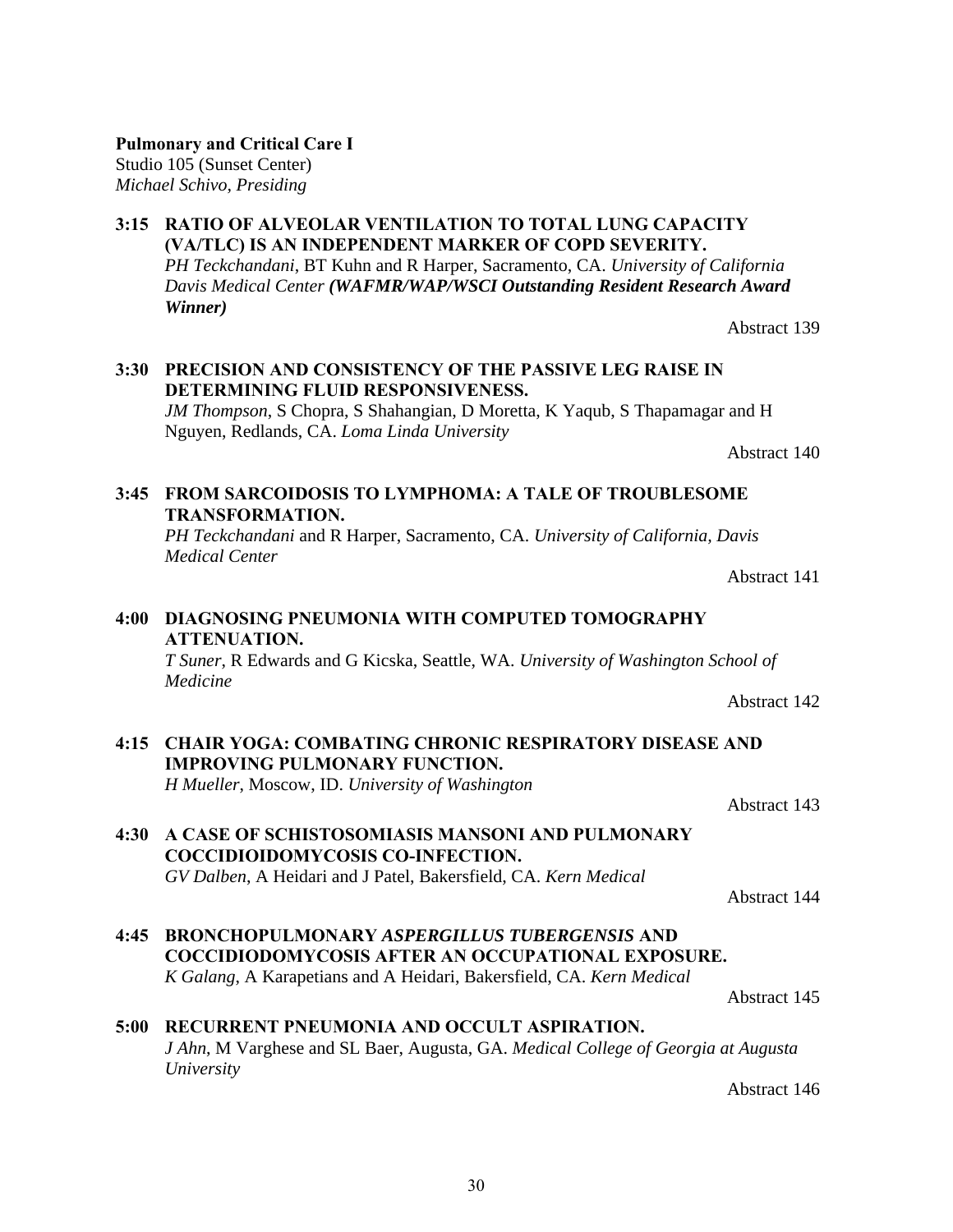#### **5:15 A UNIQUE PRESENTATION OF IDIOPATHIC PULMONARY HEMOSIDEROSIS.**

H Khawaja, *S Bhoopalan* and B Wong, Las Vegas, NV. *University of Nevada School of Medicine*

Abstract 147

#### **Surgery II – Ophthalmology, Orthopedics, Otolaryngology, Neurosurgery** Bingham Room #3 (Sunset Center) *Mark Whipple, Presiding*

#### **3:15 INHIBITION OF POSTERIOR CAPSULAR OPACIFICATION IN A CATARACT SURGERY MOUSE MODEL.**

*ML Hupy*, M Petrash and MG Pedler, Aurora, CO. *University of Colorado Anschutz Medical Campus*

Abstract 148

#### **3:30 EVALUATION OF KARTOGENIN, A CHONDROGENIC SMALL MOLECULE, IN CARTILAGE REGENERATION FOR GROWTH PLATE INJURIES.**

*MK Yamamura*, C Erickson, N Shaw and K Payne, Denver, CO. *University of Colorado* Abstract 149

# **3:45 MECHANISMS OF CELL TRANSLOCATION DURING APPENDAGE REGENERATION.**

*LK Moss*, BS Sugarman, CJ Watson, CH Allan and RY Kwon, Seattle, WA. *University of Washington*

Abstract 150

#### **4:00 SURVIVORSHIP ANALYSIS OF TOTAL KNEE ARTHROPLASTY: EFFECT OF ANATOMIC VS MECHANICAL ALIGNMENT.**

*J Vaughn* and D Scott, Rochester, WA. *University of Washington*

Abstract 151

# **4:15 EFFICIACY OF PRE-OPERATIVE GLUE EMBOLIZATION IN THE TREATMENT OF HEAD AND NECK VENOUS MALFORMATIONS.**

*H Theeuwen*, R Bly, GM Shivaram, E Monroe, B Ghodke, S Vaidya and J Perkins, Seattle, WA. *University of Washington School of Medicine, Seattle Children's Hospital* Abstract 152

# **4:30 OPTIMIZATION OF 3D PRINT MATERIAL FOR THE RECREATION OF PATIENT-SPECIFIC TEMPORAL BONE MODELS.**

*A Quinn*, MR Haffner, T Hsieh, T Steele and E Strong, Sacramento, CA. *University of California, Davis School of Medicine*

Abstract 153

# **4:45 ELEVATED SPINAL CORD TISSUE MOTION AT THE FORAMEN MAGNUM IS AN INDICATOR OF SYMPTOMATIC CHIARI MALFORMATION.**

*BJ Lawrence*, RG Ellenbogen, M Luciano and BA Martin, Boise, ID; Seattle, WA;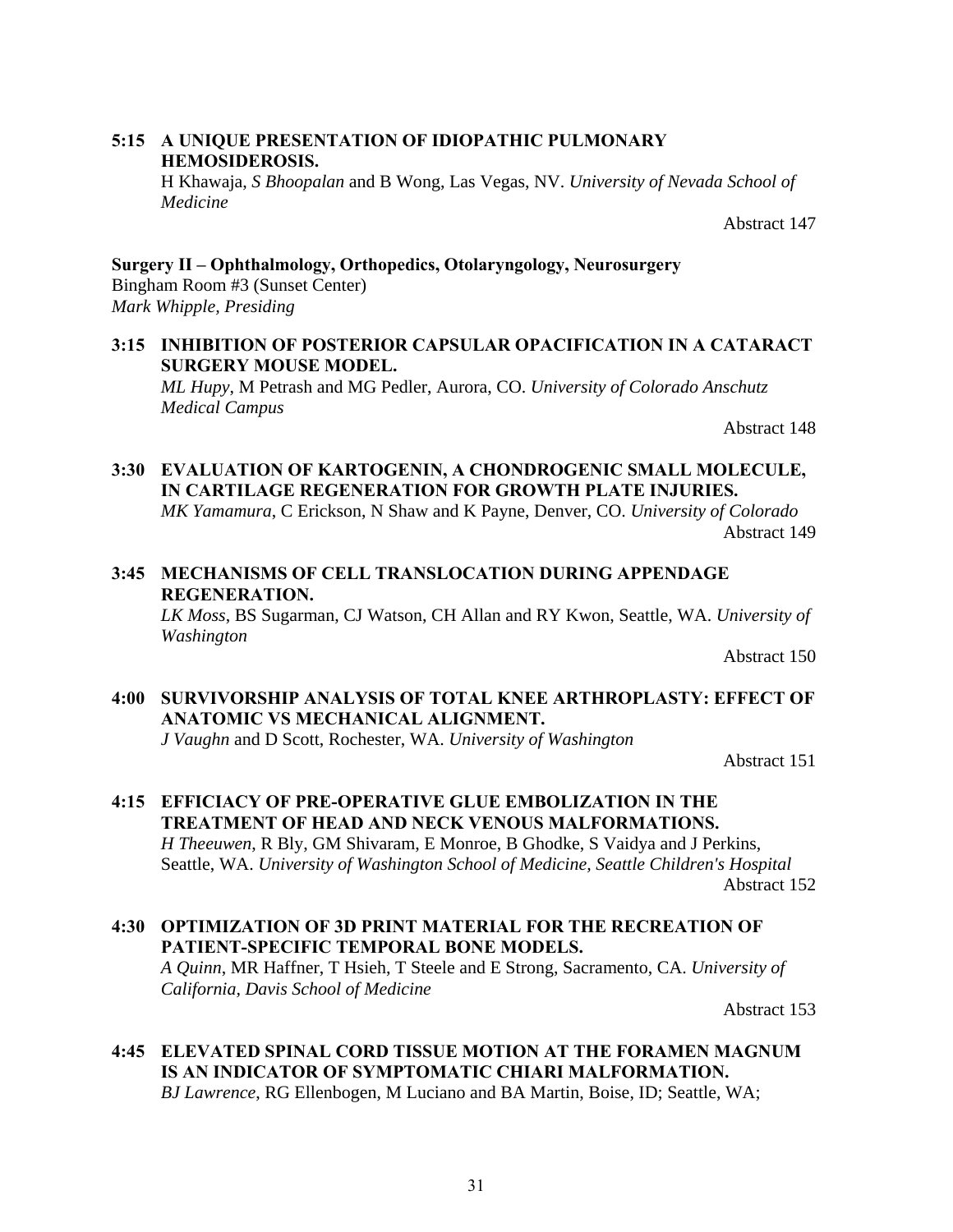Moscow, ID; Baltimore, MD. *University of Washington*

Abstract 154

#### **5:00 A COMPARATIVE ANALYSIS OF RADIOGRAPHIC PARAMETERS IN LUMBAR FUSION TECHNIQUES.**

*S Ahlquist* and DY Park, Los Angeles, CA. *David Geffen School of Medicine at UCLA* Abstract 155

# **\_\_\_\_\_\_\_\_\_\_\_\_\_\_\_\_\_\_\_\_\_\_\_\_\_\_\_\_\_\_\_\_\_\_\_\_\_\_\_\_\_\_\_\_\_\_\_\_\_\_\_\_\_\_\_\_\_\_\_\_\_\_\_\_\_\_\_\_\_\_\_\_\_\_\_\_\_\_ WELCOM RECEPTION AND POSTER SESSION**

*Jointly sponsored by* 

#### **WESTERN SECTION AMERICAN FEDERATION FOR MEDICAL RESEARCH WESTERN SOCIETY FOR CLINICAL INVESTIGATION WESTERN ASSOCIATION OF PHYSICIANS WESTERN SOCIETY FOR PEDIATRIC RESEARCH WESTERN STUDENT MEDICAL RESEARCH FORUM**

*Carmel Mission Inn – Carmelo Ballroom 3665 Rio Road, Carmel, CA 93923*

> **Thursday, January 25, 2018 6:00 PM – 7:30 PM**

*(Presenters in attendance at their posters from 6:15 – 7:15 pm) All welcome and encouraged to attend – Shuttle service provided from Sunset Center to Carmel Mission Inn* 

**Adolescent Medicine and General Pediatrics Cardiovascular Case Report Community Health Projects General Internal Medicine and Aging Genetics Health Care Research Infectious Diseases Neonatology – General Surgery** 

| <b>Poster</b> |                                                   | <b>Abstract/Program</b> |
|---------------|---------------------------------------------------|-------------------------|
| <b>Number</b> |                                                   | <b>Number</b>           |
|               | <b>Adolescent Medicine and General Pediatrics</b> |                         |
|               | <b>HEMATURIA IN A 2-YEAR OLD FEMALE.</b>          |                         |

*H Khawaja*, S Bhoopalan and R Garg, Las Vegas, NV. *University of Nevada Las Vegas* Abstract 156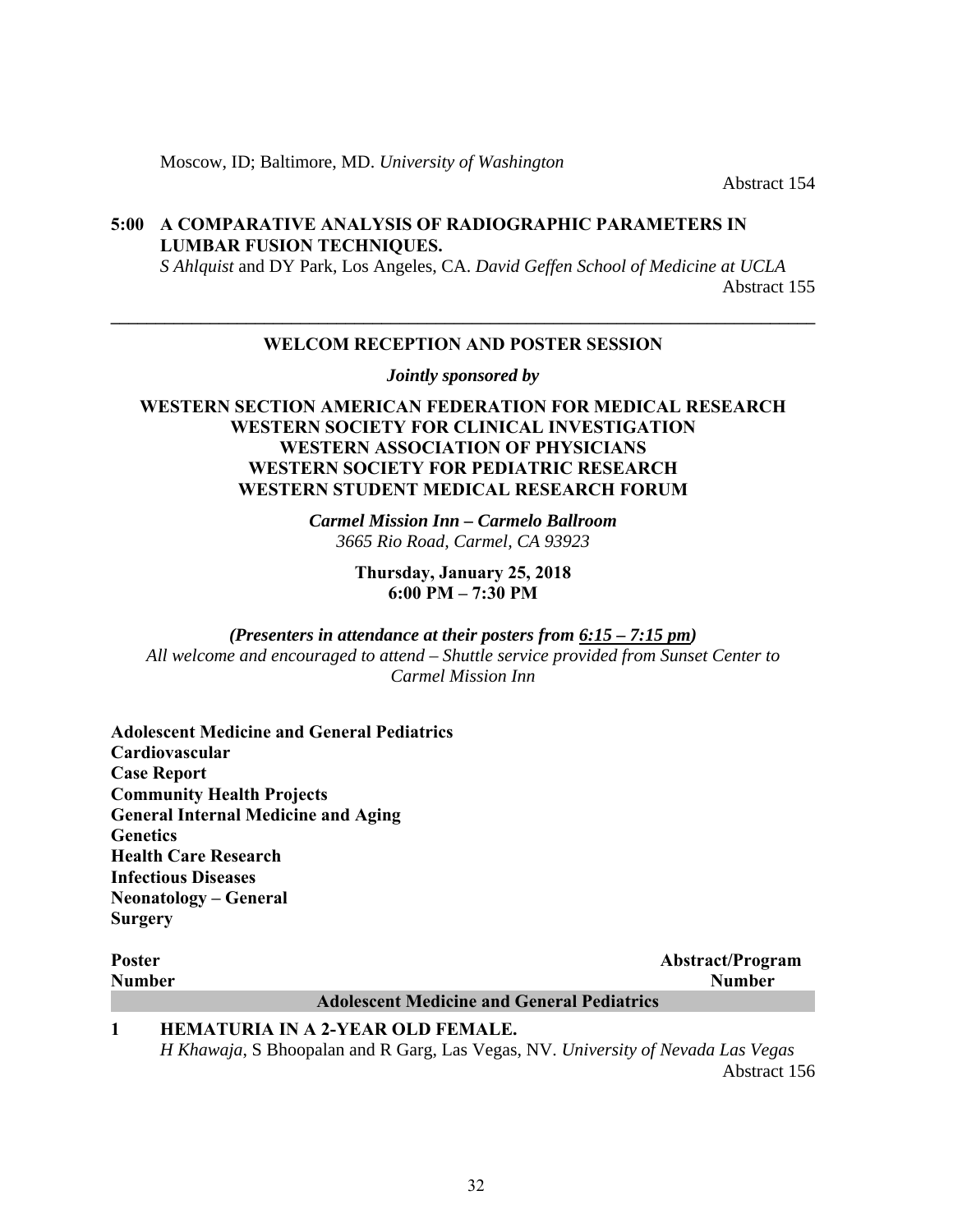# **2 PARENTAL MEAL PLANNING HABITS AND CHILDREN'S BMI.**

*E Pak*, CM Abreu, AJ Smith, E Williams, E Medina, NM Malika and M Baum, Loma Linda, CA. *Loma Linda University* 

# **3 THE EFFECTS OF AN IV-FLUID BOLUS ON THE ASSESSMENT OF DIASTOLIC FUNCTION.**

*S Ayala*, D Li, O Badakhsh and N Fleming, Sacramento, CA. *University of California Davis*

Abstract 158

Abstract 157

#### **4 DOES COMMUTING TIME TO THE TRANSPLANT CENTER REFLECT COMPLIANCE WITH VISITS AND OUTCOME AFTER HEART TRANSPLANT IN A BIG METROPOLITAN AREA?**

*A Patel*, S Dimbil, R Levine, M Hamilton and J Kobashigawa, Los Angeles, CA. *Cedars-Sinai Medical Center*

Abstract 159

# **5 DOES OCCUPATION AFFECT OUTCOME FOLLOWING HEART TRANSPLANTATION?**

*A Sanford*, S Dimbil, R Levine, M Hamilton and J Kobashigawa, Los Angeles, CA. *Cedars-Sinai Medical Center*

Abstract 160

#### **Case Report**

**6 HOW A BRONCHOSCOPY PREVENTED LOBECTOMY: A PEDIATRIC CASE OF PULMONARY ACTINOMYCES ODONTOLYTICUS.** *AN Gray* and PC Do, Santa Maria, CA. *UCSF Fresno*

Abstract 161

**7 IXAZOMIB FOR PRIMARY CUTANEOUS PLASMACYTOMA.** *J Huynh* and M Arora, Sacramento, CA. *University of California, Davis Medical Center* 

Abstract 162

# **8 CONVERSION OF MINIMAL CHANGE DISEASE TO FOCAL SEGMENTAL GLOMERLOSCLEROSIS IN A PATIENT WITH HODGKINS LYMPHOMA.**

*S Imran* and M Aigbe, Las Vegas, NV. *University of Nevada Las Vegas School of Medicine*

Abstract 163

#### **9 TRACHEO-ARTERIAL FISTULA (TAF) IN A 16 YEAR OLD FEMALE 3 MONTHS AFTER TRACHEOSTOMY.** *B Jagadesan* and S Arciniegas Rodriguez, Las Vegas, NV. *University of Nevada Las*

*Vegas School of Medicine*

Abstract 164

#### **10 PSEUDOMONAS AERUGINOSA JOINT AND GRAFT INFECTION**

**Cardiovascular**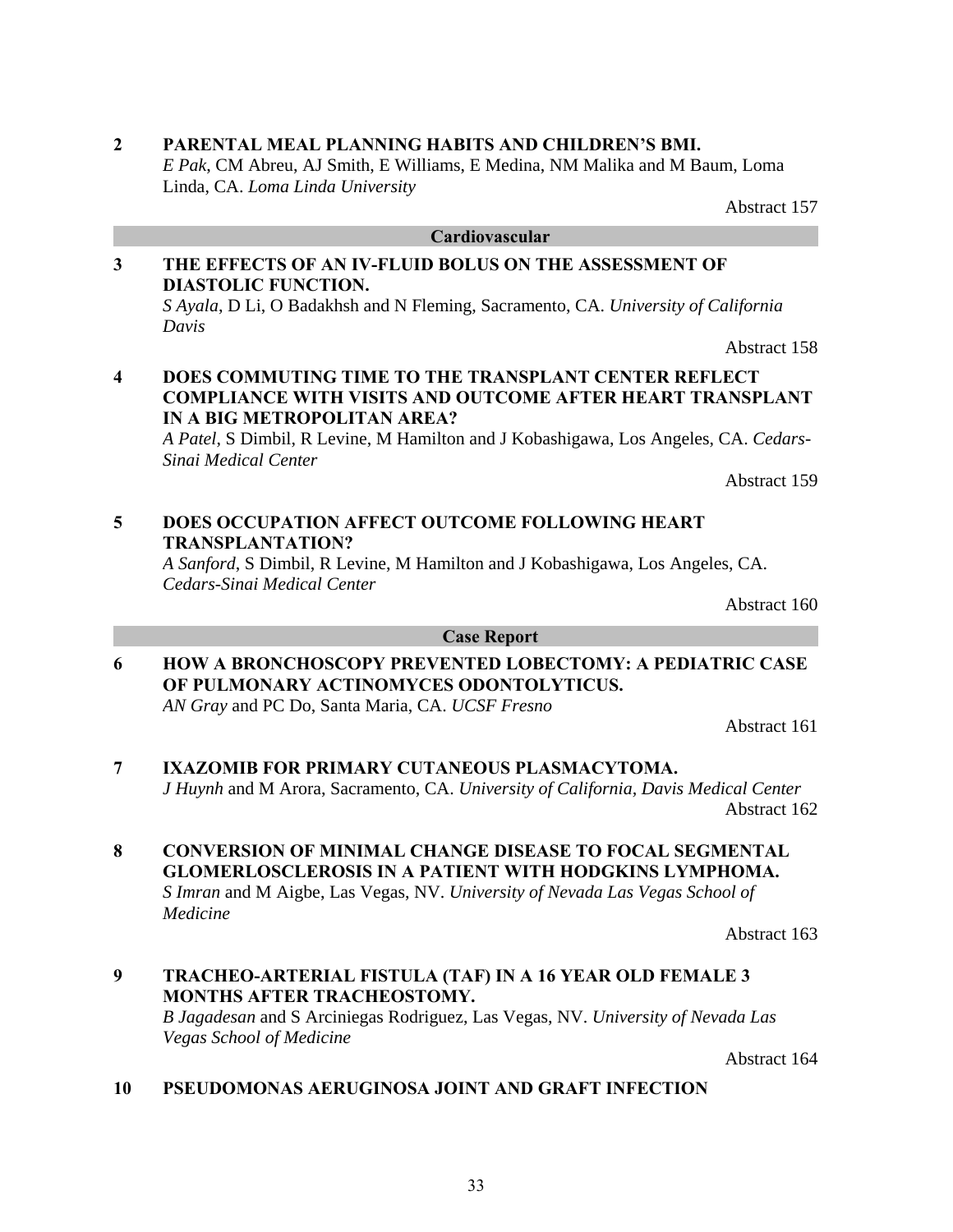#### **FOLLOWING ANTERIOR CRUCIATE LIGAMENT RECONSTRUCTION SURGERY.**

*HB Parikh*, A Armento, TN Mandler and JC Albright, Aurora, CO. *University of Colorado School of Medicine*

**11 MOEBIUS SYNDROME WITH EVENTRATION OF DIAPHRAGM: A RARE PRESENTATION.**

*IG Renteria*, Clovis, CA. *UCSF Fresno* 

# **12 SARCOMATOID CARCINOMA OF THE HYPOPHARYNX: CASE REPORT AND REVIEW OF LITERATURE.**

*RC Smith*, A Dominick and D Tang, San Francisco, CA. *UCLA*

Abstract 167

Abstract 165

Abstract 166

- **13 MYSTERY OF BLACK FINGERS AND TOES: A CASE OF DRY GANGRENE.** *C Solorio*, Sacramento, CA. *University of California, Davis School of Medicine* Abstract 168
- **14 ERYTHEMA MULTIFORME MAJOR WITH ESOPHAGEAL INVOLVEMENT.** *T Waters* and S Chen, Fresno, CA. *UCSF Fresno*

Abstract 169

#### **Community Health Projects**

**15 IMPROVING NUTRITION IN PRESCHOOL AGED CHILDREN THROUGH IMPLEMENTATION OF A SCHOOL VEGETABLE GARDEN.** *M Eide*, Boise, ID. *University of Washington School of Medicine*

Abstract 170

**16 IMPACT OF SEX AND REHYDRATING FLUID ON HYDRATION RECOVERY AND MUSCLE PERFORMANCE.**

*E Hines*, P Harris, D Keen, E Constantopoulos, M Koppinger, Z Khalpey and J Konhilas, Tucson, AZ. *University of Arizona* 

Abstract 171

#### **17 CONTINUITY OF CARE FOR PREGNANT MOTHERS: THE CLINIC AND BEYOND.**

*A Markuson*, Great Falls, MT. *University of Washington School of Medicine*

Abstract 172

# **18 INTERGENERATIONAL ACTIVITIES PROGRAM (IGAP): PROMOTING MENTAL HEALTH IN ADOLESCENTS AND OLDER ADULTS IN THERMOPOLIS, WYOMING.**

*MN Olson*, Cheyenne, WY. *University of Washington*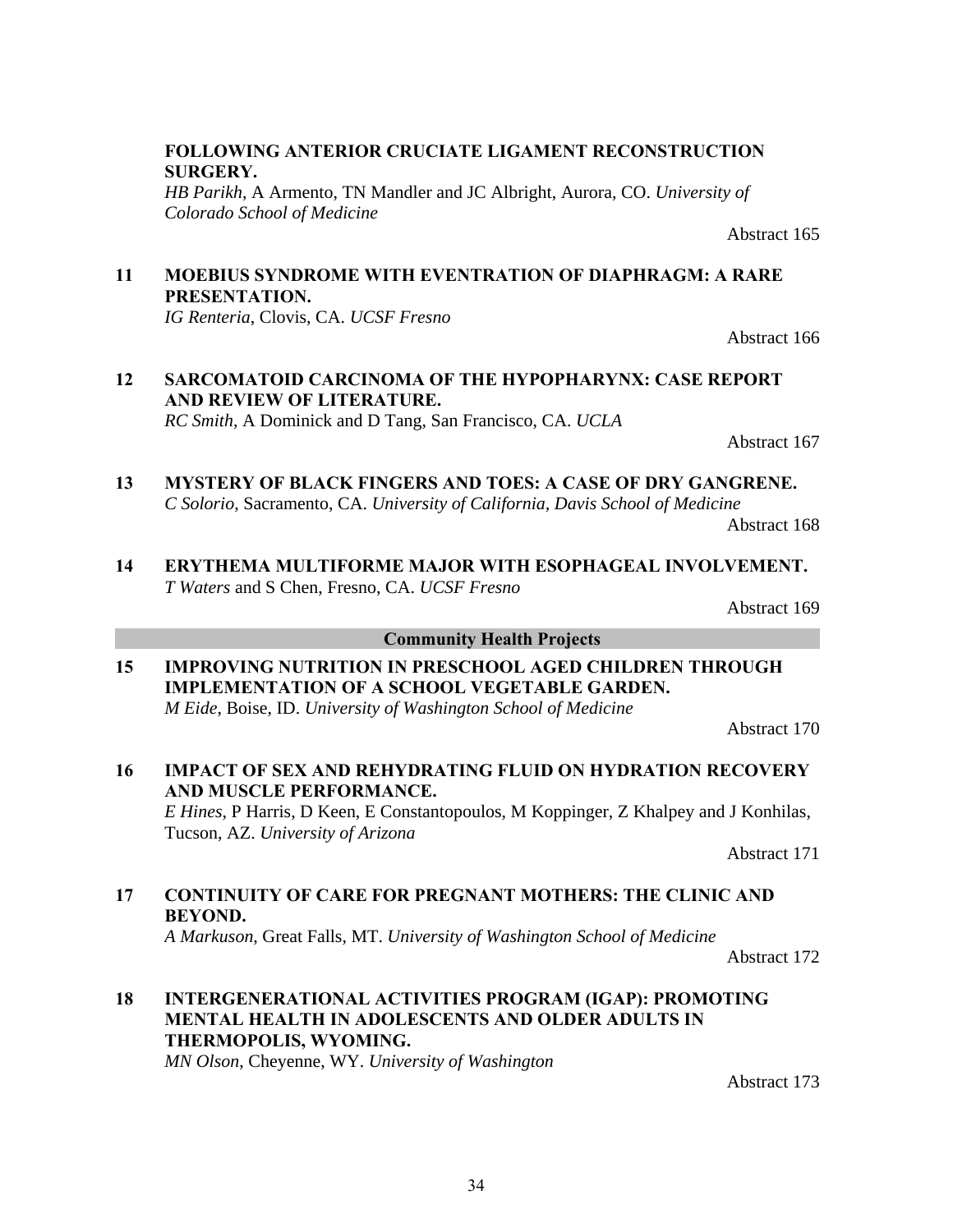|    | <b>NEED OF IMPROVEMENT.</b><br>S Printz, Spokane Valley, WA. University of Washington School of Medicine                                                                                                                                                      |              |
|----|---------------------------------------------------------------------------------------------------------------------------------------------------------------------------------------------------------------------------------------------------------------|--------------|
|    |                                                                                                                                                                                                                                                               | Abstract 174 |
| 20 | <b>CAREER EXPLORATION AND MENTORSHIP PROGRAM: NURTURING</b><br>CAREER ASPIRATIONS FOR 5TH AND 6TH GRADERS IN GRAND COULEE<br>DAM SCHOOL DISTRICT, WASHINGTON.                                                                                                 |              |
|    | L Stolp, Spokane, WA. University of Washington School of Medicine                                                                                                                                                                                             | Abstract 175 |
| 21 | MILES FOR SMILES: INCENTIVIZING EXERCISE TO IMPROVE MENTAL<br>HEALTH IN MILES CITY, MT.                                                                                                                                                                       |              |
|    | A Vaughn, Spokane, WA. University of Washington School of Medicine                                                                                                                                                                                            | Abstract 176 |
|    | <b>General Internal Medicine and Aging</b>                                                                                                                                                                                                                    |              |
| 22 | <b>HYPERBILIRUBINEMIA AND TRANSAMINITIS SECONDARY TO</b><br><b>HYPEREMESIS GRAVIDARUM.</b>                                                                                                                                                                    |              |
|    | S Kaur, and T Hilvers, A Heidari, Bakersfield, CA. Kern Medical                                                                                                                                                                                               | Abstract 177 |
| 23 | ANOTHER CAUSE OF ACUTE PANCREATITIS.<br>A Parekh and S Ragland, Bakersfield, CA. Kern Medical                                                                                                                                                                 | Abstract 178 |
| 24 | <b>HYSTERICAL HEMIPARESIS: CASE SERIES.</b><br>A Parekh, G Petersen and K Sabetian, Bakersfield, CA. Kern Medical                                                                                                                                             | Abstract 179 |
| 25 | <b>NOT JUST A RASH.</b><br>A Parekh, A Sandhu and A Heidari, Bakersfield, CA. Kern Medical                                                                                                                                                                    | Abstract 180 |
|    | <b>Genetics</b>                                                                                                                                                                                                                                               |              |
| 26 | PRENATALLY IDENTIFIED KIDNEY AND URINARY TRACT<br><b>ABNORMALITIES IN 17Q12 DELETION.</b><br>EE Bodle, A Richardson, M Homeyer, SR Hintz, PC Grimm, Y Blumenfeld, C<br>Mcdougall, E Zackai and L Hudgins, Stanford, CA; Philadelphia, PA. Stanford University | Abstract 181 |
| 27 | USING ANCESTRY TO FIND HIDDEN DISEASE VARIANTS IN THE CANCER<br><b>GENOME ATLAS.</b><br>A Parzer and I Costallo Aurora, CO University of Colorado Sehool of Medicine                                                                                          |              |

**19 ELLENSBURG WALKABILITY ASSESSMENT: LOOKING FOR AREAS IN** 

*A Panzer* and J Costello, Aurora, CO. *University of Colorado School of Medicine* Abstract 182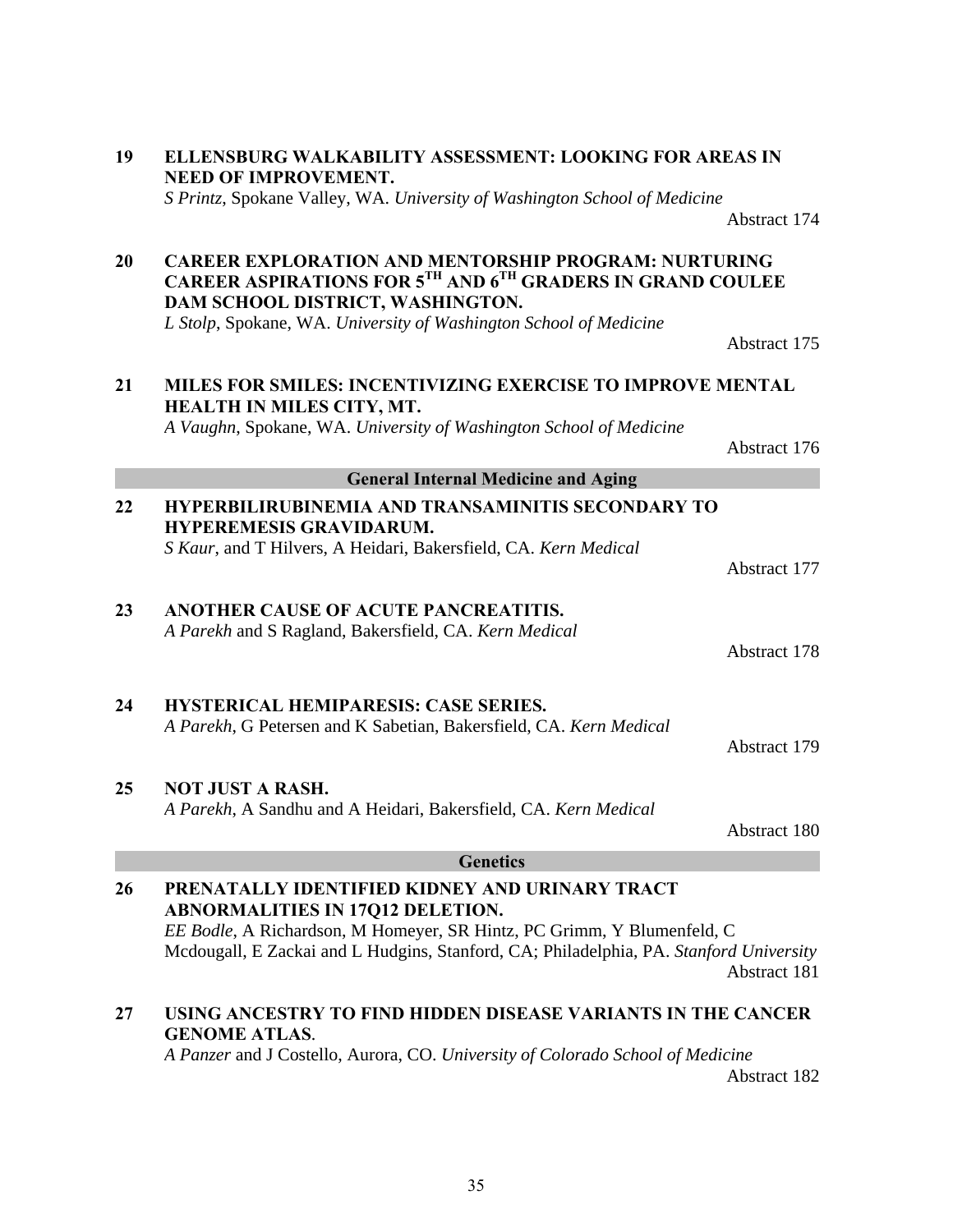# **28 MUTATIONS IN LIPASE MATURATION FACTOR 1 AS A CAUSE OF HYPERTRIGLYCERIDEMIA.**

*R Thomas*, W Ji, C Bedoya and M Peterfy, Pomona, CA. *Western University of Health Sciences*

Abstract 183

# **Health Care Research**

**29 MEDICAL STAFF ENGAGEMENT THROUGH PHOTOVOICE.** *L Adamjee*, D Courtemanche, H Woo, D Duffy, and B Fashola, Vancouver, BC, Canada; Vancouver, BC, Canada. *University of British Columbia BC Children's Hospital*

Abstract 184

**30 DO PSYCHOLOGICAL SAFETY AND GRUMPINESS VARY BY PROFESSIONAL DISCIPLINE? AN ANALYSIS OF VA HEALTH TRAINEES.** *DA Deemer*, Loma Linda, CA. *Loma Linda University*

Abstract 185

### **31 APPLICATION OF PROMIS INSTRUMENTS TO SUB-POPULATIONS OF INTEREST.**

*EJ Lakey*, SE Anderson, P Kumparatana, J Roberts and KJ Hunt, Denver, CO. *University of Colorado School of Medicine*

Abstract 186

**32 MITIGATING BURNOUT IN RESIDENTS VIA A CLINICAL PRACTICE TOOL.** *H Lokos*, I Walters, A Khait and C Vercio, Loma Linda , CA. *Loma Linda University* Abstract 187

#### **33 A NEEDS ASSESSMENT OF ONLINE CLEFT LIP AND PALATE EDUCATIONAL VIDEOS FOR PARENTS.**

*K Spoyalo*, R Courtemanche and E Henkelman, Vancouver, BC, Canada. *University of British Columbia BC Children's Hospital*

Abstract 188

#### **Infectious Diseases**

**34 A CASE OF COCCIDIOIDOMYCOSIS DISSEMINATED TO THE KIDNEY.** *J Coleman*, A Heidari, B Shoua and S Hillyer, Bakersfield, CA. *Kern Medical* 

Abstract 189

**35 A CASE OF SALLMONELLA ENTERICA AORTITIS WITH SACCULAR ANEURYSM AND RETROPERITONEAL ABSCESSES.** A Ammar, *J Coleman*, G Petersen and A Heidari, Bakersfield, CA. *Kern Medical* 

Abstract 190

**36 A CASE OF DAPTOMYCIN RESISTANT METHYCILLIN RESISTANT STAPHYLOCOCCUS AUREUS INFECTIVE ENDOCARDITIS WITH PACEMAKER LEAF VEGETATION AND MIC CREEP.** *GV Dalben*, A Heidari, T Parker, O Meave and A Ghandforoush, Bakersfield, CA. *Kern Medical*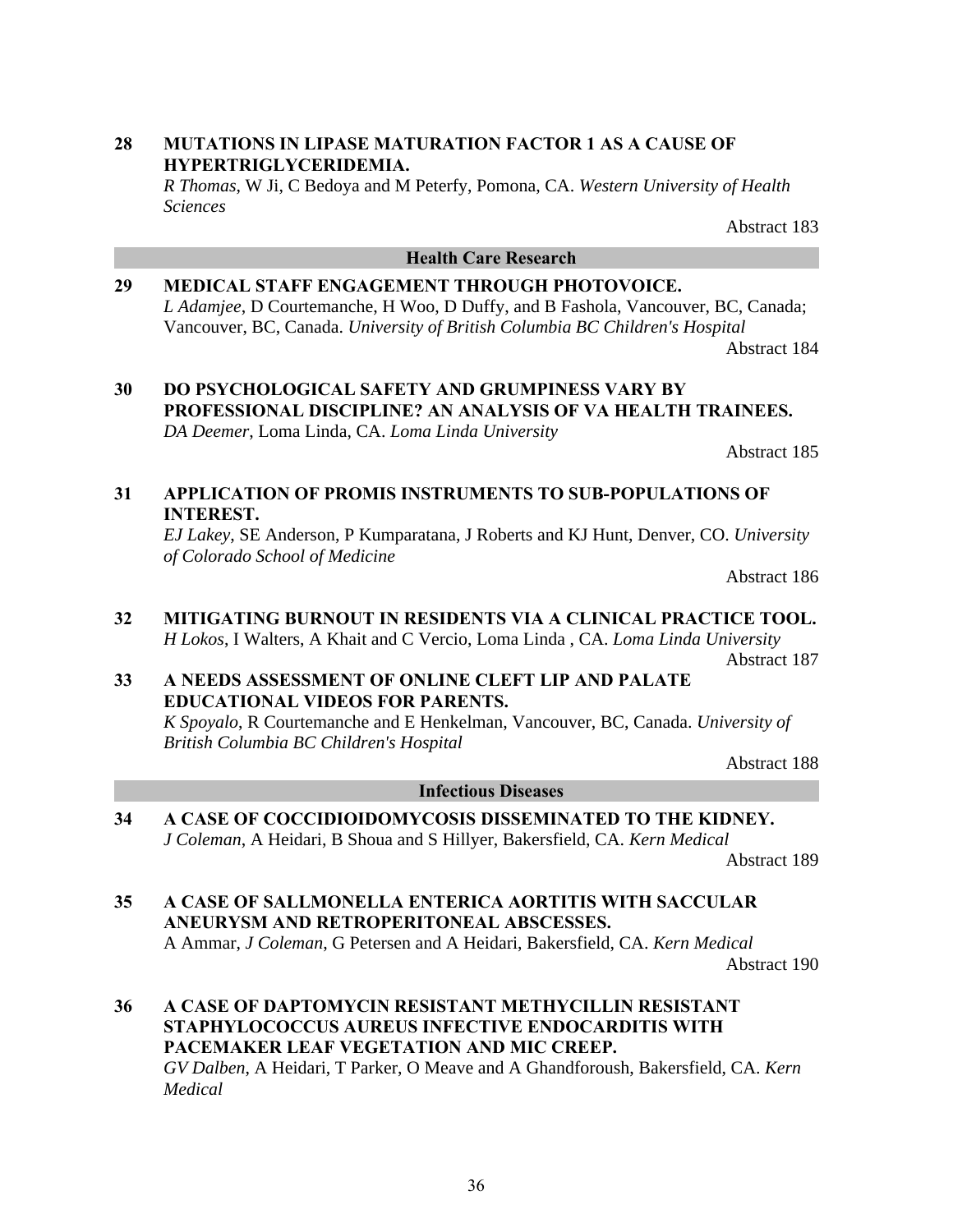## **37 TWO FAMILIAL CASES OF WEST NILE VIRUS (WNV) MENINGITIS IN AN ENDEMIC AREA IN CENTRAL CALIFORNIA.** *GV Dalben* and A Heidari, Bakersfield, CA. *Kern Medical*

#### **38 PATIENT WITH 40 YEAR HISTORY OF COCCIDIOIDAL MENINGITIS.** *C D'Assumpcao*, A Heidari and R Johnson, Bakersfield, CA. *Kern Medical - UCLA* Abstract 193

**39 OPHTHALMOMYIASIS CAUSED BY SHEEP BOT FLY (***OESTRUS OVIS***) IN CENTRAL VALLEY, CALIFORNIA, UNITED STATES**. *C D'Assumpcao*, A Bugas, A Heidari, S Sofinski and R McPheeters, Bakersfield, CA. *Kern Medical - UCLA*

**40 A CASE OF** *MAGNUSIOMYCES CAPITATUS* **PERITONITIS.** *C D'Assumpcao* and A Heidari, Bakersfield, CA. *Kern Medical - UCLA*

Abstract 195

Abstract 194

## **41 CRESENDO TRANSIENT ISCHEMIC ATTACKS DUE TO COCCIDIOIDAL MENINGITIS.**

*C D'Assumpcao*, A Heidari, K Sabetian and R Johnson, Bakersfield, CA. *Kern Medical - UCLA*

Abstract 196

## **42 CAPNOCYTOPHAGIA PULMONARY ABSCESS DEMONSTRATES CLINICAL RESISTANCE TO CEPHALOSPORIN.** *RD Fisher*, B Wong and D Di John, Las Vegas, NV. *University of Nevada Las Vegas*

Abstract 197

## **43** *CLOSTRIDIUM SUBTERMINALE* **BACTEREMIA IN AN IMMUNOCOMPETENT HOST.** A Karapetians, *D Inderias* and A Heidari, Bakersfield, CA. *Kern Medical Center*

Abstract 198

## **44 BIFIDOBACTERIUM BACTEREMIA IN A 15 YO MALE WITH ULCERATIVE COLITIS.**

*E Jang* and B Wong, Las Vegas, NV. *University of Nevada Las Vegas*

Abstract 199

#### **45 THE COCCIDIOIDOMYCOSIS CONUNDRUM: A RARE PAROTID ABSCESS.** *JJ Masehi-Lano*, B Nuyen and C Tang, San Marino, CA; Palo Alto, CA. *Kaiser Permanente Medical Center at San Francisco*

Abstract 200

Abstract 191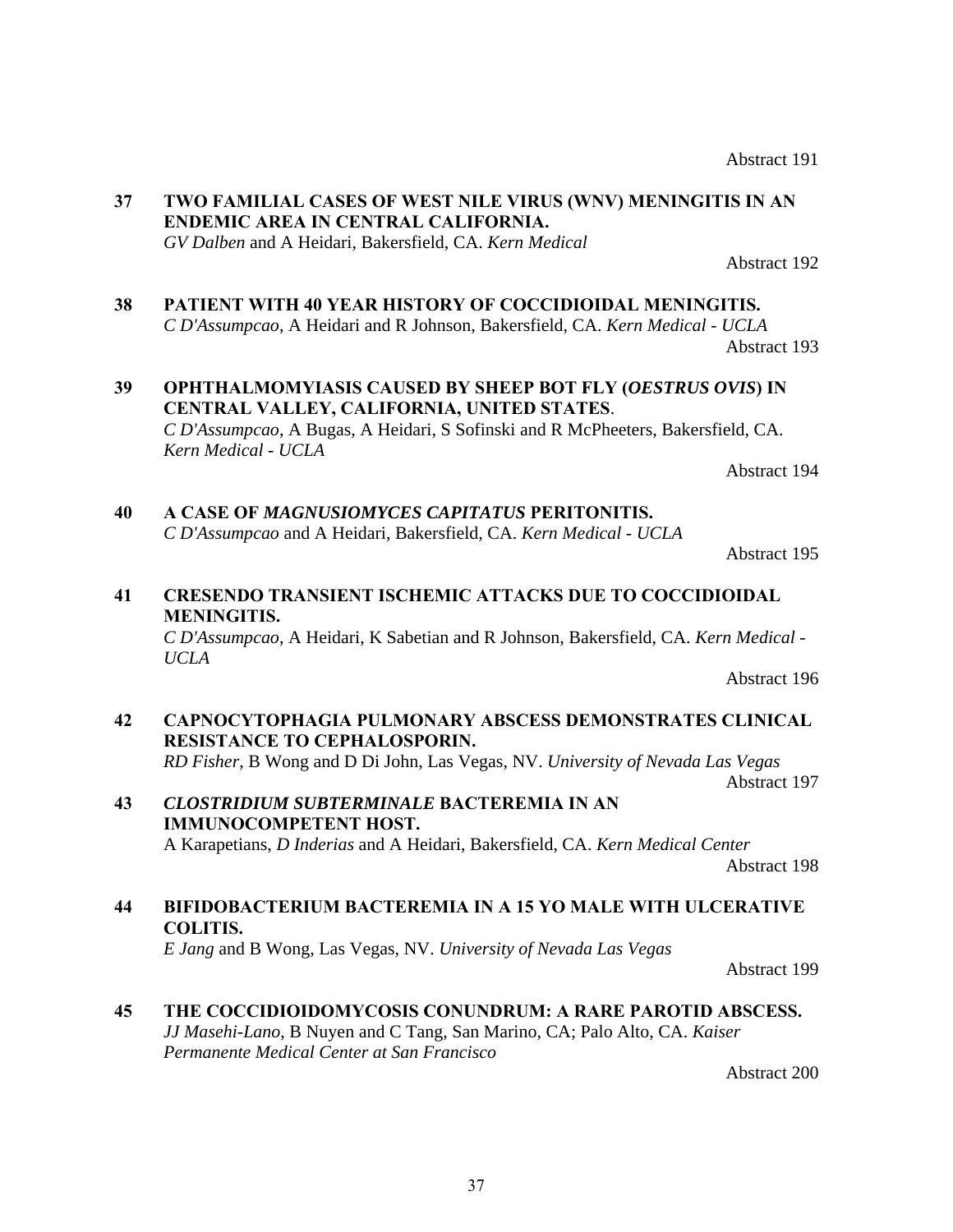## **46 A CASE OF FAST GROWING MYCOBACTERIUM OSTEOMYELITIS SUCCESSFULLY TREATED WITH LINEZOLID.** GV Dalben, A Heidari and *ME Quinlan*, Bakersfield, CA; Los Angeles, CA. *Kern Medical Center*

## **47 HOLES IN THE ROOF, CATS IN THE ATTIC: AN HIV PATIENT WITH SKIN LESIONS.**

Abstract 201

*M Rangel-Garcia*, Sacramento, CA. *University of California, Davis*

## Abstract 202

## **48 THE RARE FLAVUS OF FUNGUS AMONG US – INVASIVE PARASINUS AND CENTRAL NERVOUS SYSTEM ASPERGILLOSIS FLAVUS IN AN IMMUNOCOMPETENT PATIENT.**

*A Sandhu*, J Patel, R Jariwal and A Heidari, Bakersfield, CA. *Kern Medical Center*

Abstract 203

**49 IATROGENIC CHIARI 1 MALFORMATION AS COMPLICATION OF CENTRAL NERVOUS SYSTEM COCCIDIOIDMYCOSIS INFECTION.**

A Karapetians, *C Spates* and A Heidari, Bakersfield, CA. *Kern Medical Center* Abstract 204

## **50 A CASE OF METHICILLIN RESISTANT STAPHYLOCOCCUS AUREUS INFECTIVE ENDOCARDITIS PRESENTING AS NEUTROPHILIC MENINGOENCEPHALITIS.**

A Karapetians, *C Spates* and A Heidari, Bakersfield`, CA. *Kern Medical Center* Abstract 205

## **51 ASYMPTOMATIC CYSTIC LESION IN AN INFANT.** *S Suady Barake*, R Winn, R Lampe and F Levent, Lubbock, TX. *Texas Tech Health Sciences Center*

Abstract 206

## **52 AN ATYPICAL PRESENTATION OF TUBERCULOMAS IN AN IMMUNOCOMPETENT HOST.**

*M Viehweg*, K Galang, FC Venter, A Heidari and R Sidhu, Bakerfield , CA. *Kern Medical Center* 

Abstract 207

**Neonatology - General** 

## **53 A NOVEL CASE OF BILIARY ATRESIA IN A PREMATURE NEONATE WITH 1P36 DELETION SYNDROME.**

*V Chawla*, R Alhosh, A Eldemerdash, D Reyes, R Scherr, K Ezeanolue and F Banfro, Las Vegas, NV. *University of Nevada Las Vegas*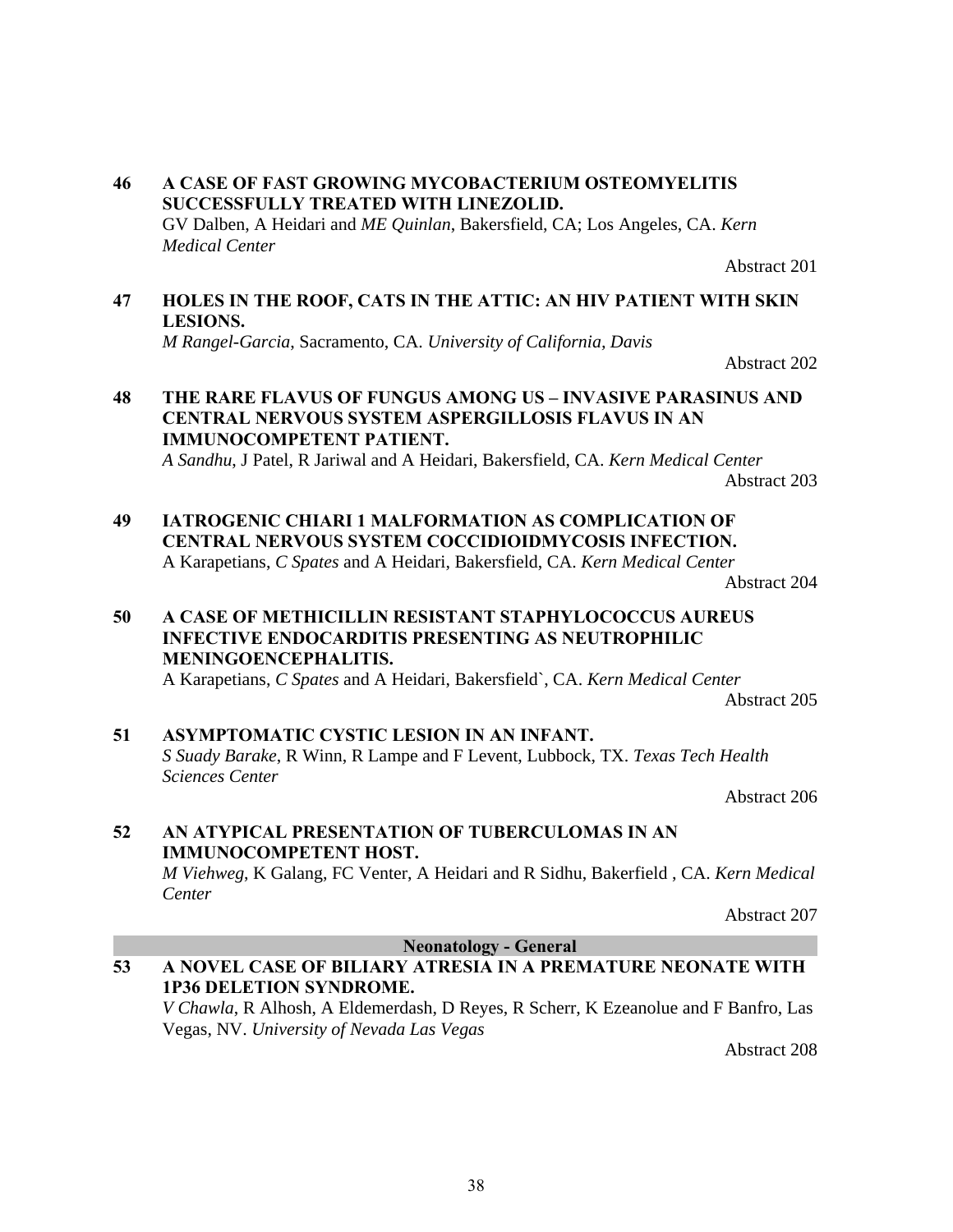**55 CLERKSHIP PROCEDURAL TECHNIQUE SIMULATION PROJECT.** S Butterworth, GK Blair, D Duffy, B Fashola and *T Ji*, Coquitlam, BC, Canada; Vancouver, BC, Canada. *University of British Columbia*

*Colorado School of Medicine*

Abstract 210 **56 ANTERIOR CRUCIATE LIGAMENT INJURY SEVERITY AND LONG-TERM FUNCTIONAL OUTCOMES.**

*A Jones*, A Gagliardi and JC Albright, Aurora, CO. *University of Colorado School of Medicine*

Abstract 211

## **57 OUTCOMES OF BREAST RECONSTRUCTION FOLLOWING NIPPLE SPARING MASTECTOMY IN A SINGLE ACADEMIC INSTITUTION.** *E Magtanong*, D Nguyen and H Kim, Loma Linda, CA. *Loma Linda University Medical*

*Center*

Abstract 212

## **58 SYMPTOMATIC STERNOCLAVICULAR ARTHRITIS MANAGED WITH A MINIMALISTIC RESECTION OF THE MEDIAL CLAVICLE.** *GJ Mills*, WJ Warme and J Somerson, Seattle, WA. *University of Washington School of Medicine*

Abstract 213

## **59 TRENDS IN INCIDENCE AND LONG TERM OUTCOMES OF MYELOMENINGOCELE IN BRITISH COLUMBIA**

*T North*, A Cheong, P Steinbok and J Radic, Vancouver, BC, Canada. *University of British Columbia BC Children's Hospital* 

Abstract 214

## **60 THE GERIATRIC CONSULT INDEX: A SURROGATE MARKER FOR 90-DAY MORTALITY.**

*A Palmer*, I Bentov, L Taitsman, M Reed and B Nair, Seattle, WA. *University of Washington School of Medicine*

Abstract 215

## **61 SINGLE LOWER BORDER PLATE FIXATION IN ANTERIOR MANDIBULAR FRACTURES.**

*TT Park*, K Lopez, D Nguyen and M Martin, Loma Linda, CA. *Loma Linda University School of Medicine* 

Abstract 216

## **62 EFFICACY OF TYMPANOSTOMY TUBE INSERTION IN ADULT EUSTACHIAN TUBE DYSFUNCTION.**

#### **Surgery**

**RETENTION BY PATIENTS.** *D Aasen*, K Hammermeister, A Prochazka and R Meguid, Aurora, CO. *The University of* 

**54 SYSTEMATIC REVIEW OF SURGICAL RISK COMMUNICATION TO AND**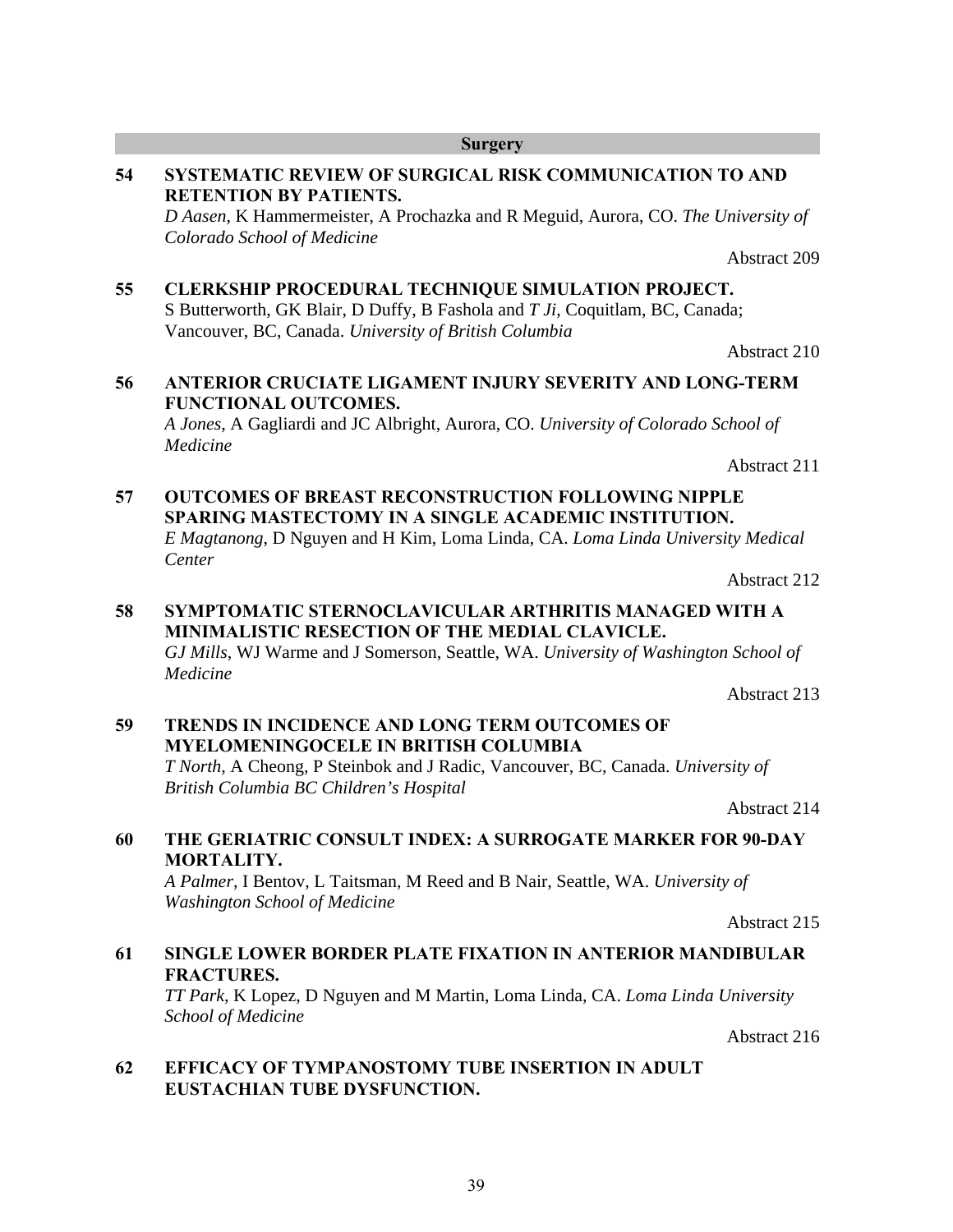*L Peraza*, L Evans and A Zamboni, Reno, NV. *University of Nevada, Reno School of Medicine*

Abstract 218

Abstract 217 **63 INNOVATIVE USES OF REAL-TIME INTRAOPERATIVE 3D IMAGING** *M Plantak*, Loma Linda, CA. *Loma Linda University*

**64 OPTIMAL REOPERATIVE TIME FRAME FOR SECONDARY HAND SURGERY** *M Plantak*, Loma Linda, CA. *Loma Linda University*

**65 COMPARISON OF ROTATIONAL AND CLINICAL OUTCOMES IN FEMORAL DEROTATION OSTEOTOMIES BETWEEN BLADE PLATE AND INTRAMEDULLARY NAIL FIXATION** *CD Sauer*, JJ Carollo and JT Rhodes, Aurora, CO. *University of Colorado School of Medicine*

- **66 OLIGURIA IN PEDIATRIC SPINAL INSTRUMENTATION SURGERY: IS IT ACUTE KIDNEY INJURY (AKI)?** *JN Tang*, A De Mello, T Teo, C Reilly, A Morrison, K Mulpuri and C Mammen, Vancouver, BC, Canada. *BC Children's Hospital* Abstract 221
- **67 EMERGENCY DEPARTMENT AND UNPLANNED READMISSIONS POST DISCHARGE FOR TYPE B AORTIC DISSECTIONS** *VK Wu*, M Bartek, S Shalhub and M Zadworny, Seattle, WA. *University of Washington School of Medicine*

Abstract 222 **68 COMPARING WHAT CLINICIANS BELIEVE WITH ACTUAL PATIENT EXPERIENCES: A CROWDSOURCING STUDY ON HIDRADENITIS SUPPURATIVA**

*J Yoo*, I Campwala and S Gupta, Loma Linda, CA. *Loma Linda University*

Abstract 223

| $7:30 \text{ pm} - 9:00 \text{ pm}$ | <b>WSPR Abbott Nutrition Reception</b>         |  |
|-------------------------------------|------------------------------------------------|--|
|                                     | Open to all WSPR members, trainees, and guests |  |
|                                     | Garden Room, La Playa Hotel                    |  |
| $7:30 \text{ pm} - 9:00 \text{ pm}$ | <b>WAFMR Business Meeting</b>                  |  |
|                                     | $(by$ invitation only)                         |  |
|                                     | Forge in the Forest                            |  |
|                                     |                                                |  |

**\_\_\_\_\_\_\_\_\_\_\_\_\_\_\_\_\_\_\_\_\_\_\_\_\_\_\_\_\_\_\_\_\_\_\_\_\_\_\_\_\_\_\_\_\_\_\_\_\_\_\_\_\_\_\_\_\_\_\_\_\_\_\_\_\_\_\_\_\_\_\_\_\_\_\_\_\_** 

# Abstract 219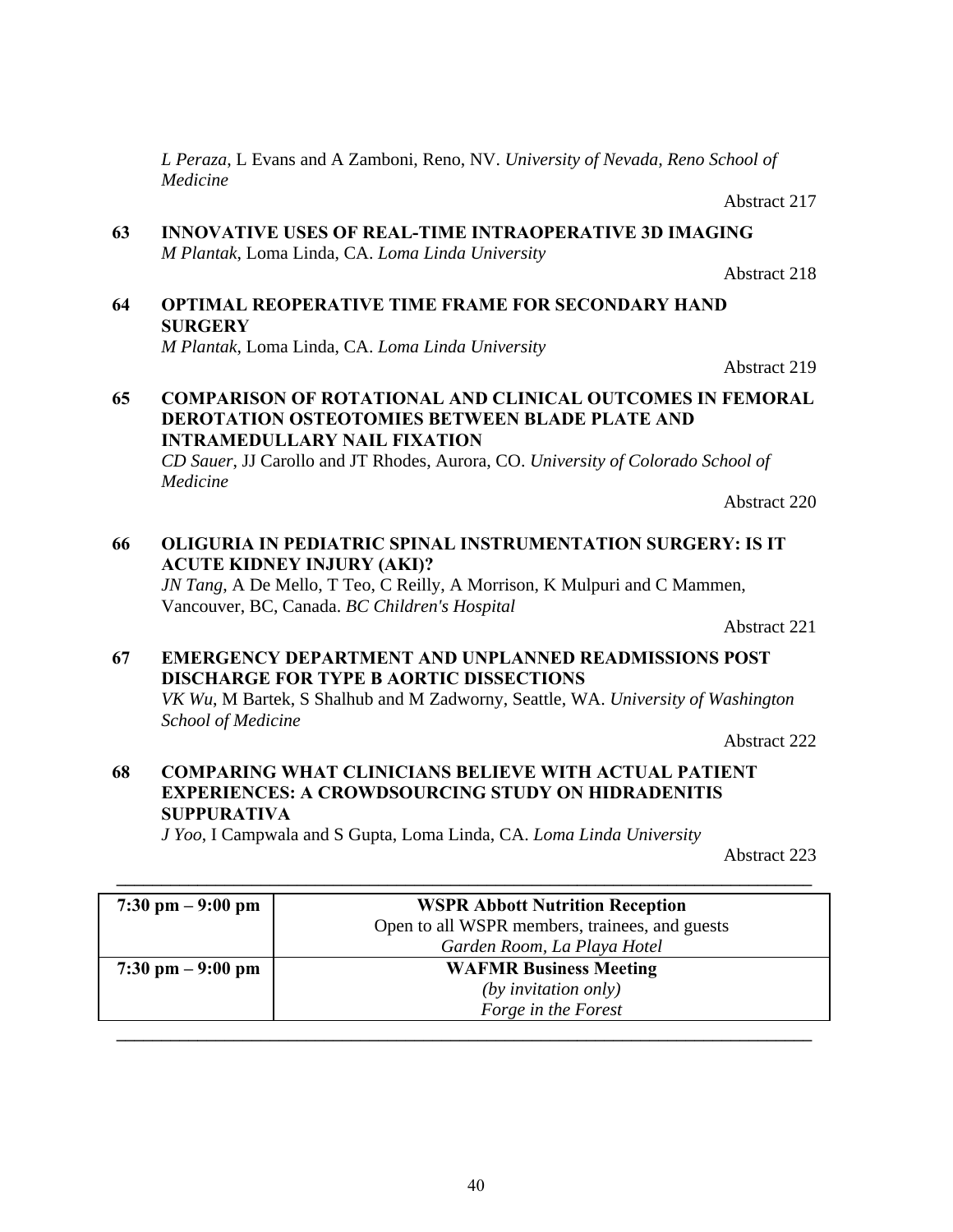#### **CONCURRENT SESSIONS**

#### **Friday, January 26, 2018 8:00 AM – 10:00 AM**

#### *Jointly sponsored by*

## **WESTERN SECTION AMERICAN FEDERATION FOR MEDICAL RESEARCH WESTERN SOCIETY FOR CLINICAL INVESTIGATION WESTERN ASSOCIATION OF PHYSICIANS WESTERN SOCIETY FOR PEDIATRIC RESEARCH WESTERN STUDENT MEDICAL RESEARCH FORUM**

| Surgery III – General Surgery, Transplant, UrologyConductor's Room |  |
|--------------------------------------------------------------------|--|

**Adolescent Medicine and General Pediatrics II** Studio 105 (Sunset Center) *Mary M. Ramos and Samrat Das, Presiding* 

## **8:00 PIERCING REMAINS A SIGNIFICANT RISK FACTOR FOR NICKEL CONTACT DERMATITIS; PRELIMINARY RESULTS FROM AN ONLINE SURVEY.**

*LA Ivey*, J Chen, CW Rundle, B Limone and S Jacob, Oceanside, CA; Loma Linda, CA. *Loma Linda University School of Medicine*

Abstract 224

## **8:15 MOTIVATIONAL INTERVIEWING TO TREAT OVERWEIGHT AND OBESE ADOLESCENTS: A SYSTEMATIC REVIEW.**

*A Mirabal*, M Vallabhan, EY Jimenez, J Nash, S Feldstein Ewing and A Kong, Albuquerque, NM; Portland, OR. *University of New Mexico*

Abstract 225

**8:30 DOES THE PRIMARY LANGUAGE SPOKEN IN THE HOME AFFECT IF GUARDIANS DISCUSS INGREDIENTS/FOOD LABELS WITH THEIR CHILD?** *E Williams*, AJ Smith, E Pak, CM Abreu, NM Malika, E Medina and M Baum, Loma Linda, CA. *Loma Linda University*

Abstract 226

## **8:45 SEXUAL MINORITY YOUTH WHO USE SCHOOL-BASED HEALTH CENTERS REPORT ON SUBSTANCE USE AND QUALITY OF CARE.**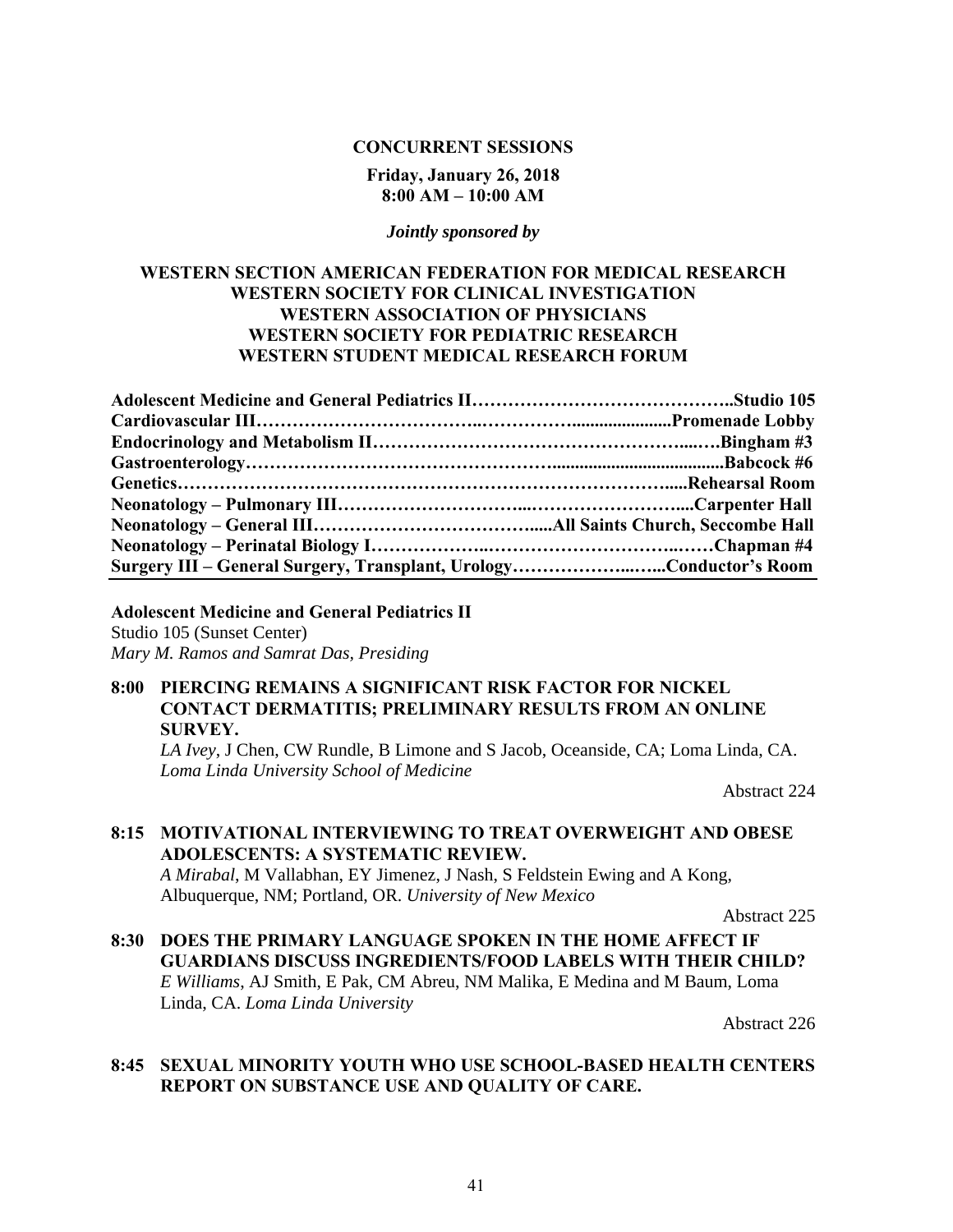*DV Rosero*, R Sebastian and MM Ramos, Albuquerque, NM. *University of New Mexico (WSPR Mead Johnson Nutrition Travel Award Winner)*

Abstract 227

**9:00 LIPSCHÜTZ ULCER – THE UNCOMMON DIAGNOSIS OF EXCLUSION.** *D Salahuddin*, Las Vegas, NV. *University of Nevada Las Vegas*

Abstract 228

**9:15 THE ROLE OF REST IN RECOVERY AFTER CONCUSSION: A COMPREHENSIVE LITERATURE REVIEW IN CHILDREN AND ADOLESCENTS.**

*A Huang*, S Prasad, B Ton, Y Park, U Ko, C Le and B Afghani, Philadelphia, PA; Santa Anda, CA; Orange, CA. *Sidney Kimmel Medical College University of California Irvine*

Abstract 229

**9:30** *State-of-the-Art Speaker* **MEASURING ADOLESCENT HEALTH CARE QUALITY.** Rachel Sebastian, *University of New Mexico*

*Break 10:00 am – 10:15 am* 

## **Cardiovascular III - Cardiac Disease and Regeneration**

Promenade Lobby (Sunset Center) *Carlin Long and Luisa Mestroni, Presiding*

#### **8:00 HYPERGLYCEMIA FOR PROMOTING CARDIAC REGENERATION.**

*VM Fajardo*, H Nakano, A Shigeta, E Lien, R Tian and A Nakano, Los Angeles, CA; Seattle, WA. *University of California Los Angeles (WAP/WSCI Travel Award Winner)* Abstract 230

**8:15 TREATMENT WITH UNDIFFERENTIATED INDUCED PLURIPOTENT STEM CELL CARDIAC GRAFT DOES NOT WORSEN CARDIAC FUNCTION IN RAT MODEL OF CHRONIC HEART FAILURE (CHF).**

*SK Khalsa*, PJ Ramos, S Daugherty, M Stansifer, E Juneman, JW Koevary, S Goldman and J Lancaster, Tucson, AZ. *University of Arizona*

Abstract 231

## **8:30 RISK FACTORS AND MYOCARDIAL TRIGLYCERIDE CONTENT IN WOMEN'S HEART DISEASE.**

*JE Maughan*, G Khanian, J Wei, LS Szczepaniak, M Nelson, S Dhawan, W Youssefian, R Marpuri, C Shufelt, M Minissian, A AlBadri, D Li and N Bairey Merz, Berkeley, CA; Albuquerque, NM; Beverly Hills, CA. *Cedars Sinai Heart Institute* 

Abstract 232

## **8:45 DOES CHRONIC DISEASE AND EPIDEMIOLOGY IMPACT SEVERITY OF HEART FAILURE IN METHAMPHETAMINE CARDIOMYOPATHY?**

*A Parekh*, D Phachu, A Francis, H Syeda and S Ratnayake, Bakersfield, CA. *Kern*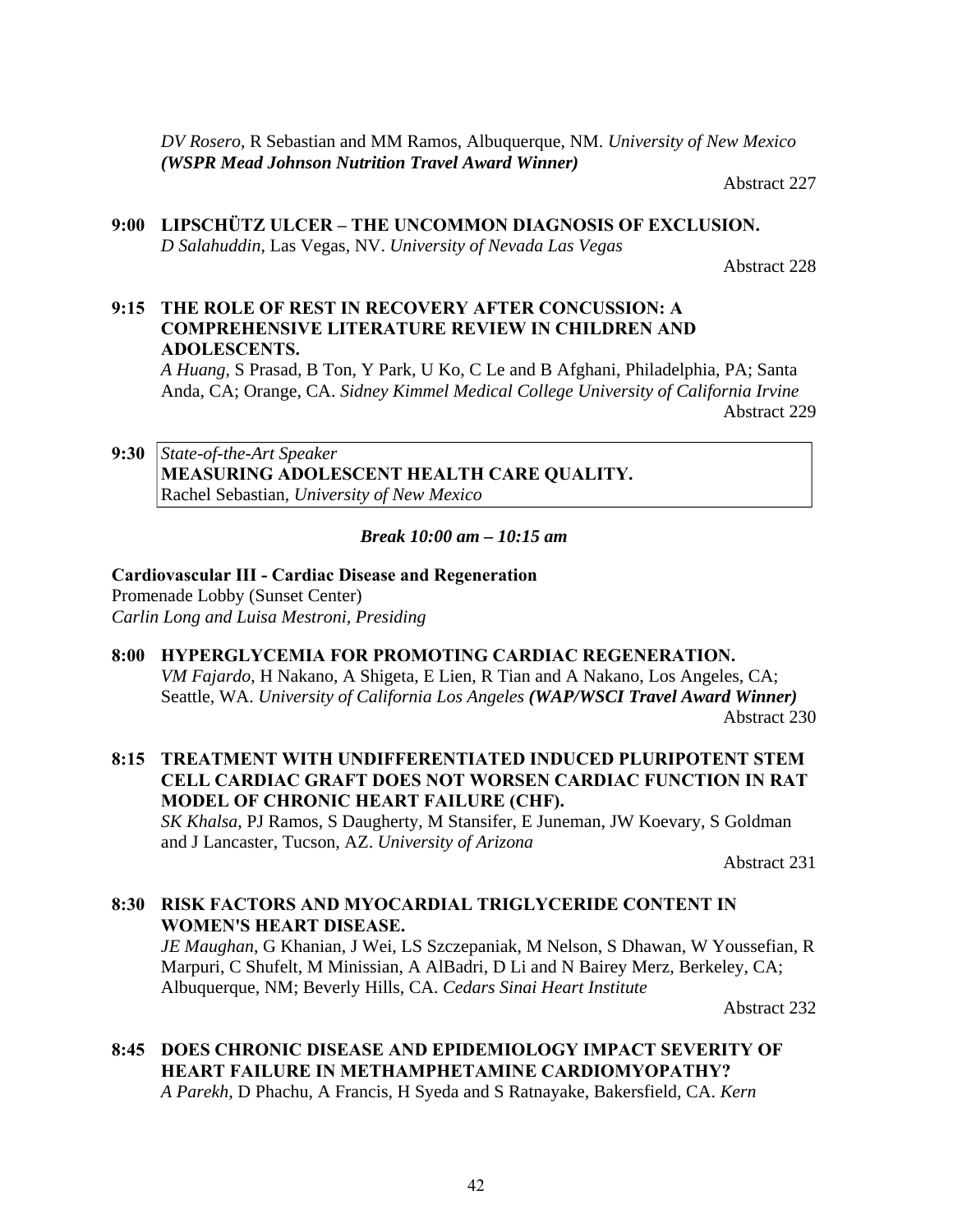## *Medical*

## **9:00 MULTI-DRUG RESISTANT INFECTION AFTER HEART TRANSPLANTATION: HOW SERIOUS IS THIS?**

*A Shen*, S Dimbil, R Levine, M Hamilton and J Kobashigawa, Los Angeles, CA. *Cedars-Sinai Medical Center*

Abstract 234

## **9:15 ASTHMA REDUCES CARDIOSCULAR RISK IN TYPE 2 DIABETES.**

*MD Ehrhart*, C Murray-Krezan and MR Burge, Albuquerque, NM. *University of New Mexico Health Sciences Center*

Abstract 235

## **9:30 NEONATAL HYPERBILIRUBINEMIA AFTER MECHANICAL CIRCULATORY SUPPORT.**

*S Bhombal*, R Dasani, A Davis, DM Axelrod, RJ Wong and VK Bhutani, Palo Alto, CA. *Stanford University*

Abstract 236

## *Break 10:00 am – 10:15 am*

## **Endocrinology and Metabolism II**

Bingham Room #3 (Sunset Center) *Melanie Green and Cristina Wang, Presiding* 

## **8:00 PROGRAMMED ADIPOCYTES CONTRIBUTE TO OBESITY IN LOW BIRTH WEIGHT OFFSPRING: INTERACTION WITH AMBIENT TEMPERATURE AND FAT DEPOTS.**

*A Eisaghalian*, C Dickerson, P Allahverdian, M Ferrini, M Ross and M Desai, Los Angeles, CA; Torrance , CA. *Charles Drew University LABioMed*

Abstract 237

## **8:15 TESTOSTERONE TREATMENT NORMALIZES BODY FAT IN INFANTS WITH XXY / KLINEFELTER SYNDROME.**

*S Davis*, A Herstic, R Reynolds, N Nokoff, P Zeitler and N Tartaglia, Denver, CO. *University of Colorado (WAP/WSCI Travel Award Winner)*

Abstract 238

## **8:30 PHARMACOKINETIC AND PHARMACODYNAMIC EFFECTS OF 28 DAYS OF ORAL DIMETHANDROLONE UNDECANOATE IN HEALTHY MEN: A PROTOTYPE MALE PILL.**

*A Thirumalai*, R Swerdloff, J Ceponis, V Surampudi, P Liu, W Bremner, C Wang and S Page, Kirkland, WA; Los Angeles, CA. *University of Washington*

Abstract 239

## **8:45 SINGLE, ESCALATING DOSE PHARMACOKINETICS, SAFETY, AND FOOD**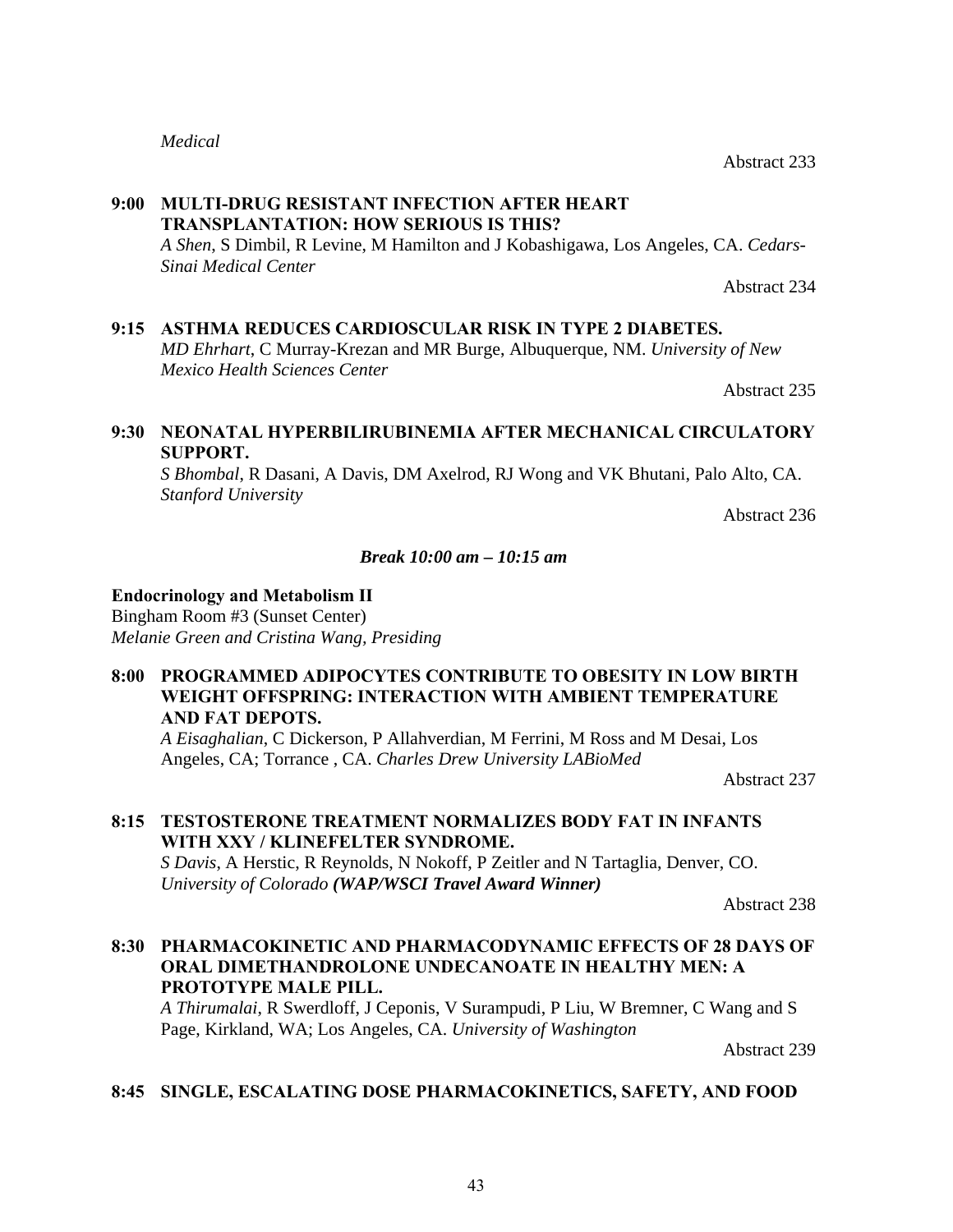## **EFFECTS OF A NEW ORAL ANDROGEN 11Β-METHYL-19- NORTESTOSTERONE 17Β-DODECYLCARBONATE IN MAN: A POTENTIAL ORAL MALE HORMONAL CONTRACEPTIVE.**

*S Wu*, F Yuen, R Swerdloff, Y Pak, P Liu, W Bremner, S Page and C Wang, Seattle, WA; Los Angeles, CA. *University of Washington* 

Abstract 240

## **9:00 PREVENTING SECONDARY EXPOSURE TO WOMEN FROM MEN APPLYING A NOVEL MALE HORMONAL CONTRACEPTIVE GEL.**

*F Yuen*, S Wu, R Swerdloff, S Page, P Liu, C Dart, D Blithe, R Sitruk-Ware, F Bai, L Hull, W Bremner, B Anawalt and C Wang, Torrance, CA; Seattle, WA; Durham, NC; New York, NY; Bethesda, MD. *Harbor UCLA Med Ctr/LABiomed*

Abstract 241

## **9:15 EMERGING ROLES OF HIGH-DENSITY LIPOPROTEINS IN FERTILITY.**

*K Creasy* and J Kane, San Francisco, CA. *University of California, San Francisco* Abstract 242

**9:30** *State-of-the-Art Speaker* **TESTOSTERONE TRIALS.** Ronald S. Swerdloff, *Harbor/UCLA Medical Center*

*Break 10:00 am – 10:15 am* 

#### **Gastroenterology**

Babcock #6 (Sunset Center) *John Inadomi and Hal Yee, Presiding*

## **8:00 FREE-BREATHING MAGNETIC RESONANCE IMAGING FOR DIAGNOSIS OF PEDIATRIC NON-ALCOHOLIC FATTY LIVER DISEASE.**

*KV Ly*, T Armstrong, S Ghahremani, HH Wu and KL Calkins, Los Angeles, CA. *David Geffen School of Medicine, UCLA*

Abstract 243

## **8:15 HEPATOCELLULAR CARCINOMA AND ASSOCIATED CLINICAL FEATURES IN LATINO AND CAUCASIAN PATIENTS IN A SINGLE CENTER.** *G Kuftinec*, DA Kieffer and V Medici, Sacramento, CA. *University of California Davis (WAP/WSCI Travel Award Winner)*

Abstract 244

## **8:30 LATE PRESENTATION OF CYSTIC FIBROSIS AS PANCREATITIS IN AN ADOLESCENT.**

*CF Koletic*, R Alhosh and C Nakamura, Las Vegas, NV. *University of Nevada, Las Vegas* Abstract 245

## **8:45 DOES LONG-TERM USE OF A PROTON PUMP INHIBITOR (PPI) LEAD TO OSTEOPENIA OR FRACTURES?**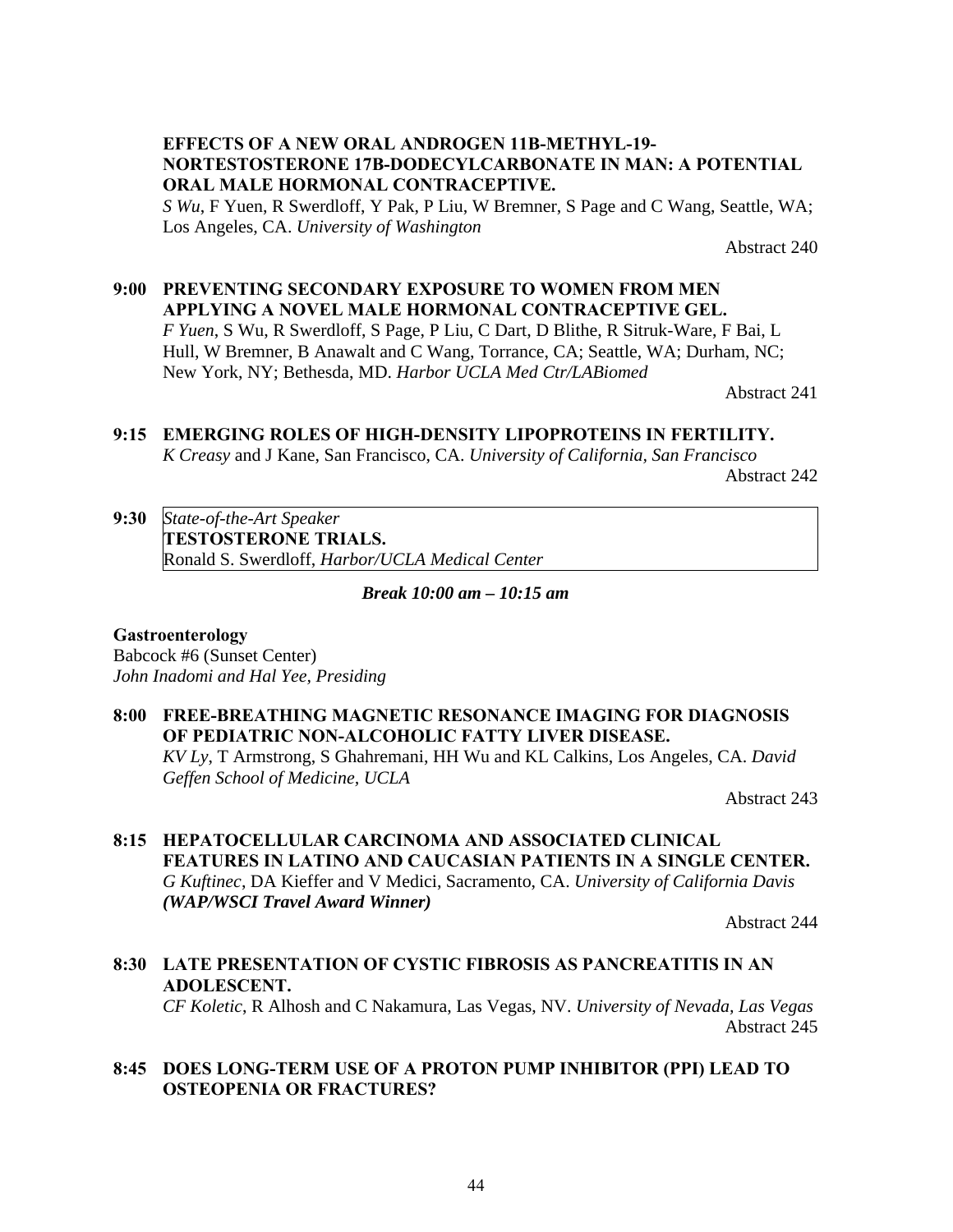*S Zarinafsar*, L Matine, E Razzak, K Li, E Kim, S Yang, R Hua and B Afghani, Santa Barbara, CA; Irvine, CA. *University of California, Santa Barbara*

Abstract 246

## **9:00 MORPHOMETRIC AND CYTOLOGIC CHARACTERIZATION OF ECTOPIC LYMPHOID TISSUE IN RESECTED BOWEL OF PATIENTS WITH DIVERTICULITIS, ULCERATIVE COLITIS, AND CROHN'S DISEASE.**

*AL Mauner* and E McNamee, Aurora, CO. *University of Colorado School of Medicine* Abstract 247

## **9:15 AN UNUSUAL PRESENTATION OF CROHN'S DISEASE; A SEVEN YEAR JOURNEY TO DIAGNOSIS.** *M Horton* and H Baron, Las Vegas, NV. *University of Nevada, Las Vegas*

Abstract 248

## **9:30 QUALITY IMPROVEMENT: THE NUTRITIONAL AND GROWTH STATUS OF INFLAMMATORY BOWEL DISEASE PATIENTS AT UNIV. OF NEW MEXICO.** *L Thorp*, A Staples and JL Fridge MD, Albuquerque, NM. *University of New Mexico Health Sciences Center*

Abstract 249

## *Break 10:00 am – 10:15 am*

#### **Genetics**

Rehearsal Room (Sunset Center) *Lynne M. Bird and Sarah Dugan, Presiding*

## **8:00 A NOVEL AUTOSOMAL DOMINANT SYNDROME RESULTING FROM VARIANTS IN** *CDC42.*

*GK Foskett*, C Lee, L Calderwood and D Stevenson, Stanford, CA. *Stanford University (Abbott Nutrition Subspecialty Award)*

Abstract 250

## **8:15 EXPANDING THE GENETIC AND CLINICAL SPECTRUM OF THE** *NONO-***ASSOCIATED X-LINKED INTELLECTUAL DISABILITY SYNDROME WITH LEFT VENTRICULAR NON-COMPACTION.**

*C Carlston*, SB Bleyl, A Andrews, L Meyers, P Bayrak-Toydemir, JF Bale and L Botto, San Francisco, CA; Salt Lake City, UT. *University of California, San Francisco, University of Utah ARUP Laboratories (WSPR Mead Johnson Nutrition Travel Award Winner)*

Abstract 251

## **8:30 GERMLINE TRANSMISSION OF PATHOGENIC BRAF: EXPANDING THE CLINICAL PHENOTYPE OF CFC SYNDROME.**

*KA Rauen*, V Triano and WE Tidyman, Granite Bay, CA; Sacramento, CA. *University of California Davis*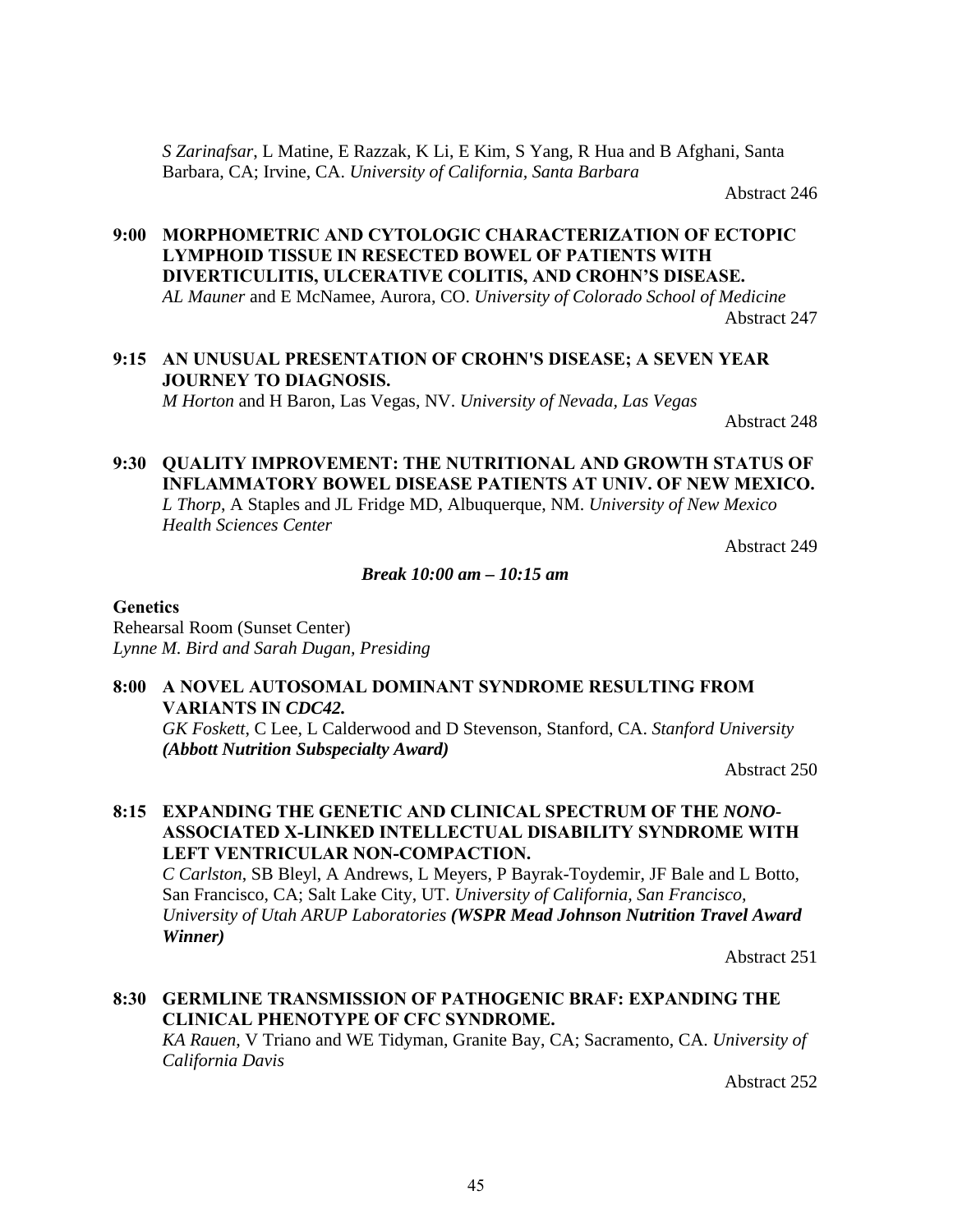46

**8:45 ISOLATED SULFITE OXIDASE DEFICIENCY IN A 2 YEAR-OLD MALE, A DIAGNOSIS MISSED IN THE NEONATAL PERIOD.** *A Abu-El-Haija*, B Mendelsohn, A Slavotinek and R Gallagher, San Francisco, CA. *University of California, San Francisco*

Abstract 253

**9:00 NON-EPILEPTIFORM MOVEMENTS AND 5Q31.3 MICRODELETION.** *C Burnett* and M Willis, San Diego, CA. *United States Navy*

Abstract 254

**9:15 NOVEL PATHOGENIC VARIANTS AND CLINICAL SPECTRUM OF A DIVERSE RETINOBLASTOMA COHORT.**  *SP Shankar*, Sacramento, CA; Atlanta, CA. *University of California, Davis* 

Abstract 255

## **9:30 THYMIDINE KINASE 2-RELATED MITOCHONDRIAL DEPLETION SYNDROME IN A PAIR OF SIBLINGS – A DIAGNOSTIC ODYSSEY LEADING TO POSSIBLE TREATMENT.**

*JJ Shen*, Fresno, CA. *UCSF-Fresno*

Abstract 256

## **9:45 CHARACTERIZATION OF CUTANEOUS MOSAICISM USING DISTINCT GENOMIC TECHNOLOGIES:** *GNAQ* **AND RECOGNITION OF A MOSAIC RASOPATHY.**

*DT Beleford*, M Sabbadini, A Slavotinek and J Shieh, San Francisco, CA. *University of California, San Francisco*

Abstract 257

#### *Break 10:00 am – 10:15 am*

**Neonatology – Pulmonary III** Carpenter Hall *Sandra L. Leibel and Giang Truong, Presiding*

## **8:00** *State-of-the-Art Speaker*  **THE FUNCTIONAL DIVERSITY OF PULMONARY MONONUCLEAR PHAGOCYTES.** Claudia Jakubzick, *University of Colorado*

**8:30 HMGB1 SIGNALING IS ATTENUATED IN ENDOTOXEMIC NEONATAL MICE VIA A STAT1-MEDIATED MECHANISM.** *S McKenna*, J Sandoval, T Burey, J Gonzalez, B Butler and CJ Wright, Aurora, CO. *University of Colorado*

Abstract 258

## **8:45 DIFFERENTIAL INFLAMMATORY RESPONSES IN FETAL MACROPHAGE POPULATIONS.**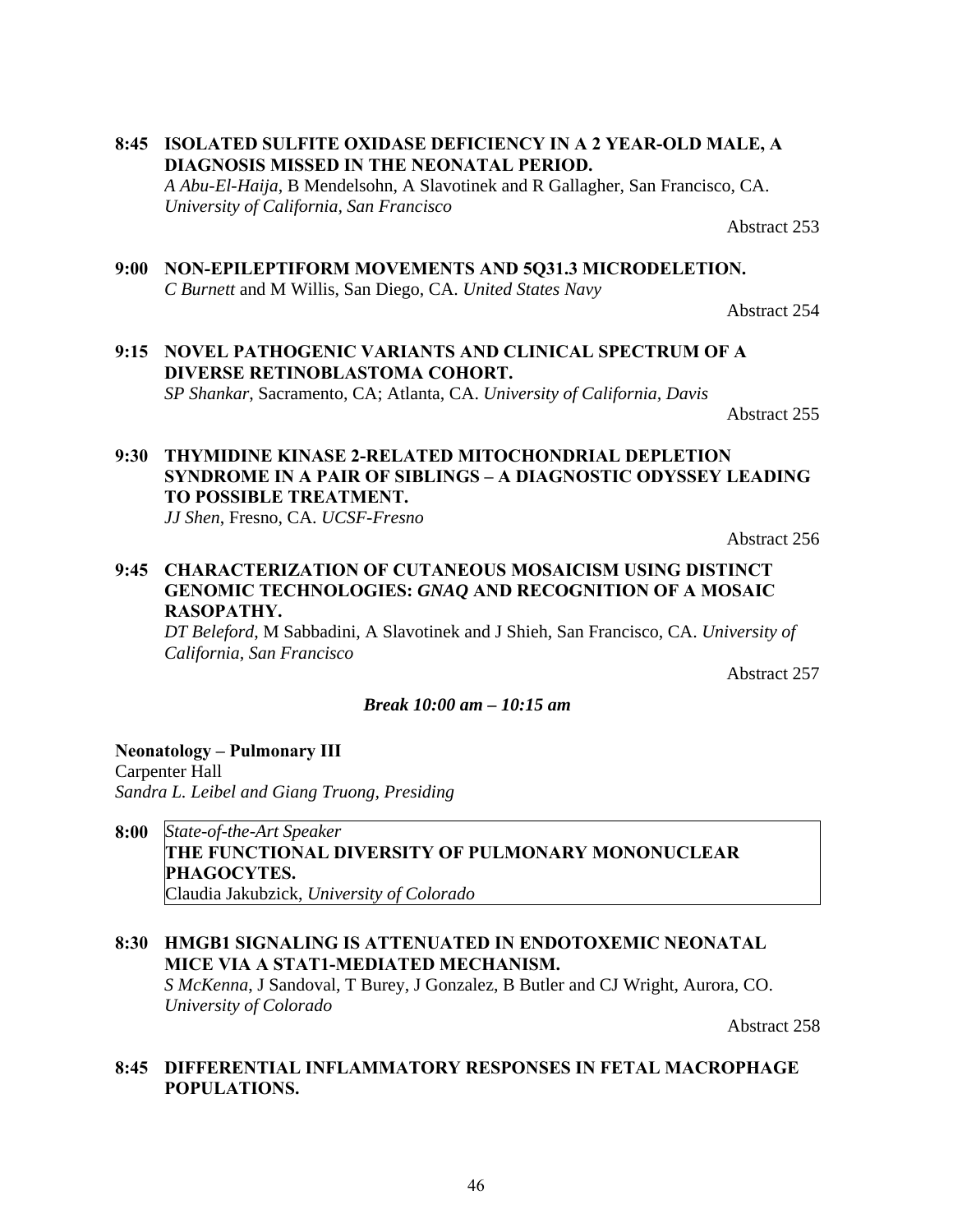*K Anderson*, O Lakhdari and L Prince, La Jolla, CA; San Diego, CA. *University of California, San Diego Rady Children's Hospital (WSPR Mead Johnson Nutrition Travel Award Winner)*

Abstract 259

## **9:00 THE ROLE OF IKKΕ/IRF3 IN MEDIATING CHRONIC PULMONARY INFLAMMATION FOLLOWING EXPOSURE TO SYSTEMIC INFLAMMATORY STRESS IN THE PERINATAL PERIOD.**

*J Gonzalez*, S Gudipati, J Sandoval, S McKenna and C Wright, Denver, CO; Berkeley, CA. *University of Colorado*

Abstract 260

## **9:15 GENOMIC ASSESSMENT REVEALS MARKED DIFFERENCES IN THE INFLAMMATORY RESPONSE OF MONONUCLEAR PHAGOCYTES IN THE LUNG.**

*E Sajti*, O Zhengyu, N Spann, L Prince and C Glass, La Jolla, CA. *University of California, San Diego (Mead Johnson Nutrition Junior Faculty Travel Awardee)* Abstract 261

## **9:30 SEX-SPECIFIC PKC ISOFORM EXPRESSION MECHANISTICALLY EXPLAINS THE SEX-SPECIFIC PERINATAL SMOKE INDUCED AIRWAY HYPER-RESPONSIVENESS.**

*J Wu*, Y Wang, J Liu, J Liu, R Sakurai and V Rehan, Torrance, CA. *LA Biomed Research Institute at Harbor-UCLA Medical Center*

Abstract 262

#### *Break 10:00 am – 10:15 am*

## **Neonatology – General III**

All Saints Church, Seccombe Hall *Kara L. Calkins and Camille Fung, Presiding*

## **8:00 COMPOSITIONAL ANALYSIS OF DONOR HUMAN MILK.**

*BN Fletcher*, B Young, LL Borman, R Heinrich and N Krebs, Aurora , CO; Arvada, CO. *University of Colorado School of Medicine*

Abstract 263

## **8:15 DOES CHOICE OF HUMAN MILK FORTIFIERS AFFECT FEEDING TOLERANCE AND NUTRITION IN PREMATURE INFANTS?**

*A Liang*, E Calma, A Judkins, G Truong, M Kadri, D Deming, E Fayard and R Phillips, Rancho Cucamonga, CA; Salt Lake City, UT. *Loma Linda University*

Abstract 264

## **8:30 EVALUATION OF A NUTRITION PROTOCOL ON INFECTIOUS AND GROWTH OUTCOMES.**

JE Camacho, *M Santos Oren*, T DuPont, A Stefanescu and B Stefanescu, Albuquerque, NM; Boston, MA. *University of New Mexico*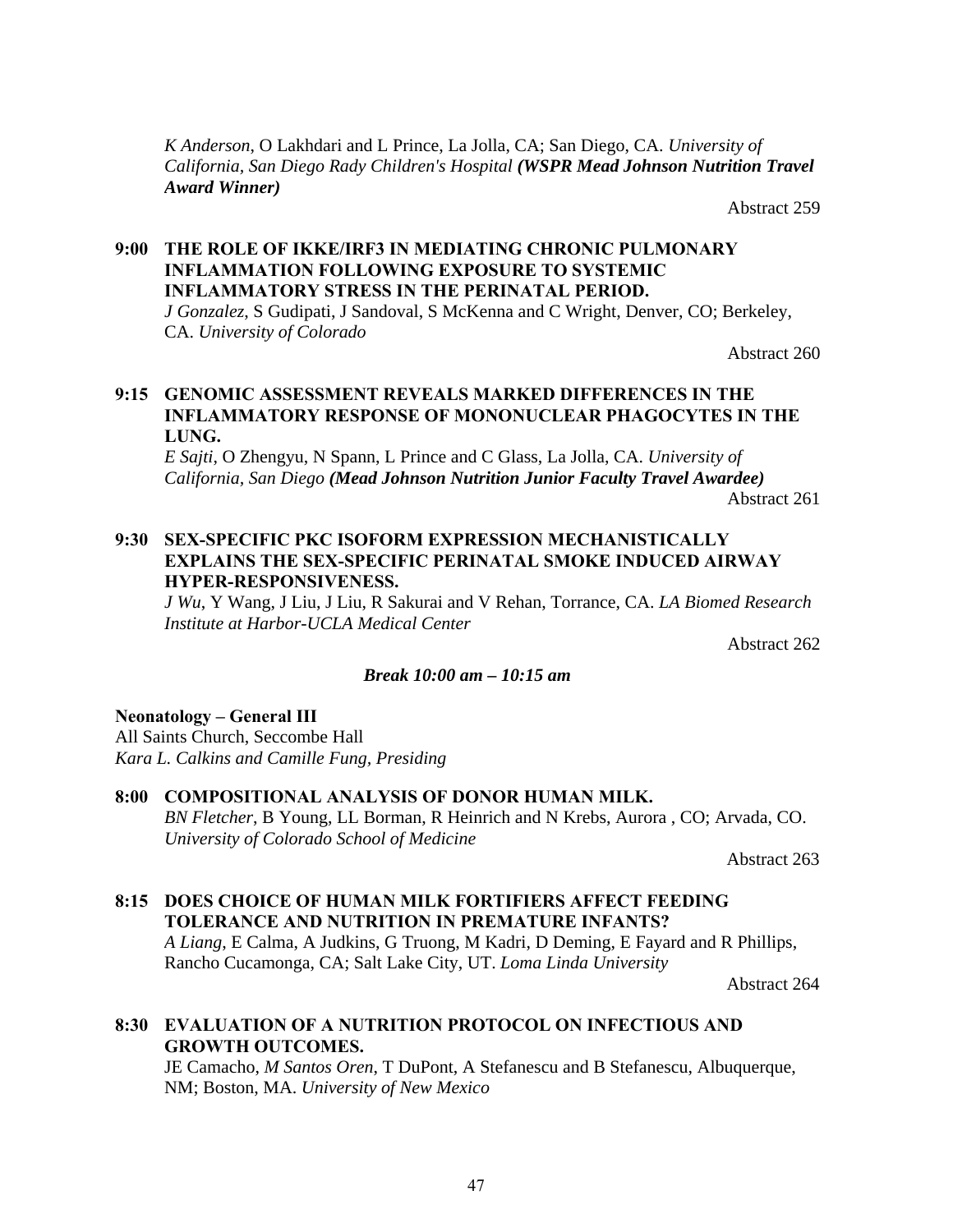Abstract 265

## **8:45 EVALUATION OF A STANDARDIZED FEEDING ADVANCEMENT GUIDELINE IN PRETERM NEONATES LESS THAN 32 WEEKS GESTATION.** *JY Hwang*, P Shastry, R Cayabyab, R Ramanathan, NS Bhopal, E Morley, T Dang, M Chang, A Mihalek, E Lin, T Chavez, M Luu, A Garingo, S Nair, S Chin and T Lin, Los Angeles, CA. *LAC+USC Medical Center*

Abstract 266

**9:00 THE IMPACT OF NICU ADMISSION ON BREASTFEEDING INITATION AND CONTINUATION IN LATE PRETERMS IN 36 U.S. STATES, 2000-2013.** *K Hannan* and S Hwang, Denver, CO. *University of Colorado Denver*

Abstract 267

## **9:15 PREDICTORS OF HOME OXYGEN USE AMONG PRETERM INFANTS WITH BRONCHOPULMONARY DYSPLASIA.**

*A Ejiawoko*, T Lu, H Lee and J Lagatta, Oakland, CA; Milwaukee, WI. *Stanford University*

Abstract 268

## **9:30** *Joan E. Hodgman Lecture* **I AM EATING FOR 2: EFFECTS OF MATERNAL AND PATERNAL OBESITY ON THE OFFSPRING.** Rebecca Simmons, *Children's Hospital of Philadelphia*

## *Break 10:00 am – 10:15 am*

**Neonatology** *–* **Perinatal Biology I** Chapman #4 (Sunset Center) *Laura Brown and Adrian Lavery, Presiding*

## **8:00 EFFECT OF PERINATAL NICOTINE EXPOSURE ON OFFSPRING CARDIAC EXTRACELLULAR MATRIX DEPOSITION.** *A Ansari*, T Chuang and V Rehan, Torrance, CA. *Harbor-UCLA Medical Center (WAFMR Scholar Awardee)*

Abstract 269

## **8:15 NITRIC OXIDE METABOLISM IN BRAIN, LIVER AND INTESTINE OF ADULT AND FETAL SHEEP.**

*L Ngo*, T Liu, M Zhang and A Blood, Loma Linda, CA. *Loma Linda University School of Medicine*

Abstract 270

## **8:30 THE IMPACT OF CHRONIC IGF1 INFUSION ON FETAL SHEEP PANCREATIC BETA-CELL MASS**

*A White*, S Louey, E Chang, B Boehmer, S Jonker and P Rozance, Aurora, CO; Portland, OR. *University of Colorado School of Medicine (Abbott Nutrition Subspecialty Award)*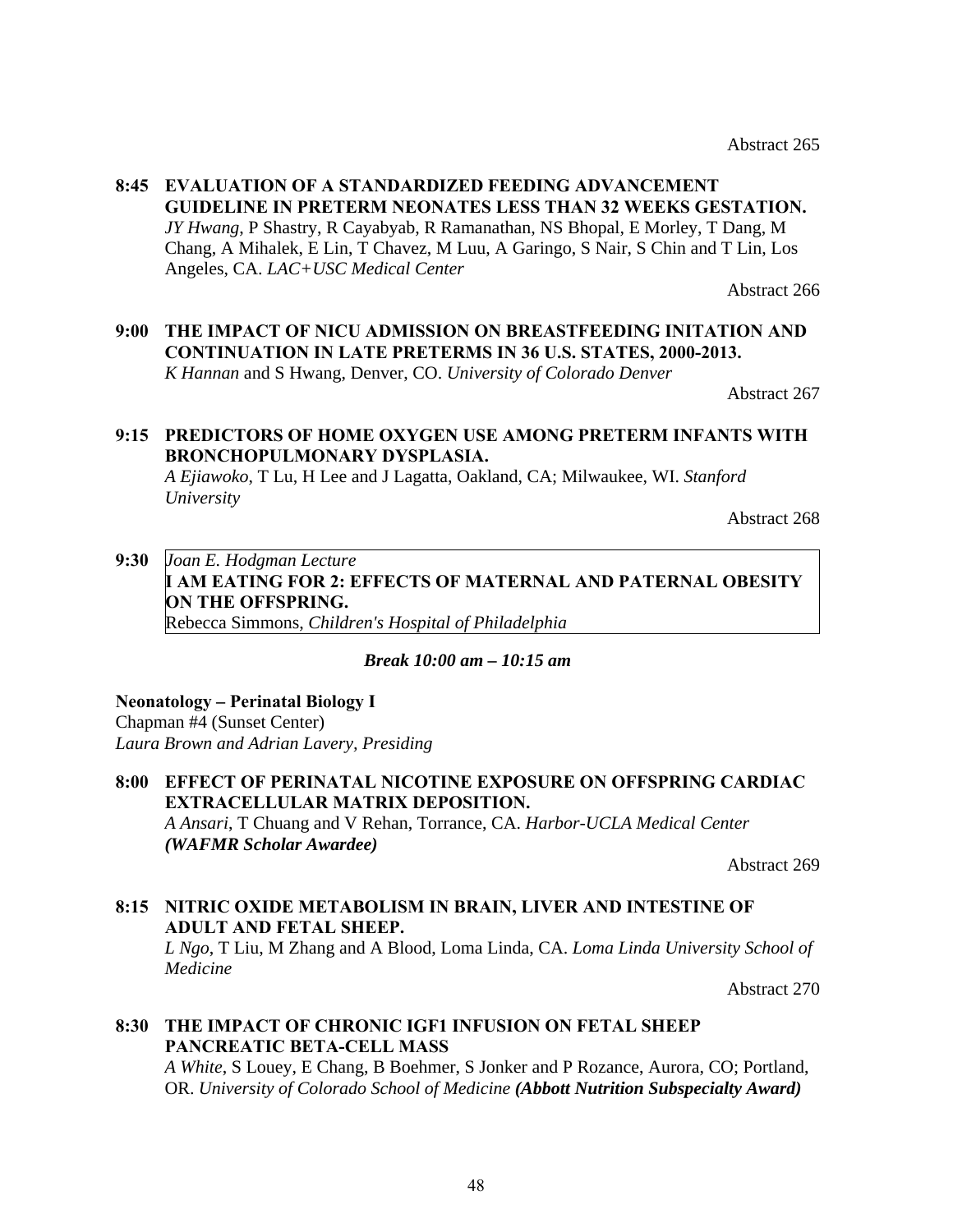## **8:45 LEUCINE POTENTIATES GLUCOSE STIMULATED INSULIN SECRETION IN FETAL SHEEP, BUT NOT IN MIN6 CELLS.**

*E Russell*, L Brown, SR Wesolowski, W Hay, P Rozance and B Boehmer, Aurora, CO. *University of Colorado School of Medicine*

Abstract 272

**9:00** *University of Colorado Fred Battaglia State-of-The-Art Speaker*  **ANTIOXIDANTS & BPD: BEATING THE SYSTEM OR BEATING A DEAD HORSE?** Trent Tipple, *University of Alabama at Birmingham*

## **9:30 THE HOXA3 HOMEOBOX AFFECTS LUNG DEVELOPMENT VIA THE NOTCH PATHWAY.**

*M Mehra*, V Sanghez, N Ruiz-Dominguez, M Iacovino and V Rehan, Torrance, CA. *Harbor-UCLA Medical Center*

Abstract 273

## **9:45 THE EFFECTS OF HYPOXIA, PREGNANCY, POTASSIUM, AND RYANADINE ON CALCIUM SPARK RELEASE FROM UTERINE ARTERIAL MYOCYTES.** *V Williams*, MA Holguin, J Puglisi, M Romero, X Hu, L Zhang and S Wilson, Grand Terrace, CA; Riverside, CA; Elk Grove, CA. *Loma Linda University*

Abstract 273A

#### *Break 10:00 am – 10:15 am*

**Surgery III – General Surgery, Transplant, Urology** Conductor's Room *Peter C. Wu, Presiding*

**8:00 IS THERE A ROLE FOR THE ROBOT IN ACUTE CARE SURGERY?** *J Farnsworth*, M Surrusco, X Luo-Owen, E Yung, D Srikureja and K Mukherjee, Gainesville, FL; Loma Linda, CA. *Loma Linda University Health Center*

Abstract 274

## **8:15 IMMUNE AND ENDOCRINE MARKERS AS A PREDICTOR OF FRAILTY IN GERIATRIC TRAUMA PATIENTS.**

*J Palmer*, M Khan, F Jehan, B Joseph and T Vanderah, Tucson, AZ. *University of Arizona COM - Tucson*

Abstract 275

## **8:30 EFFECTS OF INTRAOPERATIVE BLOOD PRODUCT ADMINISTRATION ON OUTCOMES IN PATIENTS UNDERGOING ORTHOTOPIC LIVER TRANSPLANTATION.**

*J Hernandez*, J Daniels, I Dorotta and R Raval, Loma Linda, CA. *Loma Linda University* Abstract 276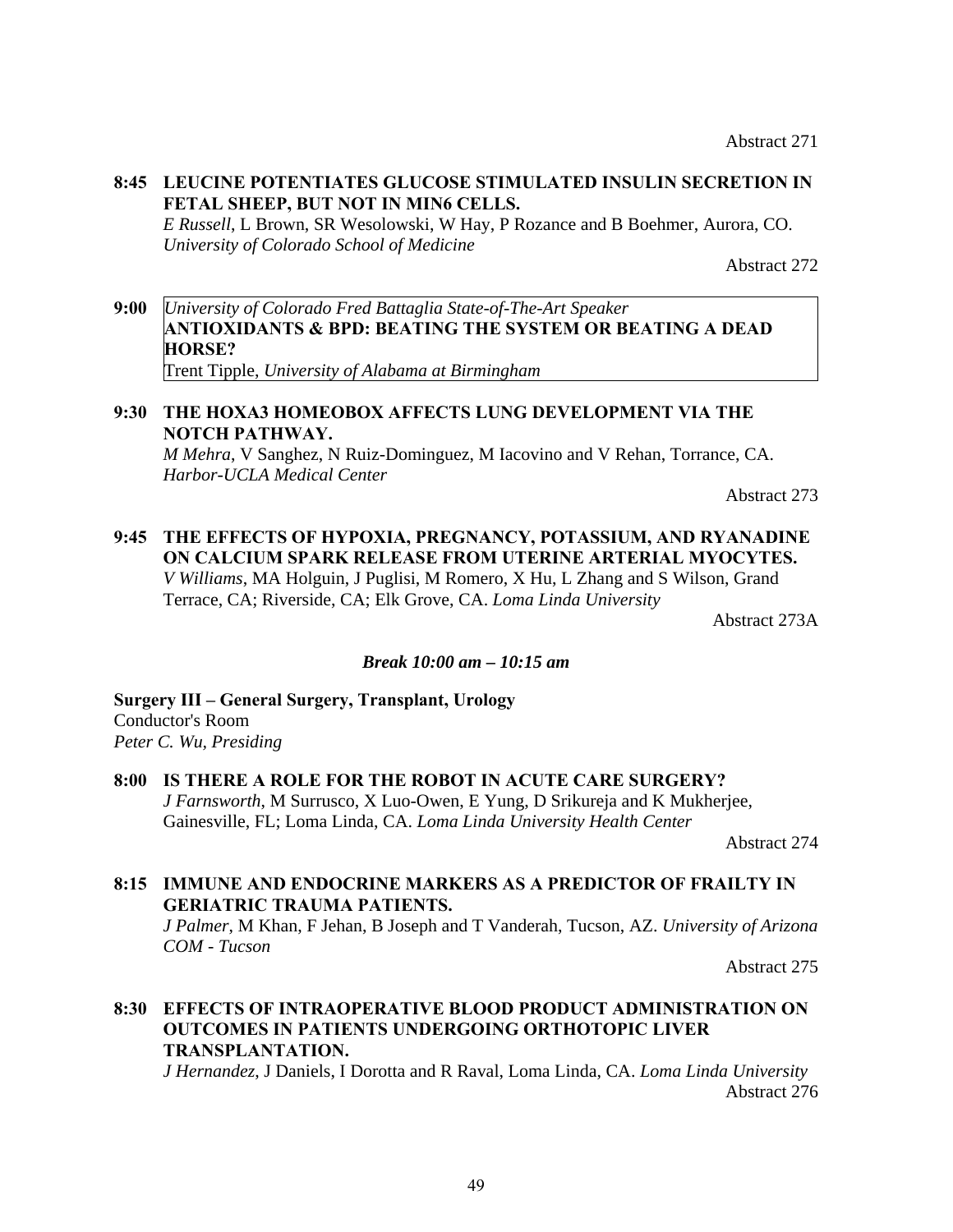## **8:45 COMPARATIVE EFFECTIVENESS OF CYTOREDUCTIVE NEPHRECTOMY IN PATIENTS WITH METASTATIC RENAL CELL CARCINOMA AND LOCALLY ADVANCED PRIMARY TUMORS.**

*A Bakthavatsalam*, S Holt, LC Macleod, DW Lin and J Gore, Seattle, WA; Pittsburgh, PA. *University of Washington (WAFMR/WAP/WSCI Student Subspecialty Award Winner)*

Abstract 277

## **9:00 BENCH-TOP STUDY USING THE NOVEL LASER DARRT TO REDUCE RADIATION EXPOSURE DURING PERCUTANEOUS RENAL ACCESS.** *M Wilkinson*, JM Ewald, SM Engelhart, H Wagner, J Cheng, M Hajiha and D Baldwin, Loma Linda, CA. *Loma Linda University*

Abstract 278

## **9:15 CHRONIC INDWELLING URETERAL STENTS: DOES STENT TYPE MATTER FOR ENCRUSTATION?**

*SM Engelhart*, JM Ewald, M Wilkinson, J Willard, J Cheng, M Hajiha, H Wagner and D Baldwin, Redlands, CA; Loma Linda , CA. *Loma Linda University*

Abstract 279

#### **9:30 MECHANISMS OF CHEMOTHERAPY-INDUCED BLADDER DYSFUNCTION IN CHILDREN.**

*KD Huang*, N Iguchi, A Malykhina, D Wilcox and N Cost, Centennial, CO. *University of Colorado*

Abstract 280

## **9:45 A DURABLE, LOW-COST TRAINING MODEL FOR PERCUTANEOUS RENAL ACCESS.**

*JM Ewald*, SM Engelhart, M Wilkinson, J Cheng, M Hajiha, H Wagner and D Baldwin, Loma Linda, CA. *Loma Linda University School of Medicine*

Abstract 281

*Break 10:00 am – 10:15 am*  **\_\_\_\_\_\_\_\_\_\_\_\_\_\_\_\_\_\_\_\_\_\_\_\_\_\_\_\_\_\_\_\_\_\_\_\_\_\_\_\_\_\_\_\_\_\_\_\_\_\_\_\_\_\_\_\_\_\_\_\_\_\_\_\_\_\_\_\_\_\_\_\_\_\_\_\_\_**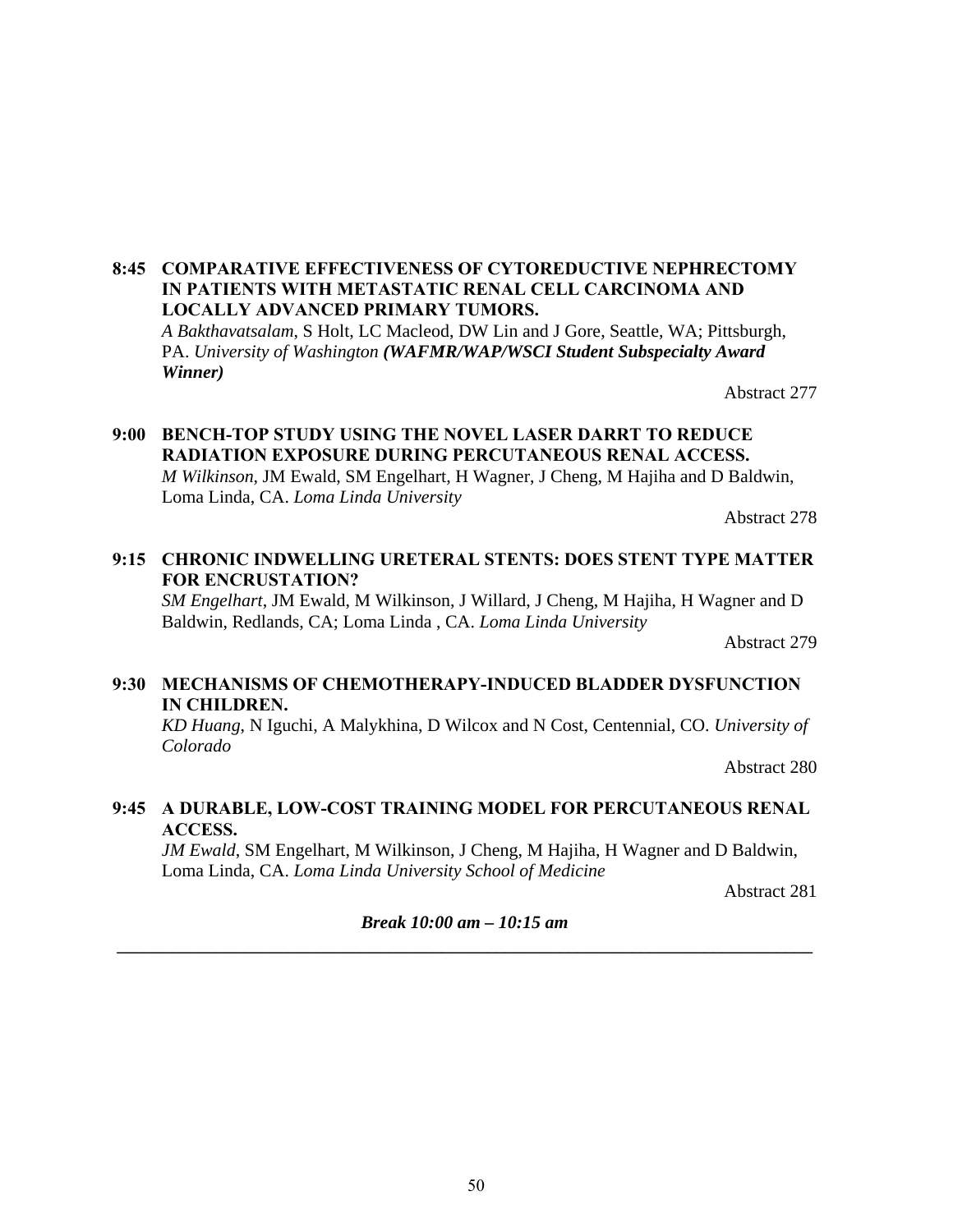#### **CONCURRENT SESSIONS**

#### **Friday, January 26, 2018 10:15 AM – 12:30 PM**

#### *Jointly sponsored by*

## **WESTERN SECTION AMERICAN FEDERATION FOR MEDICAL RESEARCH WESTERN SOCIETY FOR CLINICAL INVESTIGATION WESTERN ASSOCIATION OF PHYSICIANS WESTERN SOCIETY FOR PEDIATRIC RESEARCH WESTERN STUDENT MEDICAL RESEARCH FORUM**

| Surgery – IV Education, Pediatric Surgery, SafetyConductor's Room |  |
|-------------------------------------------------------------------|--|
|                                                                   |  |

## **Behavior and Development I**

Chapman #4 (Sunset Center) *Irene M. Loe and Nicole Tartaglia, Presiding*

## **10:15 DEVELOPMENT AND BEHAVIOR DIAGNOSES USED BY PEDIATRIC PRIMARY CARE PROVIDERS: EXPLORING INTER-CLINICIAN VARIATION.**

*Y Bannett*, HM Feldman, D Ansel and LC Huffman, Palo Alto, CA. *Stanford University* Abstract 282

## **10:30 EVALUATING THE IMPACT OF PHYSICIAN WELLNESS WORKSHOP ON PSYCHIATRY RESIDENTS WITHIN A TERTIARY CARE CENTER.**

J Iskarous and *C Clarke*, Loma Linda, CA. *Loma Linda University* 

Abstract 283

## **10:45 EVALUATING THE IMPACT OF PLANT-BASED NUTRITION AND CULINARY EXPERIENCE IN MEDICAL SCHOOL EDUCATION.**

*MM Mondala*, C Kwon, M Narita, B Rea and C Clarke, Loma Linda, CA. *Loma Linda University* 

Abstract 284

## **11:00 HOW EFFECTIVE ARE HEALTH PROFESSIONAL STUDENTS IN COPING WITH STRESS?**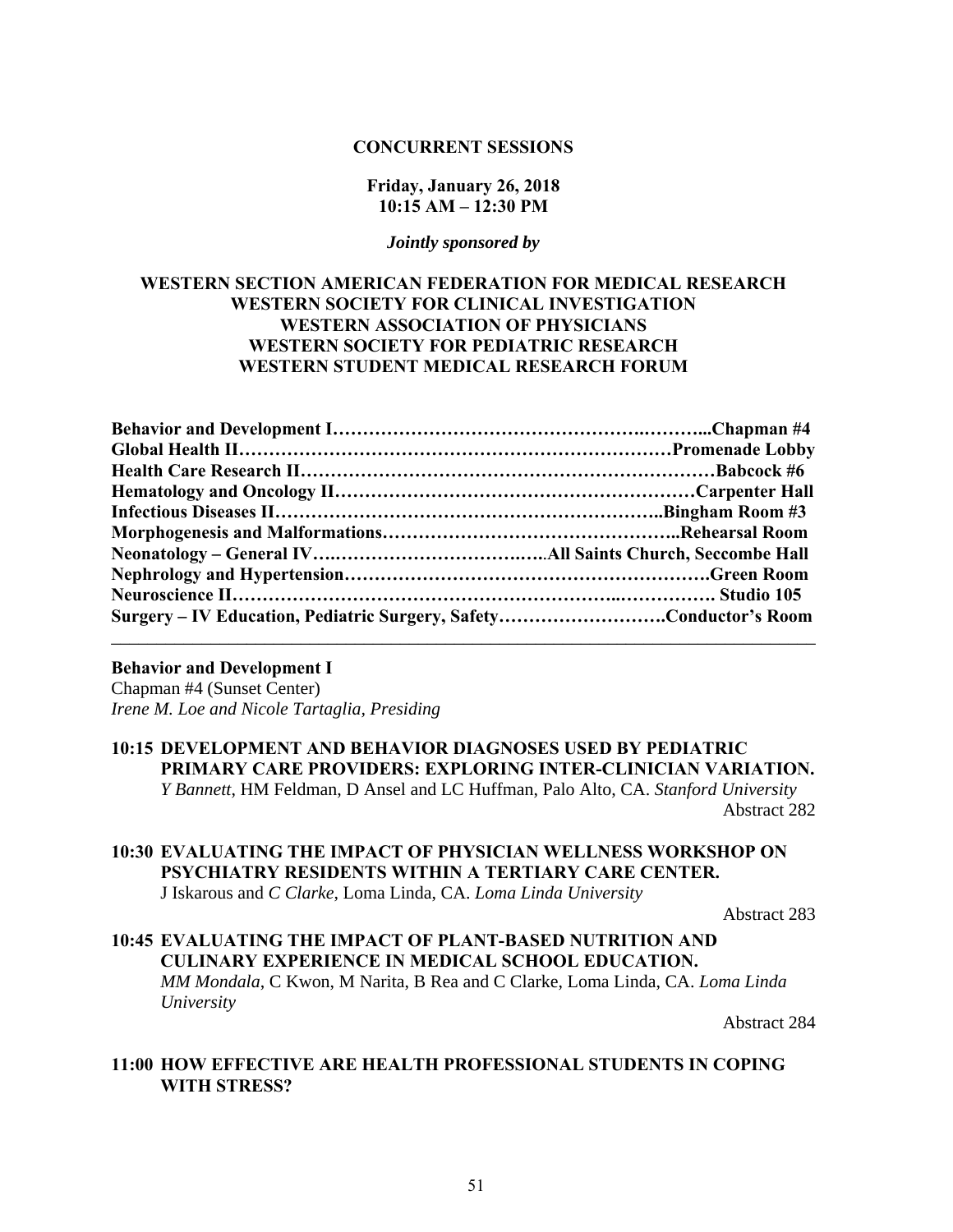*W Tsai* and S Park, Chino Hills, CA. *Western University of Health Sciences* 

Abstract 285

## **11:15 PRETRANSPLANT DEPRESSION, STRESS, AND AXIETY IN ALLOGENEIC HEMATOPOIETIC STEM CELL TRANSPLANT PATIENTS.**

*T Cung*, C Natvig, T Sannes and ML Laudenslager, Aurora, CO. *University of Colorado School of Medicine*

Abstract 286

## **11:30 THE BURDEN OF CAREGIVING: IS IT TOO MUCH TO BARE? PROVIDING CARE FOR CHRONICALLY AND TERMINALLY ILL FAMILY MEMBERS.**

*M Ezumah*, Carson, CA. *Charles Drew University* 

Abstract 287

## **11:45 EMPOWERMENT-BASED NUTRITION EDUCATION SERIES IN A PEER SUPPORT GROUP SETTING FOR TYPE 2 DIABETES.**

*A Gobble*, Seattle, WA. *University of Washington School of Medicine*

Abstract 288

## **Global Health II**

Promenade Lobby (Sunset Center) *David Evans, Presiding*

## **10:15 USING COMMUNITY ENGAGEMENT BASED STRATEGIES TO ADDRESS DENTAL DISEASE IN A RURAL HIMALAYAN BOARDING SCHOOL.**  *KR Suri*, MT Moor-Smith, J Aleksejuniene and V Kapoor, Burnaby, BC, Canada; Vancouver, BC, Canada. *University of British Columbia*

Abstract 289

## **10:30 BASELINE ASSESSMENT OF MATERNAL-NEONATAL HEALTHCARE QUALITY IN LOKHIM, NEPAL.**

*J Doane*, A Sherpa, SE Schoenhals, L Lama, K Bjella, A Chambers, S Jacob, R Malhotra, B Fassl and D Levy, Salt Lake City, UT; Phaplu, Nepal. *University of Utah School of Medicine*

Abstract 290

## **10:45 ENGAGING STAKEHOLDERS TO IMPLEMENT PERIPARTUM CARE QUALITY MEASURES AT A RURAL HOSPITAL IN GUJARAT, INDIA.**  *B Kemp*, KA Bodily, M Patel, R Chovatiya, B Fassl and E Vandervort, Salt Lake City, UT; Mota Fofalia, India. *University of Utah*

Abstract 291

## **11:00 ASSESSING OPPORTUNITIES FOR IMPROVED MATERNAL-NEWBORN HEALTH IN SOLUKHUMBU, NEPAL.**

*S Jacob*, R Malhotra, K Bjella, A Chambers, A Sherpa, D Levy and B Fassl, Salt Lake City, UT; Phaplu, Nepal. *University of Utah (WAP/WSCI Travel Award Winner)*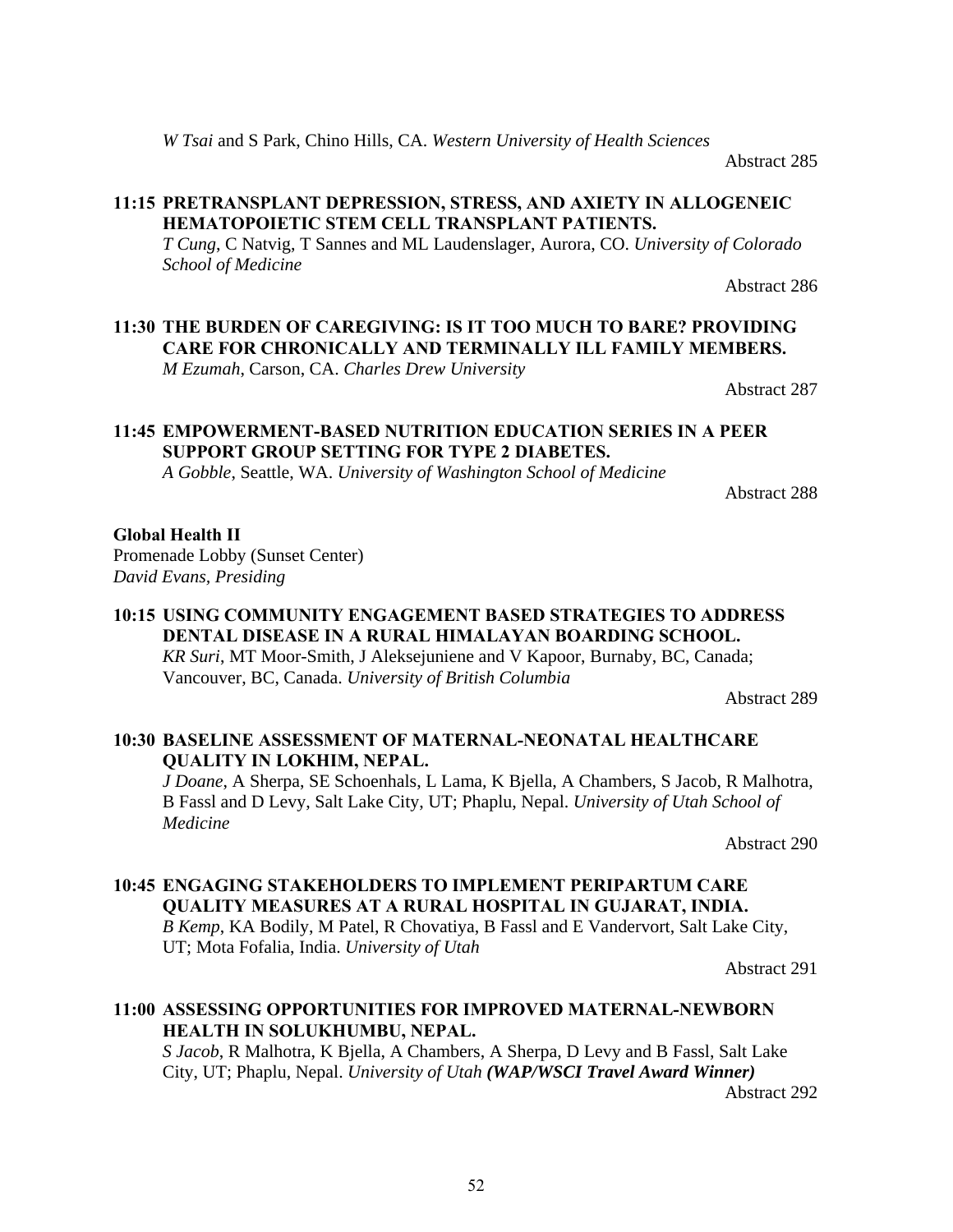## **11:15 ASSESSMENT OF MATERNAL-NEWBORN CARE DELIVERY IN SOLUKHUMBU NEPAL.**

*K Bjella*, A Chambers, S Jacob, R Malhotra, A Sherpa, D Levy and B Fassl, Salt Lake City, UT; Phaplu, Nepal. *University of Utah School of Medicine*

Abstract 293

## **11:30 ANALYSIS OF THE PREVALENCE OF HELICOBACTER PYLORI IN BASAN GRANDE: A MEDICALLY UNDERSERVED COMMUNITY IN ECUADOR.**

*BA Hathaway* and A Burchak, Spokane, WA. *University of Washington*

Abstract 294

## **11:45 CURBING ALCOHOL ABUSE AND ITS SEQUELAE IN NEPAL THROUGH A MULTI-FACETED EDUCATIONAL CAMPAIGN.**

*SE Hendricks*, Seattle, WA. *University of Washington School of Medicine*

Abstract 295

## **12:00 STRENGTHS AND RESILIENCY FACTORS AMONG REFUGEES IN METRO VANCOUVER: A PARTICIPATORY APPROACH.**

*J Liu*, Y Mansoor, A Sidiqi, SS Kim and J Johar, Vancouver, BC, Canada. *University of British Columbia*

Abstract 296

## **12:15 HAND HYGIENE EDUCATION CAMPAIGN AT SOROTI REGIONAL REFERRAL HOSPITAL, UGANDA.**

*I Zivkovic*, M Ng, M Ajiko, D Duffy and B Fashola, Vancouver, BC, Canada; Soroti, Uganda. *University of British Columbia*

Abstract 297

## **Health Care Research II**

Babcock #6 (Sunset Center) *Maralyssa Bann, Presiding*

## **10:15 UNDERSTANDING THE JOURNEY TO CARE FOR UGANDAN CHILDREN WITH RARE SURGICAL DISEASES.**

*I Liu*, A Nakanwagi, B Fashola, J Sekabira, M Langer, E Reimer, D Duffy and GK Blair, Vancouver, BC, Canada; Kampala, Uganda; Portland, ME. *BC Children's Hospital, University of British Columbia*

Abstract 298

## **10:30 ASSESSMENT OF RURAL UGANDAN EMERGENCY DEPARTMENT PATIENTS' PERCEIVED BARRIERS TO EMERGENCY CARE UTILIZATION.** *AE Pickering*, HM Dreifuss and B Dreifuss, Tucson, AZ; Shrewsbury, MA. *University of Arizona*

Abstract 299

## **10:45 ALASKA NATIVE ELDERS' SUCCESSFUL AGING AND RURAL**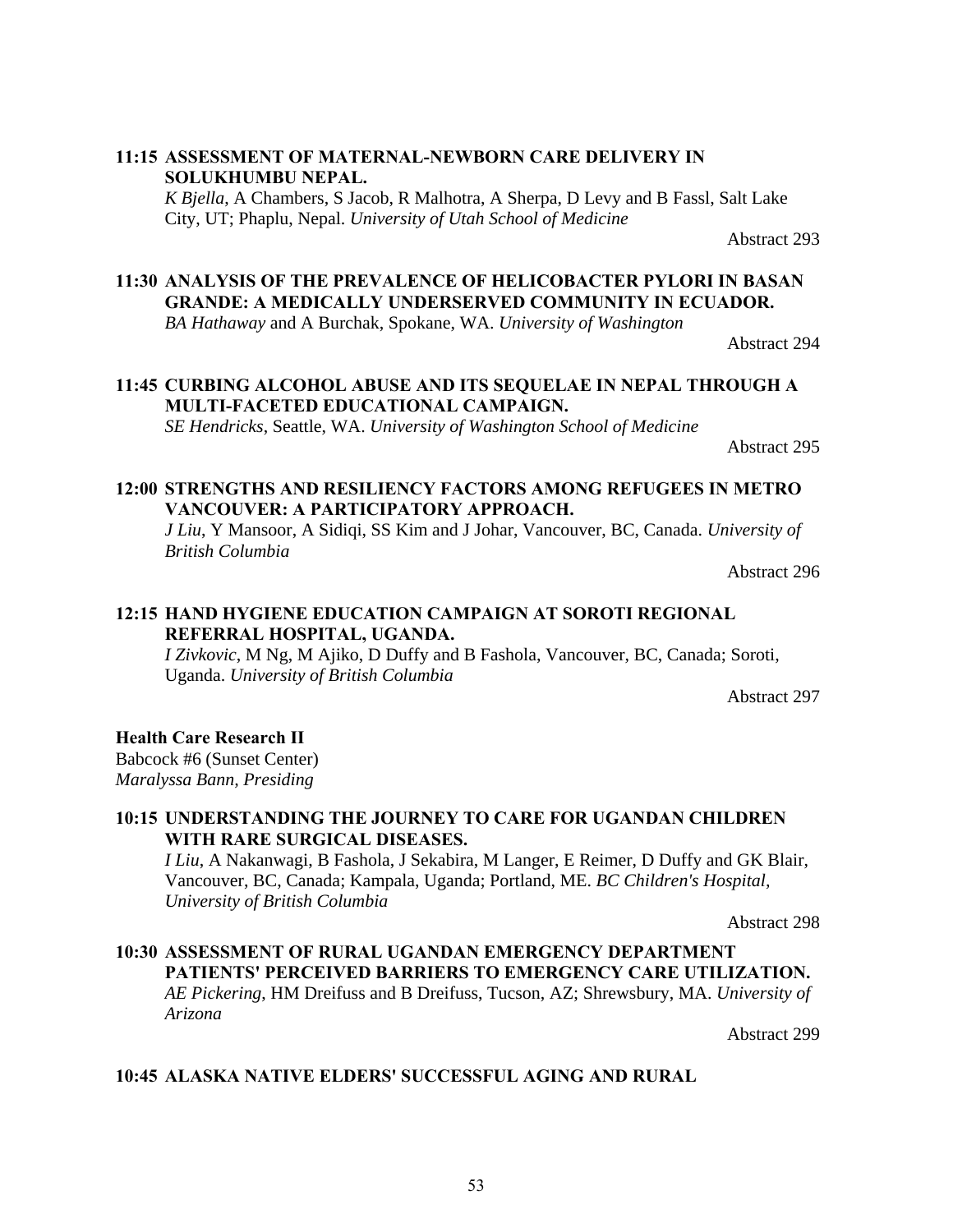## **HEALTHCARE.**

*JL Tigner*, Anchorage, AK. *University of Washington School of Medicine, University of Alaska Anchorage*

Abstract 300

## **11:00 LOW VACCINE AWARENESS AMONG SPANISH-SPEAKERS MAY EXPLAIN HIGH RATE OF WHOOPING COUGH INFECTION AMONG HISPANIC NEWBORNS.**

*AF Schiller*, M Mellon, A Nelson and H Stohl, Los Angeles, CA; Pomona, CA. *Western University College of Osteopathic Medicine of the Pacific (WAFMR/WAP/WSCI Student Subspecialty Award Winner)*

Abstract 301

## **11:15 IDENTIFYING FACTORS CONTRIBUTING TO NOSOCOMIAL INFECTIONS IN A NEONATAL UNIT IN BUTARE, RWANDA.**

*LA Hall*, H Nsabimana, C Twagirayezu, E Iraguha, J Akimanizanye and B Fassl, Salt Lake City, UT; Butare, Rwanda; Butare, Rwanda. *University of Utah University Teaching Hospital of Butare (WAP/WSCI Travel Award Winner)*

Abstract 302

#### **11:30 DEMENTIA MORTALITY IN ALASKA.**

*K Sigley*, MM Franklin and D Brzusek, Yakima, WA. *Pacific Northwest University of Health Sciences*

Abstract 303

## **11:45 A FOLLOW-UP ASSESSMENT OF SICKLE CELL DISEASE AND ITS SCREENING PROGRAM IN THE INDIGENOUS THARU POPULATION OF NEPAL.**

*KE Liang*, A Liu, V Kapoor, M Rosenkrantz, N Benson, S Lee, M Jay, V Sharma and J Spooner, Vancouver, BC, Canada. *University of British Columbia*

Abstract 304

## **12:00 ASSOCIATION BETWEEN MATERNAL SERIOUS MENTAL ILLNESS AND ADVERSE BIRTH OUTCOMES.**

*H Heun-Johnson*, SA Seabury, M Menchine, I Claudius, S Axeen and A Lakshmanan, Los Angeles, CA. *University of Southern California*

Abstract 305

## **12:15 TRENDS IN INCIDENCE AND CHARACTERISTICS OF PEDIATRIC PATIENTS WITH NON-ACCIDENT TRAUMA IN THE UNITED STATES.**

*S Imran*, C Cross and S Das, Las Vegas, NV; Durham, NC. *University of Nevada, Las Vegas School of Medicine*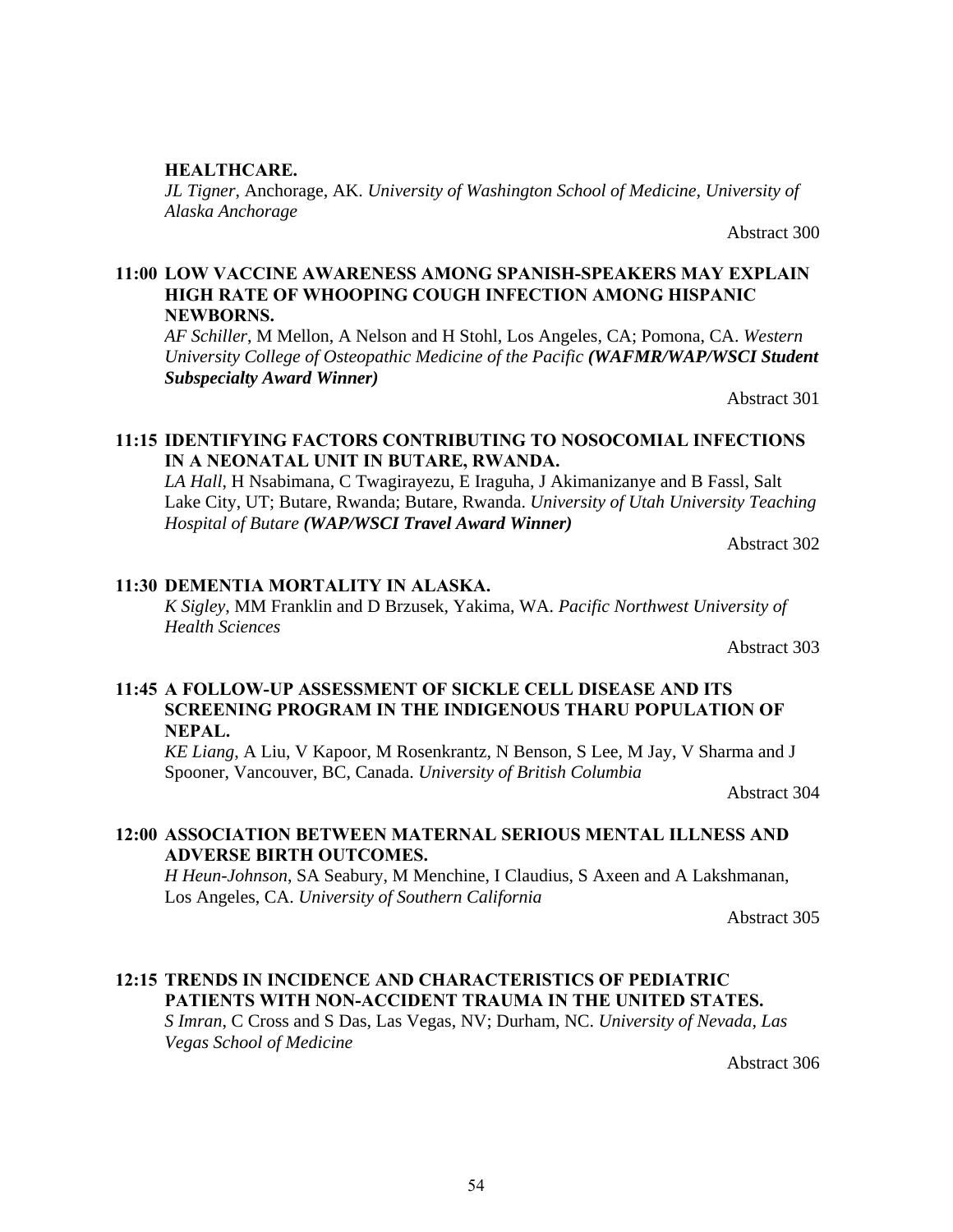55

**Hematology and Oncology II** Carpenter Hall *Jason Taylor, Presiding*

## **10:15 CHARACTERIZATION OF NASOPHARYNGEAL CARCINOMA IN ALASKA NATIVE PEOPLE.**

*ET Pihl*, M Olnes, H Martinson, P Holck, G Zimpelman, M Minder, JC Parrish, B Stillwater, S Nash and J Tiesinga, Anchorage, AK. *University of Washington School of Medicine*

Abstract 307

## **10:30 PHASE I DOSE ESCALATION OF INTRAPERITONEAL DENILEUKIN DIFTITOX FOR ADVANCED STAGE OVARIAN CANCER.**

*N Jejurikar*, Hunts Point, WA. *University of Washington School of Medicine*

Abstract 308

## **10:45 IMMUNE-RELATED ADVERSE EVENTS WITH IPILIMUMAB TREATMENT OF ADVANCED MELANOMA: A SINGLE INSTITUTION EXPERIENCE.**

*CN Myrdal*, S Sundararajan and A McBride, Tucson, AZ. *University of Arizona College of Medicine*

Abstract 309

## **11:00 SERUM FERRITIN LEVELS IN PEDIATRIC ONCOLOGY PATIENTS POST-CHEMOTHERAPY.**

*PP Dela Pena* and A Kahn, San Pedro, CA; Paterson, NJ. *St. Joseph's Regional Medical Center*

Abstract 310

## **11:15 FOLLOW-UP ASSESSMENT OF ANEMIA PREVALENCE IN CHILDREN LIVING IN THE INDIAN HIMALAYAS.**

*A Chang*, T Gao, S Laguë, MT Moor-Smith, R Shankar, KR Suri and V Kapoor, Vancouver, BC, Canada. *University of British Columbia*

Abstract 311

## **11:30 INCORPORATION OF MULTIPLE COULOMB SCATTERING IN THE PREDICTION OF OPTIMAL FOCAL LENGTHS IN MAGNETICALLY FOCUSED PROTON RADIOSURGERY.**

*S Martinez*, G McAuley, J Slater and A Wroe, Loma Linda, CA. *Loma Linda University* Abstract 312

## **11:45 CMV INDUCED HEMOPHAGOCYTIC SYNDROME IN A CHILD WITH ACUTE LEUKEMIA.**

*I Eldem*, F Levent and MM Al-Rahawan, Lubbock, TX. *Texas Tech University-Lubbock* Abstract 313

## **12:00 THE TALE OF LUPUS AND THE LIVER: PYLEPHLEBITIS UNVEILING A CHRONIC DISEASE.**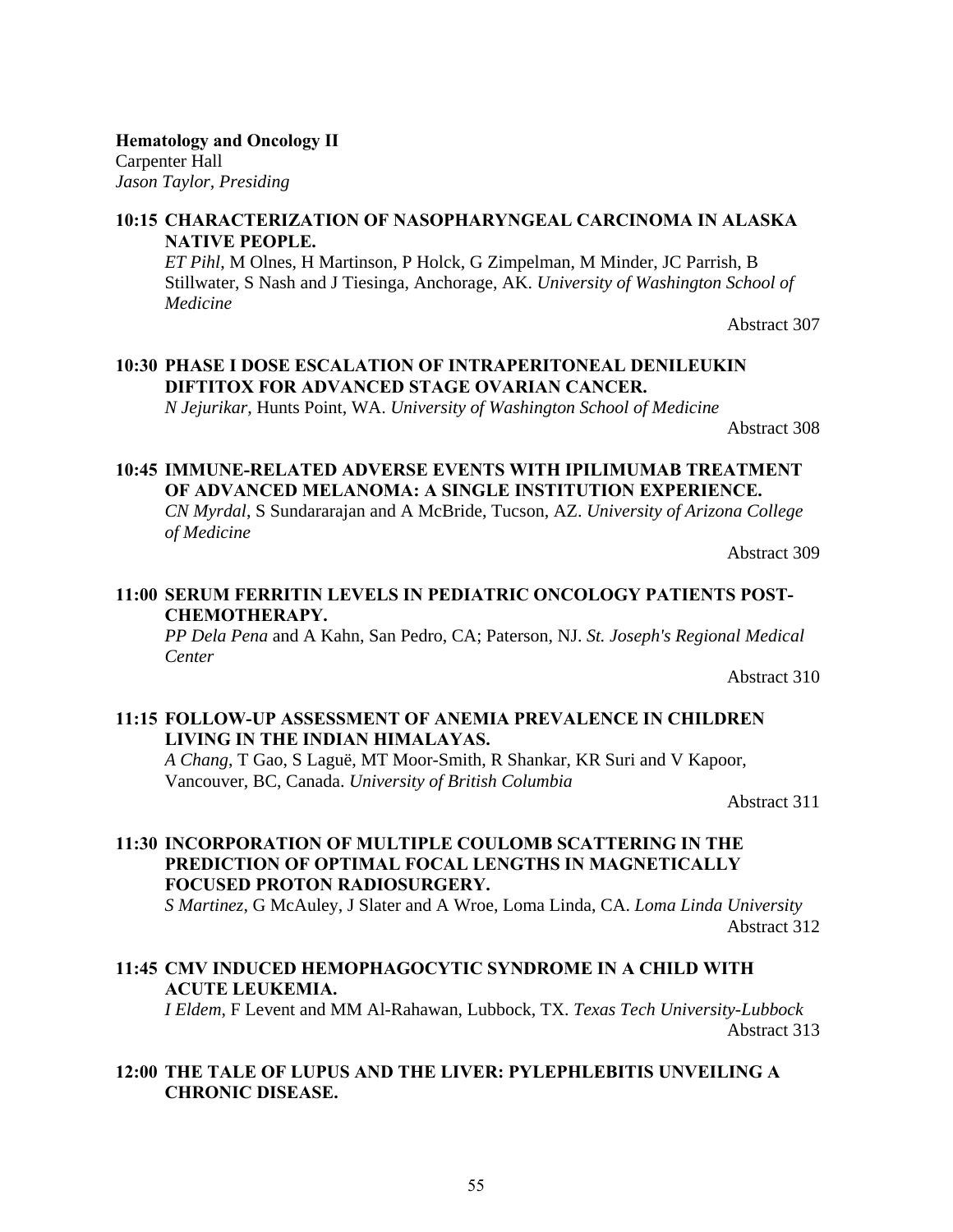*B Shoua*, J Patel, E Cobos, S Burcovschii and A Sandhu, Bakersfield , CA. *Kern Medical*  Abstract 314

## **12:15 THE UNMASKING OF TWO UNKNOWNS; INCIDENTAL HIV DERIVED FROM A UNIQUE LYMPHOMA.**

*J Patel*, B Shoua, R Jariwal, A Heidari and E Cobos, Bakersfield, CA; Los Angeles, CA. *Kern Medical UCLA*

Abstract 315

## **Infectious Diseases II**

Bingham Room #3 (Sunset Center) *Fred Buckner, Ravi Durvasula and David Gilbert, Presiding*

## **10:15 ANALYSIS OF THE EUKARYAL MICROBIOME OF THE LUNG BY 18S RIBOSOMAL RNA IN CYSTIC FIBROSIS PATIENTS.**

*DE Clabots*, J Holt, C Robertson, E Zemanick, D Frank and J Harris, Aurora, CO; Portland, OR. *University of Colorado School of Medicine*

Abstract 316

## **10:30 RISK FACTORS AND CLINICAL OUTCOMES DUE TO RESPIRATORY SYNCYTIAL VIRUS HOSPITALIZATION IN ADULTS.**

*S Ekici*, K Gustafson, J Boonyaratanakornkit, J Lynch, L Lewis, M Haglund and H Chu, Shoreline, WA. *University of Washington (WAFMR/WAP/WSCI Student Subspecialty Award Winner)*

Abstract 317

## **10:45 YYCF E207K: A PROBE TO STUDY ANTIMICROBIAL AGENTS THAT TARGET THE ESSENTIAL YYCG KINASE.**

*Z Chen*, CP Zschiedrich and H Szurmant, Pomona, CA. *College of Osteopathic Medicine of the Pacific, Western University of Health Sciences*

Abstract 318

## **11:00 RISK FACTORS FOR INDETERMINATE OUTCOME ON INTERFERON GAMMA RELEASE ASSAY FOR LATENT TUBERCULOSIS IN UNITED STATES IMMIGRANTS.**

*J Sharninghausen*, A Shapiro and N Kim, Seattle, WA. *University of Washington School of Medicine*

Abstract 319

## **11:15 RISK OF NEUTROPENIA WITH LONG TERM ANTIMICROBIAL THERAPY IN PEDIATRIC PATIENTS WITH OSTEOARTICULAR INFECTIONS.**

*K Solis* and W Dehority, Albuquerque, NM. *University of New Mexico School of Medicine* Abstract 320

## **11:30 EFFECT OF PLASMA ON IN-VITRO BLOOD BRAIN BARRIER.**

*K Tsubota*, R Oda, M Agsalda-Garcia and B Shiramizu, Honolulu, HI. *John A. Burns School of Medicine, University of Hawaii*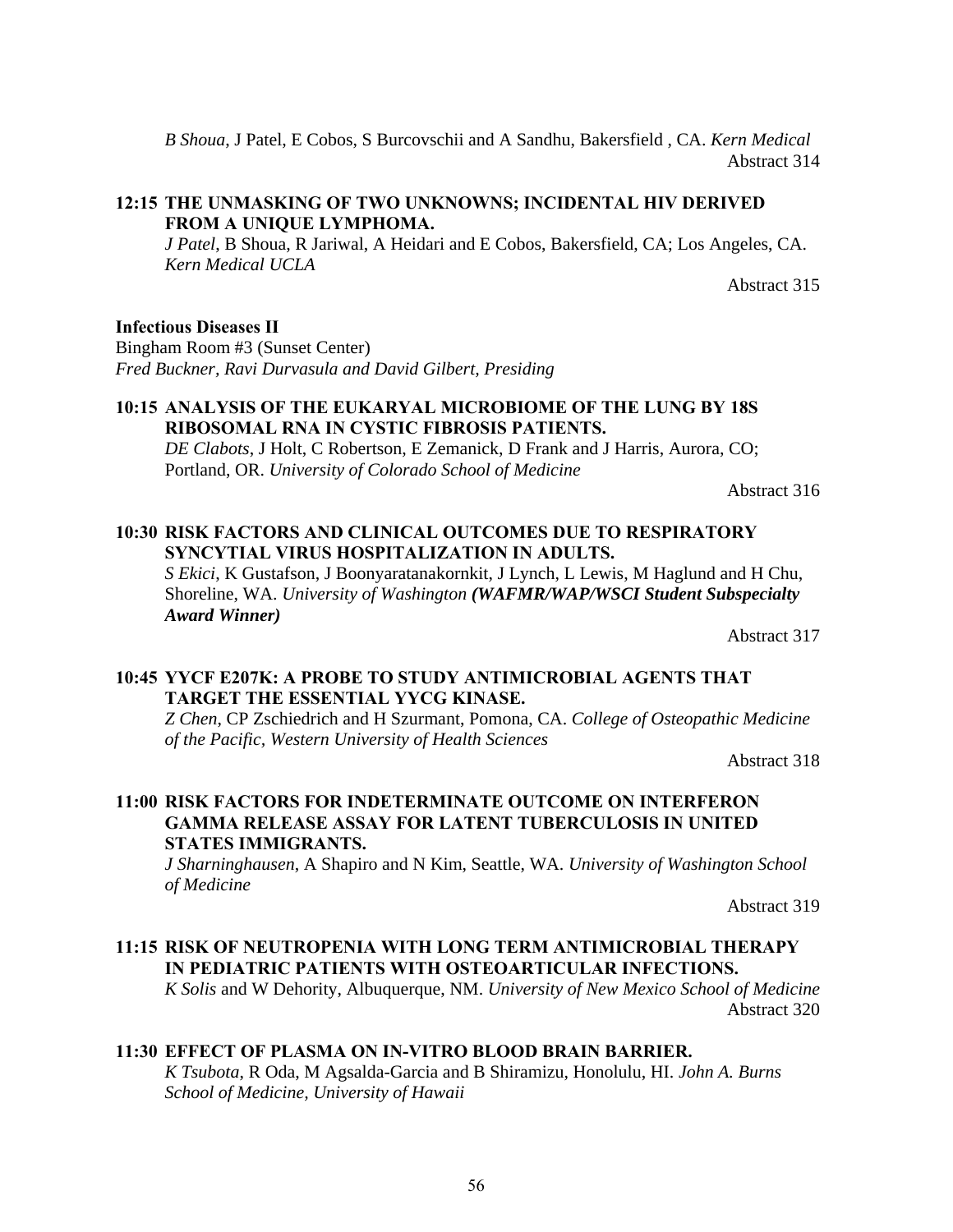## **11:45 COSTING EVALUATION OF TUBERCULOSIS RULE OUT TESTS TO IMPROVE ISONIAZID PREVENTATIVE THERAPY UPTAKE IN PEOPLE LIVING WITH HUMAN IMMUNODEFICIENCY VIRUS.**

*J Dawson*, Newcastle, WA. *University of Washington School of Medicine*

Abstract 322

## **12:00 DIAGNOSIS OF PNEUMOCYSTIS PNEUMONIA - A RETROSPECTIVE STUDY 2014-2017 OF PATIENTS PRESENTING AT AGA KHAN HOSPITAL, NAIROBI, KENYA.**

*H Magale*, M Achakolong, K Were and R Adam, Tucson, AZ; Nairobi, Kenya. *University of Arizona* 

Abstract 323

## **12:15 COCCIDIOIDOMYCOSIS MENINGITIS WITH HYDROCEPHALUS AND SHUNT REVISIONS**

*A Parekh*, A Avetisyan, A Francis, A Heidari and R Johnson, Bakersfield, CA. *Kern Medical*

Abstract 324

## **Morphogenesis and Malformations**

Rehearsal Room (Sunset Center) *Marilyn Jones and Joseph Shieh, Presiding*

## **10:15** *State-of-the-Art Speaker*

## **AN INVIVO FORWARD GENETIC STRATEGY FOR INVESTIGATING DRUG RESPONSES IN LEUKEMIA.**

Kevin Shannon, *University of California, San Francisco*

## **10:45 DELINEATION OF THE CLINICAL AND BEHAVIORAL PHENOTYPE IN CHILDREN WITH** *PPM1D* **VARIANTS: SIMILARITIES TO WILLIAMS SYNDROME?**

*CJ Curry*, M Lyons, E Marco and J Shieh, Fresno, CA; Charleston, SC; San Francisco, CA. *UCSF Fresno*

Abstract 325

## **11:00 PHACOMATOSIS PIGMENTOVASCULARIS: A CASE WITH SOMATIC MUTATION IN** *GNAQ* **AND ATYPICAL PHENOTYPIC FEATURES.**

*A Kumar*, D Zastrow, C Prybol, M Manning, Y Huang, P Fisher, E Ashley, J Teng, M Wheeler and J Bernstein, Palo Alto, CA. *Stanford University*

Abstract 326

## **11:15 DIAS-LOGAN SYNDROME: DELINEATING A NEWLY RECOGNIZED DISORDER OF TRANSCRIPTIONAL REGULATION.**

*A Peron*, C Carlston, J Palumbos, T Tvrdik, P Ferreira, D Haffner, A Openshaw, A Lamb, P Paulraj, E Andersen, M Rong, JC Carey and D Viskochil, Salt Lake City, UT; Milan,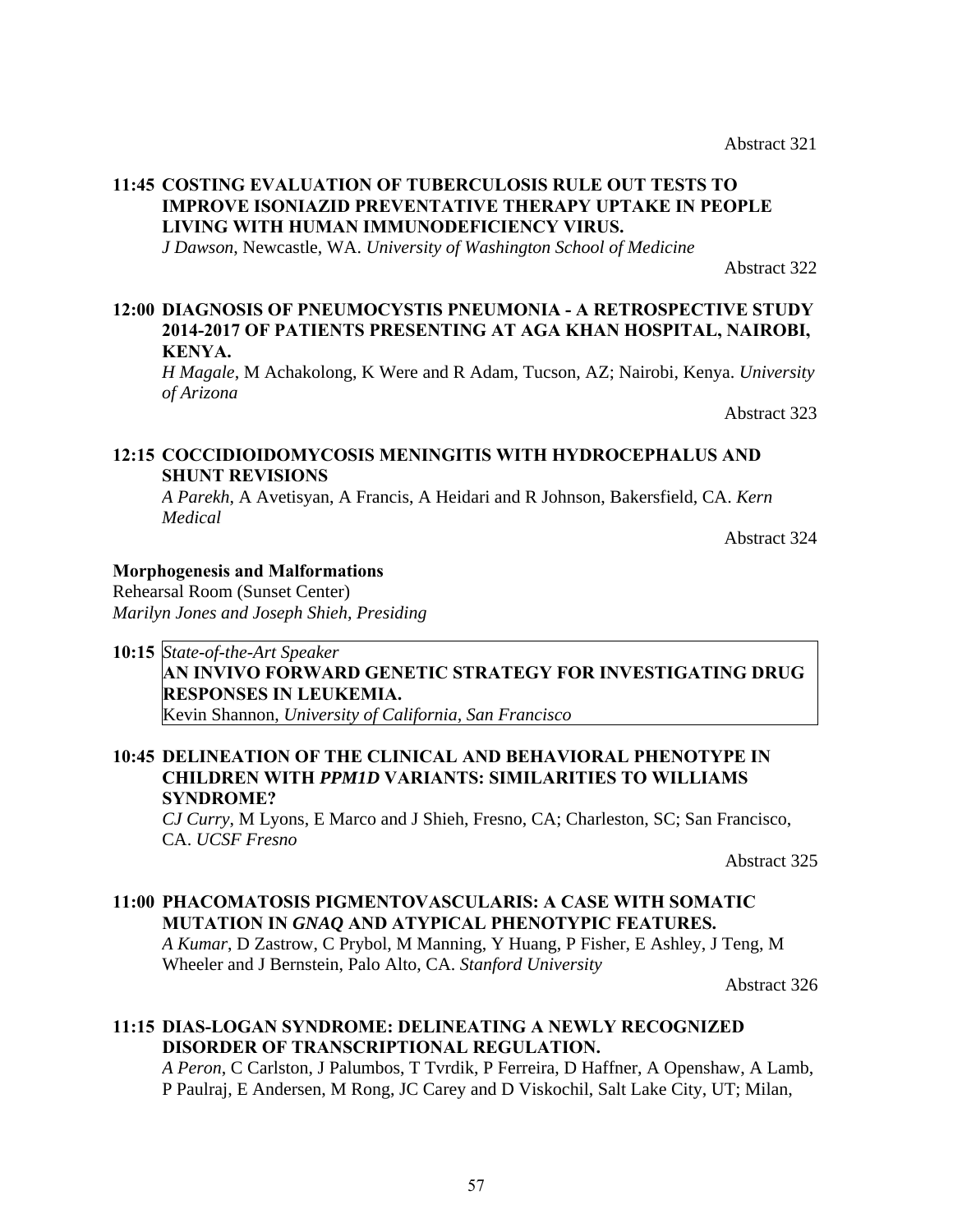Italy; Calgary, AB , Canada; Dallas, TX. *University of Utah and Università degli Studi di Milano (WSPR Mead Johnson Nutrition Travel Award Winner)*

Abstract 327

## **11:30 MESENCHYMAL LOSS OF VEGFR2 LEADS TO ABNORMAL LUNG MORPHOLOGY.**

*S Soriano*, O Lakhdari, A McCoy, S Lund, A Yamamura and L Prince, La Jolla, CA; San Diego, CA. *University of California San Diego, Rady Children's Hospital* 

Abstract 328

## **11:45 PERINATAL DISTRESS IN 1P36 DELETION SYNDROME.**

*L Carter*, M Manning, A Cherry and L Hudgins, Stanford, CA. *Stanford University (Abbott Nutrition Subspecialty Award)*

Abstract 329

**12:00 RECURRENT CASE OF MACROSTOMIA AND CORTICAL DYSPLASIA.**

*S Dugan* and T Wilson, Salt Lake City, UT. *University of Utah*

Abstract 330

## **12:15 RENAL HYPODYSPLASIA AS A NOVEL FINDING IN THE** *SIX2* **DELETION SYNDROME: CASE REPORT AND REVIEW OF THE LITERATURE.**

*MW Allain*, C DeFilipo and J Bernstein, Palo Alto, CA; Davis, CA. *Stanford University* Abstract 331

## **Neonatology** *–* **General IV**

All Saints Church, Seccombe Hall *Josephine Enciso and Henry Lee, Presiding*

## **10:15 EXPOSURE TO ISOFLURANE INCREASES BILIRUBIN PRODUCTION IN NEWBORN MICE.**

J Burgess, *S Iwatani*, F Kalish, Z Onderdonk, VK Zehnder, HJ Vreman, RJ Wong and DK Stevenson, Stanford, CA. *Stanford University School of Medicine*

Abstract 332

## **10:30 ABO HEMOLYTIC DISEASE OF THE FETUS AND NEWBORN: THIRTEEN YEARS OF DATA AFTER IMPLEMENTING A UNIVERSAL BILIRUBIN SCREENING AND MANAGEMENT PROGRAM.**

*B MacQueen*, RD Christensen, V Baer, E O'Brien and SJ Ilstrup, Salt Lake City, UT. *University of Utah*

Abstract 333

## **10:45 AUTOMATED QUANTIFICATION OF CIRCULATING RED BLOOD CELL FRAGMENTS: CREATING NEONATAL REFERENCE INTERVALS AND USING THESE TO IDENTIFY MICROANGIOPATHIC DISORDERS.** *A Judkins*, B MacQueen, RD Christensen, ER Henry and S Bennett, Salt Lake City, UT.

*University of Utah*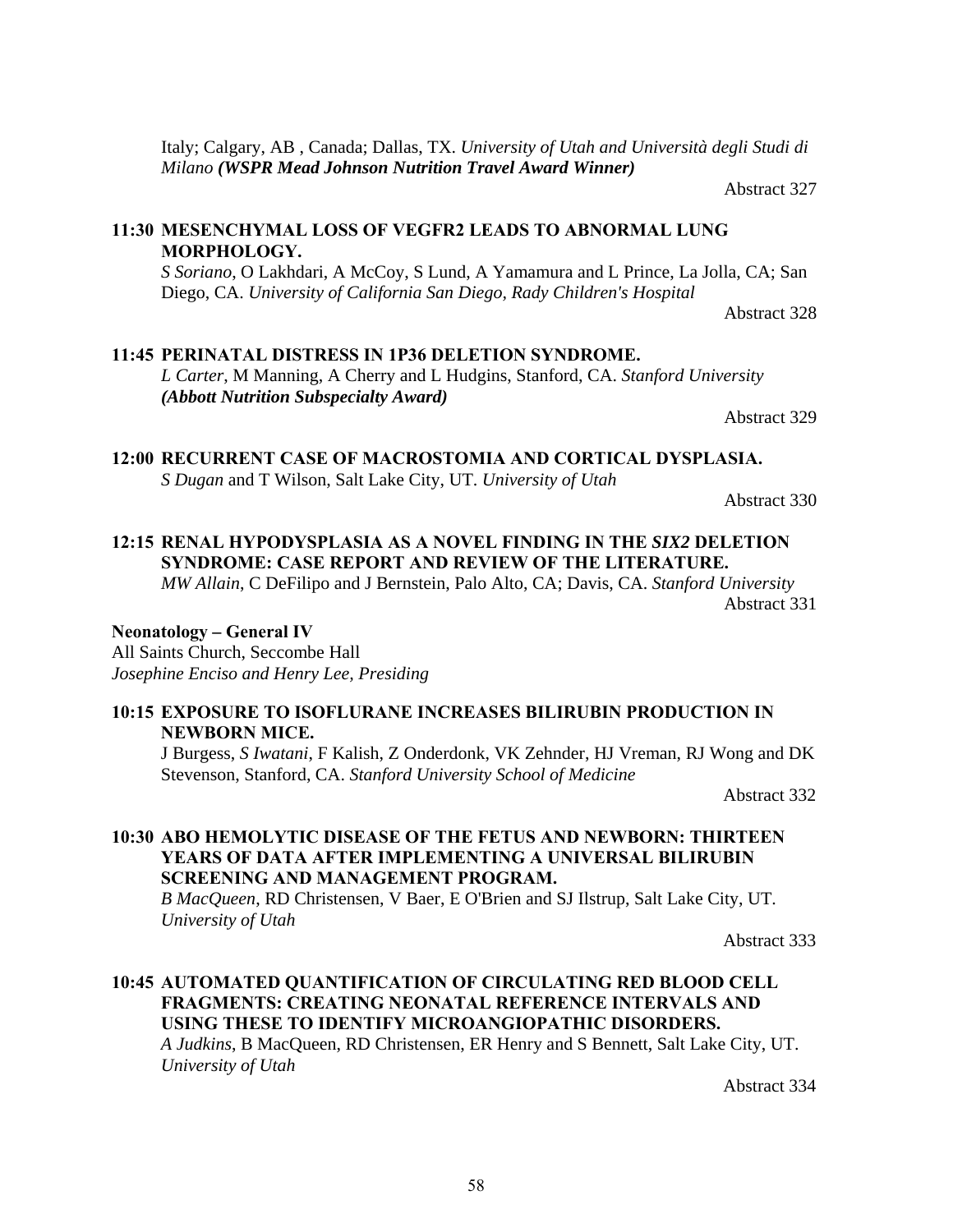## **11:00 CONGENITAL SYPHILLIS PRESENTING AS DIRECT HYPERBILIRUBINEMIA DIAGNOSED BY PLACENTAL PATHOLOGY.**

*NP Kumbhat*, A Folkins and R Cohen, Mountain view, CA; Palo Alto, CA. *Stanford University School of Medicine*

Abstract 335

## **11:15 MEAN PLATELET VOLUME IN PRETERM INFANTS ADMITTED TO THE NEONATAL INTENSIVE CARE UNIT.**

AM Zepeda-Tiscareno, *SR Sardesai*, M Durand and R Ramanathan, Los Angeles, CA. *USC Keck School of Medicine/LAC+USC Medical Center*

Abstract 336

## **11:30 LEVEL OF TRAINING AND LUMBAR PUNCTURE SUCCESS IN A MULTICENTER ACADEMIC NEONATAL INTENSIVE CARE UNIT.**

*R Meyer*, E McMahon, FB Wertheimer, R Ramanathan and R Cayabyab, Los Angeles, CA. *LAC+USC Medical Center*

Abstract 337

## **11:45** *Philip Sunshine State-of-The-Art Speaker* **PROFESSOR PHILIP SUNSHINE: A LEGACY OF MENTORSHIP.** William Benitz, *Stanford Children's Health*

## **12:15 INDICATION FOR LUMBAR PUNCTURE IN NEONATES DURING THE FIRST WEEK OF LIFE**

*E McMahon*, R Meyer, R Ramanathan, R Cayabyab and FB Wertheimer, Los Angeles, CA. *Keck School of Medicine of USC and LAC+USC Medical Center*

Abstract 338

## **Nephrology and Hypertension**

Green Room (Sunset Center) *Anna Jovanovich, Presiding*

## **10:15 AUTOPHAGY INDUCERS INCREASE AUTOPHAGIC FLUX IN POLYCYSTIC KIDNEY DISEASE (PKD).**

*C Edelstein*, S Holditch, A Thorburn and N Brown, Aurora, CO. *University Colorado* Abstract 339

## **10:30 NAD+-DEPENDENT DEACETYLASE SIRT3 ACTIVATION INHIBITS DIABETIC KIDNEY DISEASE.**

*P Lewien*, M Levi, X Wang, K Myakala, D Wang and Y Luo, Aurora, CO. *University of Colorado School of Medicine (WAFMR/WAP/WSCI Student Subspecialty Award Winner)*

Abstract 340

## **10:45 A PHASE I/II, DOUBLE-BLIND, PLACEBO-CONTROLLED STUDY ASSESSING SAFETY AND EFFICACY OF C1 ESTERASE INHIBITOR FOR**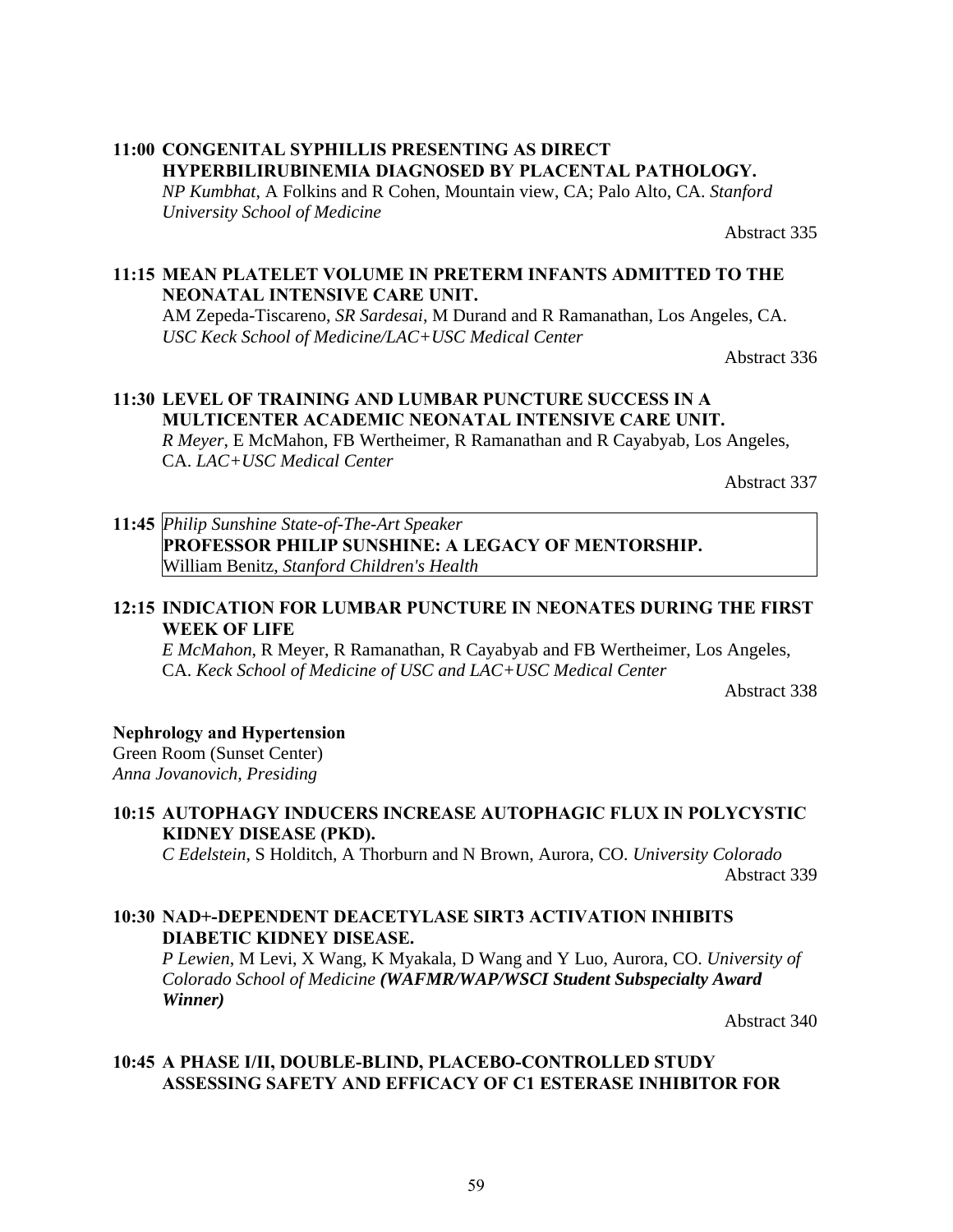## **PREVENTION OF DELAYED GRAFT FUNCTION IN RECIPIENTS OF DECEASED DONOR KIDNEY TRANSPLANT.**

*SC Jordan*, J Choi, O Aubert, M Haas, A Loupy, E Huang, A Peng, I Kim, S Louie, R Najar, D Puliyanda and A Vo, West Hollywood, CA; Paris, France; Los Angeles, CA. *Cedars-Sinai Medical Center*

Abstract 341

## **11:00 CYTOMEGALOVIRUS NEPHRITIS IN A RENAL ALLOGRAFT WITHOUT VIRAL REPLICATION IN BLOOD COEXISTING WITH ACUTE REJECTION.**

*A Jaros*, K Servilla, H Rennke and J Lockridge, Albuquerque, NM; Boston, MA; Portland, OR. *New Mexico VAHCS*

Abstract 342

## **11:15 CALCIPHYLAXIS (CALCIFIC UREMIC ARTERIOLOPATHY) IN ESRD PATIENT.**

*C D'Assumpcao*, A Francis, A Bugas, S Hillyer and A Heidari, Bakersfield, CA. *Kern Medical - UCLA*

Abstract 343

## **11:30 INTRAVENOUS ALBUMIN IS A SAFE AND EFFECTIVE TREATMENT OF EDEMA IN CHILDHOOD NEPHROTIC SYNDROME.**

*J Sibley*, C Zuurbier, M Catapang, R Humphreys, D Matsell and C Mammen, Vancouver, BC, Canada. *BC Children's Hospital (WAP/WSCI Travel Award Winner)*

Abstract 344

## **11:45 PRACTICE VARIATION IN THE USE OF STEROID-SPARING AGENTS IN CHILDHOOD NEPHROTIC SYNDROME.**

*R Shaw*, M Catapang, R Humphreys, C Mammen and D Matsell, Vancouver, BC, Canada. *BC Children's Hospital*

Abstract 345

## **Neuroscience II**

Studio 105 (Sunset Center) *Michel Baudry and Xiaoning Bi, Presiding*

## **10:15 INVESTIGATION OF THE EFFECT OF LATENT** *TOXOPLASMA GONDII*  **INFECTION ON STRIATAL NEURODEGENERATION IN THE YAC128 MOUSE MODEL OF HUNTINGTON'S DISEASE.**

*TK Jenkins*, DW Donley and JH Fox, Seattle, WA; Laramie, WY. *University of Washington*

Abstract 346

#### **10:30 A PERPLEXING PRESENTATION OF PITUITARY APOPLEXY.**

*M Myla*, J Lewis, G Sylejmani and MR Burge, Albuquerque, NM. *University of New Mexico Health Science Center (WAP/WSCI Travel Award Winner)*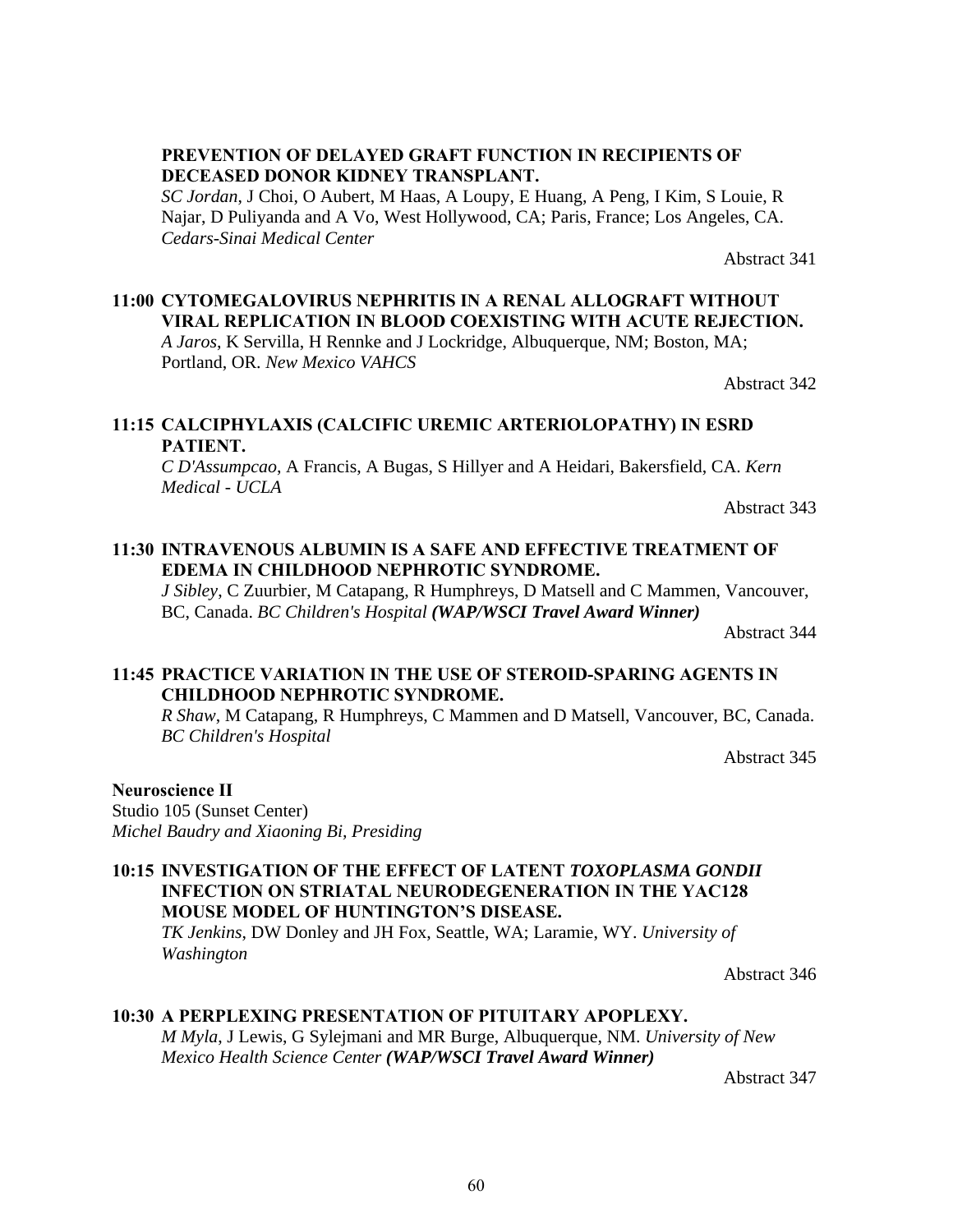## **10:45 EFFECTS OF IL-34 ON MACROPHAGE PHENOTYPE IN RESPONSE TO AMYLOID-BETA CONFORMERS ASSOCIATED WITH ALZHEIMER'S DISEASE.**

*T Torbati*, NJ Hart, L Zuroff, D Fuchs, J Sheyn, A Rentsendorj, Y Koronyo, EY Hayden, DB Teplow, KL Black and M Koronyo-Hamaoui, Beverly Hills, CA; Los Angeles, CA. *Western University of Health Sciences College of Osteopathic Medicine of the Pacific Cedars-Sinai Medical Center UCLA*

Abstract 348

#### **11:00 A CASE OF ANTI-LEUCINE-RICH-GLIOMA-INACTIVATED (IGI1) LIMBIC ENCEPHALITIS REFRACTORY TO TREATMENT.**

*GV Dalben*, A Heidari, S Gupta and K Sabetian, Bakersfield, CA. *Kern Medical*

Abstract 349

## **11:15 ABERRANT PURKINJE CELL FIRING IN A PRRT2 KO MODEL OF PAROXYSMAL KINESIGENIC DYSKINESIA.**

*DJ Calame* and A Person, Aurora, CO. *University of Colorado Denver*

Abstract 350

## **11:30 NEURONAL SUPPLEMENT DEPRIVATION DECREASES ERYTHROPOIETIN RECEPTOR EXPRESSION IN MOUSE BRAIN AND SPINAL CORD NEURONS**  *IN-VITRO.*

*TJ Ryan*, M Eldeiry, M Aftab, D Fullerton and TB Reece, Denver, CO; Aurora, CO. *University of Colorado School of Medicine*

Abstract 351

## **11:45 GPR143 AND DOPAMINE SIGNALING CONTROL LYSOSOMAL ACTIVITY IN RETINAL PIGMENT EPITHELIAL CELLS.**

*M Piechowicz* and BS McKay, Tucson, AZ. *University of Arizona College of Medicine - Tucson*

Abstract 352

## **12:00 SORSBY FUNDUS DYSTROPHY: THE ROLE OF THE S181C MUTATION IN TISSUE INHIBITOR OF METALLOPROTEINASE 3 IN EXTRACELLULAR MATRIX REMODELING.**

*E Worrall* and J Chao, Seattle, WA. *University of Washington School of Medicine* Abstract 353

**Surgery IV** *–* **Education, Pediatric Surgery, Safety** Conductor's Room *Jorge Nieva, Presiding*

## **10:15 APPLYING SWOT ANALYSIS TO THE ACGME SELF STUDY CAN HELP PROGRAMS ARTICULATE STRATEGIES FOR IMPROVEMENT: A PILOT TRIAL IN A PLASTIC SURGERY RESIDENCY.**

*C Bardan* and S Gupta, Loma Linda, CA. *Loma Linda University*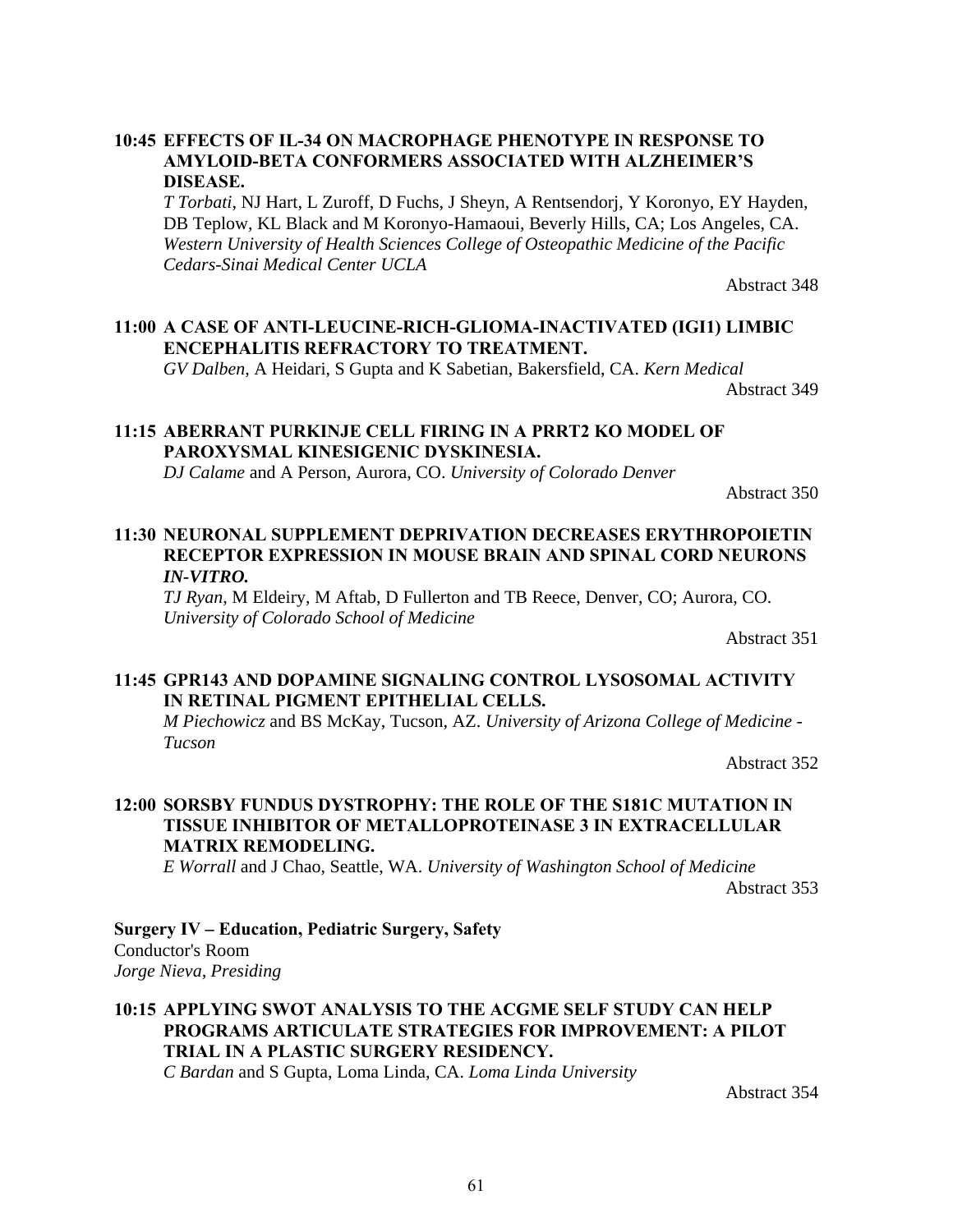## **10:30 REGULATION OF TENDON HEALING IN ADULT MICE.**

*C Tran*, L Yang and A Gee, Seattle, WA. *University of Washington School of Medicine* Abstract 355

## **10:45 TEACHER-LEARNER CONTRACT (TLC): AN OBJECTIVES-BASED CHECKLIST FOR SURGICAL SHADOWING.**

GK Blair, G Warnock, D Duffy, B Fashola, *HC Chiu*, T Ji, K D'Souza and D Cojocaru, Vancouver, BC, Canada. *University of British Columbia*

Abstract 356

## **11:00 VARIATION IN HOSPITAL COSTS FOR GASTROSCHISIS CLOSURE TECHNIQUES.**

*M Wong*, A Oron, S Stanford, J Stevens, C Crowell and P Javid, Seattle, WA. *University of Washington School of Medicine*

Abstract 357

## **11:15 PEDIATRIC POST-APPENDECTOMY SURGICAL SITE INFECTIONS: A RETROSPECTIVE SINGLE-CENTRE STUDY.**

*J Wong*, J Bedford, K Afshar and E Skarsgard, Vancouver, BC, Canada. *University of British Columbia*

Abstract 358

## **11:30 PEDIATRIC SURGERY AND SOCIETY HOW DO HEALTH CARE PROFESSIONALS CHANGE THEIR PRACTICE TO ACCOMMODATE VULNERABLE FAMILIES?**

*TK Singh*, B Fashola, D Duffy, D Courtemanche and CA Loock, Vancouver, BC, Canada. *University of British Columbia*

Abstract 359

## **11:45 THE EFFECT OF HEIGHT AND DISTANCE ON RADIATION EXPOSURE FROM FLUOROSCOPY: A BENCHTOP MODEL.**

*J Willard*, C Heinrich, J Cheng, M Hajiha, JM Ewald and D Baldwin, Loma Linda, CA. *Loma Linda School of Medicine*

Abstract 360

## **12:00 DO LEAD GLASSES PROTECT THE BRAIN FROM SCATTERED RADIATION IN PERCUTANEOUS NEPHROLITHOTOMY?**

*C Heinrich*, J Willard, M Hajiha, J Cheng, JM Ewald, H Wagner and D Baldwin, Loma Linda, CA. *Loma Linda University*

Abstract 361

## **12:15 DO ILLUMINATED FOOT PEDALS IMPROVE THE SPEED AND ACCURACY OF PEDAL ACTIVATION DURING ENDOSCOPIC PROCEDURES?**

\_\_\_\_\_\_\_\_\_\_\_\_\_\_\_\_\_\_\_\_\_\_\_\_\_\_\_\_\_\_\_\_\_\_\_\_\_\_\_\_\_\_\_\_\_\_\_\_\_\_\_\_\_\_\_\_\_\_\_\_\_\_\_\_\_\_\_\_\_\_\_\_\_\_\_\_\_\_

*C Heinrich*, J Cheng, H Wagner, M Hajiha, B Shin, J Shen, M Keheila and D Baldwin, Loma Linda, CA. *Loma Linda University*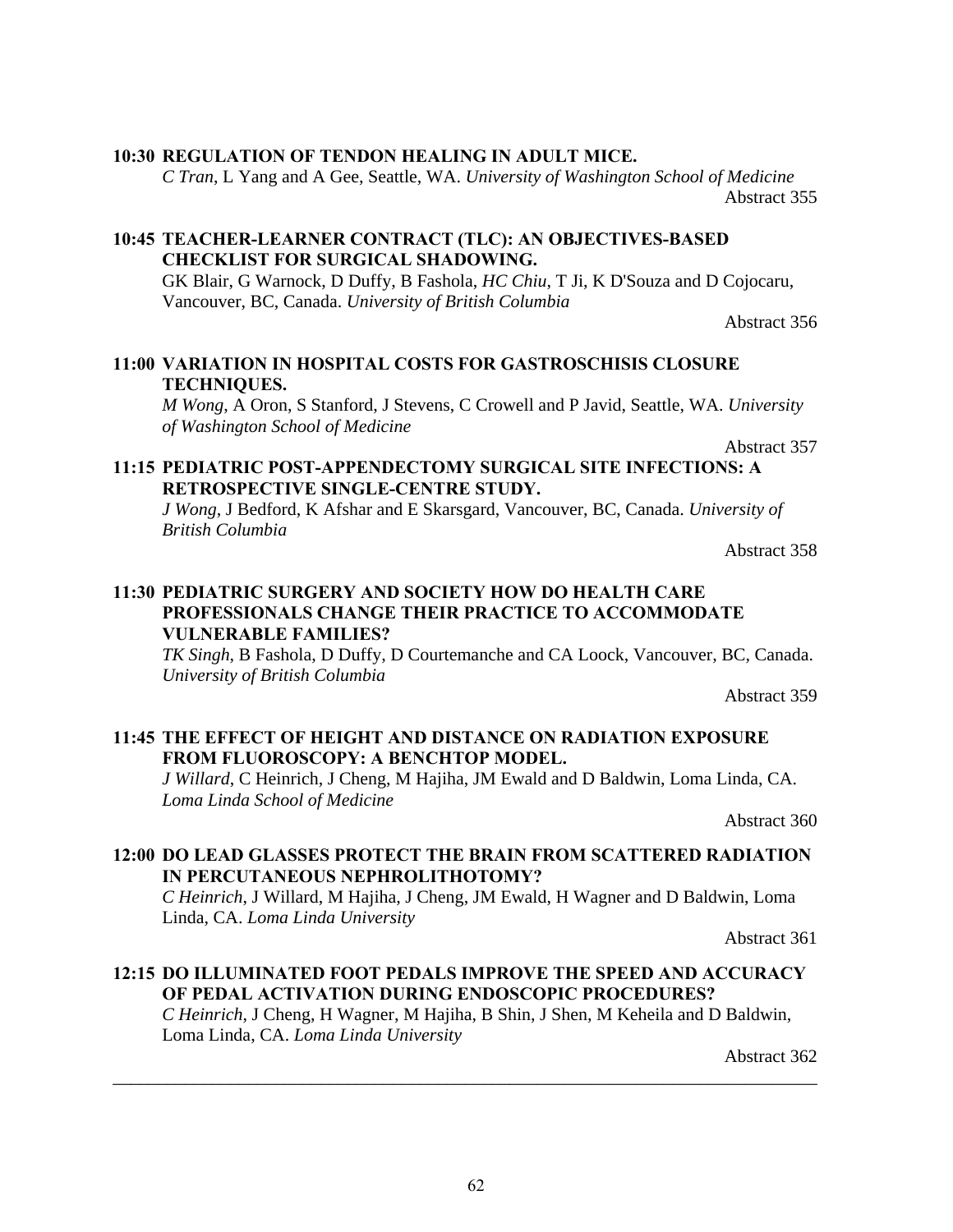## **INVESTIGATOR WORKSHOP Friday, January 26, 2018 12:30 PM – 1:30 PM**

The American Federation for Medical Research and the Tri-Societies are pleased to sponsor a workshop for *Fellows and Junior Faculty*. *Additional charge of \$10, lunch will be provided.* 

## **HOW TO GET FUNDED: TIPS FROM A STUDY SECTION MEMBER**

## **Amir Goldkorn, USC Keck School of Medicine Kevin Deane, University of Colorado**

*Panel Discussion with Carmel Research Prize Recipients:*  Jeremy R. Beitler*,* University of California, San Diego Mohit Jain, University of California, San Diego

*Sunset Center – Green Room \_\_\_\_\_\_\_\_\_\_\_\_\_\_\_\_\_\_\_\_\_\_\_\_\_\_\_\_\_\_\_\_\_\_\_\_\_\_\_\_\_\_\_\_\_\_\_\_\_\_\_\_\_\_\_\_\_\_\_\_\_\_\_\_\_\_\_\_\_\_\_\_\_\_\_\_\_\_* 

## **12:30 PM – 1:30 PM**

## **HOW TO CHOOSE A RESIDENCY WITH A RESEARCH FOCUS**

## **Mark Whipple, University of Washington**

*Bring own lunch – Open to all students Sunset Center – Chapman #4 \_\_\_\_\_\_\_\_\_\_\_\_\_\_\_\_\_\_\_\_\_\_\_\_\_\_\_\_\_\_\_\_\_\_\_\_\_\_\_\_\_\_\_\_\_\_\_\_\_\_\_\_\_\_\_\_\_\_\_\_\_\_\_\_\_\_\_\_\_\_\_\_\_\_\_\_\_\_* 

> **1:00 PM – 1:30 PM Coffee and Dessert Buffet**  *Carmel Women's Club*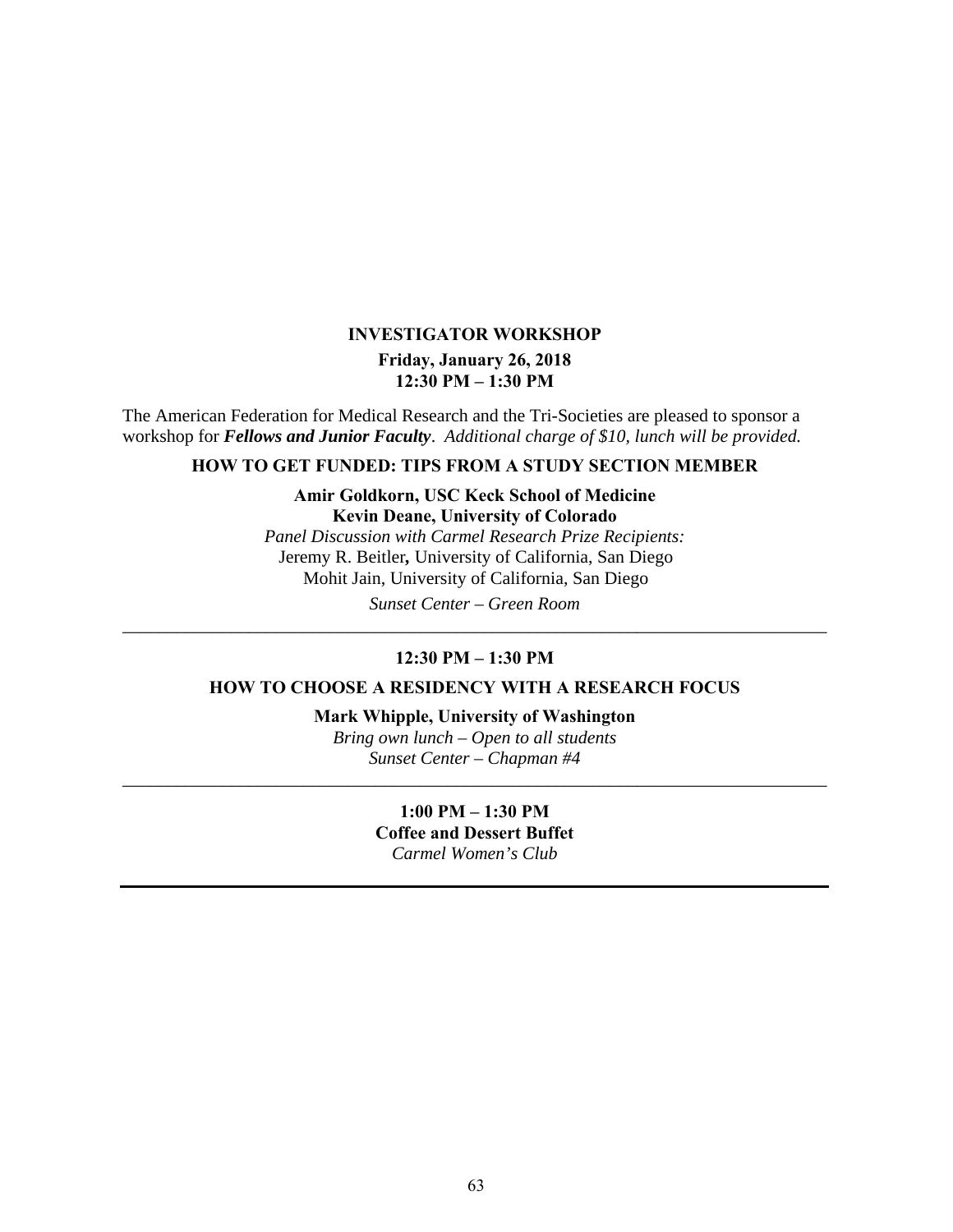#### **JOINT PLENARY SESSION**

## **WESTERN SECTION AMERICAN FEDERATION FOR MEDICAL RESEARCH WESTERN SOCIETY FOR CLINICAL INVESTIGATION WESTERN ASSOCIATION OF PHYSICIANS WESTERN SOCIETY FOR PEDIATRIC RESEARCH WESTERN STUDENT MEDICAL RESEARCH FORUM**

*Carmel Women's Club* 

**Friday, January 26, 2018 1:30 PM – 4:30 PM**

*Amir Goldkorn and Roberta Keller, Presiding* 

## **1:30 WSPR ABBOTT NUTRITION LOWELL GLASGOW STUDENT RESEARCH AWARD INTERACTIVE EFFECT OF DISRUPTIVE GENE EVENTS IN THE Β-CATENIN**

**PATHWAY AND MATERNAL AUTOIMMUNITY ON AUTISM SEVERITY.**

*KA Loy* and R Bernier, Seattle, WA. *University of Washington School of Medicine*  Abstract 363

## **1:45 WSPR ABBOTT NUTRITION DAVID W. SMITH PEDIATRIC TRAINEE RESEARCH AWARD**

**REFERENCE INTERVALS FOR CALPROTECTIN IN STOOLS OF PRETERM NEONATES: USING THESE INTERVALS TO EVALUATE SUSPECTED NEC.** *B MacQueen*, RD Christensen, CC Yost, E O'Brien, P Carroll, V Baer, R Schlaberg and J Lowe, Salt Lake City, UT; St. George, UT. *University of Utah*

Abstract 364

## **2:00 EDWIN E. OSGOOD AWARD EARLY POINT-OF-CARE ULTRASOUND IN CRITICAL CARE: HELPFUL, CRITICAL, OR RECREATING THE SWAN PROBLEM?** *A Roy-Chaudhury*, R Milligan, S Crabbe, C Hypes, S Adhikari, L Stolz, C Cairns and J Mosier, Tucson, AZ; Cincinnati, OH. *University of Arizona College of Medicine* Abstract 365

## **2:15 WAFMR OUTSTANDING INVESTIGATOR AWARD BRAIN OMEGA-3 METABOLISM IN CARRIERS OF APOE4.** *H Yassine*, M Harrington, J Umhau, H Chui and L Scheider, Los Angeles, CA; Pasadena, CA; College Park, MD. *University of Southern California*

Abstract 366

## **2:30 WSPR ABBOTT NUTRITION YOUNG INVESTIGATOR RESEARCH AWARD A FORGOTTEN VITAL ORGAN: THE PLACENTA - A POTENTIAL LINK BETWEEN THE PAST AND FUTURE.**

Alison Chu, *University of California, Los Angeles*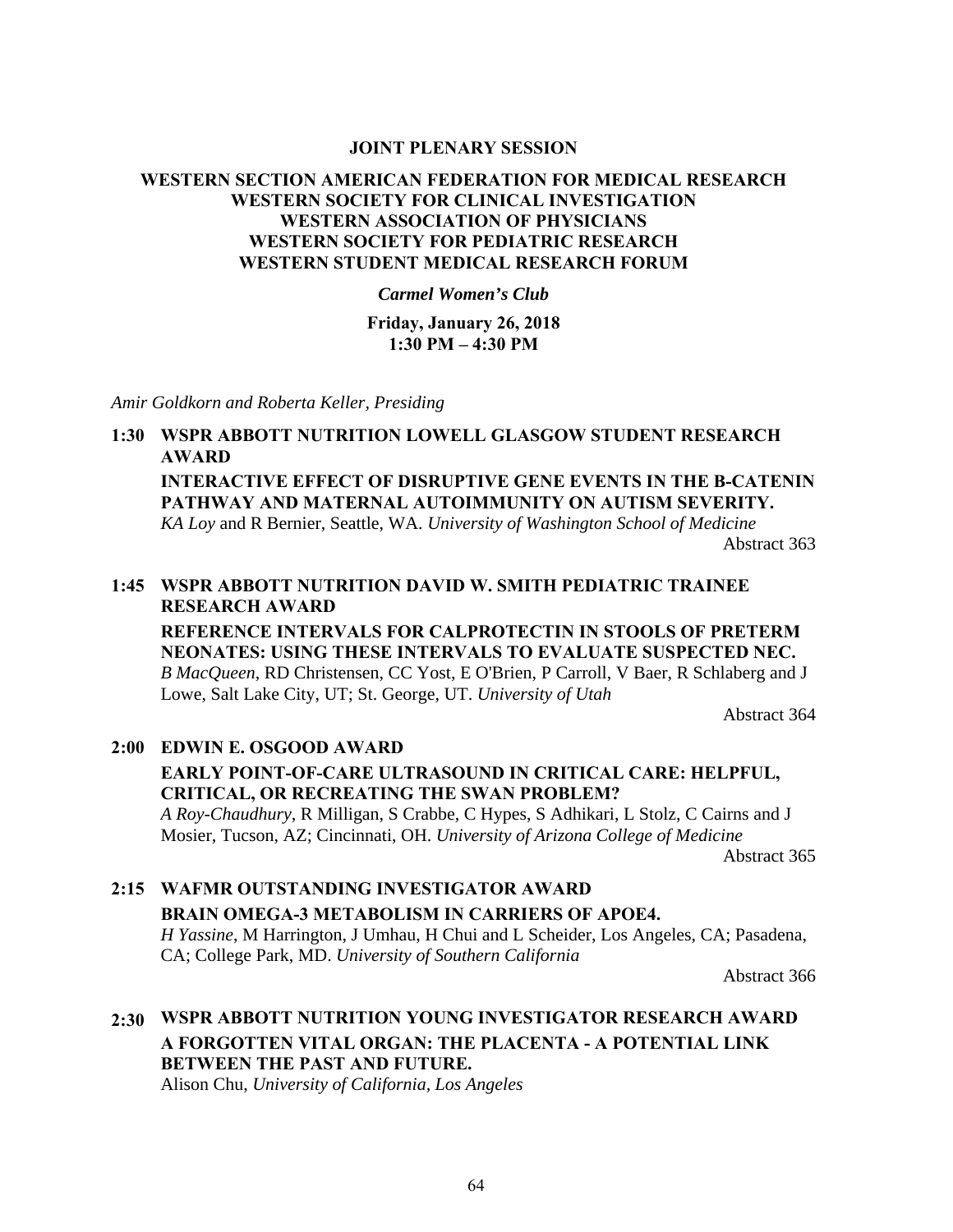*Frederick Buckner and W. Conrad Liles, Presiding* 

- **3:00 WSPR STANLEY WRIGHT MEMORIAL LECTURE DOES SUGAR CAUSE DIABETES & HEART DISEASE?** Robert Lustig, *University of California, San Francisco*
- **3:30 WAP/WSCI MAYO SOLEY AWARD Presenter:** Stephanie Page, *University of Washington* **Recipient:** Alvin Matsumoto, *University of Washington*
- **3:45 WAP/WSCI OUTSTANDING INVESTIGATOR AWARD THE BATTLE BETWEEN NATURAL KILLER CELLS AND VIRUSES: DETECTION AND ESCAPE.**  Catherine A. Blish, Stanford University
- **4:15 WSPR ST. GEME EDUCATOR AWARD**  Presenter: Lisa Joss-Moore, *University of Utah* Recipient: Kurt Albertine, *University of Utah*
- **4:30 ADJOURN**
- **4:30 WSPR BUSINESS MEETING**

#### **Friday, January 26, 2018**

\_\_\_\_\_\_\_\_\_\_\_\_\_\_\_\_\_\_\_\_\_\_\_\_\_\_\_\_\_\_\_\_\_\_\_\_\_\_\_\_\_\_\_\_\_\_\_\_\_\_\_\_\_\_\_\_\_\_\_\_\_\_\_\_\_\_\_\_\_\_\_\_\_\_\_\_\_\_

## **DAVID RIMOIN LECTURESHIP 5:15 pm – 6:15 pm**

*Carpenter Hall* 

*Supported by: Western Society for Pediatric Research* 

## **WSMRF Happy Hour 5:30 pm – 7:00 pm**

*\_\_\_\_\_\_\_\_\_\_\_\_\_\_\_\_\_\_\_\_\_\_\_\_\_\_\_\_\_\_\_\_\_\_\_\_\_\_\_\_\_\_\_\_\_\_\_\_\_\_\_\_\_\_\_\_\_\_\_\_\_\_\_\_\_\_\_\_\_\_\_\_\_\_\_* 

*All faculty, residents and students invited. Complimentary appetizers*  Mulligan Public House *Ocean & Dolores* 

## **DYSMORPHOLOGY CLUB 6:15 PM – 7:15 PM**  *Carpenter Hall*

*\_\_\_\_\_\_\_\_\_\_\_\_\_\_\_\_\_\_\_\_\_\_\_\_\_\_\_\_\_\_\_\_\_\_\_\_\_\_\_\_\_\_\_\_\_\_\_\_\_\_\_\_\_\_\_\_\_\_\_\_\_\_\_\_\_\_\_\_\_\_\_\_\_\_\_\_\_\_* 

#### **Genetic Unknowns and Rare Knowns**

*Refreshments provided*  Contact person: Joseph Shieh, and Jon Bernstein *Supported by Abbott Nutrition*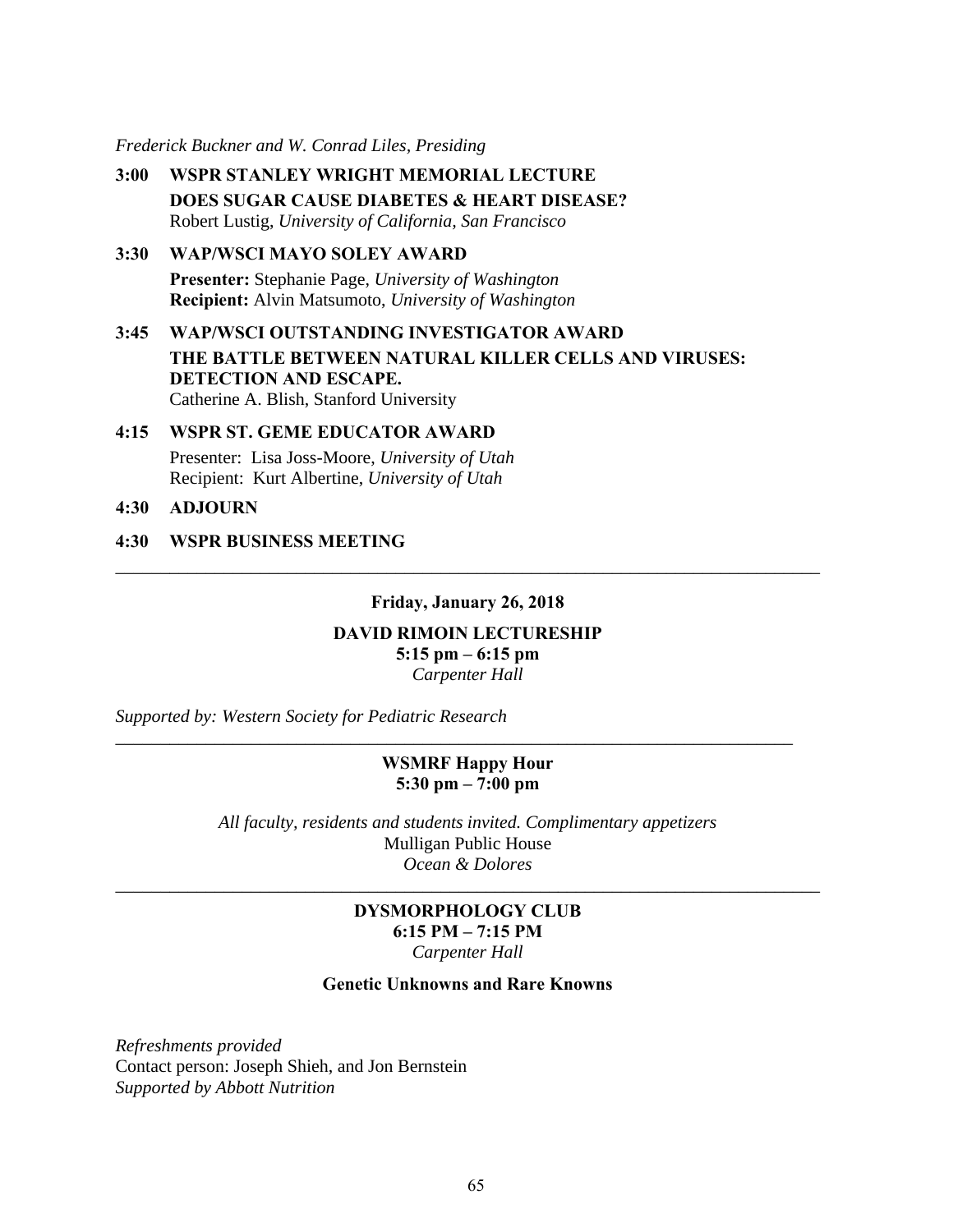## \_\_\_\_\_\_\_\_\_\_\_\_\_\_\_\_\_\_\_\_\_\_\_\_\_\_\_\_\_\_\_\_\_\_\_\_\_\_\_\_\_\_\_\_\_\_\_\_\_\_\_\_\_\_\_\_\_\_\_\_\_\_\_\_\_\_\_\_\_\_\_\_\_\_\_\_\_\_ **WESTERN PERINATAL CLUB**

*Sponsored by the Perinatal Sections of AAP Districts VIII and IX* 

*and* 

*The California Association of Neonatologists Pacific Room, LaPlaya Hotel* 

**6:00 PM** 

**WSPR Mead Johnson Nutrition Junior Faculty Travel Award Reception** 

**&** 

**Western Perinatal Club Reception** 

**7:00 - 8:00 PM** 

**Perinatal Briefing** 

**CHALLENGES FOR THE FIELD OF NEONATOLOGY FOR APPROVAL OF "OFF LABEL" AND NEW THERAPIES** 

*Featured Speaker:* Ron Ariagno, Stanford University

\_\_\_\_\_\_\_\_\_\_\_\_\_\_\_\_\_\_\_\_\_\_\_\_\_\_\_\_\_\_\_\_\_\_\_\_\_\_\_\_\_\_\_\_\_\_\_\_\_\_\_\_\_\_\_\_\_\_\_\_\_\_\_\_\_\_\_\_\_\_\_\_\_\_\_\_\_\_

*Supported by Mead Johnson Nutrition* 

## **CONCURRENT SESSIONS**

## **Saturday, January 27, 2018 8:00 AM – 10:00 AM**

*Jointly sponsored by* 

## **WESTERN SECTION AMERICAN FEDERATION FOR MEDICAL RESEARCH WESTERN SOCIETY FOR CLINICAL INVESTIGATION WESTERN ASSOCIATION OF PHYSICIANS WESTERN SOCIETY FOR PEDIATRIC RESEARCH WESTERN STUDENT MEDICAL RESEARCH FORUM**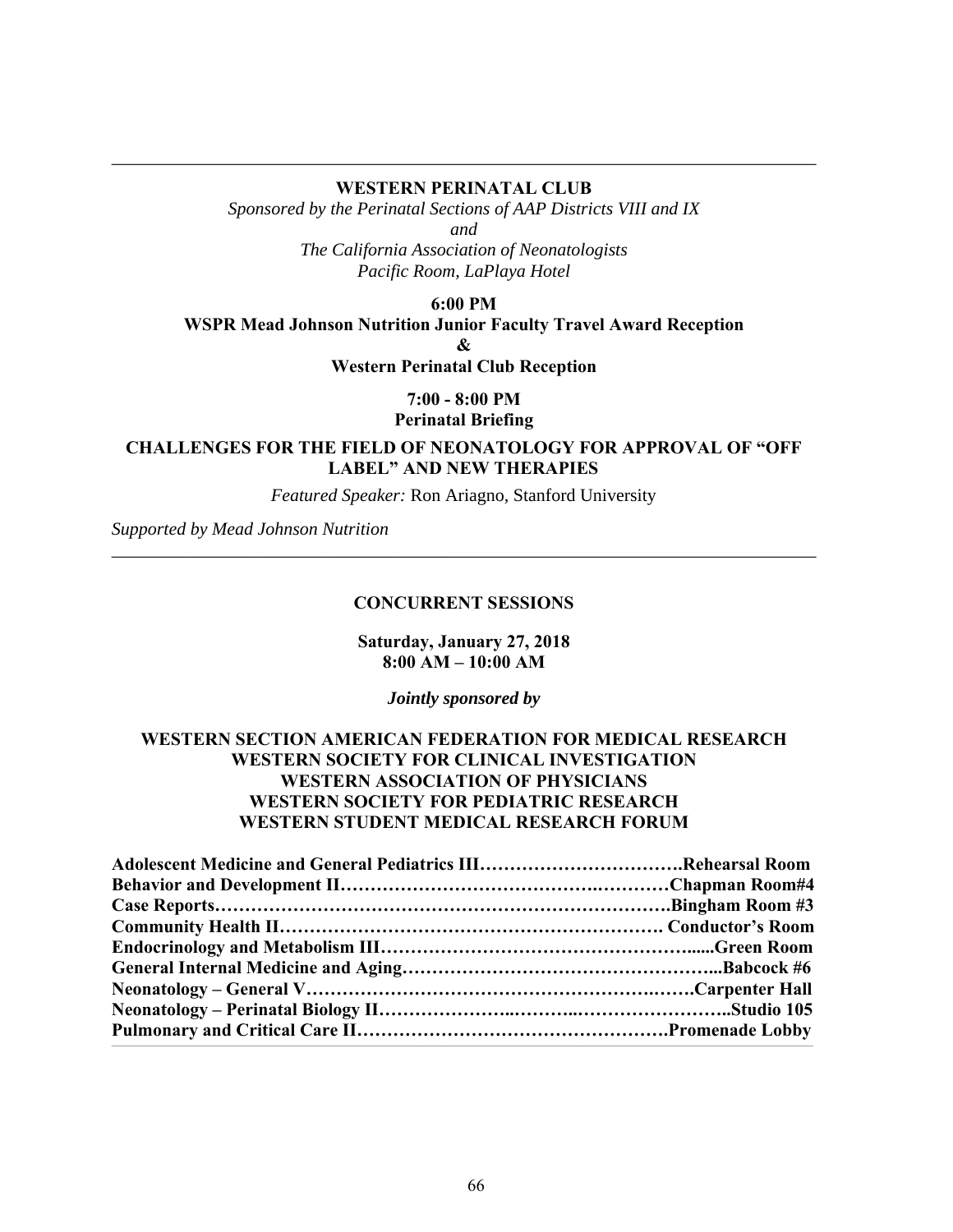## **Adolescent Medicine and General Pediatrics III** Rehearsal Room (Sunset Center) *Mary M. Ramos and Rachel Sebastian, Presiding*

## **8:00 CINEMATIC PORTRAYAL OF IMMUNIZATIONS THROUGHOUT HISTORY.**

*A Auwen*, M Emmons and W Dehority, Albuquerque, NM. *University of New Mexico* Abstract 367

## **8:15 THE FACTORS THAT IMPACT THE INITIATION AND COMPLETION OF THE HPV VACCINE AMONG HEALTH PROFESSIONAL STUDENTS.**

R Ruebsamen, J Savoni, *P Khalessi Hosseini*, S Fuchs and A Nelson, Pomona, CA. *Western University of Health Sciences*

Abstract 368

## **8:30 EFFICACY AND UTILITY OF VANCOMYCIN TROUGH VALUES IN HOSPITALIZED CHILDREN.**

*E Dolan*, M London and W Dehority, Albuquerque, NM. *University of New Mexico School of Medicine*

Abstract 369

## **8:45 EFFECTIVENESS OF SODIUM HYPOCHLORITE (BLEACH) IN PEDIATRIC PATIENTS WITH MODERATE TO SEVERE ECZEMA: A LITERATURE REVIEW.**

*S Luzzi*, N Sarsam, M Wang, A Prasad, T Pham and B Afghani, Westwood, CA; Irvine , CA; Orange, CA. *University of California, Los Angeles, University of California, Irvine* Abstract 370

## **9:00 ARE YOU PREPARED? IMPROVING THE EMERGENCY RESPONSE IN THE PEDIATRIC OUTPATIENT SETTING.**

*R Hadeed*, M Hadeed, C Faulkenberry and T Bunnalai, Fresno, CA. *UCSF - Fresno* Abstract 371

## **9:15 AN ITERATIVE QUALITY IMPROVEMENT PROCESS TO IMPROVE PEDIATRIC DISCHARGE EFFICIENCY.** *M Hamline*, JL Rosenthal, D Warren, J Boehmer, A Marin, S Shingara, D Neal, D Clark,

A Lee, Z Chaffin, S Li and U Shaikh, Sacramento, CA. *University of California Davis Children's Hospital*

Abstract 372

**9:30 RESIDENT PERCEPTIONS OF PROCEDURAL ROTATIONS IN PEDIATRICS.** *S Parekh*, E Black, S Stender and R Kinman, Fresno, CA. *University of California San Francisco Fresno*

Abstract 373

## **9:45 COMMERCIAL SEXUAL EXPLOITATION OF CHILDREN: WHAT HEALTHCARE PROVIDERS DO (AND DON'T) KNOW.**

*MW Bauer* and J Magana, Sacramento, CA. *University of California Davis Medical Center*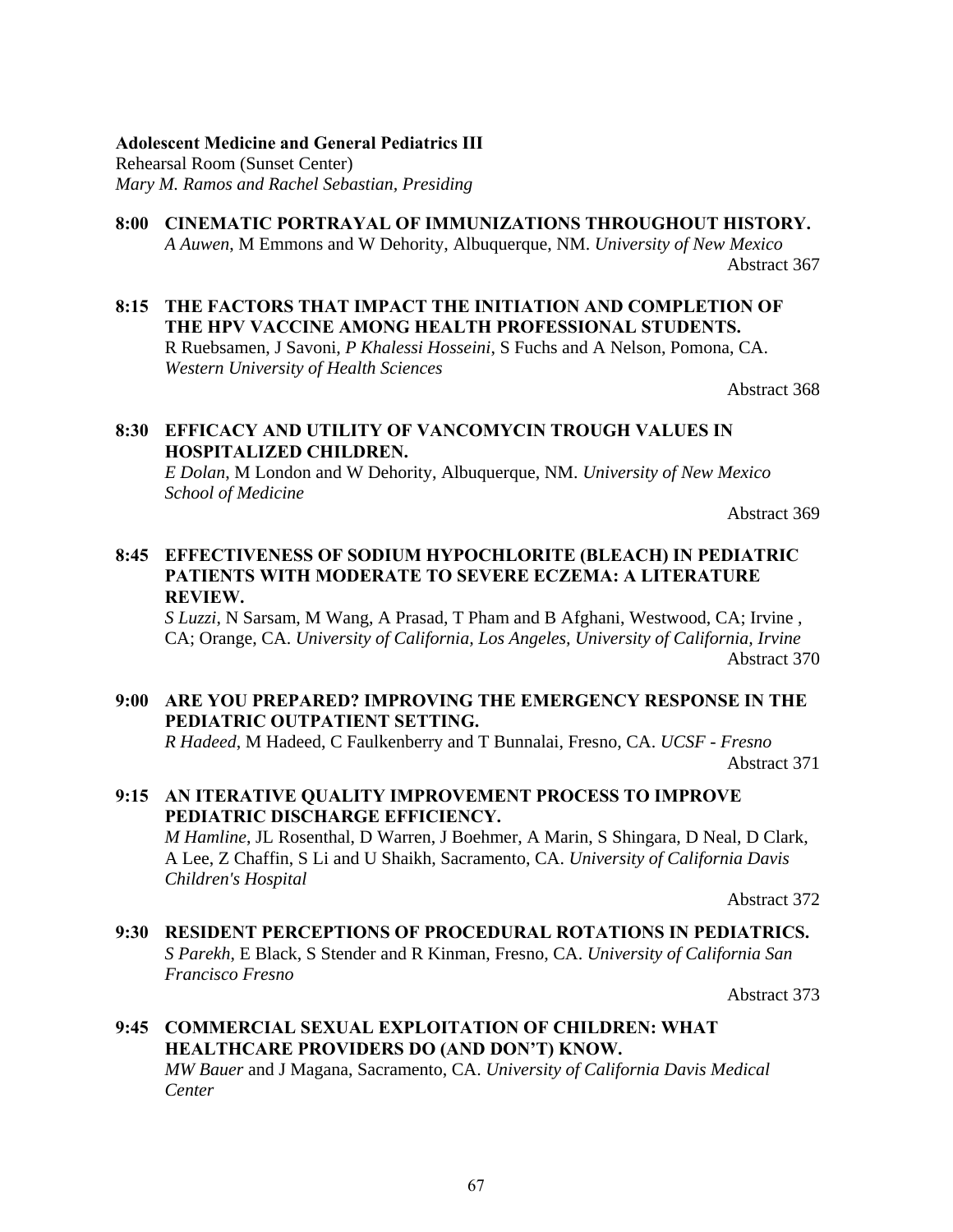Abstract 374

#### *Break* **–** *10:00 am – 10:15 am*

#### **Behavior and Development II**

Chapman #4 (Sunset Center) *Kathleen Angkustsiri and Nicole Tartaglia, Presiding*

## **8:00 IN UTERO EXPOSURE TO MATERNAL OBESITY PROGRAMS OFFSPRING HYPERPHAGIA AND OBESITY.**

*CJ Dickerson*, P Allahverdian, A Eisaghalian, M Ferrini, M Desai and M Ross, Torrance, CA; Los Angeles, CA. *Charles R. Drew University of Medicine and Science LABioMed, Harbor-UCLA Medical Center (WSPR Mead Johnson Nutrition Travel Award Winner)* Abstract 375

## **8:15 REDUCING TEEN PREGNANCY THROUGH ACCESS TO CONTRACEPTIVES AND INFORMATION IN BREWSTER, WASHINGTON.**

*S Noorbakhsh*, Mill Creek, WA. *University of Washington*

Abstract 376

## **8:30** *State-of-the-Art Speaker*  **GENDER DYSPHORIA AND AUTISM SPECTRUM DISORDERS.** Laura Edwards-Leeper, *Pacific University*

## **19:00 CONTRIBUTIONS OF EXECUTIVE FUNCTION TO EARLY ACADEMIC SKILLS IN PRETERM AND FULL TERM PRESCHOOLERS.**

*NA Heller* and IM Loe, Palo Alto, CA. *Stanford University School of Medicine*

Abstract 377

## **9:15 SCHOOL READINESS IN PRESCHOOLERS WITH/HIGH-RISK FOR ATTENTION DEFICIT HYPERACTIVITY DISORDER (ADHD).** *HT Perrin*, NA Heller and IM Loe, Palo Alto, CA. *Stanford (Abbott Nutrition Subspecialty Award)*

Abstract 378

## **9:30 INCREASING HELMET USE AMONG CHILDREN ON BICYCLE PATHS AND SKATE PARKS IN THE WOOD RIVER VALLEY.**

*JL Reddish*, Moscow, ID. *University of Washington School of Medicine*

Abstract 379

## *Break* **–** *10:00 am – 10:15 am*

**Case Reports I** Bingham Room #3 (Sunset Center) *David Gilbert, Presiding*

## **8:00 RHEUMATIC FEVER AND GLOMERULONEPHRITIS: UNUSUAL CONCURRENT SEQUELAE OF GROUP A STREPTOCOCCAL INFECTION.**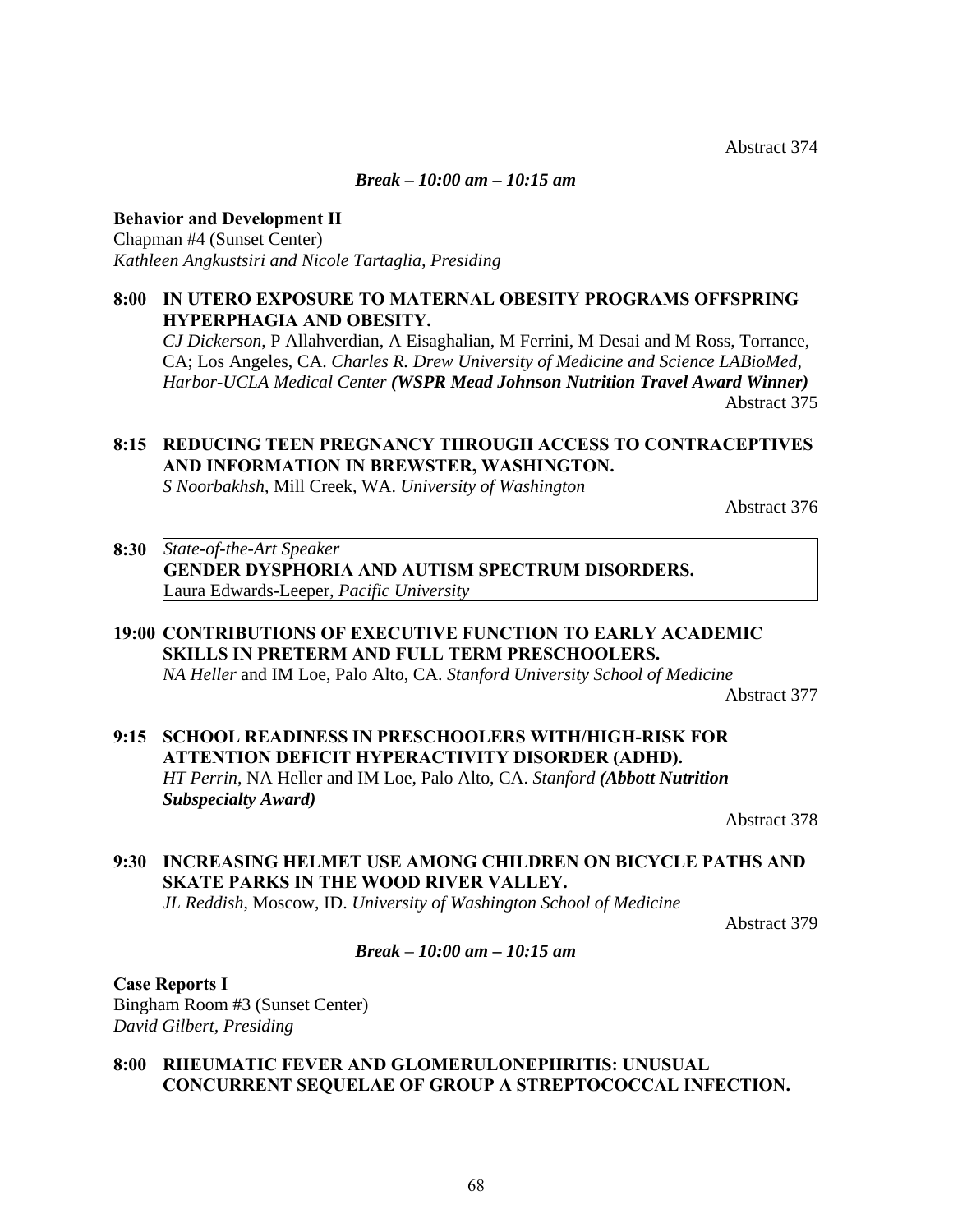*Break* **–** *10:00 am – 10:15 am* 

*R Natarajan*, A Galvis, K Dosani, C Luna and O Kas-Osoka, Las Vegas, NV; Las Vegas, NV. *University of Nevada Las Vegas School of Medicine*

Abstract 380

Abstract 381

Abstract 382

## **8:15 A CASE OF** *MYCOBACTERIUM ABSCESSUS* **IN THE SETTING OF ADENOCARCINOMA OF THE LUNG.**

*A Francis*, A Heidari and R Johnson, Bakersfield, CA. *Kern Medical, David Geffen School of Medicine at UCLA*

## **8:30 A CASE OF SALMONELLOSIS CAUSED BY SECONDARY TRASMISSION OF**  *SALMONELLA ENTERICA SSP. ARIZONAE.*

*A Francis* and A Heidari, Henderson, NV. *Kern Medical, David Geffen School of Medicine at UCLA*

## **8:45 AN UNUSUAL CASE OF ISCHEMIC STROKES AND CEREBRAL ANEURYSMS WITH VARICELLA ZOSTER ENCEPHALITIS IN A CHILD WITH COMBINED IMMUNODEFICIENCY.**

*G Perry*, J Ben Ari, M Hogan, D Di John and N Wilson, Las Vegas, NV. *University of Nevada, Las Vegas*

Abstract 383

## **9:00 PERSISTENT LEFT SUPERIOR VENA CAVA.** *R Sidhu*, T Win, A Heidari, A Ghandforoush, A Foroush, T Barrett and R Behniwal,

Abstract 384

## **9:15 AN UNUSUAL CARDIAC ANOMALY IN AUTOSOMAL DOMINANT POLYCYSTIC KIDNEY DISEASE.** *RT Al-Odat*, DM Vigil, Y Sun, K Servilla and K Ganta, Albuquerque, NM, *University of*

*New Mexico VAHCS*

Abstract 385

## **9:30 A LARGE SIGNIFICANT AMOUNT OF FERRITIN.**

*M Abdelmisseh*, H Chahine and B Shoua, Bakersfield, CA. *Kern Medical*

Abstract 386

**9:45 ANCHORING ANCHORIN....AND GONE…** *A Parekh*, A Prunes, S Ragland, A Heidari, E Cobos and R Johnson, Bakersfield, CA. *Kern Medical*

Abstract 387

## Bakersfield, CA. *Kern Medical*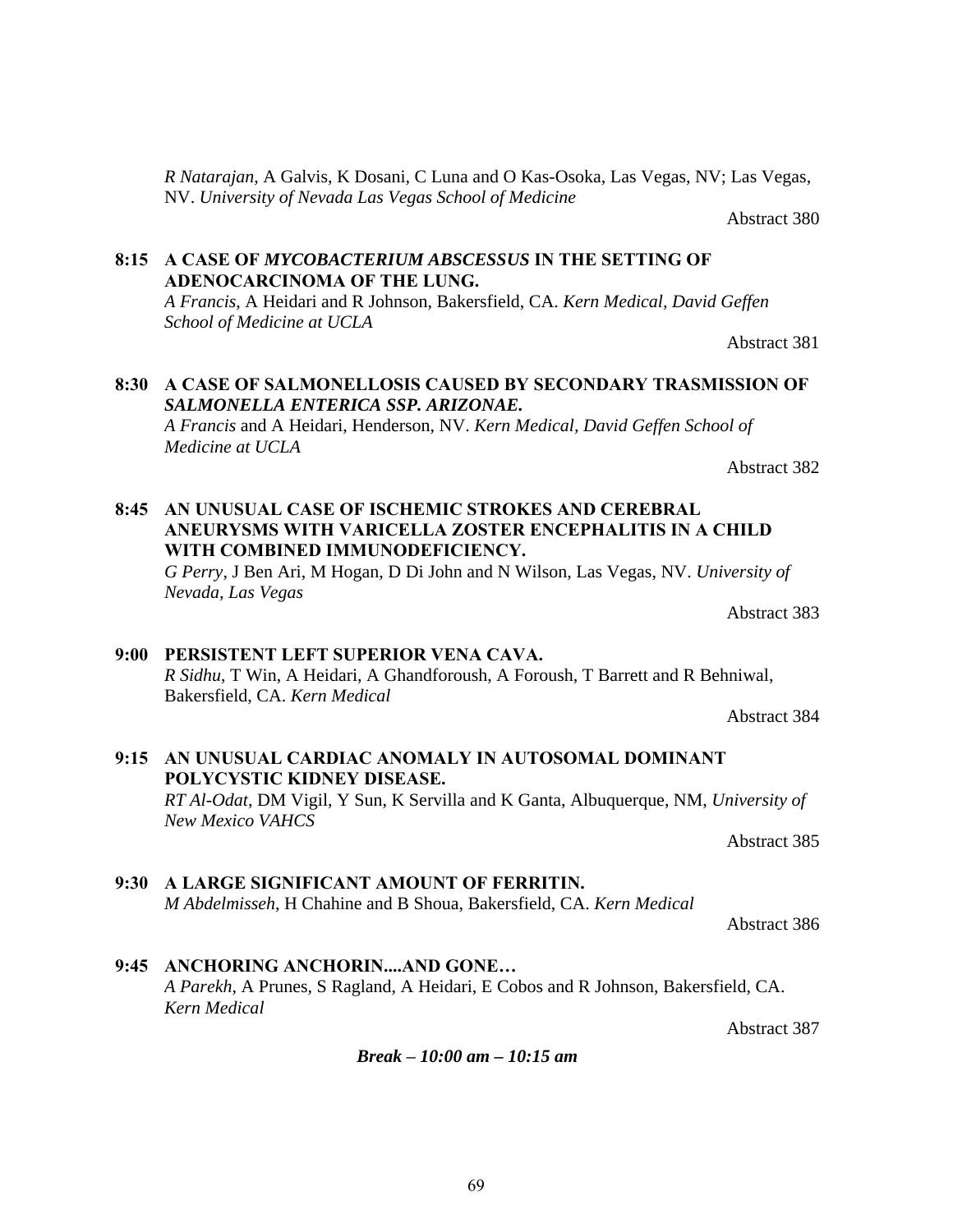**Community Health II** Conductor's Room *Martin Teintze, Presiding*

**8:00 HARM REDUCTION: PRIMARY AND SECONDARY PREVENTION THROUGH COMMUNITY OPIOID EDUCATION AND DISTRIBUTION OF NARCAN RESCUE KITS IN HAINES, ALASKA..** *M Holmberg*, Anchorage, AK. *University of Washington School of Medicine*

Abstract 388

## **8:15 STIGMA AS A BARRIER TO RECOVERY: LAYING THE GROUNDWORK FOR CHANGING PUBLIC ATTITUDES TOWARDS OPIOID ADDICTION IN SEQUIM, WA.**

*R Platt*, Seattle, WA. *University of Washington School of Medicine*

Abstract 389

## **8:30 UTILITY OF VIDEO EDUCATION FOR EXPANSION OF UPDATED ASIAN AMERICAN DIABETES SCREENING GUIDELINES.**

*BJ Nguyen*, N Mac, A Faigl and M Araneta, San Diego, CA; Sydney, Australia; La Jolla, CA. *University of California San Diego*

Abstract 390

## **8:45 FEVER EDUCATION AND FREE THERMOMETERS FOR LOW-INCOME FAMILIES IN PULLMAN, WASHINGTON.**

*N Rasmussen*, Seattle, WA. *University of Washington*

Abstract 391

**9:00 HOW ARE PEOPLE LIKE M&MS?: COLLABORATIVE PARTNERSHIP TO RAISE LOCAL AND GLOBAL AWARENESS OF THE EFFECTS OF STEREOTYPES ON ADOLESCENTS THROUGH THE CREATION OF ADOLESCENT "CHANGE AGENTS".** *S Mares*, B Juarez, M Carrillo, K Colwell, S Stender and R Kinman, Fresno, CA. *Fresno High School*

Abstract 392

## **9:15 IMPACT OF URBAN OR RURAL LOCATION ON ACCESS TO THE COPPER INTRAUTERINE DEVICE FOR EMERGENCY CONTRACEPTION.** *S Infante*, K Lilja and E Micks, Seattle, WA. *University of Washington*

Abstract 393

**9:30 IMPROVING ACCESS TO CONTRACEPTIVE SERVICES FOR INCARCERATED WOMEN IN KALISPELL, MONTANA.** *K Strandberg*, Spokane, WA. *University of Washington School of Medicine*

Abstract 394

**9:45 WE FIT TOGETHER: A COMMUNITY CENTERED APPROACH TO REDUCING CHILDHOOD OBESITY IN EVANSTON, WYOMING.**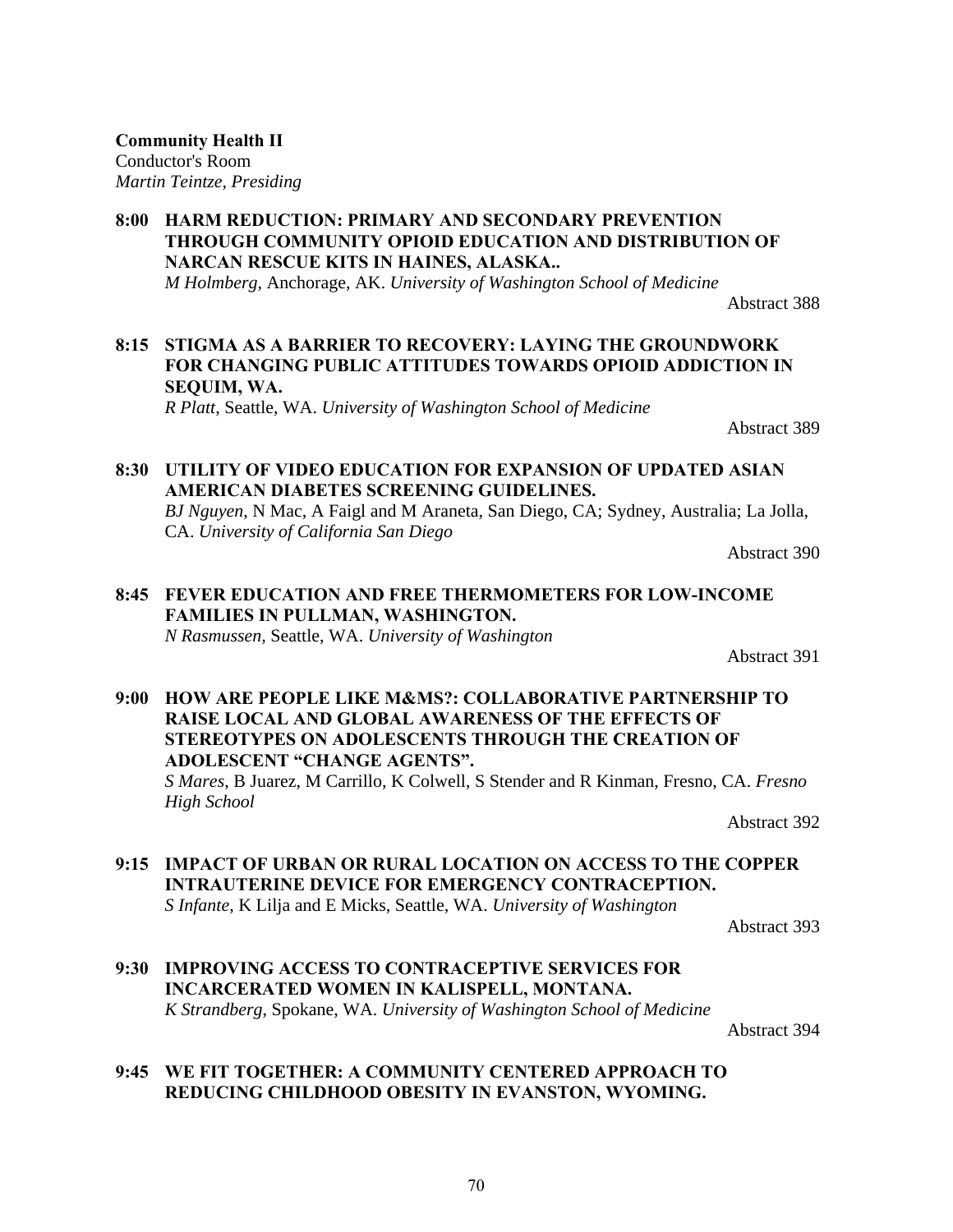*JL Mikesell*, Seattle, WA. *University of Washington School of Medicine*

Abstract 395

## *Break* **–** *10:00 am – 10:15 am*

**Endocrinology and Metabolism III** Green Room (Sunset Center)

*Viji Surampudi and Arthur Swislock, Presiding* 

## **8:00 THE STATSTRIP® GLUCOSE MONITOR PERFORMS ACCURATELY IN HYPERGLYCEMIC RANGES.**

*MR Hatch*, M Green, S Gross, Y Garcia-Reyes, L Pyle and KJ Nadeau, Glendale, AZ; Denver, CO; Aurora, CO. *Arizona College of Osteopathic Medicine - Midwestern University Children's Hospital Colorado*

Abstract 396

## **8:15 STANDARDIZING DEPRESSION SCREENING IN ADOLESCENTS WITH TYPE 2 DIABETES MELLITUS WITHIN A MULTI-DISCIPLINARY PEDIATRIC CLINIC.**

*TA Ellis*, M Green, M Kelsey, C Retamal-Munoz and KJ Nadeau, Jackson, MS; Aurora, CO. *University of Mississippi*

Abstract 397

#### **8:30**

## **THE LIVED EXPERIENCE OF OLDER ADULTS WITH TYPE 2 DIABETES AND DIABETES DISTRESS.**

*LA Hernandez*, H Leutwyler, C Janine, A Swislocki, A Kanaya and C Chesla, Martinez, CA; San Francisco, CA; Sacramento, CA. *Veteran's Affairs Northern California Health Care System University of California San Francisco*

Abstract 398

## **8:45 RISK FACTORS FOR THE DEVELOPMENT OF TYPE 2 DIABETES IN RURAL SOUTHERN INDIA.**

*R Iyer*, N Rane, S Kurra, V Manickam and P Surampudi, Sacramento, CA. *University of California, Davis*

Abstract 399

## **9:00 THE ROLE OF RACE AND ETHNICITY IN THIONAMIDE-ASSOCIATED NEUTROPENIA.**

*I Guthrie*, MD Ehrhart, J Bucheli and MR Burge, Albuquerque, NM. *University of New Mexico Health Sciences Center*

Abstract 400

## **9:15 THYROID HORMONE RESISTANCE SYNDROME IN A WOMAN WITH WEIGHT GAIN AND FATIGUE.**

*W Liu* and C Vanek, Portland, OR. *Oregon Health and Science University*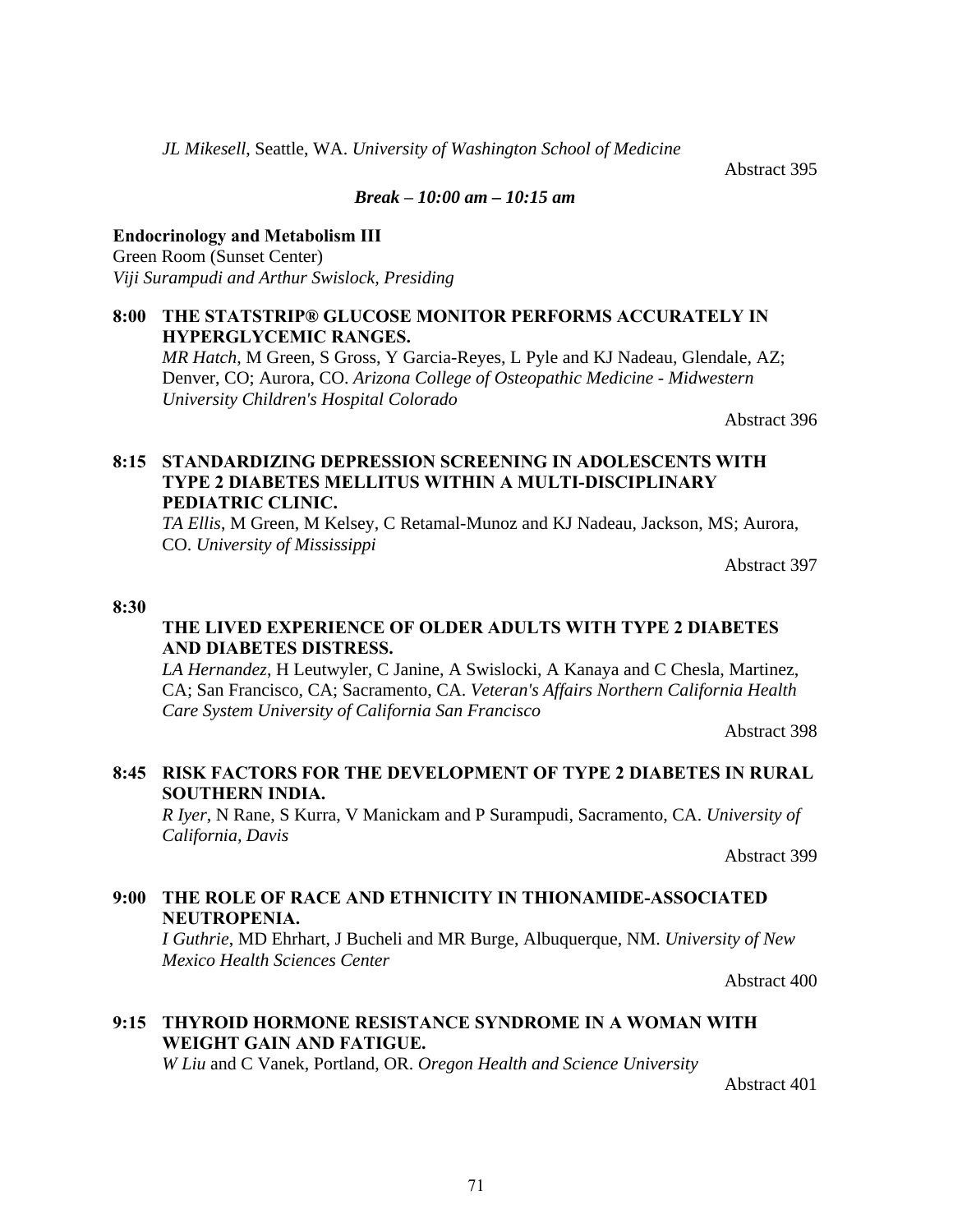## **9:30 A RARE CASE OF AKI RELATED TO UNDIAGNOSED SEVERE HYPOTHYROIDISM.**

*M Talai-Shahir*, A Sandhu, G Petersen, A Targovnik and ZH Chun, Bakersfield, CA. *Kern Medical Hospital*

Abstract 402

## **9:45 PREOPERATIVE VITAMIN D DEFICIENCY PREDICTS POOR OUTCOMES AFTER THYROIDECTOMY.**

*MD Ehrhart*, F Qeadan, E Alkhalili and MR Burge, Albuquerque, NM. *University of New Mexico Health Sciences Center*

Abstract 403

## *Break* **–** *10:00 am – 10:15 am*

## **General Internal Medicine and Aging**

Babcock #6 (Sunset Center) *Maralyssa Bann, Presiding*

**8:00 RECURRENT BACTERIAL MENINGITIS DUE TO RETAINED 54-YEAR-OLD URETERODURAL ANASTOMOSIS.**

*C D'Assumpcao*, A Sandhu, A Heidari, A Froush, S Hillyer, J Chen and S Ragland, Bakersfield, CA. *Kern Medical - UCLA*

Abstract 404

## *S Kaur*, A Heidari and E Cobos, Bakersfield, CA. *Kern Medical*

Abstract 405

**8:30 WHAT LIES BENEATH: A RARE CAUSE OF A COMMON RASH.** *J Patel*, A Sandhu and R Jariwal, Bakersfield, CA. *Kern Medical*

Abstract 406

## **8:45 QUALITY ASSURANCE: ASSESSING RESIDENT EDUCATION ON PAIN MANAGEMENT AND END OF LIFE CARE DISCUSSIONS.** *A Parekh* and A Prunes, Bakersfield, CA. *Kern Medical (WAP/WSCI Travel Award Winner)*

Abstract 407

**9:00 A VALIDATED MODEL FOR THE 22-ITEM SINONASAL OUTCOME TEST SUBDOMAIN STRUCTURE IN CHRONIC RHINOSINUSITIS.** *NC Wesely*, A Sedaghat and J Meier, Reno, NV; Boston, MA. *University of Nevada, Reno School of Medicine*

Abstract 408

## **9:15 THE USE OF ULTRASOUND IS A VALID MODALITY TO INVESTIGATE THE NEED FOR THORACOTOMY TUBE PLACEMENT IN PATIENTS WITH TRAUMATIC PNEUMOTHORAX.**

# **8:15 AN UNUSUAL PRESENTATION OF PLASMA CELL NEOPLASM.**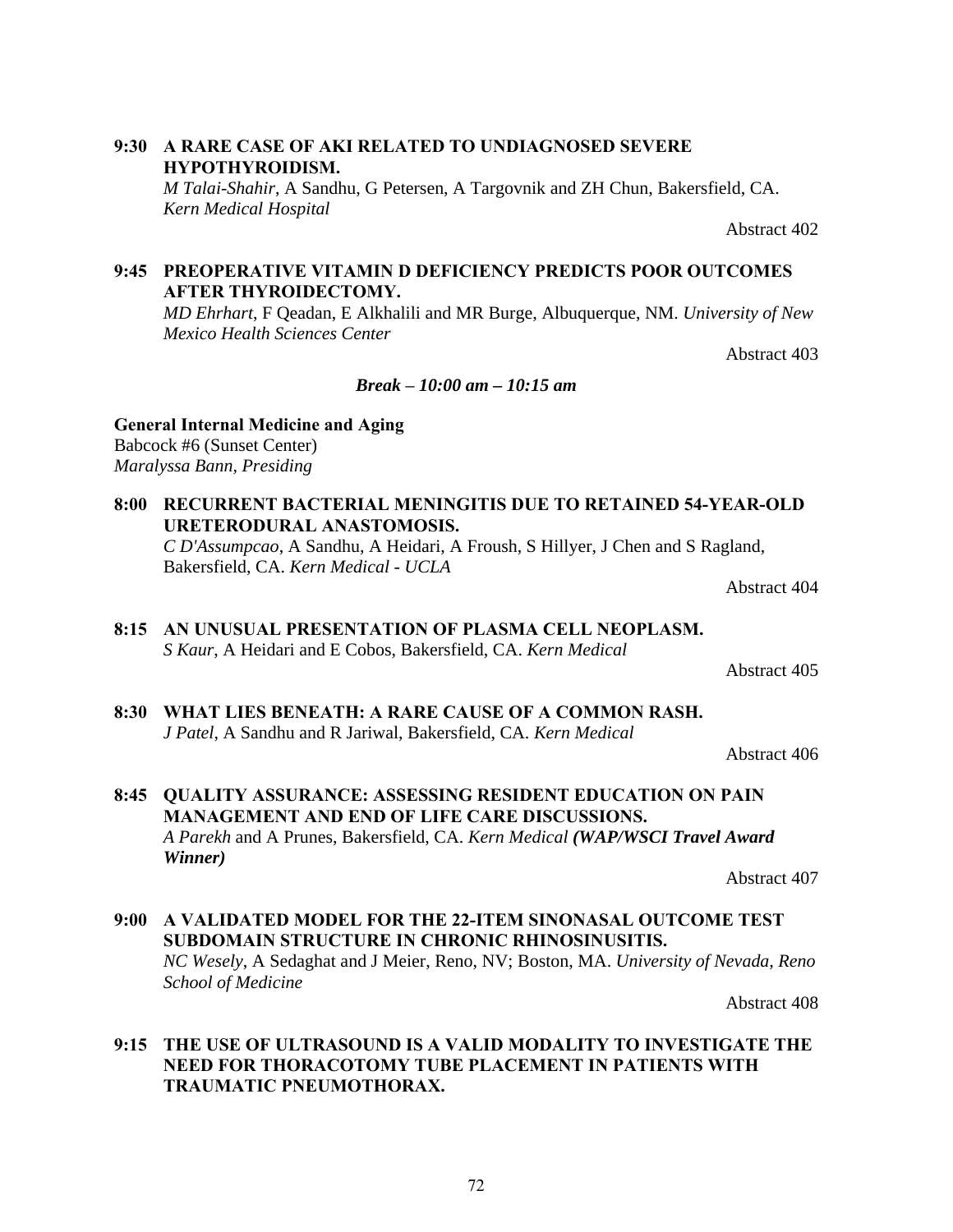*S Rukh* and S Adhikari, Tucson, AZ. *University of Arizona*

Abstract 409

# **9:30 THE HERBAL EXTRACT RZ PREVENTED UV LIGHT-INDUCED EPIDERMAL CELL DEATH.**

*M Diep*, S Lee and Y Huang, Pomona, CA; Pomona , CA. *Western University of Health Sciences*

Abstract 410

# **9:45 PATHOLOGISTS' TREATMENT RECOMMENDATIONS FOR MELANOCYTIC LESIONS.**

*M Jafry*, J Elmore and L Reisch, Bellevue, WA. *University of Washington School of Medicine (WAFMR/WAP/WSCI Student Subspecialty Award Winner)*

Abstract 411

#### *Break* **–** *10:00 am – 10:15 am*

**Neonatology – General V** Carpenter Hall *Sonia Bonifaci and Kara L. Calkins, Presiding*

**8:00 PATTERNS OF INJURY AND NEURODEVELOPMENTAL OUTCOMES IN A PROSPECTIVE COHORT OF NEONATAL ENCEPHALOPATHY.** *AY Fang*, EE Rogers, D Xu, HC Glass, A Barkovich, DM Ferriero and D Gano, San Francisco, CA. *University of California, San Francisco (WSPR Mead Johnson Nutrition Travel Award Winner)*

Abstract 412

# **8:15 HYPOTHERMIA IMPAIRS HUMAN NEURAL STEM CELL PROLIFERATION AND MIGRATION IN VITRO.**

*J Law*, C Pernia and E Snyder, San Diego, CA; La Jolla, CA. *University of California, San Diego (Abbott Nutrition Subspecialty Award)*

Abstract 413

# **8:30 SPLANCHNIC AND CEREBRAL TISSUE OXYGENATION IN PREMATURE INFANTS WITH DUCTAL- DEPENDENT CONGENITAL HEART DISEASE.** *KL Braski*, B Reich, E maxon, K Weaver Lewis and M Baserga, Salt Lake City, UT. *University of Utah (Mead Johnson Nutrition Junior Faculty Travel Awardee)*

Abstract 414

### **8:45 FACTORS CONTRIBUTING TO INCREASED LENGTH OF STAY IN CHILDREN'S HOSPITALS VS. NON-CHILDREN'S HOSPITALS FOR NEONATAL HYPOXIC-ISCHEMIC ENCEPHALOPATHY IN THE UNITED STATES IN 2012.**

*N Doanvo*, A Song, A Lakshmanan, E Ho, P Friedlich and T Wu, Los Angeles , CA. *Children's Hospital Los Angele, University of Southern California*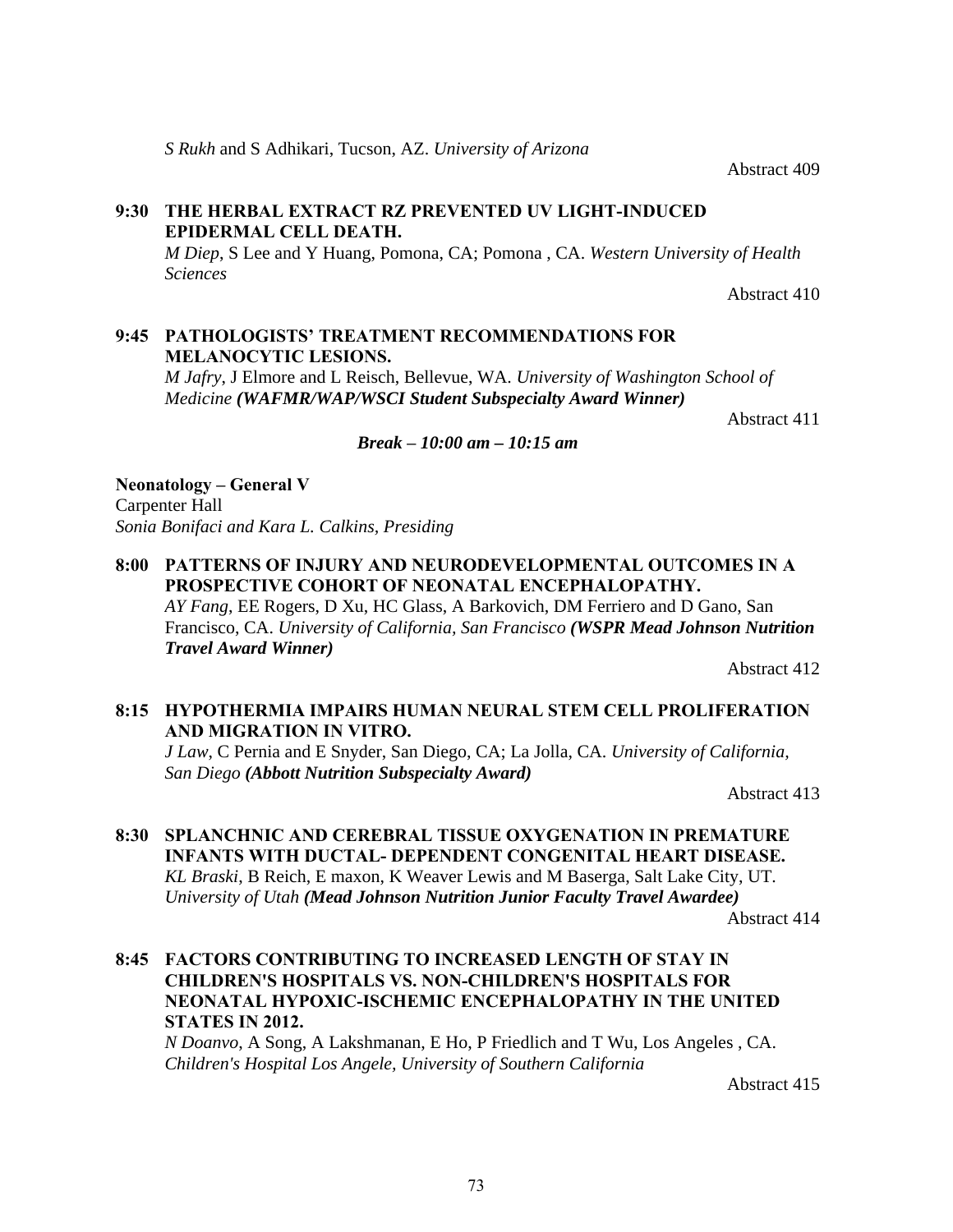# **9:00 OUTCOME EVALUATION OF NEWBORNS WHO RECEIVED CARDIOPULMONARY RESUSCITATION IN THE US BETWEEN 1997-2009.**

*S Wang*, A Song, A Lakshmanan, P Friedlich and TA Stavroudis, Pasadena, CA. *Children's Hospital Los Angeles*

Abstract 416

# **9:15 OXYGEN SATURATION INDEX CORRELATES WITH OXYGENATION INDEX IN NEONATES WITH RESPIRATORY DISTRESS.**

*RN Kibe*, K Fletcher, H Muniraman, C Nicholas, R Ramanathan and M Biniwale, Los Angeles, CA. *LAC+USC*

Abstract 417

# **9:30 EFFECT OF MATERNAL GENERAL ANESTHESIA ON THE NEED FOR RESUSCITATION OF LARGER PRETERM INFANTS**.

ER Wang, *RN Kibe*, FB Wertheimer, R Ramanathan and M Biniwale, Los Angeles, CA. *Keck School of Medicine of USC*

Abstract 418

# **9:45 SIGNAL VARIATION IN TAG-BASED CSF FLOW IMAGING METHODS.**

*J Kwak*, M Borzage, T Wu, S Ponrartana, B Tamrazi, W Gibbs, M Nelson, J McComb and S Bluml, Los Angeles, CA. *Children's Hospital Los Angeles*

Abstract 419

### *Break* **–** *10:00 am – 10:15 am*

**Neonatology – Perinatal Biology II** Studio 105 (Sunset Center) *Yona Nicolau and Clyde Wright, Presiding*

### **8:00 THE EFFECT OF INSULIN INFUSION ON MYOBLAST PROLIFERATION IN IUGR FETAL SHEEP.**

*D Navarro*, P Rozance, SR Wesolowski, W Hay and L Brown, Aurora, CO. *University of Colorado School of Medicine*

Abstract 420

# **8:15 EVIDENCE FOR GLUCOSE-ALANINE CYCLE ACTIVATION IN IUGR FETAL SKELETAL MUSCLE.**

*EA Gilje*, SR Wesolowski, P Rozance, W Hay, R Wilkening and L Brown, Aurora, CO. *University of Colorado (WSPR Outstanding Resident Research Award Winner)*

Abstract 421

#### **8:30 TREATMENT WITH PRAVASTATIN IMPROVES PREGNANCY OUTCOME AND PLACENTAL DEVELOPMENT IN HEME OXYGENASE-1-DEFICIENT MICE.**

*A Tsur*, F Kalish, J Burgess, H Zhao, KM Casey, ML Druzin, RJ Wong and DK Stevenson, Stanford, CA. *Stanford University School of Medicine (WSPR Mead Johnson Nutrition Travel Award Winner)*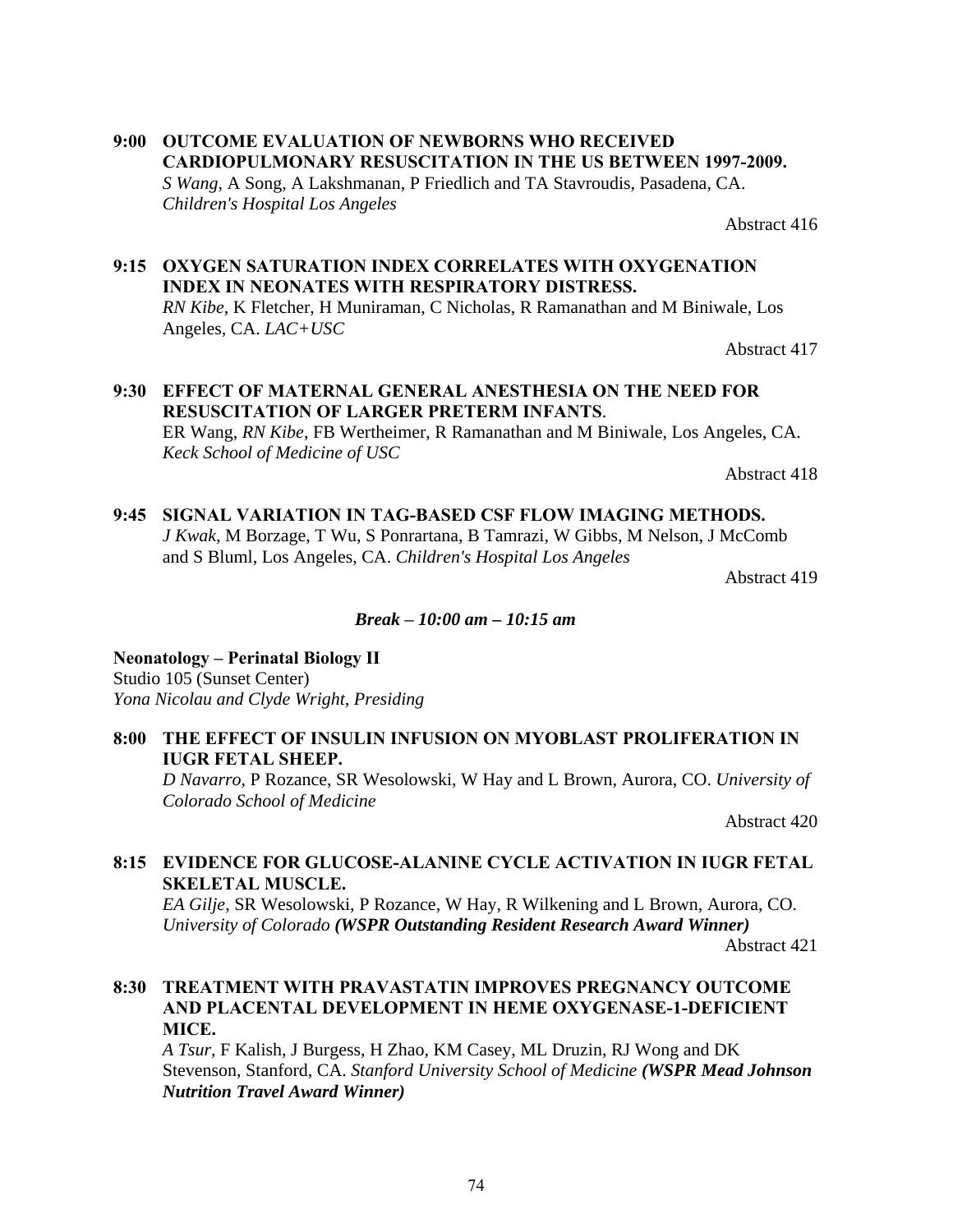#### **8:45 INCREASED PLACENTAL FATTY ACID TRANSPORT PROTEIN EXPRESSION FOLLOWING MATERNAL NUTRIENT RESTRICTION IN THE BABOON.**

*SS Chassen*, C Li, T Jansson, P Nathanielsz and TL Powell, Aurora, CO; Laramie, WY; San Antonio, TX. *University of Colorado (Mead Johnson Nutrition Junior Faculty Travel Awardee)*

Abstract 423

# **9:00 UTEROPLACENTAL INSUFFICIENCY CAUSES SEX-DIVERGENT CHANGES IN FETAL LIPIDS AND PLACENTAL PPARΓ IN THE RAT.**

*A Loverin*, C Wiscombe, H Wang, M Macedo de Almeida and L Joss-Moore, Salt Lake City, UT; Rio de Janeiro, Brazil. *University of Utah*

Abstract 425

#### *Break* **–** *10:00 am – 10:15 am*

#### **Pulmonary and Critical Care II**

Promenade Lobby (Sunset Center) *Brooks T. Kuhn, Presiding*

### **8:00 EXPRESSION OF MUC5B AND MARKERS OF ENDOPLASMIC RETICULUM STRESS ARE JOINTLY EXPRESSED IN IDIOPATHIC PULMONARY FIBROSIS.**

*AC Schulick*, AM Estrella, IV Yang and DA Schwartz, Aurora, CO. *University of Colorado School of Medicine*

Abstract 426

#### **8:15 OBESE SEVERE ASTHMATICS WITH CORONARY ARTERY DISEASE HAVE WORSE ASTHMA OUTCOMES INDEPENDENT OF STATIN USE.**

*LC Lagos*, M Wilson and AA Zeki, Sacramento, CA. *University of California, Davis* Abstract 427

#### **8:30 CLINICAL LABORATORY MONITORING OF TACROLIMUS LEVELS BY MASS SPECTROSCOPY IS ASSOCIATED WITH ACUTE KIDNEY INJURY IN LUNG TRANSPLANT RECIPIENTS.**

*N Kolaitis*, P Ahern, D Calabrese, A Venado-Estrada, J Kukreja, s hays, J Greenland, P Blanc and JP Singer, San Francisco, CA. *University of California, San Francisco (WAFMR Scholar Awardee)*

Abstract 428

### **8:45 CLOSTRIDIUM PERFRINGENS EMPYEMA IN A PATIENT WITH MANTLE CELL LYMPHOMA.**

*B Shoua*, K Galang, A Aboeed, A Heidari and A Munoz, Bakersfield , CA. *Kern Medical*  Abstract 429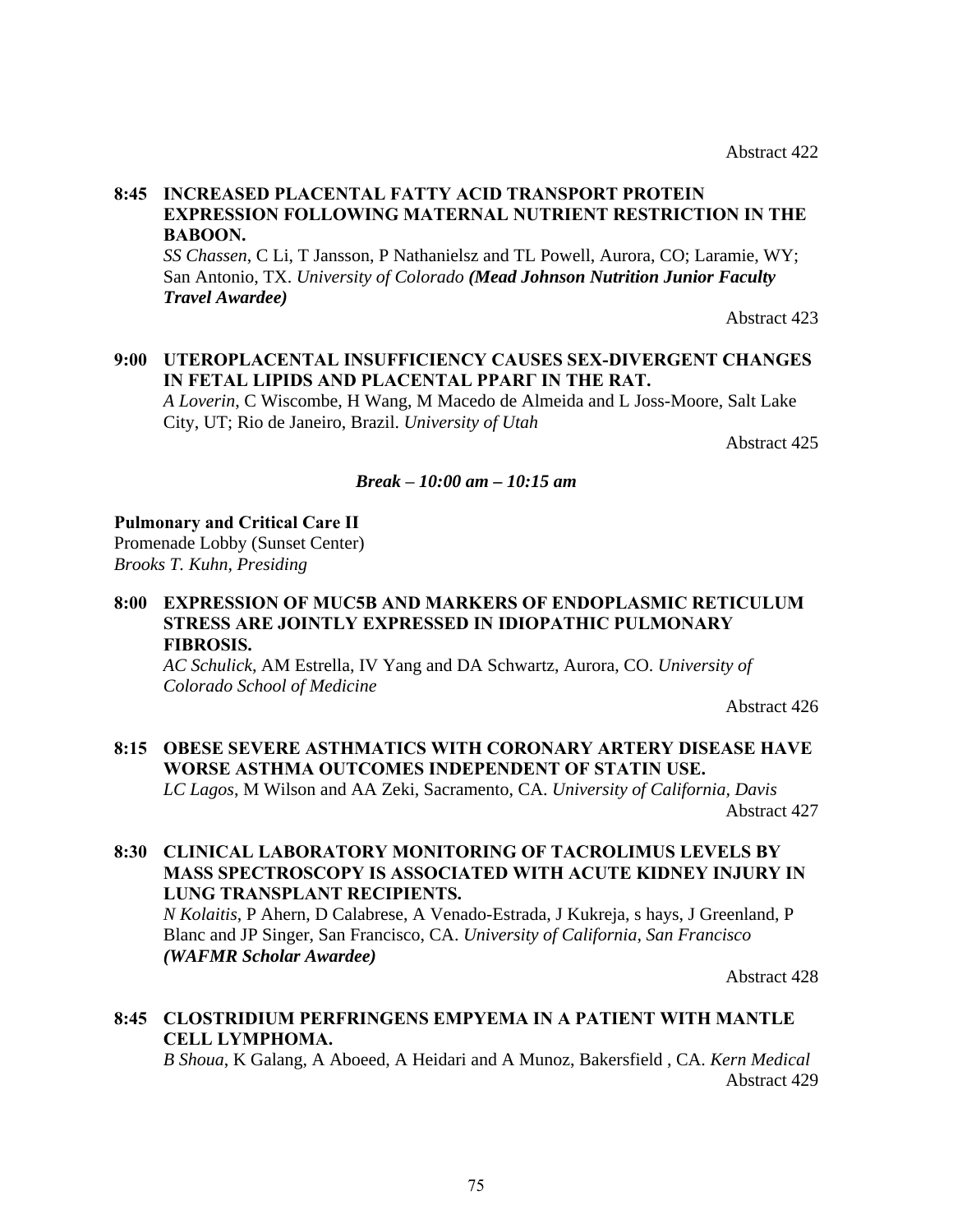**9:00 NF-KB MEDIATED RESPONSE TO HEPATOTOXICITY AND SUBSEQUENT PULMONARY INFLAMMATION.**

*J Sandoval*, S McKenna, M Guerrieri, O Castro and C Wright, Denver, CO. *University of Colorado Anschutz Medical Campus*

Abstract 430

#### **9:15 A CASE OF SARCOIDOSIS WITH SYMPTOMATIC PLEURAL EFFUSION.** A Ammar, *J Coleman* and R Garcia-Pacheco, Bakersfield, CA. *Kern Medical*

Abstract 431

**9:30** *State-of-the-Art Speaker*  **NOVEL PARADIGMS IN SEVERE ASTHMA.** Amir A. Zeki. *University of California, Davis School of Medicine*

*Break* **–** *10:00 am – 10:15 am \_\_\_\_\_\_\_\_\_\_\_\_\_\_\_\_\_\_\_\_\_\_\_\_\_\_\_\_\_\_\_\_\_\_\_\_\_\_\_\_\_\_\_\_\_\_\_\_\_\_\_\_\_\_\_\_\_\_\_\_\_\_\_\_\_\_\_\_\_\_\_\_\_\_\_\_\_\_* 

#### **CONCURRENT SESSIONS**

**Saturday, January 27, 2018 10:15 AM – 12:00 PM** 

*Jointly sponsored by* 

#### **WESTERN SECTION AMERICAN FEDERATION FOR MEDICAL RESEARCH WESTERN SOCIETY FOR CLINICAL INVESTIGATION WESTERN ASSOCIATION OF PHYSICIANS WESTERN SOCIETY FOR PEDIATRIC RESEARCH WESTERN STUDENT MEDICAL RESEARCH FORUM**

## **Adolescent Medicine and General Pediatrics IV**

Rehearsal Room (Sunset Center) *Cherry Mammen and Mary M. Ramos, Presiding*

# **10:15 OUTCOME OF CHILDREN WITH NEPHROTIC SYNDROME WHO RELAPSE EARLY.**

*M Catapang*, R Humphreys, C Mammen and D Matsell, Vancouver, BC, Canada. *BC Children's Hospital*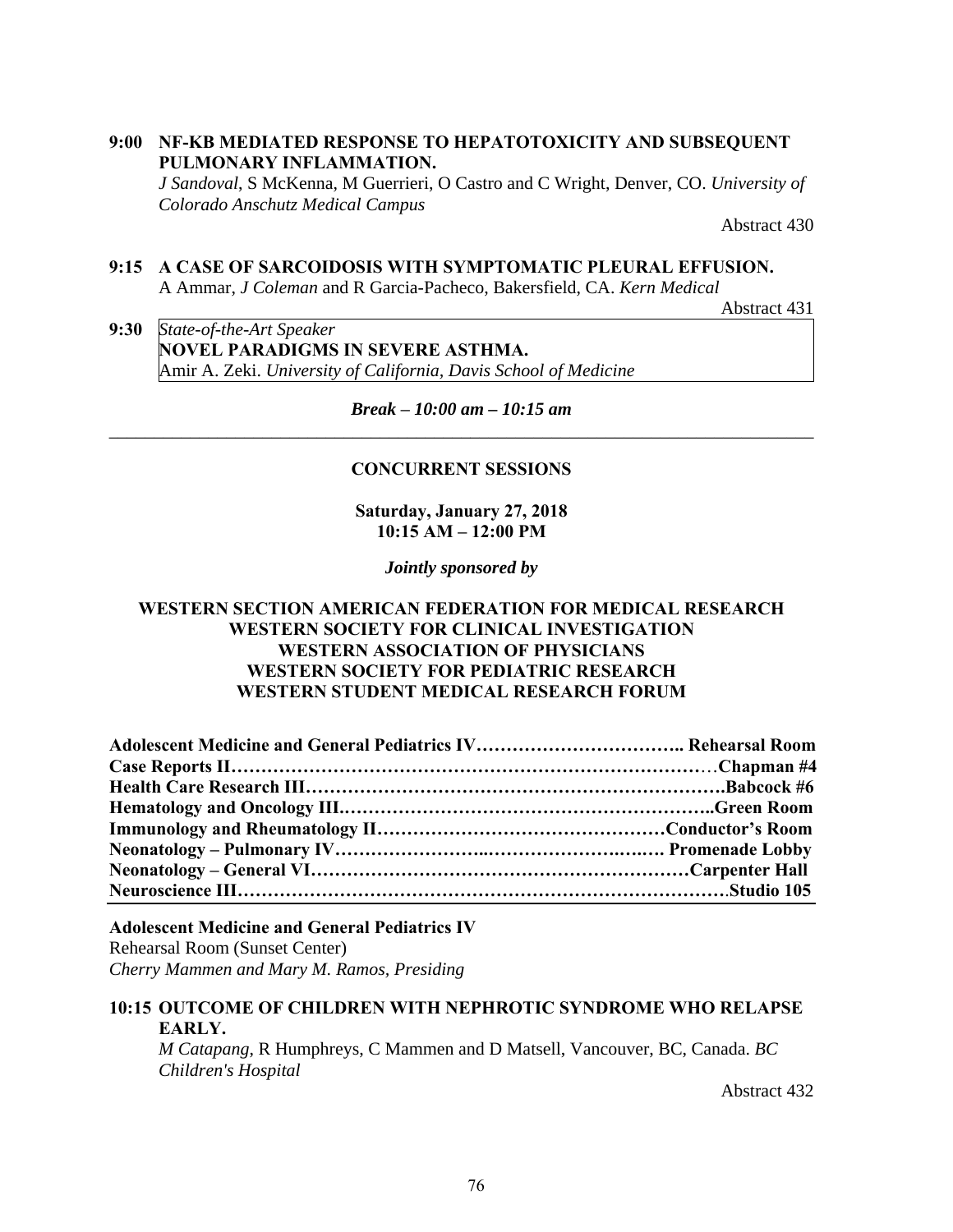### **10:30 LEARNING BY PHONE: USING A SMART PHONE APP TO INCREASE KNOWLEDGE OF SEXUAL HEALTH.**

*A Spurlock*, Seattle, WA. *University of Washington School of Medicine*

Abstract 433

# **10:45 MYOCARDIAL INFARCT (MI) CAUSED BY LOW DOSE OF CAFFEINE IN PATIENT WITH UNSUSPECTED CORONARY ARTERY ANOMALY.**

*K Sheak*, A Richards and A Greene, Albuquerque, NM. *University of New Mexico*

Abstract 434

## **11:00 FACIAL MORPHOLOGY AND SLEEP RELATED BREATHING DISORDERS IN CHILDREN.**

*A Liu*, J Pauwels, B Pliska, F Kozak and NK Chadha, Vancouver, BC, Canada. *University of British Columbia BC Children's Hospital*

Abstract 435

# **11:15 THE VALUE OF HIGH FLOW NASAL CANNULA OXYGEN THERAPY IN PEDIATRIC PATIENTS WITH BRONCHIOLITIS: A CLOSER LOOK AT THE LITERATURE.**

*F Aguirre*, N Wei, M Cho, J Lee, K Dang, K Canicosa, N Kapoor, J Brand and B Afghani, Irvine, CA; Orange, CA. *University of California, Irvine*

Abstract 436

### **11:30 AN OBESE BOY WITH RICKETS.**

*C Deedas* and A Khait, Riverside, CA; Loma Linda, CA. *University of California, Riverside School of Medicine*

Abstract 437

# **11:45 A PARAESOPHAGEAL HERNIA WITH GASTRIC VOLVULUS IN A 16- MONTH-OLD BOY.**

*M MacDavid* and A Shedlock, Las Vegas, NV. *University of Nevada Las Vegas School of Medicine*

Abstract 438

### **Case Reports II**

Chapman #4 (Sunset Center) *W. Conrad Liles, Presiding*

### **10:15 EXTRAOSSEOUS EWING'S SARCOMA PRESENTING AS A SCROTAL MASS.** *B Shoua*, S Gholam, J Patel, S Thangarasu and E Cobos, Bakersfield , CA; Los Angeles, CA. *Kern Medical*

Abstract 439

### **10:30 ACUTE BILATERAL CENTRAL RETINAL ARTERY OCCLUSION IN AN AFRICAN AMERICAN FEMALE WITH SICKLE CELL DISEASE AND A POSITIVE LUPUS ANTICOAGULANT.**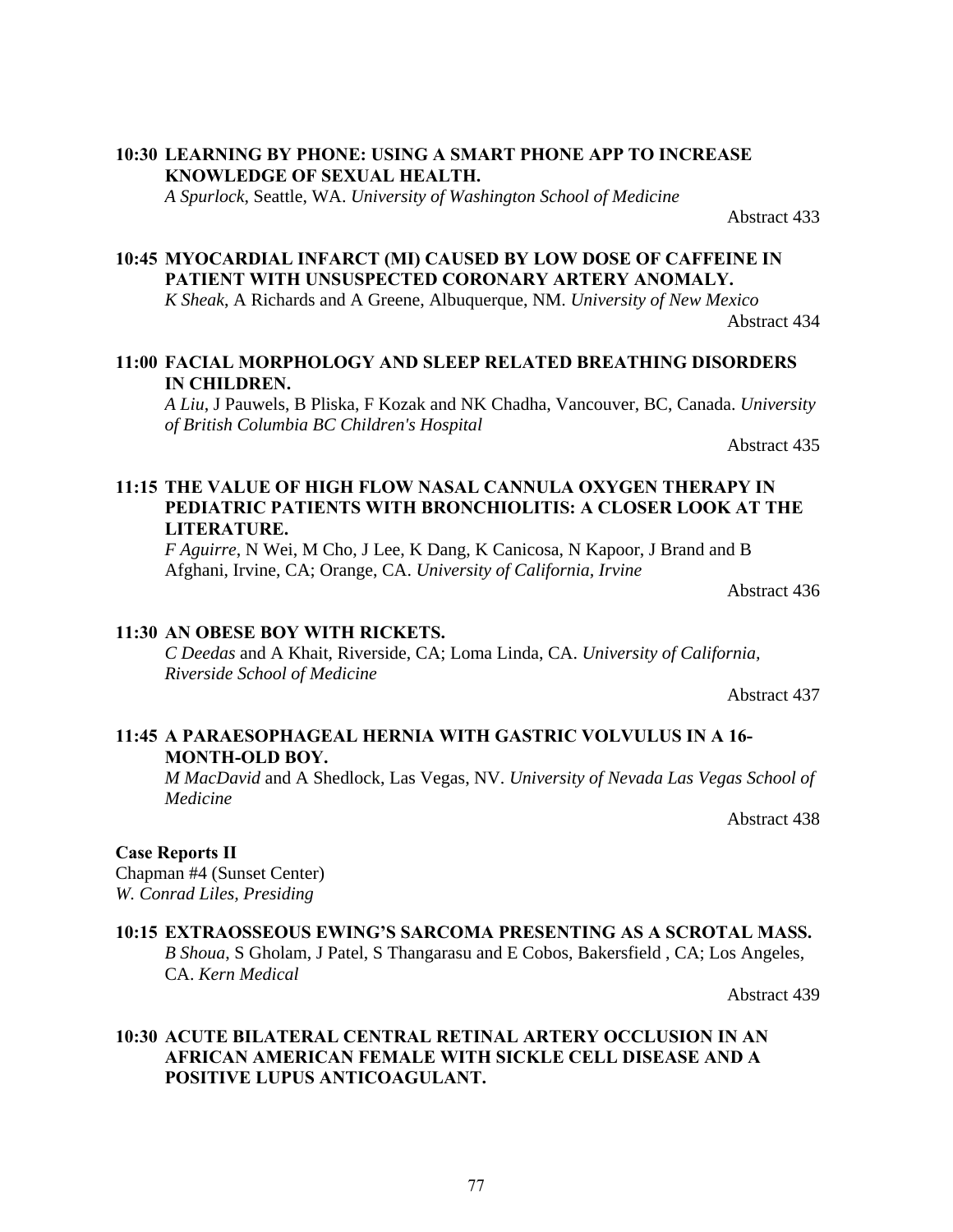*B Shoua*, B Alwood, S Burcovschii, K Sabetian, A Aboeed and E Cobos, Bakersfield, CA. *Kern Medical* 

Abstract 440

Abstract 441

Abstract 442

#### **10:45 A CASE OF MULTIPLE MYELOMA PRESENTING AS EVANS SYNDROME.**

*C Spates*, G Petersen, A Karapetians, A Heidari and E Cobos, Bakersfield, CA. *Kern Medical*

#### **11:00 HODGKIN'S AND THE HEART.**

*J Patel*, T Le and E Cobos, Bakersfield, CA. *Kern Medical* 

# **11:15 RHABDOMYOLYSIS, ACUTE HEART FAILURE AND ACUTE HEPATITIS.**

*H Abukamleh*, J Brian, H Younis, R Jariwal and G Petersen, Bakersfield, CA. *Kern Medical* 

Abstract 443

# **11:30 TRIMETHAPRIM/SULFAMETHOXAZOLE-INDUCED HYPOGLYCEMIA.**

*J Hoerger*, Sacramento, CA. *University of California, Davis*

Abstract 444

Abstract 445

# **11:45 SYMPTOMATIC PERICARDIAL EFFUSION UPON INITIAL DIAGNOSIS OF HASHIMOTO THYROIDITIS AND ITS RESOLUTION WITHOUT PERICARDIOCENTESIS.**

*A Parekh*, T Win and A Ghandforoush, Bakersfield, CA. *Kern Medical*

### **Health Care Research III**

Babcock #6 (Sunset Center) *Laurel Desnick, Presiding*

**10:15 PERSPECTIVES OF WOMEN SEEKING ABORTION ON FETAL TISSUE DONATION AND CORRELATION WITH ABORTION STIGMA.** *R Hoffman* and L Benson, Seattle, WA. *University of Washington*

Abstract 446

# **10:30 INACCURACY OF DRIED BLOOD SPOT METHOD FOR MEASUREMENT OF GLYCATED HEMOGLOBIN IN ON-SITE WELLNESS PROGRAMS.**

*LW Raymond*, K Pentek, SE Isaacs and D Roy, Charlotte, NC. *University of North Carolina at Chapel Hill Carolinas HealthCare System*

Abstract 447

# **10:45 SKIN CONDITIONS ARE AMONGST THE MOST COMMON TYPE OF FAMILY PHYSICIAN VISITS.**

*J Liu*, Vancouver, BC, Canada. *University of British Columbia*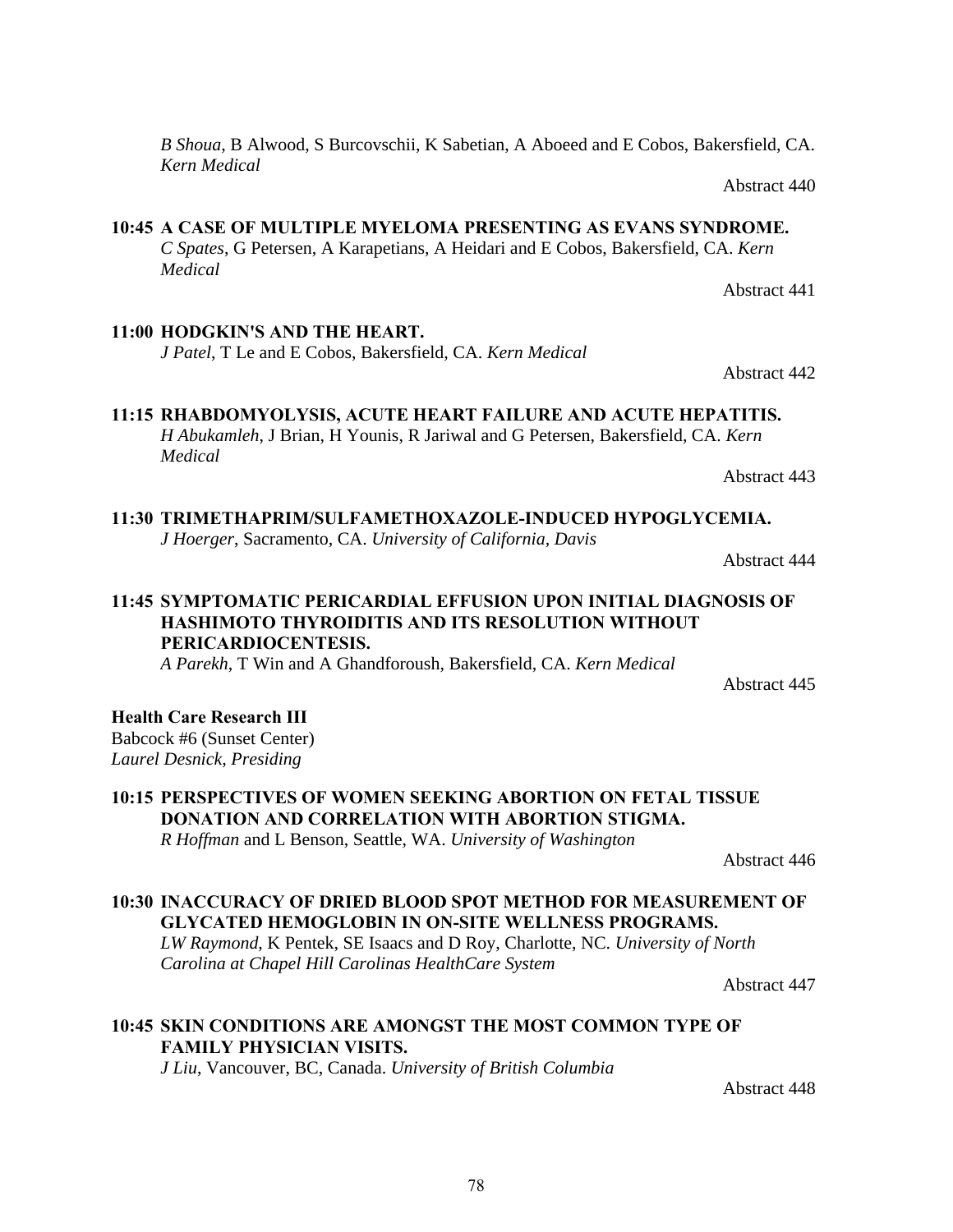#### **11:00 EVALUATION FOR CHARACTERISTIC CARDIAC ABNORMALITIES BY MAGNETIC RESONANCE IMAGING IN MUSCULAR DYSTROPHY: A RETROSPECTIVE REVIEW.**

*D Carson*, R Edwards, G Kiscka and R Otto, Seattle, WA. *University of Washington School of Medicine*

Abstract 449

#### **11:15 ROTATOR CUFF TENDONITIS AFTER INFLUENZA IMMUNIZATION.**

*LW Raymond*, Charlotte, NC. *Carolinas HealthCare System, University of North Carolina at Chapel Hill*

Abstract 450

#### **11:30 UNDERSTANDING PERCEIVED BARRIERS TO BECOMING A PHYSICIAN: COMPARISON OF UNDERREPRESENTED AND NON-UNDERREPRESENTED HIGH SCHOOL STUDENTS ATTENDING A SUMMER PRE-MEDICAL PROGRAM.**

*M Lovio*, K Lunny and B Afghani, Irvine, CA. *University of California Irvine School of Medicine*

Abstract 451

### **11:45 THE RELATIONSHIP BETWEEN UNDERGRADUATE INSTITUTION ATTENDED AND STUDENT PERFORMANCE IN MEDICAL SCHOOL: DOES SELECTIVITY MATTER?**

*BC Pino*, S Helf, F Dong and G Thrush, Pomona, CA. *Western University of Health Sciences Western University of Health Sciences*

Abstract 452

#### **Hematology and Oncology III**

Green Room (Sunset Center) *Jorge Nieva and Jason Taylor, Presiding*

### **10:15 METASTATIC PANCREATIC CANCER (MPC): CONTRAST OF SHORT- (STS) AND LONG TERM (LTS) SURVIVOR CHARACTERISTICS.**

*M Kowalczyk*, M Mandelson and V Picozzi, Bellevue, WA; Seattle, WA. *University of Washington School of Medicine*

Abstract 453

#### **10:30 MELANOMA HISTOLOGY AND STAGE AT PRESENTATION IN AMERICAN INDIAN AND ALASKA NATIVE PEOPLE.**

*MM Franklin* and S Nash, Anchorage, AK. *Pacific Northwest University of Health Sciences*

Abstract 454

# **10:45 TRACKING TUMOR GROWTH AND ANGIOGENESIS IN MOUSE MODELS OF BREAST CANCER WITH PERFLUOROCARBON MICROBUBBLES.**

*D Robles* and T Matsunaga, Phoenix, AZ; Tucson, AZ. *University of Arizona*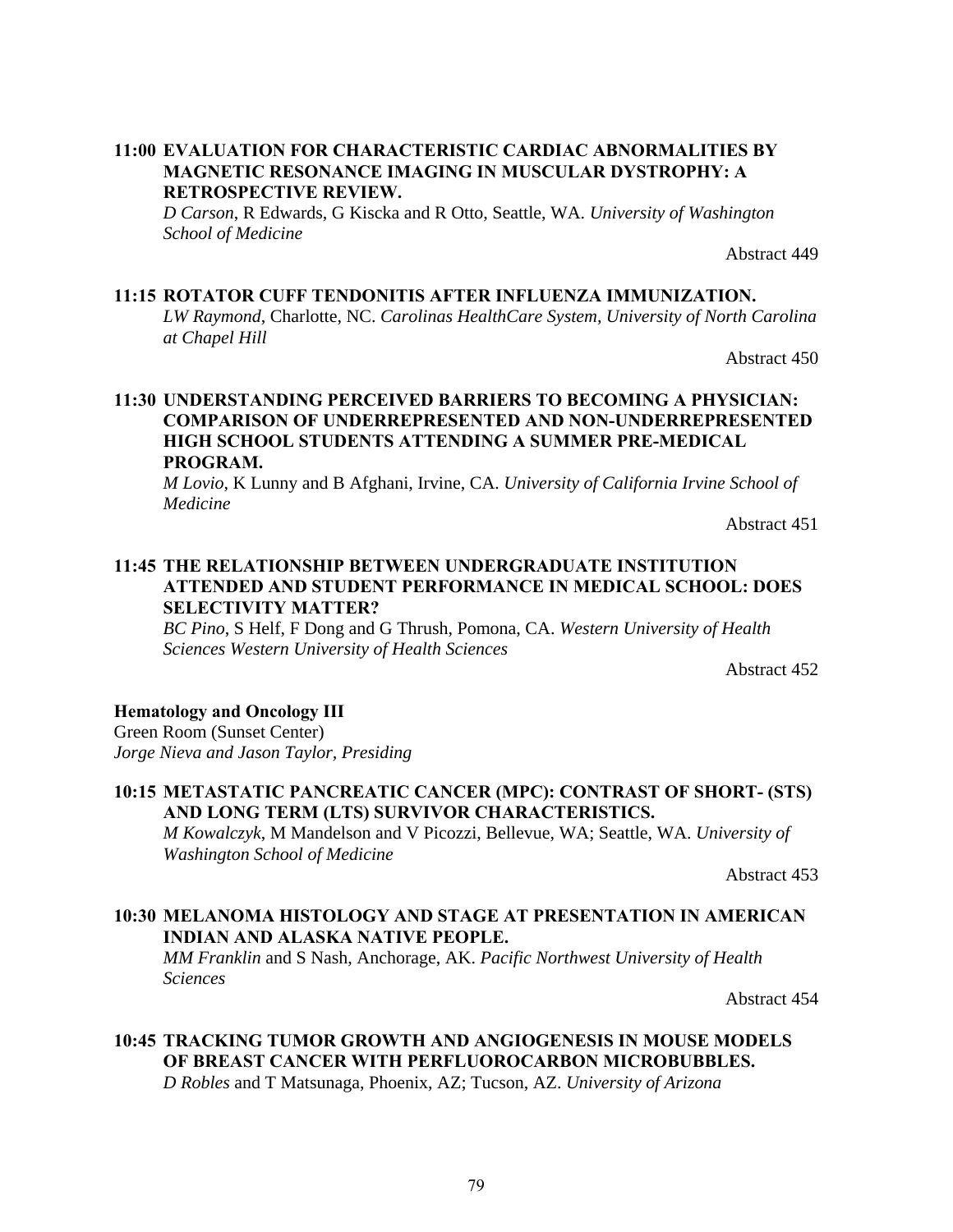Abstract 455

#### **11:00 CREATION OF A CANCER SURVIVORSHIP CURRICULUM FOR PEDIATRIC RESIDENT PHYSICIANS.**

*L Schwartz*, C Braddock, R Kao, M Sim and J Casillas, Los Angeles, CA; Long Beach, CA. *UCLA Mattel Children's Hospital (WAP/WSCI Travel Award Winner)*

Abstract 456

#### **11:15 TREATMENT WITH METFORMIN ENHANCES TRAIL UPREGULATION AND TRAIL-MEDIATED APOPTOSIS IN TRIPLE NEGATIVE BREAST CANCER LINES.**

*EV Polsdofer*, H Lyu and B Liu, Longmont, CO. *University of Colorado Anschutz Medical Campus*

Abstract 457

### **11:30 A CASE OF METHEMOGLOBINEMIA AND HEMOLYTIC ANEMIA ASSOCIATED WITH BACTEREMIA IN A PATIENT RECEIVING HEMODIALYSIS.**

*A Alaini*, R Myers and K Servilla, Albuquerque, NM. *New Mexico VAHCS*

Abstract 458

### **11:45 ROLE OF CYTOKINES GROΑ AND INTERLEUKIN-8 IN HER2- OVEREXRESSING BREAST CANCER.**

*O Huerta*, J Kim, Y Wu and J Vadgama, Chula Vista, CA, Cabo Verde. *Charles R Drew University of Medicine and Science*

Abstract 459

### **Immunology and Rheumatology II**

Conductor's Room *Jennifer Barton and Keith Colburn, Presiding*

#### **10:15 AMYLOID LEUKOCYTE CHEMOTACTIC FACTOR 2 INVOLVING THE LIVER AND KIDNEYS AND ASSOCIATED WITH PRIMARY BILIARY CHOLANGITIS AND RHEUMATOID ARTHRITIS.**

*S Gupta*, S Eppanapally, E Cobos and J Hou, Bakersfield, CA; Los Angeles, CA. *UCLA Kern Medical*

Abstract 460

# **10:30 EARLY VERSUS LATE RENAL BIOPSY IN PAEDIATRIC LUPUS NEPHRITIS.**

*PR D'Alessandro*, A Dhanrajani, K Morishita, L Tucker and C Mammen, Vancouver, BC, Canada; Toronto, Canada. *BC Children's Hospital*

Abstract 461

# **10:45 A CASE OF RESPIRATORY FAILURE WITH** *ASPERGILLUS SUBRAMANIANII* **AND LYMPHOPLASMACYTIC VASCULITIS.**

*C D'Assumpcao*, C Carranza, B Lee and A Heidari, Bakersfield, CA. *Kern Medical - UCLA*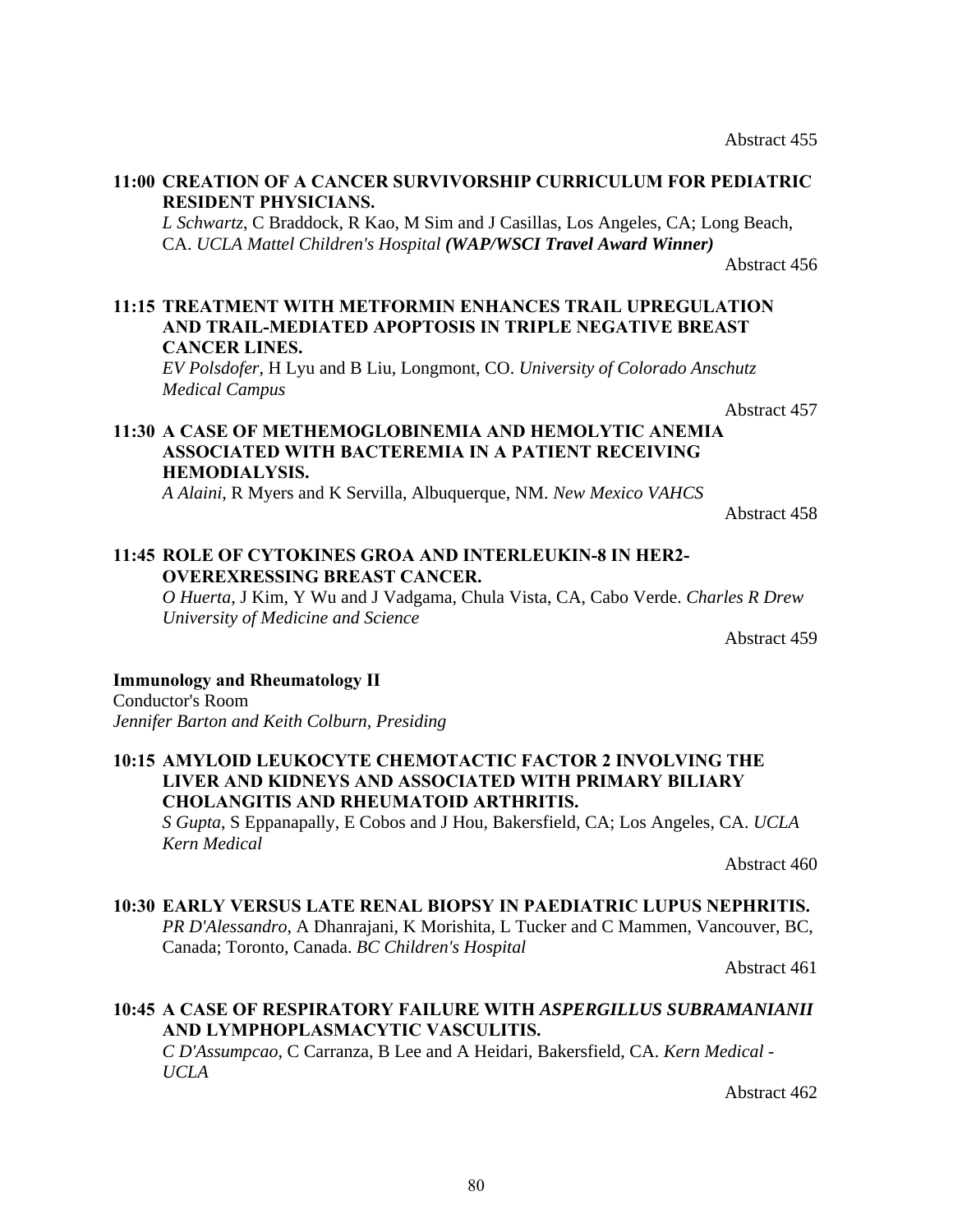#### **11:00 DOUBLE POSITIVE ANTI-GLOMERULAR BASEMENT MEMBRANE DISEASE AND MPO-ANCA IN A HISPANIC FEMALE.**

*K Galang*, R Sidhu, A Heidari and S Eppanapally, Bakersfield, CA. *Kern Medical*

Abstract 463

## **11:15 KIKUCHI-FUJIMOTO LYMPHADENITIS: A CASE REPORT AND REVIEW OF LITERATURE.**

*M Samman*, C Tang and A Blitzer, West Caldwell, NJ; San Francisco, CA. *New York Center for Voice and Swallowing Disorders* 

Abstract 464

### **11:30 BULLOUS PEMHIGOID PATIENT REFRACTORY TO SYSTEMIC CORTICOSTEROIDS.**

*R Sidhu* and G Petersen, Bakersfield, CA. *Kern Medical*

Abstract 465

# **11:45 HYPOCOMPLEMENTEMIC URTICARIAL VASCULITIS IN A PATIENT WITH SYSTEMIC LUPUS ERYTHEMATOSUS AND SJOGREN'S SYNDROME.**

*S Bahl*, M Hammami and H Chahine, Bakersfield, CA. *Ross University Kern Medical/UCLA*

Abstract 466

### **Neonatology – Pulmonary IV**

Promenade Lobby (Sunset Center) *Parviz Minoo and Eniko Sajti, Presiding*

#### **10:15 STABILIZATION OF HYPOXIA INDUCIBLE FACTOR IMPROVES LUNG STRUCTURE AND FUNCTION AND PREVENTS PULMONARY HYPERTENSION IN AN ANTENATAL MODEL OF BRONCHOPULMONARY DYSPLASIA.**

*K Hirsch*, G Seedorf, T Nowlins, C Kim and S Abman, Aurora, CO. *University of Colorado School of Medicine*

Abstract 467

# **10:30 EFFECT OF VITAMIN D ON LUNG MESENCHYMAL STROMAL CELLS DIFFERENTIATION AND INJURY REPAIR POTENTIAL.**

*H Singh*, R Sakurai, T Chou and V Rehan, Los Angeles, CA. *LABioMed, Harbor UCLA Medical Center, University of California (WAFMR Scholar Awardee)*

Abstract 468

# **10:45 RESCUE OF SURFACTANT PROTEIN-B DEFICIENCY IN PATIENT SPECIFIC INDUCED PLURIPOTENT STEM CELL DERIVED ALVEOLAR TYPE II CELLS USING LENTIVIRAL GENE THERAPY.**

*SL Leibel*, A Winquist, I Tseu, E Snyder and M Post, Solana Beach, CA; La Jolla, CA; Toronto, ON, Canada. *University of California San Diego (Mead Johnson Nutrition Junior Faculty Travel Awardee)*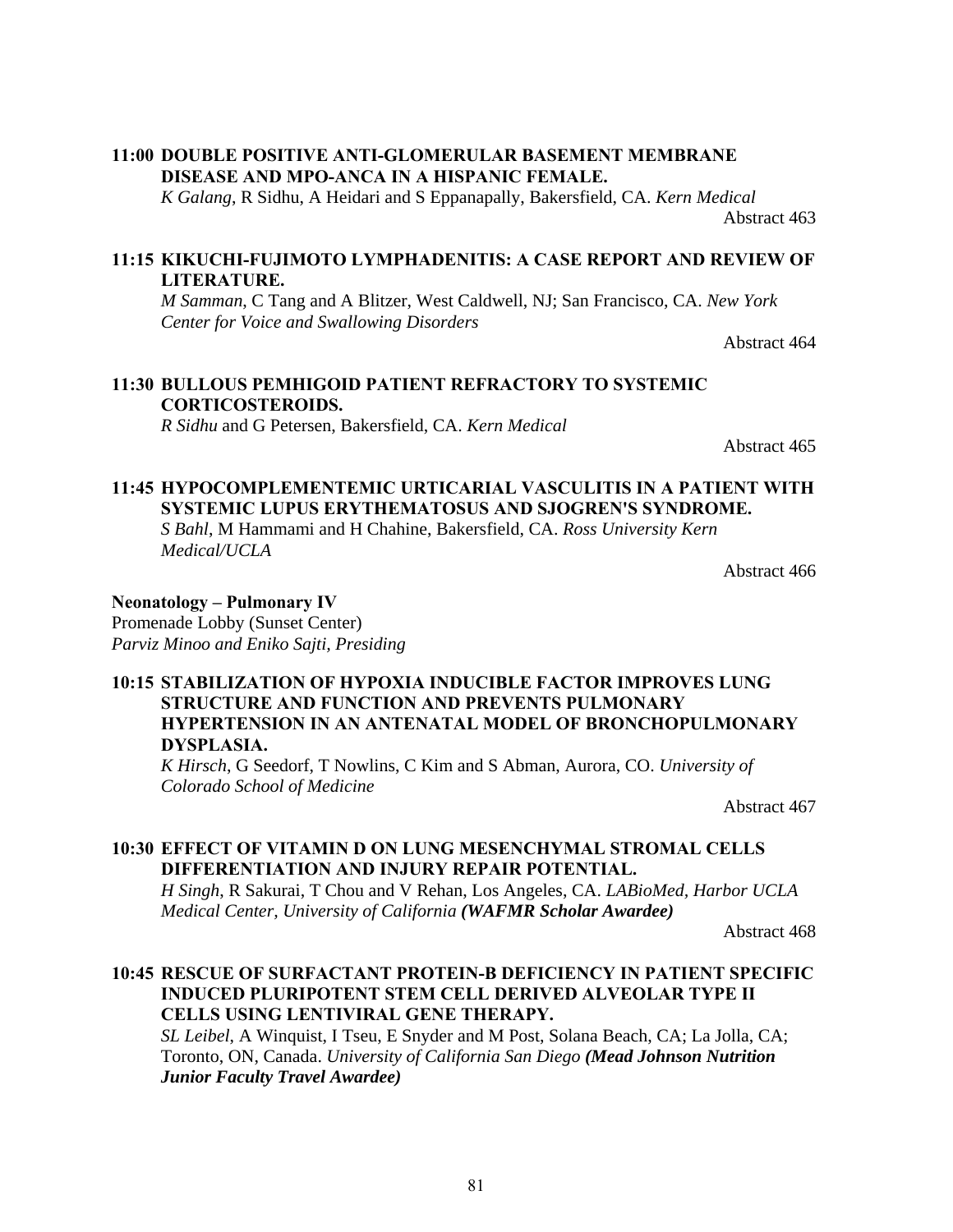#### **11:00 DOCOSAHEXAENOIC ACID SUPPLEMENTATION INDUCES DOSE- AND SEX-DEPENDENT CHANGES IN LUNG FUNCTION IN POSTNATAL GROWTH RESTRICTED RATS.**

*C Sorensen*, A Jones, M Macedo de Almeida, J Zhao, H Wang and L Joss-Moore, Salt Lake City, UT. *University of Utah*

Abstract 470

#### **11:15 NICOTINE RE-EXPOSURE IN F1 GESTATION FOLLOWING F0 GESTATION EXPOSURE EXACERBATES THE ASTHMA PHENOTYPE SEEN IN F2 GENERATION OFFSPRING.**

*J Liu*, V Karnam and V Rehan, Torrance, CA. *LA Biomed Research Institute at Harbor-UCLA Medical Center*

Abstract 471

#### **Neonatology – General VI**

Carpenter Hall *Kalpashri N. Kesavan and Carlos Ramos, Presiding*

#### **10:15 CARBON DIOXIDE LEVELS DURING TRANSITIONAL PERIOD AND DEVELOPMENT OF PERI/INTRAVENTRICULAR HEMORRHAGE IN EXTREMELY LOW BIRTH WEIGHT NEONATES.**

*SA Dekom*, K Patel, L Barton and S Noori, Los Angeles, CA. *LAC+USC Medical Center & Children's Hospital Los Angeles, Keck School of Medicine of USC*

Abstract 472

### **10:30 EFFECT OF A SYSTEMS IMPROVEMENT INTERVENTION ON NEWBORN SURVIVAL IN A RURAL KENYAN HOSPITAL.**

*A Ithondeka*, N Switchenko, H Githura and B Fassl, Salt Lake City, UT; Naivasha, Kenya. *Naivasha Hospital*

Abstract 473

### **10:45 INVESTIGATING THE ASSOCIATION BETWEEN ENVIRONMENTAL TEMPERATURE AND NEWBORN BODY TEMPERATURE IN RURAL GUJARAT, INDIA.**

*J Hansen*, A Engle, B Fassl and M Patel, Salt Lake City, UT; Vadodara, India. *The University of Utah School of Medicine*

Abstract 474

### **11:00 TRENDS IN THE DIAGNOSIS OF RETINOPATHY OF PREMATURITY IN THE UNITED STATES FROM 1997-2012.**

*R Cayabyab*, A Song, P Friedlich and A Lakshmanan, Los Angeles, CA. *LAC+USC Medical Center*

Abstract 475

#### **11:15 TRENDS IN MATERNAL INSURANCE STATUS DURING AFFORDABLE**